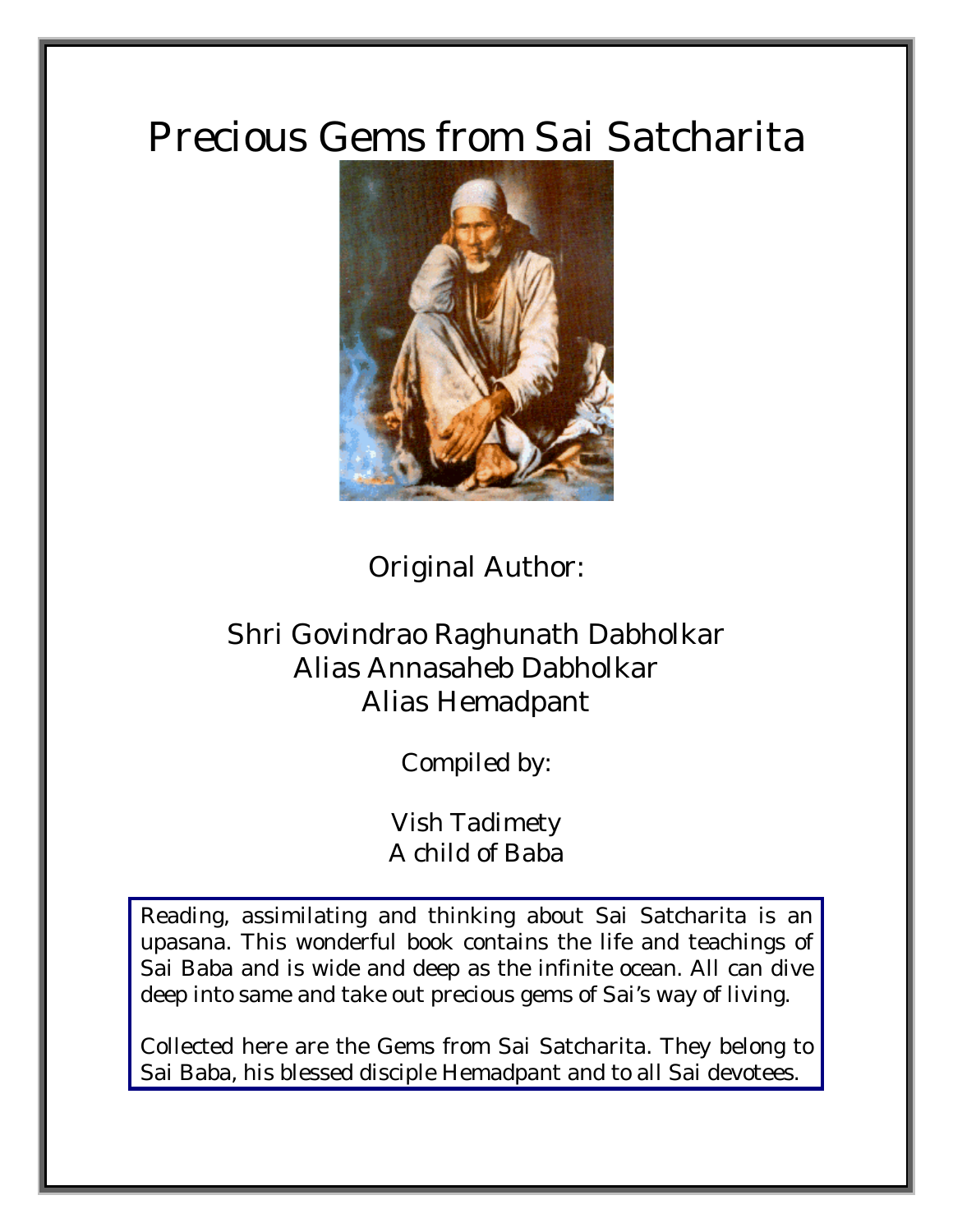# **DEDICATION**

**To the Lotus Feet of Shri Ramachandra Chaitanya Swamy** 

**Who is a living embodiment of love and the Sai way of living** 

**And a splitting image of his and my Master Late Shri Ekkirala Bharadwaja** 

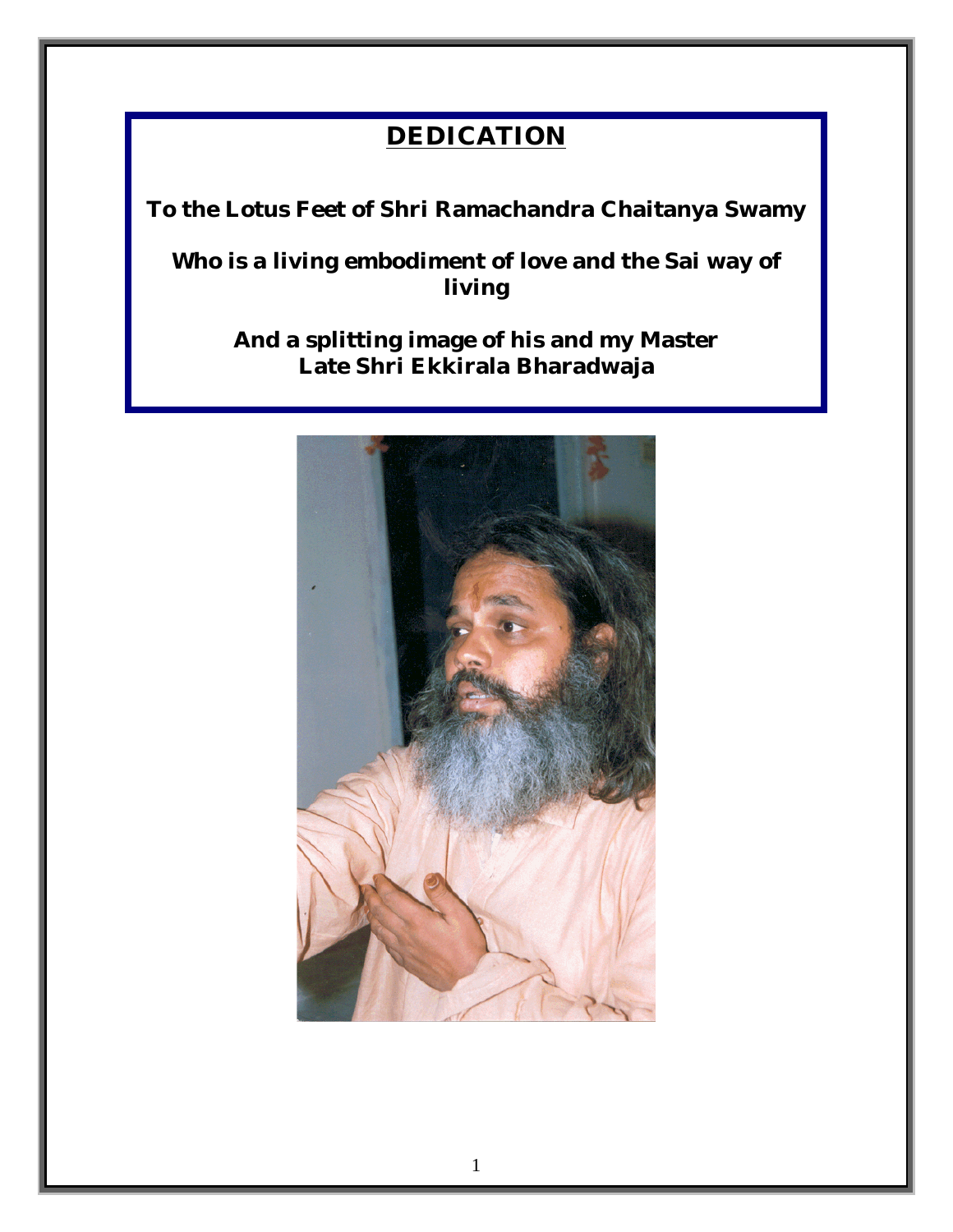#### **Table of Contents**

| <b>Salutation</b>                                   | $\overline{\mathbf{4}}$ |
|-----------------------------------------------------|-------------------------|
| A Note about this Book                              | 5                       |
| <b>Baba on Precious Gems in Satcharita</b>          | 6                       |
| <b>Cardinal Rules Of The Sai Way of Living</b>      | 7                       |
| The Importance of Sai Satcharita                    | 8                       |
| <b>Baba in His own words</b>                        | 9                       |
| <b>Baba's love for His devotees</b>                 | 11                      |
| <b>Baba's personality</b>                           | 22                      |
| <b>Sai Philosophy</b>                               | 30                      |
| The Greatness attained by Shirdi in Baba's presence | 38                      |
| <b>The Greatness of Udhi</b>                        | 41                      |
| <b>Spiritual Practices approved by Baba</b>         | 42                      |
| Baba is Sarva Devata Swarupa (Baba is All Gods)     | 51                      |
| <b>Allah Achha Karage: Curing All Diseases</b>      | 52                      |
| Baba is Sakala Sadhu Swarupa (Baba is All Siants)   | 54                      |
| Gurusthan                                           | 55                      |
| Samadhi Mandir                                      | 56                      |
| Baba's promises and counsel to his devotees         | 58                      |
| <b>What other Saints say of Baba</b>                | 65                      |
| <b>Hindu - Muslim Unity</b>                         | 66                      |
| <b>Ankita Bhaktas Services for posterity</b>        | 68                      |
| <b>Shirdi Festivals, Customs and History</b>        | 73                      |
| <b>Dakshina</b>                                     | 75                      |
| <b>Golden Chapters in Satcharita</b>                | 77                      |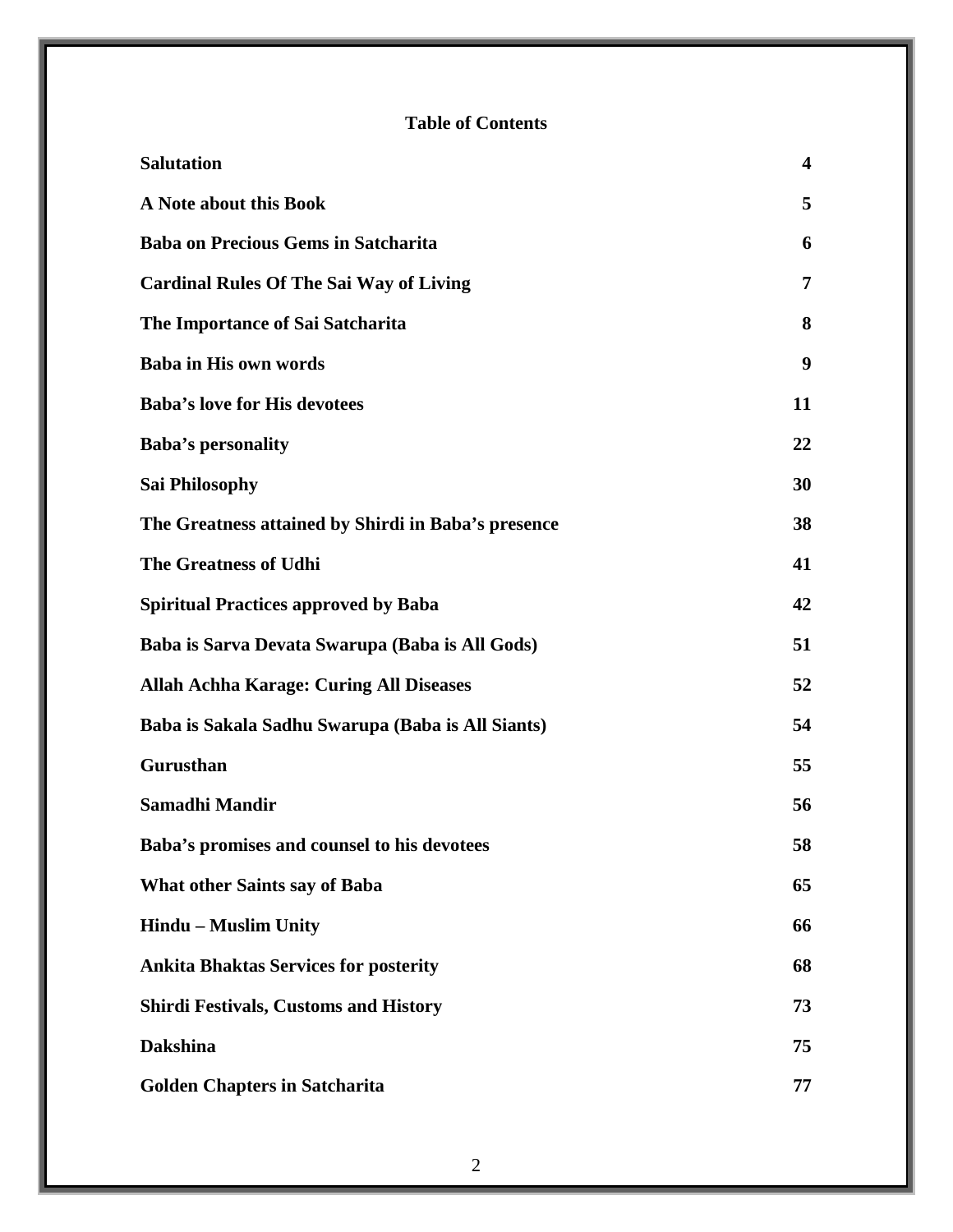| The Greatness of Sai Satcharita                          | 79 |
|----------------------------------------------------------|----|
| <b>Apostles of Sai Baba</b>                              | 80 |
| List of Baba Devotees mentioned in Satcharita            | 81 |
| Appendix A: Association with Acharya Ekkirala Bharadwaja | 84 |
| Appendix B: Shri Sivanesan Swami of Shirdi               | 86 |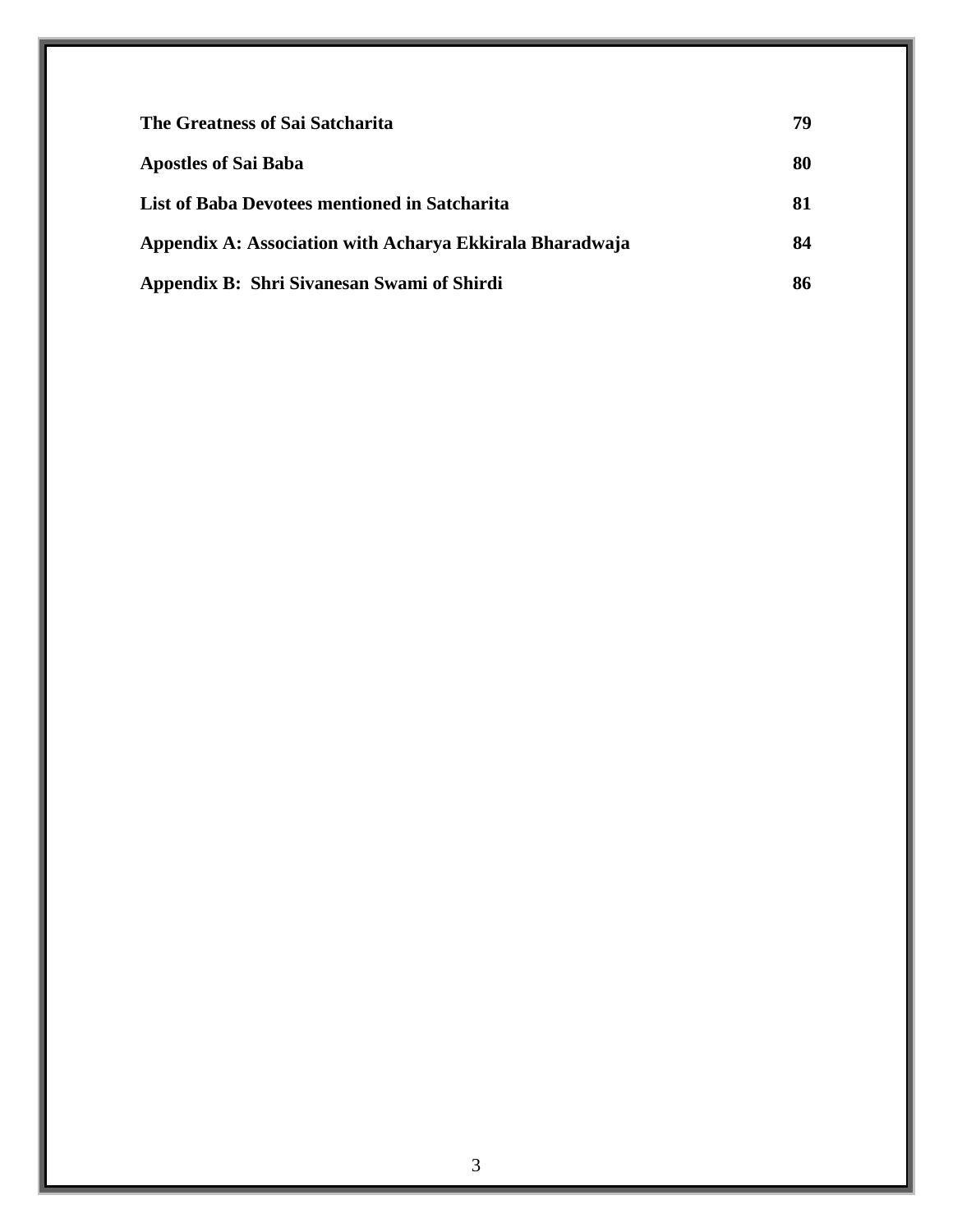# Salutation

*"***The moment I touched Baba's feet, I began a new lease of life. I felt**  Ĥ. **obliged to those who spurred and helped me get the darshan and I**  Ħ **considered them my real relatives" Hemadpant in Sai Satcharita**  ш **Chapter 2** Ĥ. Ĥ. *(Nanasaheb Chandorkar and Hari Sitaram Dixit encouraged Hemadpant*  Ĥ. Ĥ. *visit Baba)*

I am ever obliged for bringing Shri Sai Baba to my life:

- 1. To my Master Late Shri Ekkirala Bharadwaja for bringing Baba to the lives of myself and millions of other people. Considered an incarnation of Dattatreya, Shri Bharadwaja in his short life of 50 years (1938-1989) researched, wrote prolifically and spread Sai Baba's way of living all over India.
- 2. To Shri Ramachandra Chaitanya Swamy, the beloved student and disciple of Bharadwaja Master. He lives in Baba with us.
- 3. To Late Shri Sivanesan Swami of Shirdi who lived for over 50 years with Baba and for the love that he showered on me.
- 4. To my maternal grandfather, Late Shri Pindiprolu Kameswara Rao, FCA IRS and my grandmother Late Smt. Pindiprolu Seshamma of Vijayawada for having brought Sai Baba into our lives, even before I was born, by their association with Shri Kesavaiahji of Madras.
- 5. To my parents, Shri Tadimety Seetharamachandra Rao and Smt. Tadimety Jyothirmohini for inspiring love for Sai in me from my childhood.
- 6. And finally to a living example of Sai Baba's way: Shri Kopparapu Rama Rao Pantulu garu of Vijayawada.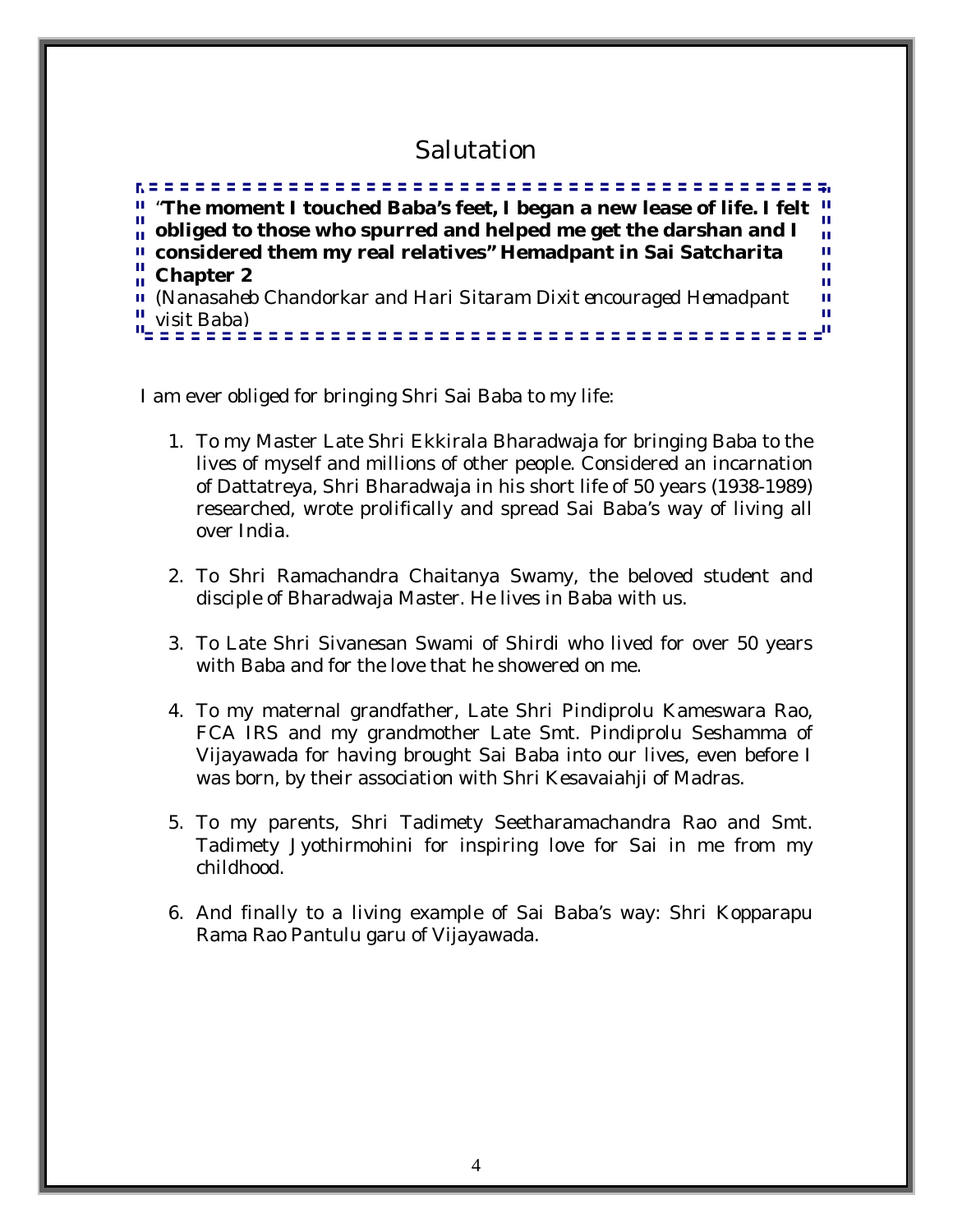# A Note about this Book

I did not write this book. These Gems are in Sai Satcharita. I merely kept log of them for sadhana while reading the Satcharita. I am further documenting and publishing the same as a sadhana and I pray that these Gems assist other devotees.

Shri B.V.Narasimha Swamy, in his Sai Baba Ashtothra says Sai Baba is "*Sulabha Dhurlabhaya".* Sai is easy to grab while difficult to catch. While he has been easy to grab to his beloved devotees such as Shri Bharadwaja Master, Shri Ramachandra Chaitanya Swami and Shri C.B. Satpathiji (and Baba went to them), He has been eluding me and has been difficult to catch. Only *Nishta* (Faith) and *Saburi* (Patience) are needed, so He says. This sadhana is for the purpose of keeping my mind focused on Him and He is my sole refuge.

Everything that you read here is from Satcharita. I have used the English Adaptation of Sai Satcharita by Nagesh V. Gunaji as my source. My occasional comments are in *italics.* 

May Sai Baba, the Antaryamin, bless us all and be enthroned in our hearts.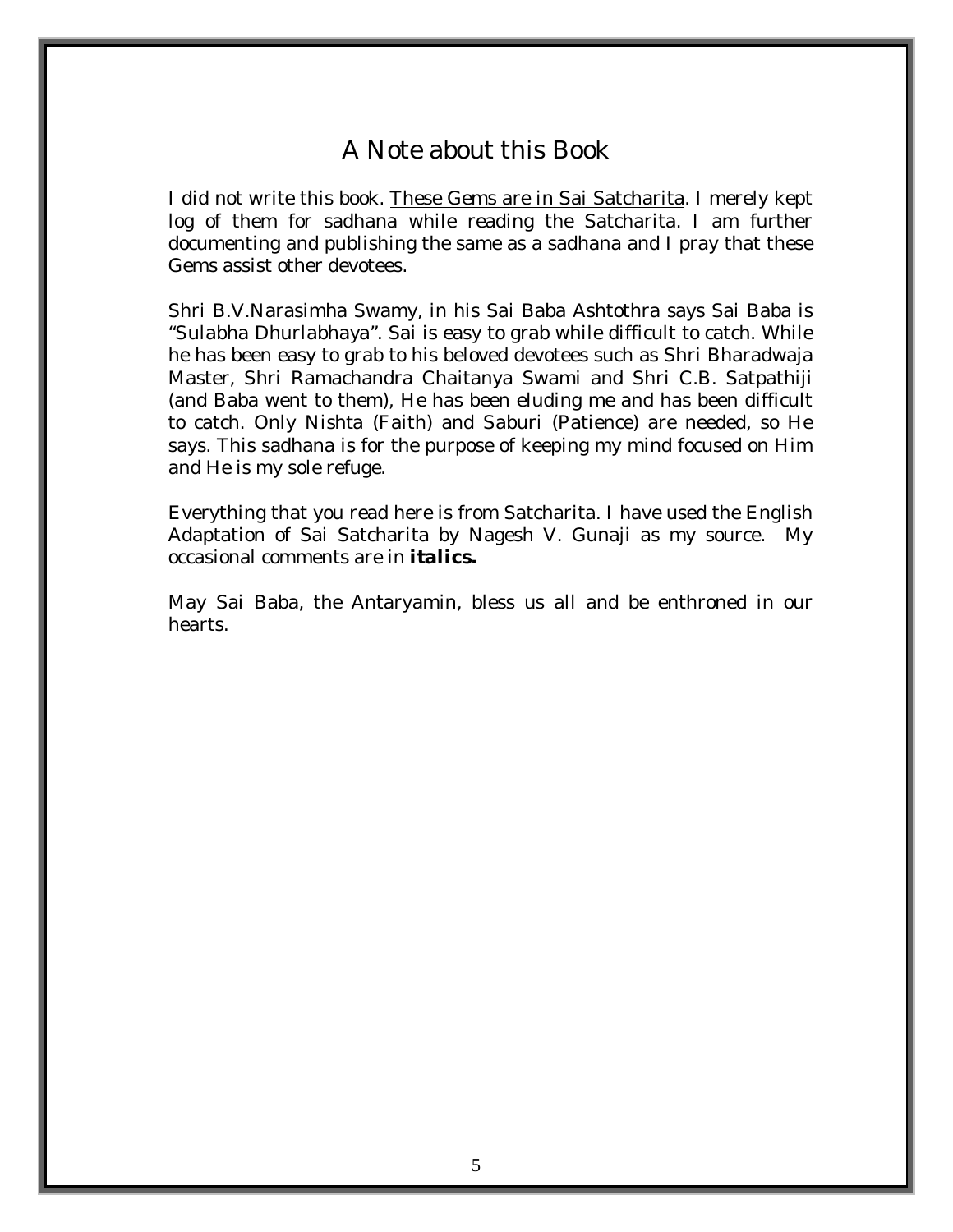# Baba on Precious Gems in Satcharita

*Baba has promised to reward us with Precious Gems if we dive deep in to Satcharita written by Hemadpant.*

Sai Baba said Hemadpant, "I fully agree with writing of Satcharita. Steady your mind and have faith in My words. If My leelas are written, avidya will vanish and if they are attentively and devotedly listened to, the consciousness of worldly existence will abate. Strong waves of devotion and love will rise up and if one dives deep into My leelas, he will get *Precious Gems of Knowledge*".

(Chapter 3)

The description of Baba's pure fame and the hearing of the same with love will destroy the sins of the devotee, and therefore, this is the simple sadhana for attaining salvation.

(Chapter 3)

Sai Baba, the ocean of mercy, says Hemadpant, favored him and the result of this is Satcharita.

(Chapter 30)

*Let Sai Baba be enthroned in our hearts.*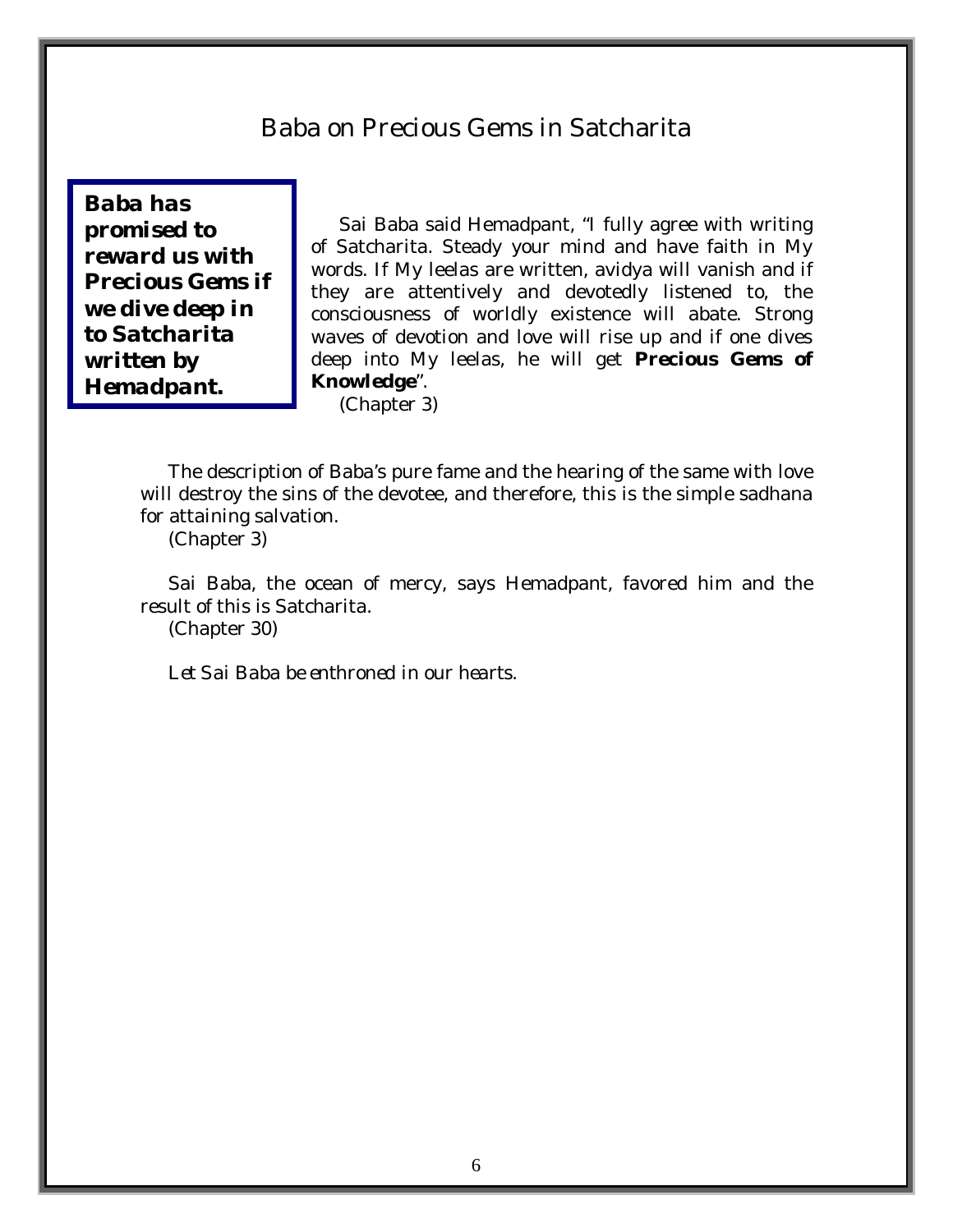# Cardinal Rules Of The Sai Way of Living

- 1. Baba advocated Nishta and Saburi. Nishta means complete surrender to Baba and belief in Him, Saburi meant patience.
- 2. Udhi removes all physical and mental ailments when taken with faith and devotion. This Udhi has been touched by Baba as He Himself lit the flames of Dhuni and is our direct connection to Him.
- 3. Sai Philosophy believes that we need a Guru to lead us to salvation. Baba is our Sadguru, Lord and sole refuge.
- 4. Sai Baba believed in Karma and rebirth. Hence we should be ever conscious in our behavior to never hurt people nor build bad-karma and attachments. Baba despised speaking bad about others.
- 5. Baba said that no quest could be successfully carried out on empty stomach.
- 6. Baba can come to us (a) in dreams (b) in the form of Himself or of any Sadhu (c) in the form of His picture. These are all clear indications of His grace and Baba coming to us.
- 7. It is preferable to receive holy daily parayana books, such as Sai Satcharita, from Baba by placing them on Sai Baba's Samadhi. Baba prescribed regular parayana.
- 8. Feeding a hungry soul is like feeding Baba. Baba called this the axiomatic truth.
- 9. Baba stated "My bones will speak and I am ever alive from My tomb". We should only go to Him with all our requests.
- 10.Baba stated that once we enter Dwarakamai, our troubles have ended.
- 11.One who lovingly sings Baba's fame and those who hear the same with devotion, both will become one with Sai Baba
- 12.Baba said that we couldn't escape from paying for loans (dues), animosity and murder.
- 13.Baba dissuaded people from approaching palmists and occultists for advise. We depend on Baba's grace for everything.
- 14.Baba told us to knock the wall of difference between Him and us and see Baba in ourselves and in everybody. He said spiritual progress would be rapid then.
- 15.We should not be anxious, leave everything to Baba and do our duty. He wants to be responsible for us like a parent...Give the responsibility to Baba.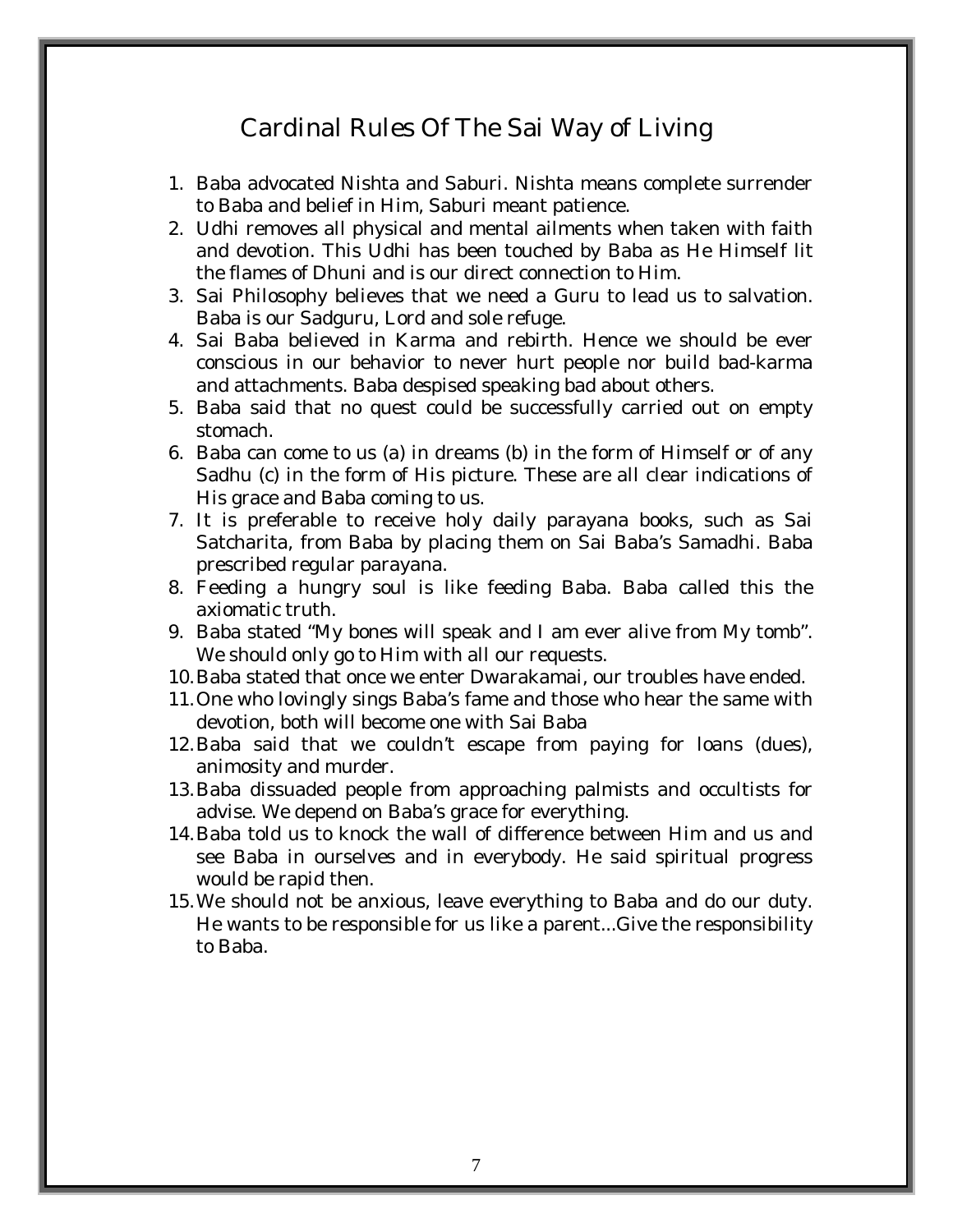# The Importance of Sai Satcharita

Hemadpant wanted to write a Satcharita on Sai Baba as a upasana after seeing Baba and being moved by Baba's spirituality and love for devotees. He consulted Shama, who said 'Without Baba's consent, nothing can be done successful" (Chapter 2)

**Shama requested Baba for His approval to write the Satcharita. Baba then said, "Let him make a collection of stories and experiences. Keep notes and memos. I will help him. I Myself will write My life and satisfy the wishes of My devotees. I shall enter him and Myself write the Satcharita. Hearing My stories and Teachings will create faith in devotees hearts and they will easily get self realization and bliss" (Chapter 2)** 

**When Hemadpant touched Sai Baba's feet, it began a new lease of life (in 1910). He felt much obliged to those who helped him to get the darshan and considered them his true relatives. (Chapter 2)** 

**Baba named Govindrao Raghunath Dabholkar as "Hemadpant" and addressed him as such! Baba's naming Hemadpant was prophetic as he created this lovely work on Sai Baba. (Chapter 2)**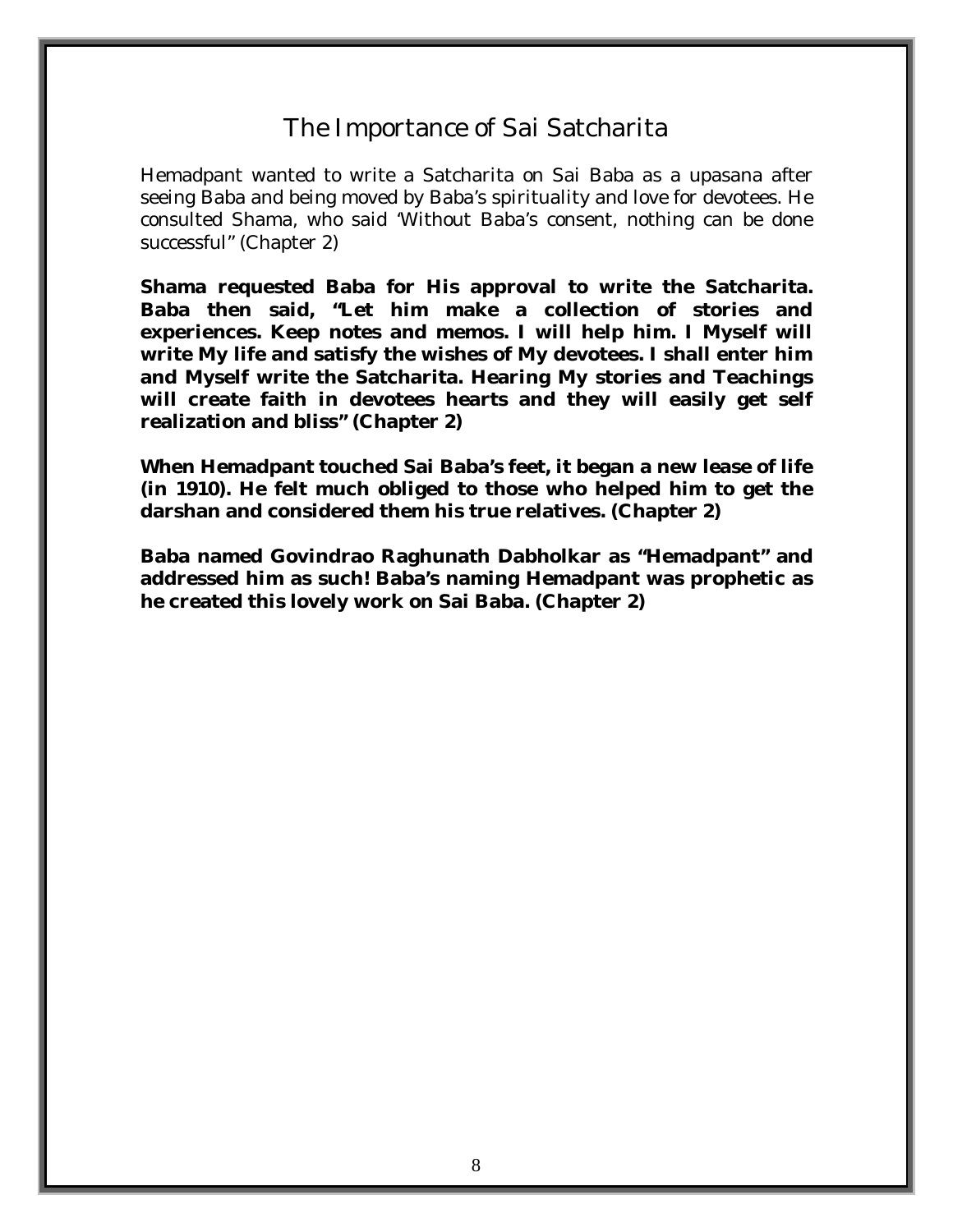# Baba in His own words

#### Chapter 3:

#### Baba to Shama, who conveyed Hemadpand's request to write the Satcharita

 "If a man utters My name with love, I shall fulfill his wishes, increase his devotion. If he sings My life and deeds, I shall beset in front, back and both sides"

"If anybody sings my Leelas, I shall give him infinite joy and contentment. It is my special characteristic to free any person who surrenders completely to Me and who remembers Me and meditates on Me constantly"

"I shall draw my devotees from the jaws of death. If My stories are listened to, all diseases will be got rid of. Think, meditate and assimilate them. This is the way to success and happiness"

"The simple remembrance SAI SAI will do away with sins of speech and hearing"

Baba said one day after noon Arati to all devotees "All you do is known to me. I am the inner ruler of all. I envelope all creatures. I am the controller of the show of Universe. Nothing will harm who turns his attention to Me"

"Do your duty, steady your mind and have faith in My words"

Baba to Mrs. Tarkad "Mother you have fed me sumptuously up to my throat, my afflicted pranas have been satisfied. Always act like this and this will stand you in good stead" (Chapter 9)

*(Mrs. Tarkad fed a hungry dog a piece of bread and Baba got it!)* 

Baba to Mrs. Tarkad " **Sitting in this Masjid I shall never speak untruth**. Take pity on Me like this. First give bread to the hungry and then eat yourself. **Remember this well.** The dog, which you saw before meals and to which you gave the piece of bread, is **one with Me**, so also other creatures are one with me. I am roaming in their forms. He who sees Me in all these creatures is my beloved. So abandon the sense of duality and distinction and serve Me as you did today"

*(We have to remember that Anna Dana is dear to Baba and should always contribute to the Sansthan for feeding the poor and needy)*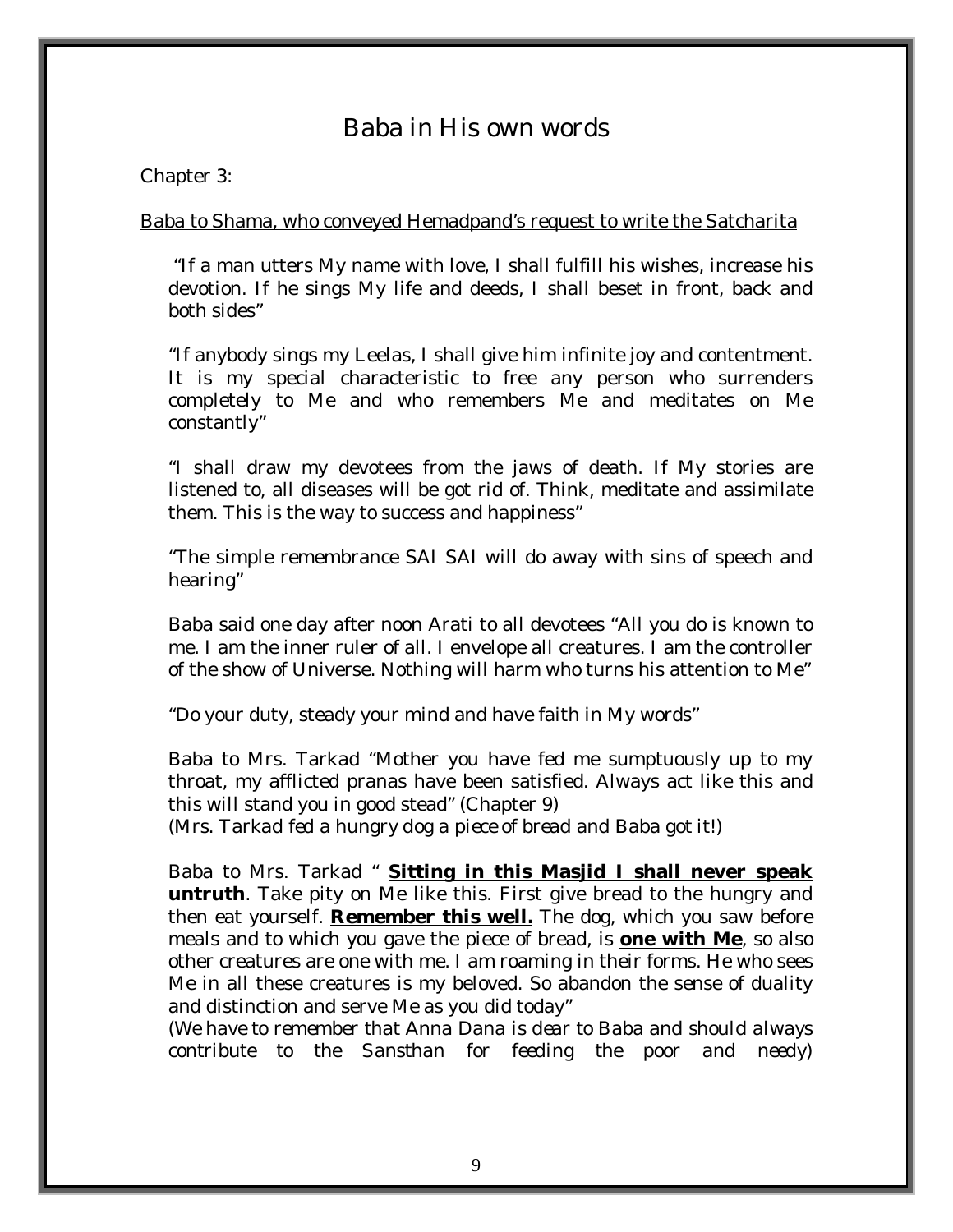Baba said to Megha "Did you not hear My words asking you to draw a trident? It is no vision but a direct order. My words are always pregnant with meaning and never hallow. I require no door to enter. I have neither form nor any extension; I always live everywhere. I carry on as a wirepuller, all actions of the man who trusts in Me merges in Me"(Chapter 28)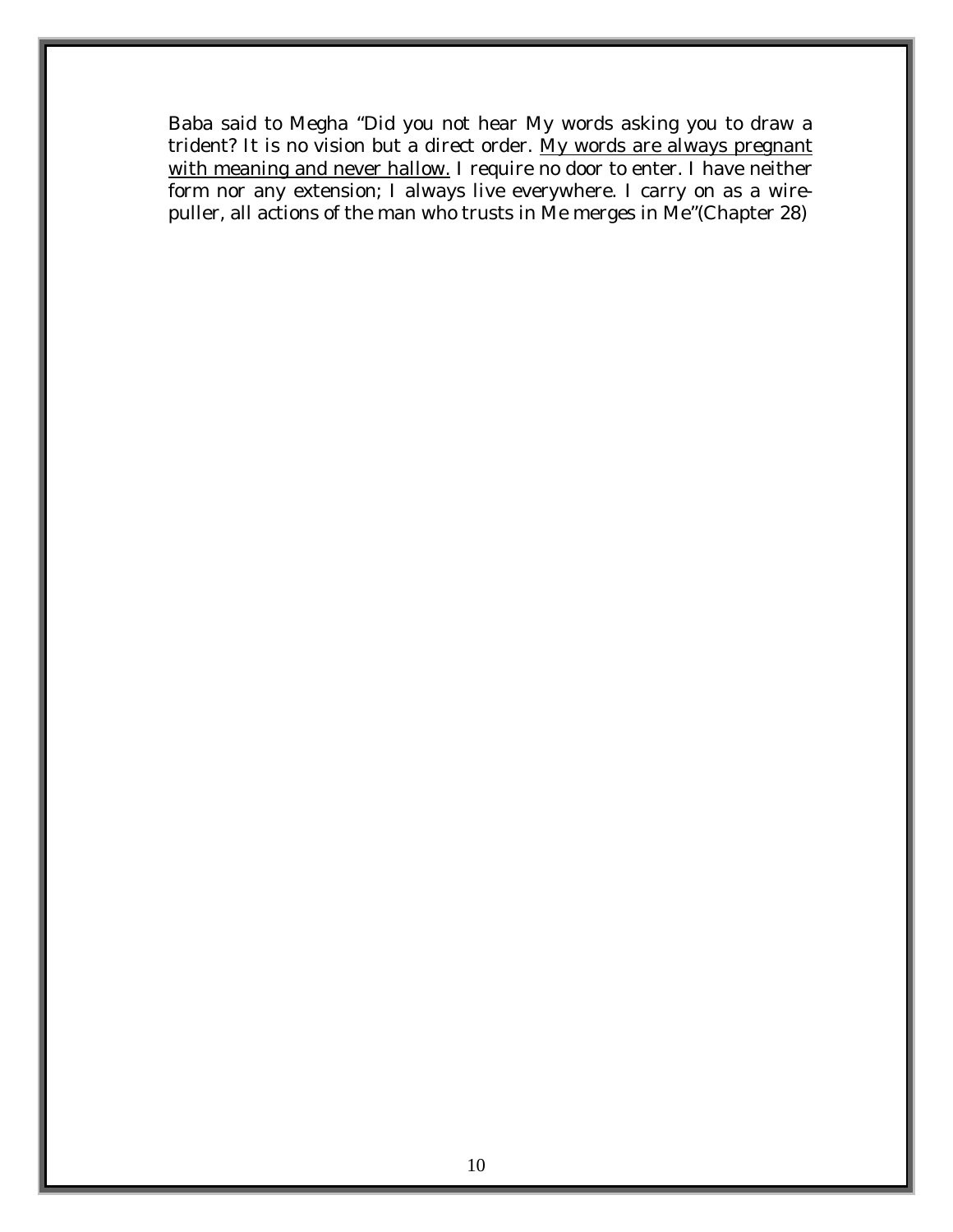### Baba's love for His devotees

By grinding wheat, Baba stopped cholera spreading in Shirdi. Baba will grind our mental and physical afflictions- He does it day and night. If we hold on to Him we are sure to be saved. (Chapter 1)

Women folk of Shirdi sang Sai Leelas with devotion while doing their daily chores. (Chapter 1) *(Are these songs recorded and available today?)* 

The grand miracles of Sai Baba are interesting and instructive to His devotees. They remove their sins and afflictions. (Chapter 2)

"Baba's darshan changed the devotees thoughts, the force of previous actions abated and gradually non-attachment and dispassion achieved. It is on account of merits of previous births that such a darshan is granted. If only you see Sai Baba, all the world becomes and assumes the form of Sai" Hemadpant (Chapter 2)

Baba had motherly love for his devotees-peculiar, extraordinary and disinterested. The child knows or cares nothing. (*We are the children of Baba. It is up to him to take care of us!*) (Chapter 3)

"There will be no dearth of food or clothing in my devotees home" Sai Baba (Chapter 6)

In the case of Sai Baba, if a devotee really longed to offer anything to Him, and if he afterwards forgot to offer the same, Baba reminded him, or his friend about the offering and made him present it to Him. He then accepted it and blessed the devotee (Chapter 9)

*(Examples include Babasaheb Tarkad forgetting to offer prasad to Baba at his Bandra residence and Baba reminding Mrs. and Master Tarkad at Shirdi)* 

*(Also Govind Balaram Mankad forgot offering milk pedha sent by Mrs. Tarkad that Baba reminded, took and ate right away, while Mankad was in mourning (Maila!))* 

Baba incarnated for the welfare of His devotees. Supreme in knowledge and surrounded by divine luster, he loved all beings equally. He was unattached. Foes and friends, kings and paupers were the same to Him. For the sake of His devotees, He spent His stock of merits and was ever alert to help them (Chapter 12)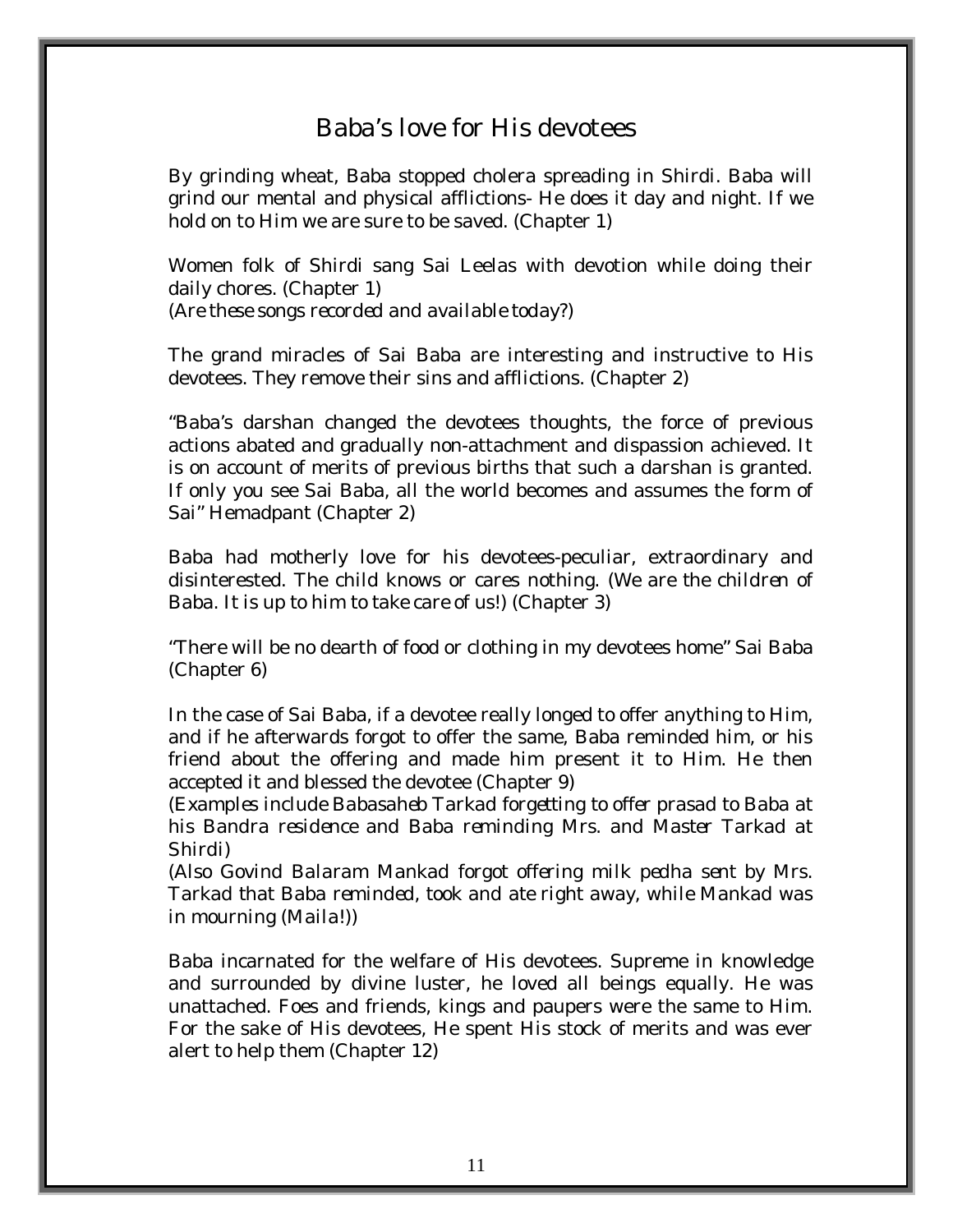Some people desired to see Sai Baba, but they did not get an opportunity of taking His darshan till his Mahasamadhi. Many people wanted to see Him during His lifetime and could not do it (Chapter 12).

*(Without His permission one cannot go to Shirdi to see him)* 

Baba "Go, go quickly, be calm and unperturbed. Stay comfortably at Belapur for four days. See all relatives and then return to Shirdi" to Mrs. Nimonkar (Chapter 12)

*(Baba overruling Nanasaheb's pressure on wife to return as soon as seeing his sick son)* 

Baba used to press mangos on all sides so skillfully that when a person sucked it, he got all the pulp and could throw away the stone and skin. Plantains were peeled off by Baba, kernel given to devotees while He kept the skin! (Chapter 12)

*(What love for devotees? Isn't He telling us that he gives us happiness and keeps our sorrows?)* 

Baba to Ruttonji Shapurji Wadia " Allah Accha Karage. Do not be worried and your bad days have ended". Baba gave Udhi, placed his hand on Ruttonji's head and blessed him.

(Chapter 14)

*(Ruttonji wanted a child and got the same by Baba's blessings)* 

Dasganu's kirtans had an electric effect. At the Koupineshwar temple in Thane, Dasganu performed a kirtan. One Mr. Cholkar, a devoted listener at the kirtan, was so moved that he prayed to Baba for a permanent job. Cholkar mentally told Baba that he would come to Shirdi and distribute sugar candy in Baba's name if he got the job. Cholkar got the job by Baba's grace. Now Cholkar had to take a trip to Shirdi and distribute sugar candy. To save for the Shirdi trip, Cholkar started having tea without sugar. Then, as per his vow, Cholkar came to Shirdi, fell at Baba's feet and said that he was very pleased with His darshan and his desires were fulfilled that day. Then, without any mention of Cholkar's vow, Baba casually said to Bapusaheb Jog "Give him cups of tea fully saturated with sugar" (Chapter 15)

*(Baba knows everything. He knows the untold story of Cholkar having tea without sugar for saving money. Baba wanted by His words to create faith and devotion in Cholkar's mind)* 

*(This is very important for us to remember. Baba knows whatever we vow. Through Cholkar's story Baba is sending us, todays devotees, a message)*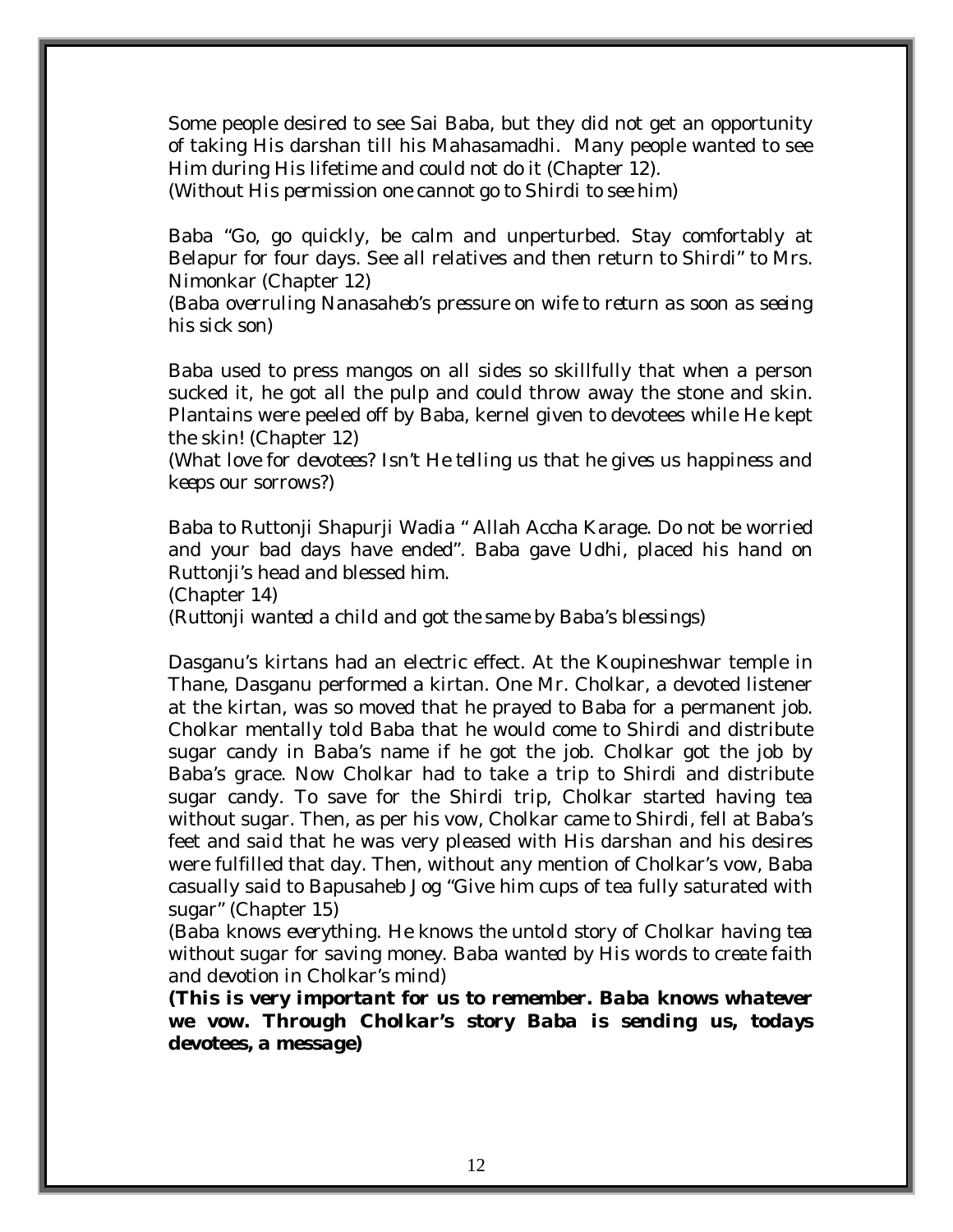Baba encouraged good thoughts and gave teachings for self-realization. He taught his devotees not only in their waking state, but also through visions and dreams. (Chapter 18/19)

Baba opened the eyes of devotee's intellect, showed them divine beauty of the self and fulfilled their tender longings of devotion. Baba's contact, serving Him and regarding Him, as our guru, is the proven way to open our intellect. (Chapter 18/19)

*(See how Baba guided thousands of people with love, such as Mr. Sathe, Kakasaheb Dixit, etc. Shri Sainathuni Sarat Babuji clarifies that Mr. Sathe in Chapter 18/19 is not Hari Vinayak Sathe, a famous devotee of Baba)* 

After noon Arati was over, Sai Baba came out of the Masjid and standing on its edge, distributed Udhi to the devotees with very kind and very loving looks. The Bhaktas also got up with equal fervor, clasped His feet, and standing and staring at Him, enjoyed the shower of Udhi. Baba passed handfuls of Udhi into the palms of the devotees and marked their foreheads with Udhi with His own fingers. The love He bore for them in His heart was boundless. Then He address Bhaktas as "Oh, Bhau, go and have lunch. You Bapu, enjoy your dishes" (Chapter 20)

#### **Baba anticipated and forestalled the calamities of His devotees and warded them off in time. (Chapter 22)**

*(Examples are many. Babasaheb Mirikar trip to Chitali, Bapusaheb Booty's warning from Nanasaheb Dengle, saving Amir Shakkar of Korale are some of them)* 

Baba saved Booty from snakebite by forewarning. He saved Amir Shakkar also. Amir was suffering from Rheumatism and was advised by Baba to stay in Chavdi. After 9 months, Amir left Shirdi without Baba's permission. Then he had difficulties. He returned back and became free from anxiety. (Chapter 22)

#### **The only way for deliverance is loving devotion towards Guru's feet. The Great Player Lord Sai Baba delighted his bhaktas and transformed them into Himself (His Nature) (Chapter 23)**

*(This we see again in again in Sai Philosophy. He made his devotees in to splitting images, Sad Gurus, an image of Himself, again and again. The spirituality and the power of Shri BV Narasimha swami, Shri Sivanesan Swami, Shri Ekkirala Bharadwaja's blessings and conferring Sai Baba's grace on countless devotees is our proof. These people became Baba themselves)*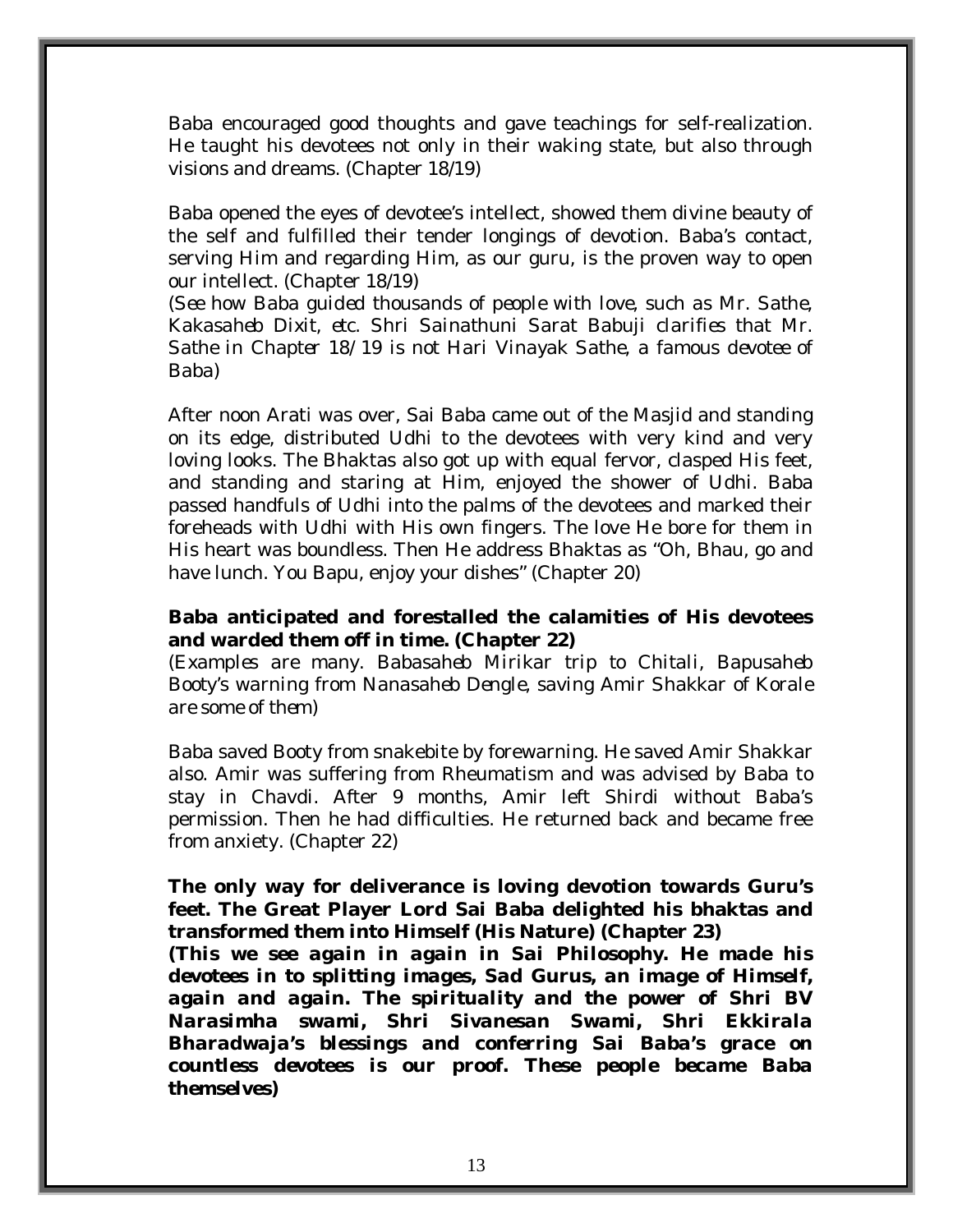Baba cured Shama of snakebite. When Shama was climbing the steps of masjid after the snake bite, Baba shouted "Oh vile priest, do not climb up. Beware if you do so. Go, Get away and come down" (Chapter 23)

*(Every thing in nature is per Baba's order. His words are most efficacious in saving life. Poison just stopped and came down and Shama was cured)* 

**Baba then said to Shama "Don't be afraid. Do not care a jot. The Merciful Fakir will save you. Go and sit quiet at home, do not go out, believe in ME and remain fearless and have no anxiety" (Chapter 23)** 

*(This is a great story and any one hearing this will beget firm faith in the feet of Sai Baba. And the only way to cross the ocean of Maya is to remember His feet says Hemadpant)* 

Sadgurus (*Such as Ramachandra Chaitanya Swamy)* open the eyes of our understanding and enable us to see things in their true light and not as they appear. (Chapter 26)

#### **Baba touched and consecrated religious books and gave them to his devotees for parayana. (Chapter 27)**

*(This is seen again and again in Sai Satcharita. Today, we need to take our regular parayana Satcharita to Baba, place it at his feet and Samadhi and get it consecrated)* 

It was the habit of devotees to take some religious books, of which they wanted to make a special study, to Baba and to receive the same back from Him after they were touched and consecrated by Him. While reading daily such books they felt Baba was with them. (Chapter 27)

*(Baba this way had given B.V.Deo the Pothi, Kaka Mahajani, the Eknath Bhagwat. Baba also told them how to read them. Baba to Kaka Mahajani 'Preserve it well and it will stand you in good stead")* 

Baba to Ramdasi "You daily read sacred books. Still your mind is impure and your passions uncontrolled" (Chapter 27)

Baba pressed the hands of Mrs. Khaparde, while she was massaging and pressing His feet! (Chapter 27)

*(Shama joked "It is going on well, it is a wonderful site to see God and His Bhakta serving each other. Baba loved Mrs. Khaparde a lot it appears. He cured her son of plague by taking it on Himself. He ate his cooking with special love. He said He knows her for several lives. He seemed to be attached to Khapardes because of her?)*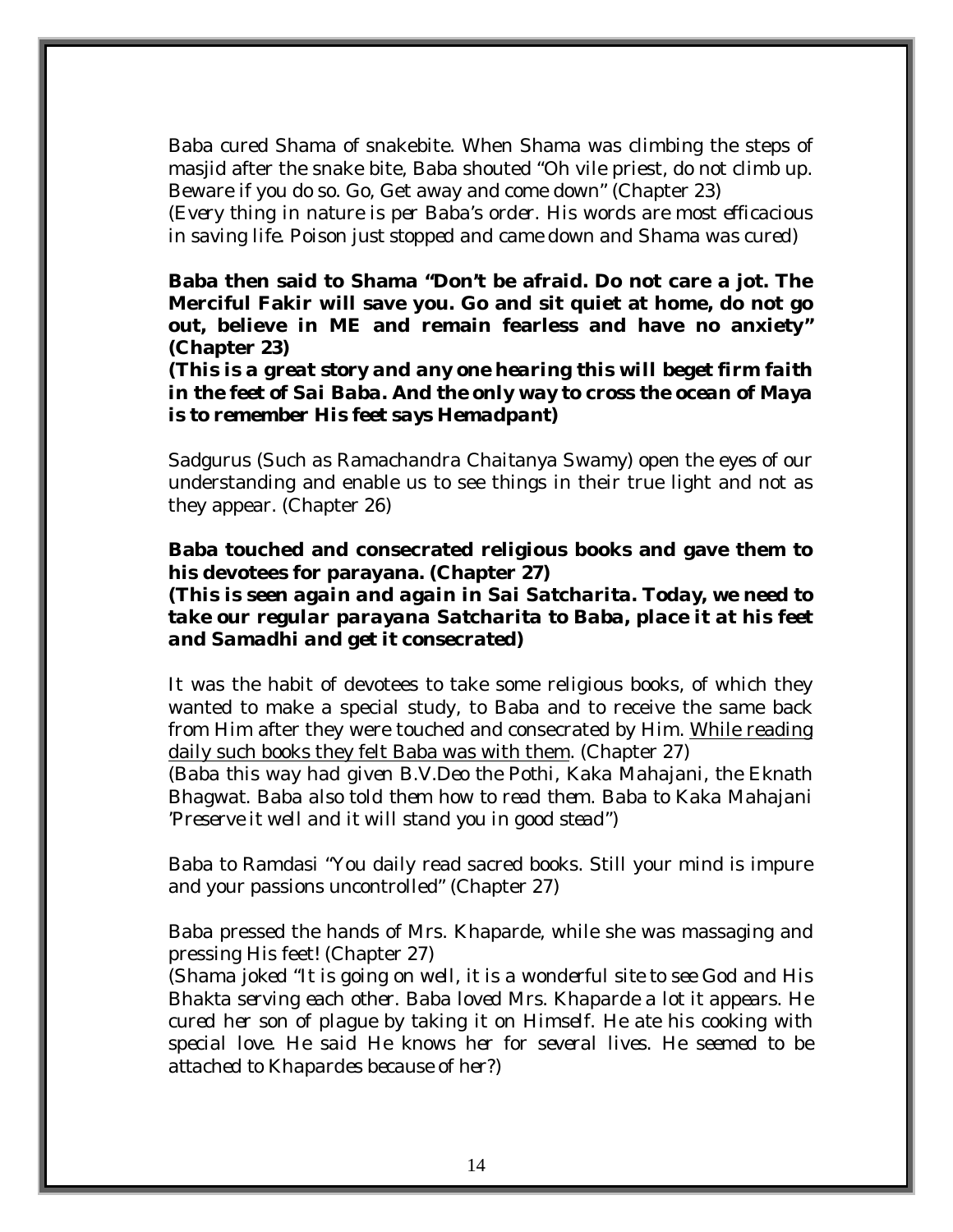Several devotees were drawn to Sai Baba, again and again. It was His will pulling people to Shirdi. (Chapter 28) *(We see this in the case of Lala Laxmichand, Megha etc)* 

 Baba to Lala Laxmichand: Take some sanza and some medicine for the pain in the back" (Chapter 28)

*(Baba loved his devotees. Lala had enjoyed sanza a few days before and was craving for it mentally and expecting to eat it. Then Baba asked Jog to prepare the same, though Lala never said a word. He also know Lala was suffering from back pain. He read the mind and spoke out what was passing therein)* 

The Madras mela gentlemen said to Baba in his dream "There is no savior except You, please save me". The next day when he met Baba, he was given Rs.2 by Baba. Then Baba blessed him "Allah will give you plenty and He will do you all Good" (Chapter 29)

Baba to Mrs. Tendulkar "Tell your son to believe in Me, to throw aside horoscopes and predictions of astrologers and palmists and go on with his studies. Let him appear for the examination with a calm mind, he is sure to pass this year. Ask him to trust in Me and not get disappointed" *(Mrs. Savitribai Tendulakar's son, Baba Tendulkar was worried that he will mail his medical school examinations as horoscopes predicted so)* 

Captain Hate was a great devotee of Baba. Baba in a dream: "Did you forget Me?" Hate then immediately held Baba's feet and said: "If a child forgets its mother, how could it be saved?" (Chapter 29)

Another time, Captain Hate sent Rs.1 to Baba through a devotee. When the devotee gave the money to Baba, Baba took it in His hand and stared at it. He held it in front, tossed it with right thumb and played with it. Then he said to the devotee who brought the coin "Return this to its owner with the Prasad of Udhi. Tell him that I want nothing from him, ask him to live in peace and contentment" (Chapter 29)

*(Captain had sent it with a hope Baba would return the coin with His blessings. Though the devotee who brought the coin said nothing, Mother Baba knew everything and granted Hate's wish. Hate was much pleased and realized that Baba always encouraged good thoughts and as he wished intently, Baba fulfilled the same)*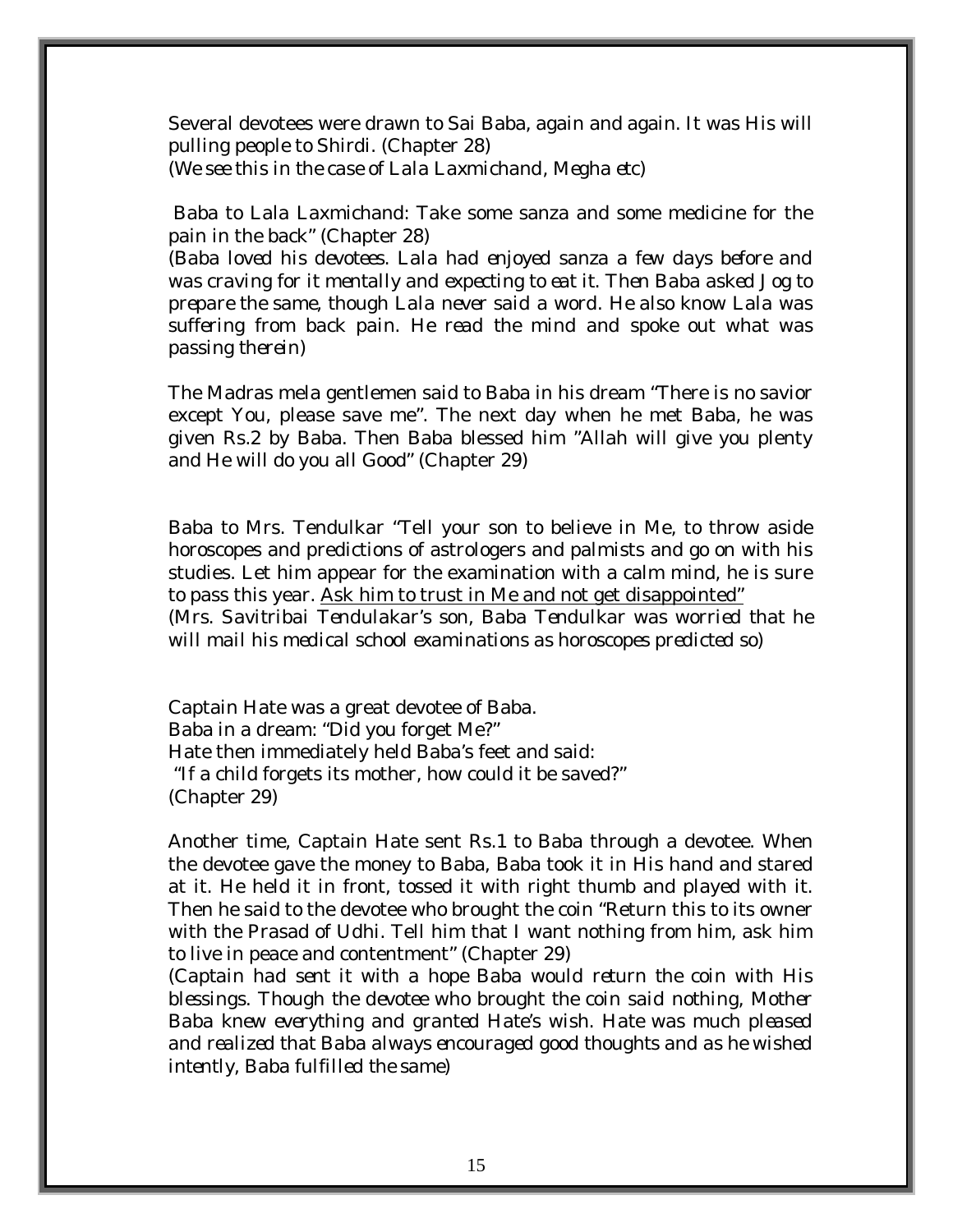When Mr. Raghunathrao Tendulkar retired, the pension offered was not sufficient for the needs of the family. Then Baba appeared in Mrs. Tendulkar's dream and said, "I wish Rs 100 should be paid as pension, will that satisfy you" (Chapter 29)

*(Finally pension, which was originally planned at Rs.75 per month, was settled at Rs.110, such is the wonderful love and care of Baba for His Bhaktas says Hemadpant)* 

**Sai knows fully the desire of His devotees and fulfils the same. Forgetting all our faults let Him free us from all our anxieties. He, who being overcome by calamities remembers and prays Sai, will get his mind calmed and pacified by His grace.** (Chapter 30)

Devotees used to travel only with Baba's permission. Even Shama went to Sapta-Shringi after Baba permission and Udhi. (And brought back Kakaji Vaidya to visit Baba and get His blessings) (Chapter 30)

**As soon as Kakaji Vaidya saw Sai Baba, his eyes were bedewed with tears and his mind attained calmness. As the Goddess told him, no sooner he saw Baba, his mind lost its restlessness and it became calm. Kakaji then thought, "What a wonderful power is this! Baba spoke no word, there was no question answered, no benediction pronounced: the mere darshan itself was so conducive to happiness; the restlessness of my mind disappeared by His mere darshan, consciousness of joy came over me, this is what is called 'the greatness of darshan'" (Chapter 30)** 

*(Kakaji Vaidya forgot all his anxieties and got undiluted happiness. After spending 12 days with Baba, he returned to Vani after Baba's blessings with Udhi)* 

We will never repay the debt and obligation of Sadguru Sai Baba in this birth as well as many future births. (Chapter 33)

Baba cured diseases by His mere glance. (Chapter 34)

Baba loved Dr.Chidambaram Pillay and called him Brother Bhau. Baba talked to him often and consulted him in all matters and wanted him always on his side (Chapter 34). When Pillay had guinea worms bothering him, Baba called him to Masjid and made him sit on his right and lean on His bolster. Baba said to Kakasaheb "Tell him to be fearless. In 10 days he can work out the sufferings of his past karma. While I am here to give him temporal and spiritual welfare, why should he pray for death? Bring him here and let us work and finish his sufferings once for all" (Chapter 34)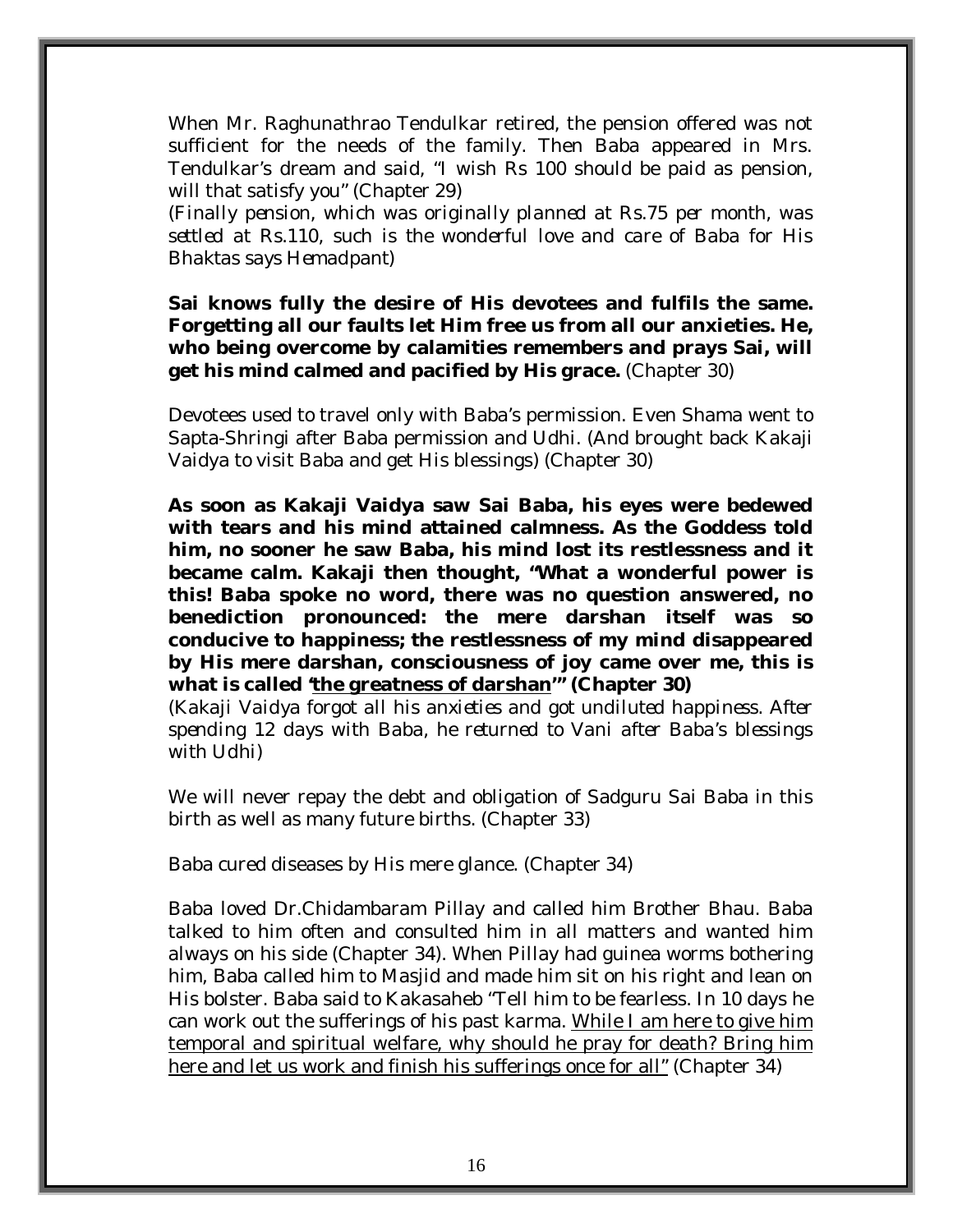Baba gave Dr.Pillay his bolster and said, "Lie calmly and be at ease. The result of past actions has to be suffered and got over. Therefore put up with whatever comes to you. Allah is the protector, always think of Him. Surrender to Him completely and see what He does" (Chapter 34)

Baba "How can he (Thakkar Dharamsey) be Kaka Mahajani's master. Kaka has a different Master altogether" (i.e. Himself or the Lord) (Chapter 35)

**Baba about Thakkar Dharamsey Jethabai (in third person) to Shama who introduced him to Baba "There was a fickle minded gentlemen. He had health, wealth and was free from both physical and mental afflictions. But he took needless anxieties and burdens and wandered hither and thither thus losing peace of mind. Sometimes he dropped burdens sometimes he carried them again. His mind knew no steadiness. Seeing his state, I took pity on him and said "Now please keep faith on any one place (point) you like, why roam like this? Stick quietly to one place" (Chapter 35)** 

**Baba knew how to cook complex and delicious foods. He used to cook Mitthe Chaval, (Sweet rice), Mutton Pulao, Varan, (liquid dal) with small balls of flat bread etc. He made preparations himself, brought raw materials from the market, ground spices and patiently prepared the dishes. He used to personally feed people. This went on till 1910. When the Bombay crowds increased, these devotees brought enough naivadeya that served everybody including the fakirs. (Chapter 38)** 

*(This Annadana is very dear to Baba. We should do the same as much as possible)* 

Baba gave instructions in both temporal and spiritual matters to His devotees and made them happy by enabling them to achieve the goal of their life. Sai, who, when He places His hand on devotees heads transfers His powers to them and destroys sense of differentiation, makes devotees attain the unattainable Brahman. Baba embraces Bhaktas who prostrate themselves before Him. He became one with His Bhaktas. (Chapter 40) *(So we should sing the praises of Sai Bhaktas such as B.V. Narasimha Swamy, Shri Sivanesan Swami etc, who spread Sai Way and salvaged us!)* 

**Baba knew the past, present and the future. He always fulfilled the desires of His devotees (Chapter 41)**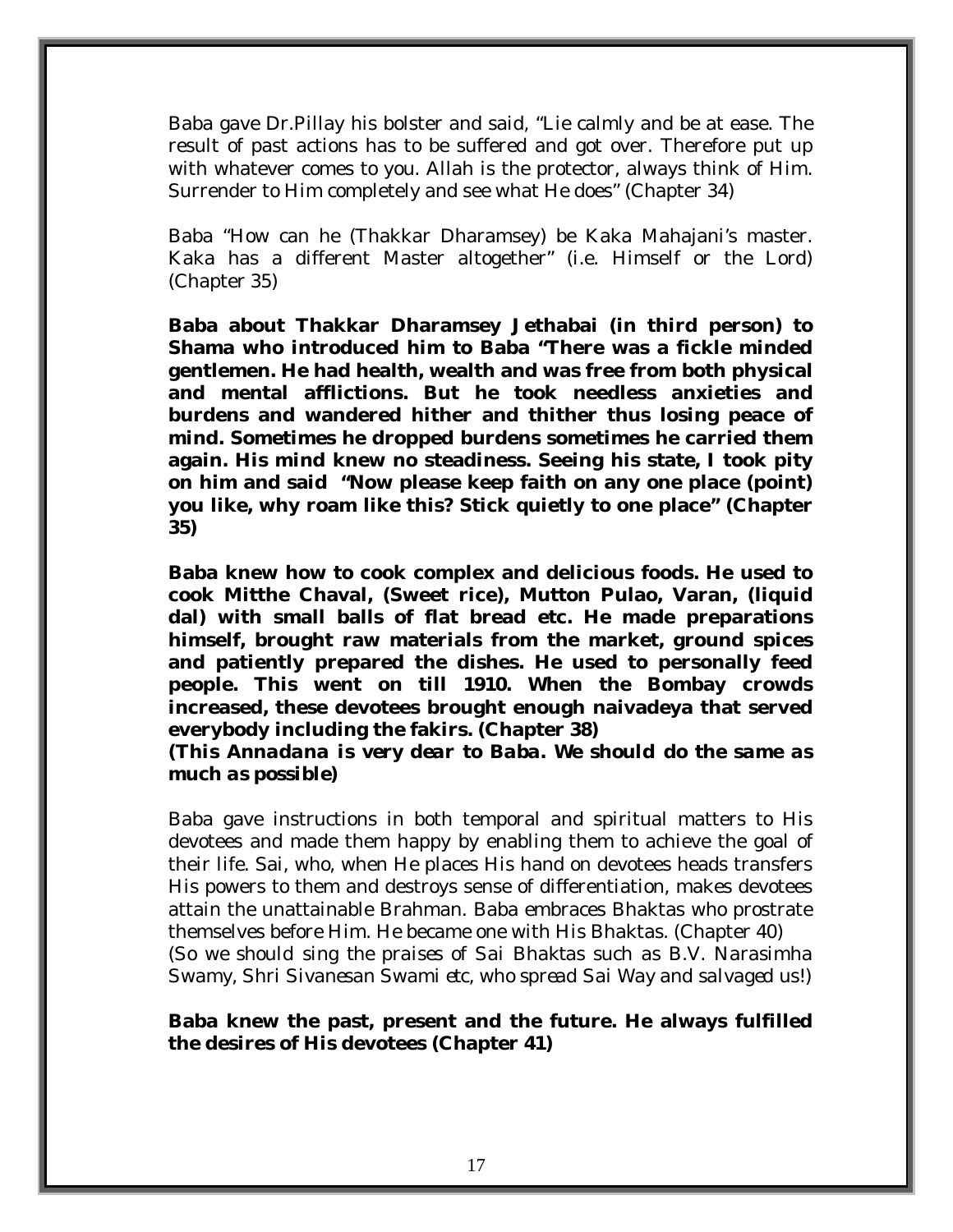*(Baba knew that Deo was talking to Balakram about his personal experiences with Baba. Baba sent Chandru to call Deo…. and blessed him with direct experience)* 

*(B.V. Narasimha Swamy in his book "Devotees Experiences" says that the saying in those days was that "Baba knows and can hear even an ant's movement")*

**Baba told Deo "Go on reading the Pothi. Sit in the Wada, read something regularly everyday and while reading explain the portion read to all with love and dedication. I am sitting here ready to give you the whole gold-embroidered shawl, then why should you get into the habit of stealing" (Chapter 41)** 

**Deo considered Baba's scolding as flowers of blessings (Chapter 41)**  *(Jog, Abdul Baba, Buti etc. always-considered Baba's beatings and scolding as blessings.)* 

**Then Baba appeared in the dream of Deo on 2nd April 1914, on a Thursday, within one year of the above instruction to read Pothi. The following conversation took place:** 

**Baba: Do you understand Pothi?** 

**Deo: No** 

**Baba: Then when are you going to understand?** 

**Deo: (Bursting into tears) Unless You shower Your grace, the reading is mere worry and the understanding still more difficult.** 

**Baba: While reading you make haste, read it before Me in My presence**

**In the dream when Deo was getting up to bring the book, he woke up.**

**(***What a lovely dream! Baba blessed Deo and loved him. Deo was the Mamaltadar of Dahanu, near Thane. He wrote under the name Babanche Bal and published extensively on Baba. He was a close friend of Nanasaheb Chandorkar, Annasaheb Dhabolkar and Kaka Saheb Dixit. He wrote the concluding chapters 52/53 of Sai Satcharita as Hemadpant passed away. He also wrote in 1940, 22 years after Baba's passing, a very alluring Arati "Ruso mama priya" sung in the noon. He did yeoman service for Sai Baba Sansthan)* 

Baba appeared one midnight on the pillow-side of Ramachandra Patil when he was sick and lying in his house. Baba told him "Don't be anxious. Your Hundi (Death Warrant) is withdrawn" (Chapter 42)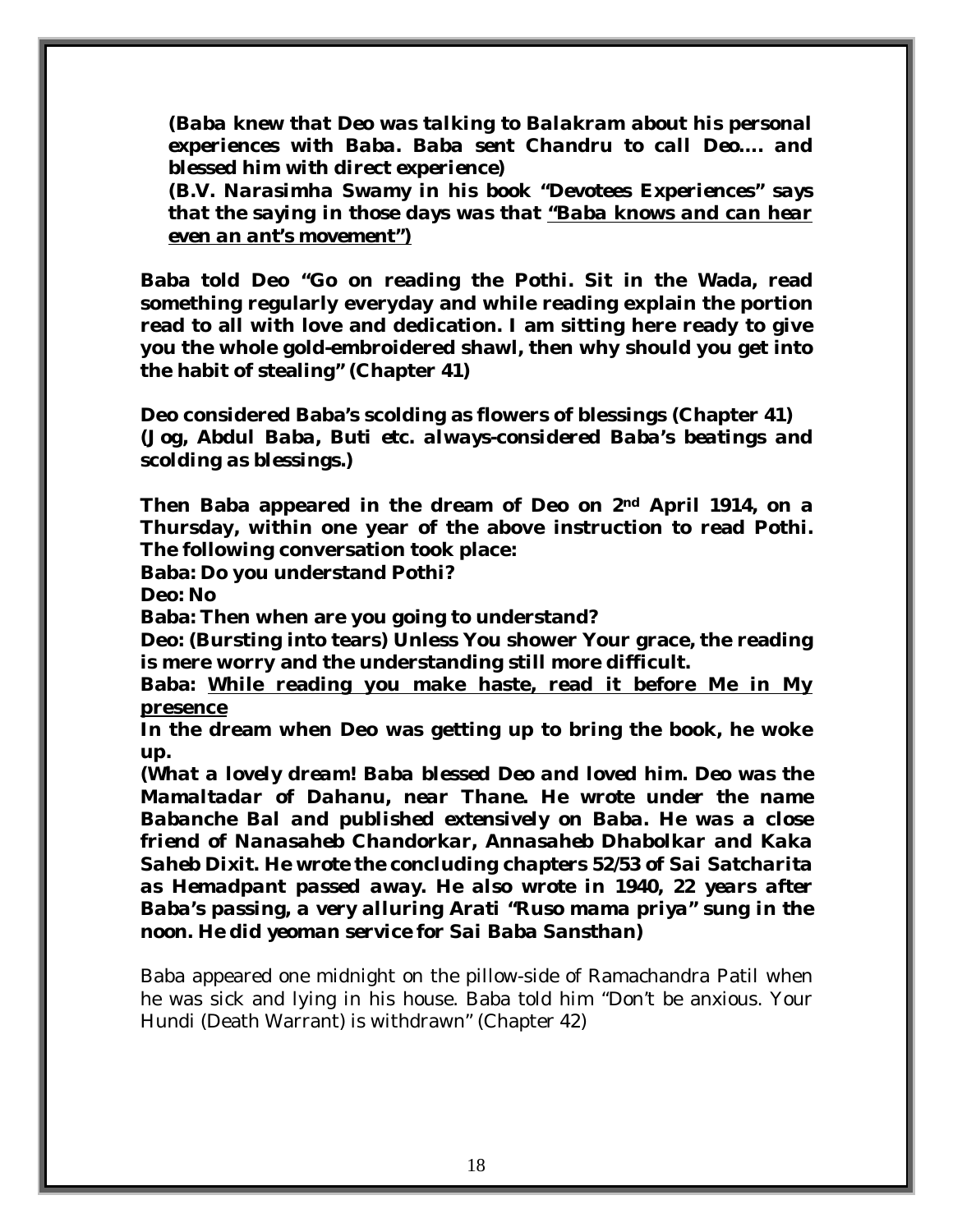Tatya was fully in love with Baba. When he was sick in 1918, his illness grew from bad to worse. He could not move, but always remembered Baba. (Chapter 42)

**Baba told some devotees that He would appear as a lad of 8 years (Chapter 43/44)**  *(So say the Shirdi devotees who were with Baba in person)* 

**While expounding Eknath Bhagwat, Kakasaheb said to Shama and Kaka Mahajani how great the bhakti of the nine Nathas was, and how difficult this devotion to achieve. Shama did not like this pessimistic attitude. He said, "It is a pity that one who had the good luck to get the Jewel of Baba cry so disparagingly. If we have unwavering faith on Baba, why should we feel restless? The bhakti of the Nathas may be strong, but is not our love and affection to Baba. Baba has told us authoritatively that remembering and chanting Guru's name confers salvation. Then where is the cause for anxiety and fear?" (Chapter 45)** 

Blessed is Baba's feet, blessed His remembrance, for His darshan will free us from the bond of Karma. Baba gives living experiences, by subtle thread will draw devotees from far and near to His feet and embrace them like a kind and loving mother. (Chapter 46)

#### **Baba is devotees' help and support (though devotees may not know or realize this at the time of happiness or hardship) (Chapter 46)**

While the wise and learned fall into pits of egoism, Baba saves with His grace poor, simple and devout souls (Chapter 46)

#### **If Baba accepts a devotee, He follows him and stands by him day and night, at home and abroad. (Chapter 46)**

*(There are several examples of this well documented. Rege's trip to Dakshineswar temple and wanted to see Ramlala, Shama's trip to Gaya etc. Baba was ahead and with the devotee)* 

#### **Baba's words come true to the letter and unbounded is His love for His devotees. (Chapter 46)**

**Baba said about Chenabassappa the frog: " I am its father (Protector) and I am here now. How shall I allow that snake Veerabhadrappa to eat him up, Am I here for nothing? Just see how I will release him" (Chapter 47)** 

*(These are Telugu or Kannada names, Veerabhadrappa and Chenabassappa)*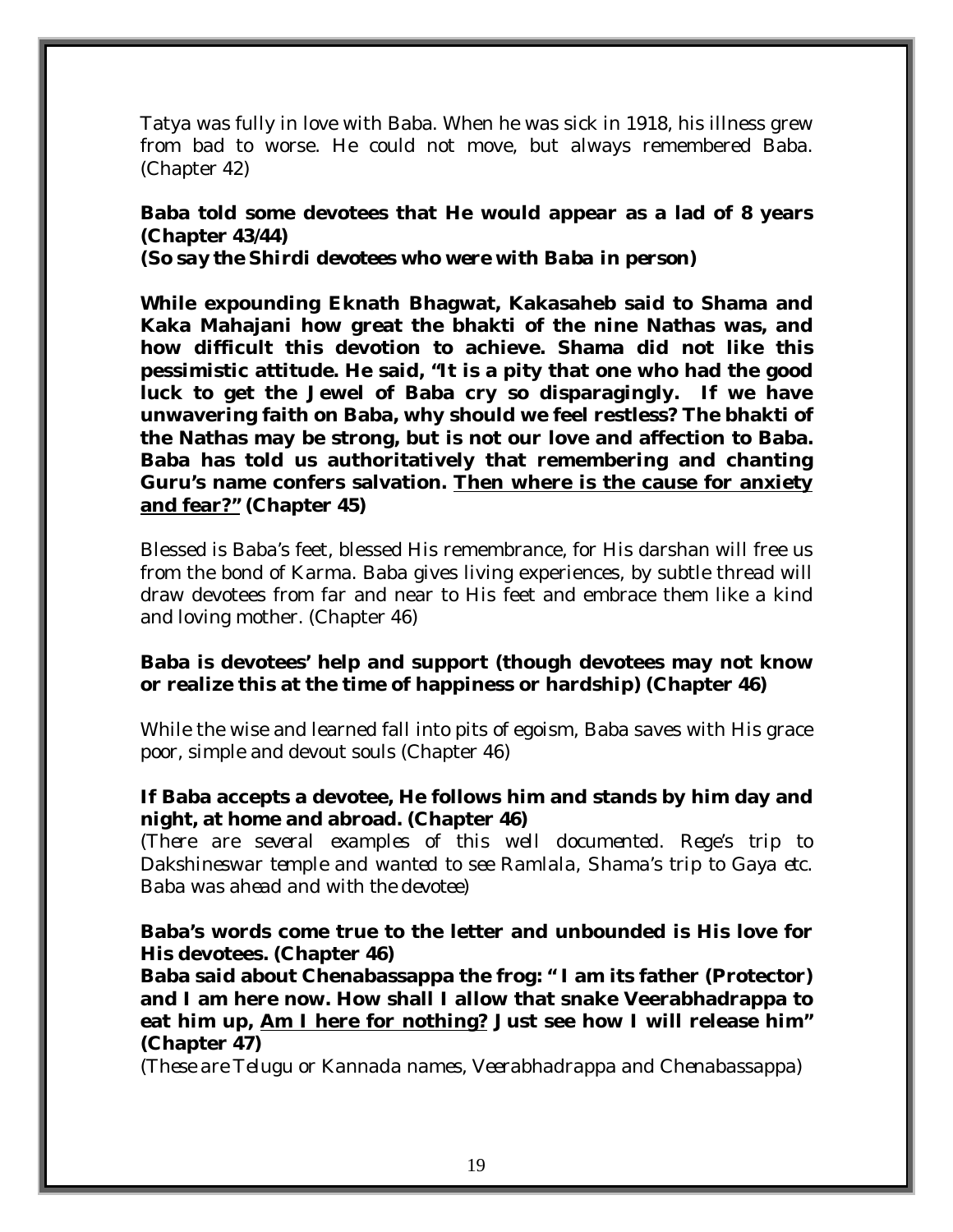Baba to Veerabhadrappa "Give up your hatred and rest in peace" (Immediately the snake released the frog and jumped into water stream nearby) (Chapter 47)

#### **Shavde to Sapatnekar "Unless there is a great store of merit in one's account, one cannot see Sai Baba. I fully believe in Him and what He says will never be untrue"** (Chapter 48)

(*Baba told Shavde that he would pass his law exam. Though his classmates thought otherwise, Shavde did pass the exam)* 

**What experiences Sai Baba gave to his devotees while he was in flesh, He gives even today after His Mahasamadhi. We just have to attach ourselves to Him.** (Chapter 48)

**Parvathibhai Sapatnekar prostrated before Sai Baba and sat looking lovingly at Him. Seeing her humility, Baba was very pleased.** (Chapter 48)

*(We need to approach Baba with this humility. Baba, by his word, cured her of back pains that have been bothering her for many years)* 

**Baba about Sapatnekar "Why does this fellow cry after coming to this Masjid? Now I will do this, I will again bring back the very child back in his wife's womb" (Chapter 48)** 

*(See the love of Baba. He brought back the same deceased child to Sapatnekars!)* 

**Baba to Sapatnekar "These feet (His feet) are old and holy, you are care free now; place your entire faith in Me and you will soon get your object". Sapatnekar was much moved with emotion and bathed Baba's feet with tears.**  (Chapter 48)

### **Baba to Sapatnekar "Take this coconut; put it in your wife's oti (upper fold of her sari) and go away at ease without the least anxiety" (**Chapter 48)

*(True to Baba's word the Sapatnekar's had a son with in one year. He was named Muralidhar)* 

#### **Baba gave Udhi and Prasad to devotees that came to see Him. Baba**

- **Embraced a few people**
- **Touched some with His hands**
- **Comforted some**
- **Stared kindly at some**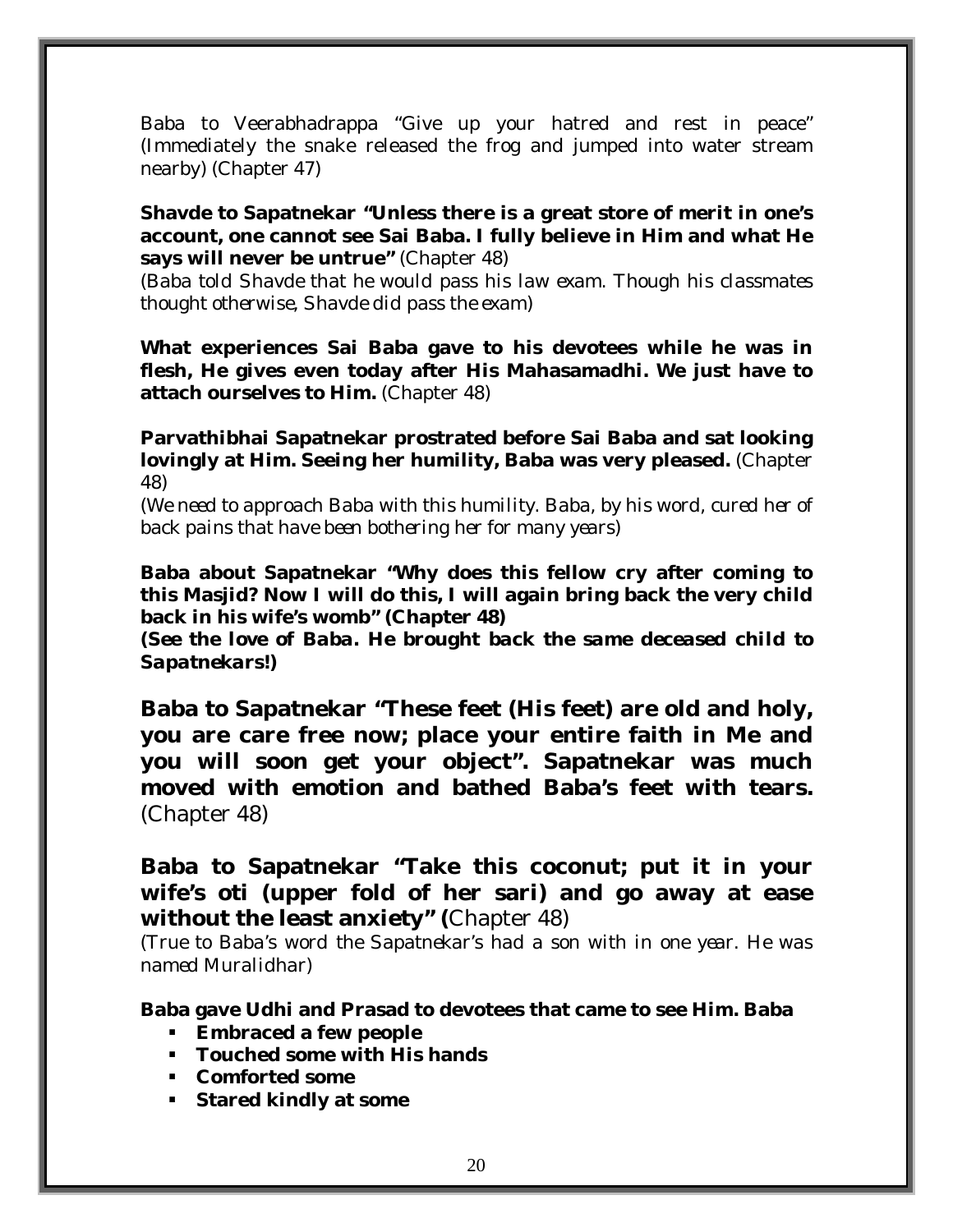#### **Laughed with some**

#### **Baba was pleasing and satisfying all who come to Him. (Chapter 49)**

We should not use outward signs or paraphernalia to judge a Sadguru. (Devotees are the ones bringing all the paraphernalia to the Guru like Sai for their pleasure!). When Somadeva Swami saw Sai Baba, He melted inside, his eyes full of tears and throat choked. He remembered his guru's saying "that is our abode and place of rest where the mind is most pleased and charmed". He could realize that Baba could read his mind. (Chapter 49)

Baba's wrath was always a blessing in disguise. (Chapter 49)

Baba loved the three Dhurandhar brothers. He said, 'Today many of my Darbar people are coming". Baba said that they were acquainted for 60 generations. Balaram Dhurandhar (eldest brother?) Sat near Baba's feet, massaging His legs. Baba then offered his Chillum to Balaram. When Balaram accepted the Chillum, took a puff and this cured his Asthma.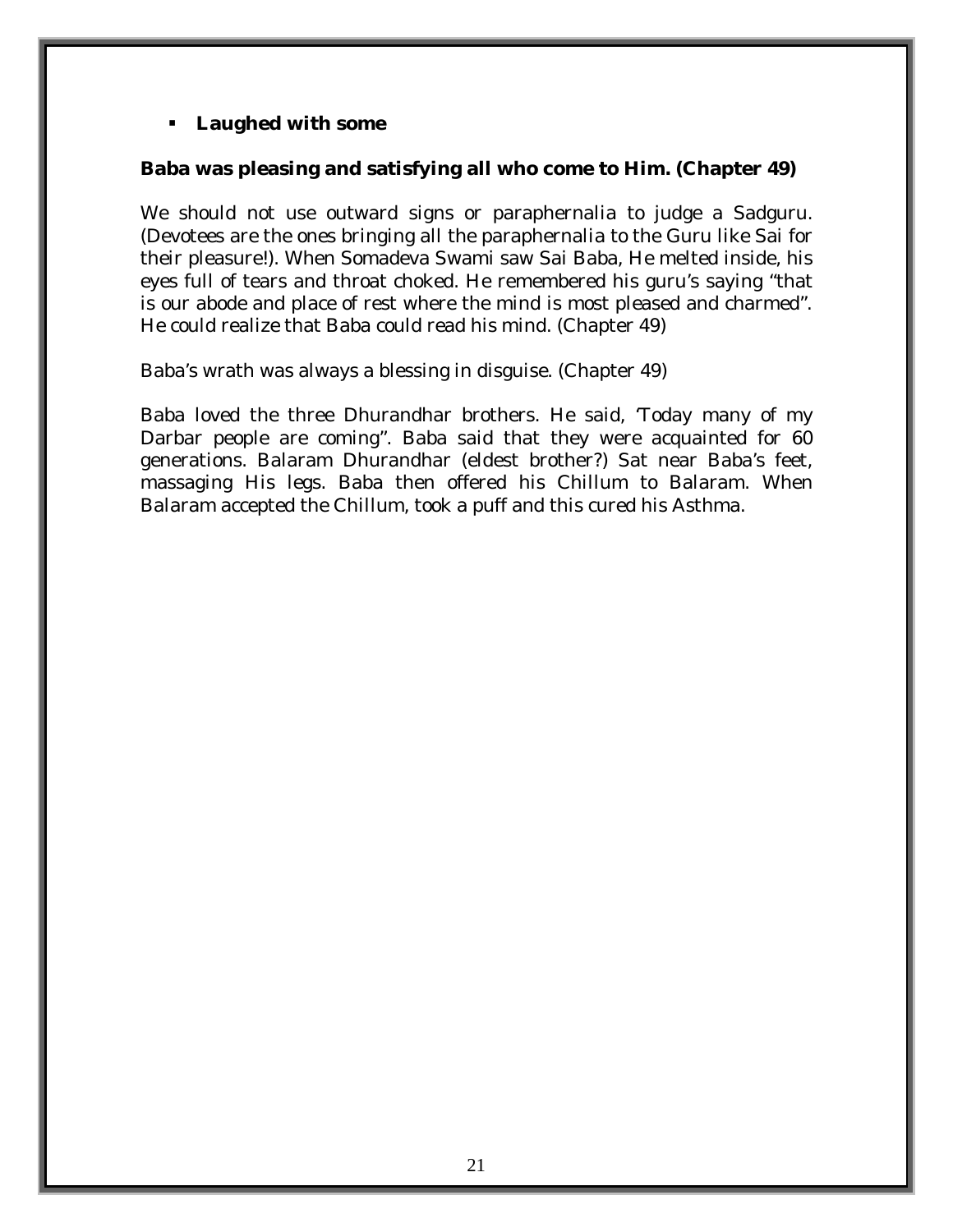# Baba's personality

The Life of Sai Baba is neither logic nor dialectic. It is just truth. It shows us the true and great path. (Chapter 2)

Baba was most liberal (like Karna) of the liberals. He was meek, humble, ego less and pleased all. (Chapter 4)

*(Baba gave away in Dakshina every cent he received by the end of the day. His Durbar was open to everybody, all castes, religions, diseased and birds and animals.)* 

Baba was always engrossed in self-realization, which was his sole concern. He felt no pleasure in the things of the world or of the world beyond. His Antarang was as clear as a mirror and his speech was nectar. The rich and poor were same to Him. He did not care for honor or dishonor. (Chapter 4)

The name of Allah was always on His lips. He sat in the masjid, but he knew everything happening in the world. He told hundreds of stories; still He abided in the Self. Though a Siddha, he acted like a Sadhaka. (Chapter 4)

By His mere darshan, minds of people whether pure or impure would at once become quite. (Chapter 4)

Baba's behavior with the pseudo guru Jawahar Ali: Baba never disrespected Jawahar Ali and always went along. Then Baba had the same reaction and behavior when Jawahar Ali repented and returned after years realizing the true nature of Baba and understanding his mistake of treating Baba as a disciple. By his conduct Baba showed us how we should get rid of egotism and do the duties of a disciple to attain the highest. (Chapter 5)

*(Baba did not have any like or dislike, he had equanimity and poise.)* 

Baba always uttered "Allah Malik" (Chapter 5)

If the Fakir (Allah) does not allow, what can I do? Without His grace, who will climb into the Masjid. (Chapter 11)

Baba sometimes sang with tender love and danced at the Fakir's resting place, takia. (Chapter 5)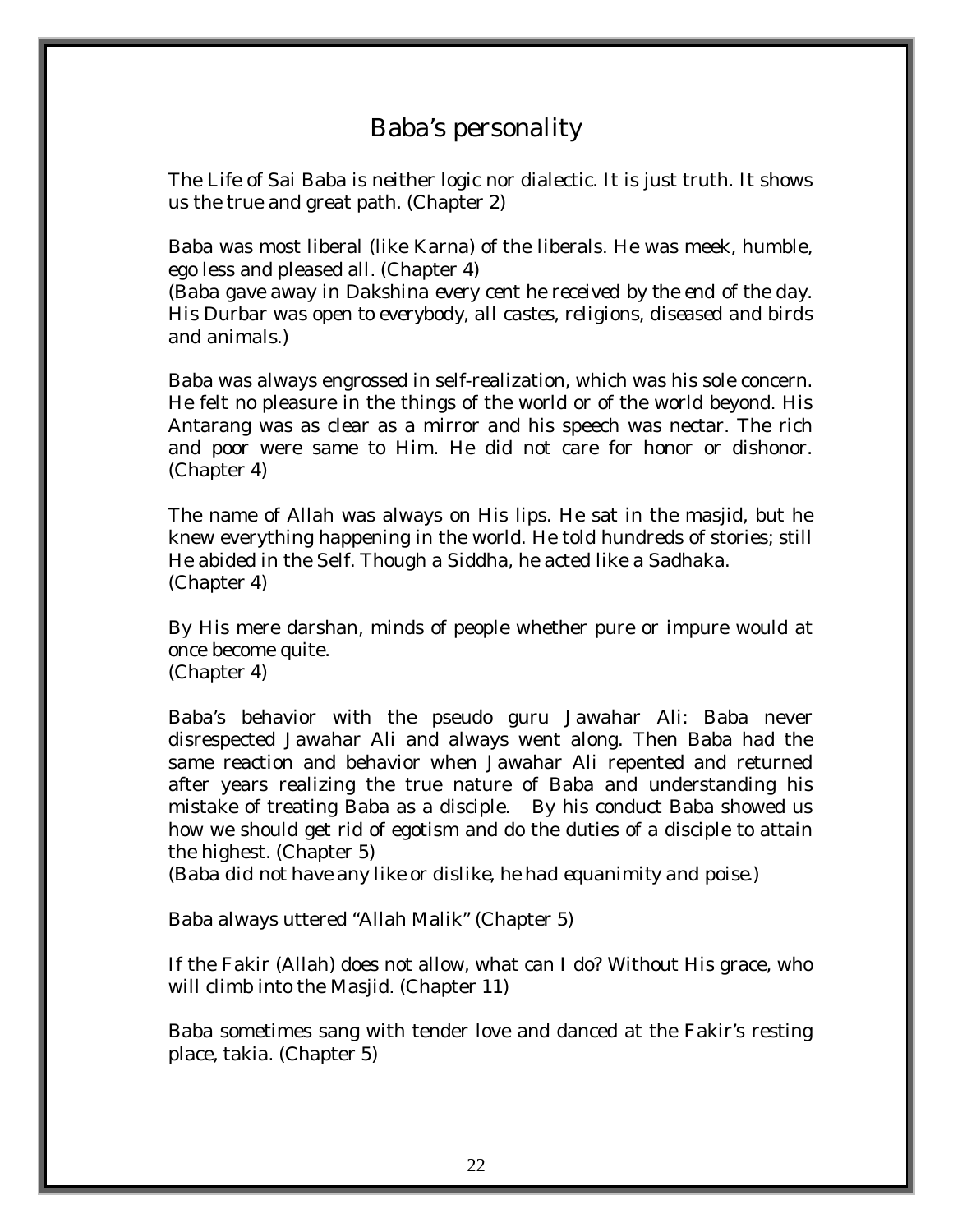"The word Sadguru brings Sai Baba to my mind. He appears to be standing before me, applying *Udhi* to my forehead and placing his blessing hand on my head. Then joy fills my heart and love overflows from my eyes" Hemadpant (Chapter 6)

"The mere touch of Sai's hand washes away the sins of past births. When I read scriptures, at each step I am reminded of my Sadguru, Sai Baba. He takes the form of Krishna in Bhagwat and Rama in Ramayana" Hemadpant

*(This tells us that with great love for Sadguru Sai Baba, Hemadpant could visualize Baba as Sarva Devata Swarupa!)* (Chapter 6)

While the Rama-Navami festival with pomp was going on, while countless devotees heaped donations and paraphernalia at Shirdi, Sai Baba maintained his simplicity as before. There was no change in his fakir attitude (Chapter 6)

When a new thing or ceremony was undertaken in Shirdi, it was usual for Baba to get enraged. *(But after that the ceremonies continued year after year with Baba's blessings. Baba seemed to like a set pattern of routine and did not like any change) (Chapter 6)* 

Baba was sometimes very calm and quite and talked affectionately to devotees. But soon after, with or without pretext, he got enraged. Intimate devotees took these scolding *(and sometimes beatings)* of Baba as blessings in disguise. (Chapter 6)

Baba saw no difference in caste or people. He did not like arguments or discussion. He disliked honor. (Chapter 7)

Baba knew the innermost feelings of devotees, when He gave expression to these feelings (mostly in 3rd person without referring to the specific devotee) all were surprised (Chapter 7)

Though He had a human body, his deeds were Godly. All people considered Him as the Lord God in Shirdi (Chapter 7)

Baba begged food every day, some times several times a day. Then he returned to the Masjid, mixed everything and ate it! (Chapter 8)

Though He acted as a fakir, He was always engrossed in the Self. He always loved all beings in whom He saw God and divinity. By pleasures Sai Baba was not elated. He was not depressed by misfortunes. A king and a pauper where the same for Him. He whose glance could turn a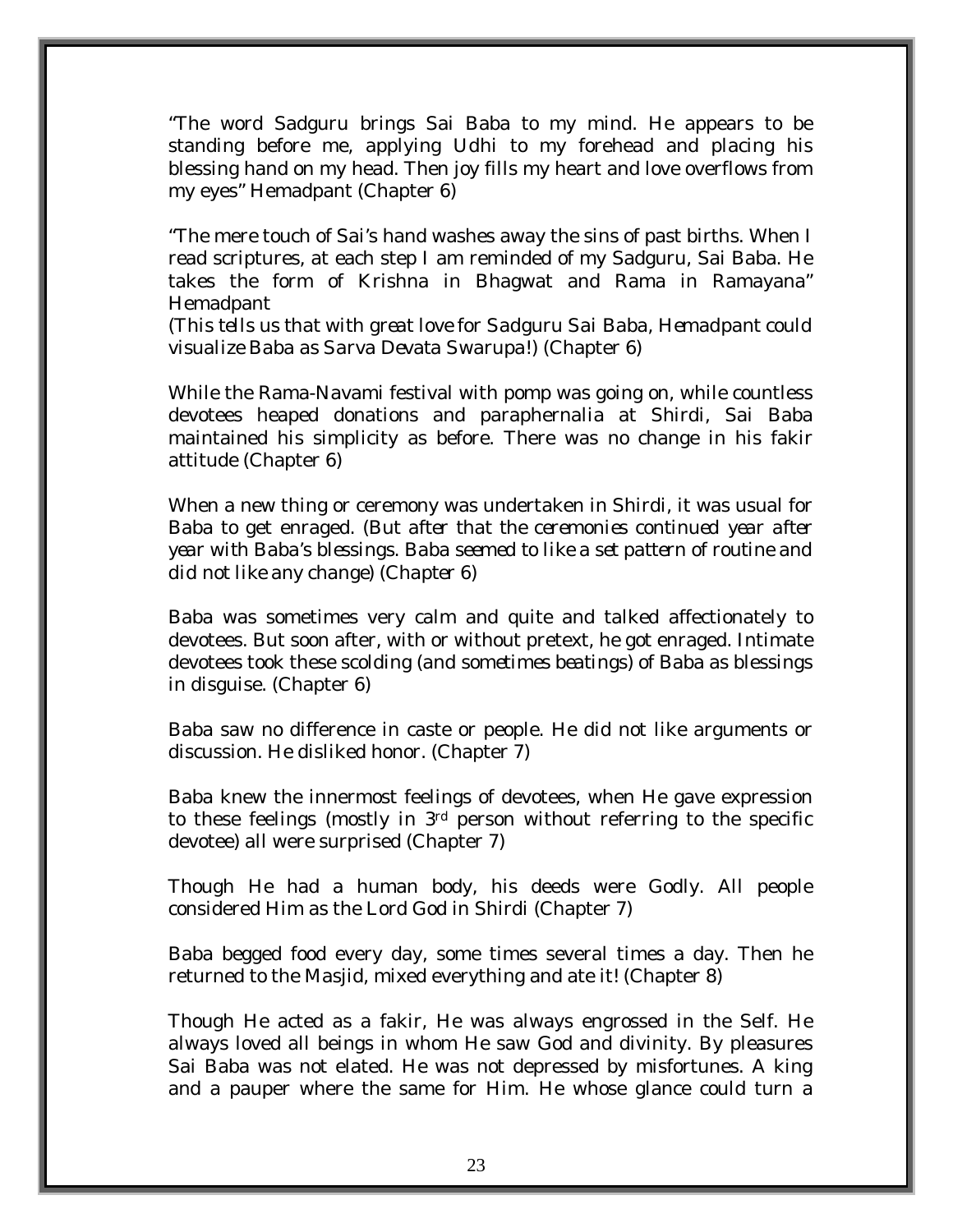beggar into a king, used to beg his food from door to door at Shirdi. (Chapter 8)

Baba's tongue knew no taste as He had acquired control over it. He daily visited certain houses for bhiksha and went door to door. Liquid or semiliquids such as soup, vegetables, milk or buttermilk were received in the tin pot. Cooked rice, bread and solids were received in the zoli. The food thus collected was thrown into an earthen pot. Dogs, cats, crows, servants took what they liked. (Chapter 8)

*(Baba then mixed everything, offered some to the Dhuni and ate some!)* 

Baba was a celibate Sanyasi from childhood. His firm conviction was that the Universe was his home; He was the Lord Vasudeva-the Supporter of the Universe and the imperishable Brahman. (Chapter 9) *(As a celibate Sanyasi He had to depend on his devotees for Bhiksha)* 

See God in All Beings is the moral of Chapter 9. (Chapter 9)

Baba never practiced siddhis. He got them naturally because of his divine state and perfection.

*(Baba used to sleep on a wooden plank presented by Nanasaheb Nimonkar, hanging from rafters of the Masjid. Nobody ever saw Baba go up or come up. They would find him sitting or sleeping on it. As crowds began to gather, Baba broke the plank and threw it into the Dhuni*) *(Chapter 10)* 

Inwardly He was unattached and indifferent, but outwardly He longed for devotee's welfare. Inwardly He was most disinterested; He looked outwardly full of love and desire for the sake of his devotees. He scolded them, while at times He embraced them and was calm, composed, tolerant and well balanced. (Chapter 10)

None knew or know the parents and exact birth-date of Sai Baba. He first came to Shirdi when he was sixteen and stayed for three years. He then suddenly disappeared for some time (*one year*) and returned with Chand Patil marriage party when He was twenty years. He lived in Shirdi continuously for 60 years and attained Mahasamadhi in 1918. This puts his year of birth as 1838 approximately. (Chapter 10)

Baba had great piety, never thought of making the least show of his worth. He was the humblest of all. If anybody went to take his darshan, He sometimes, without being asked, would give every detail of the devotees past, present and future life. He saw divinity in all beings (Chapter 10)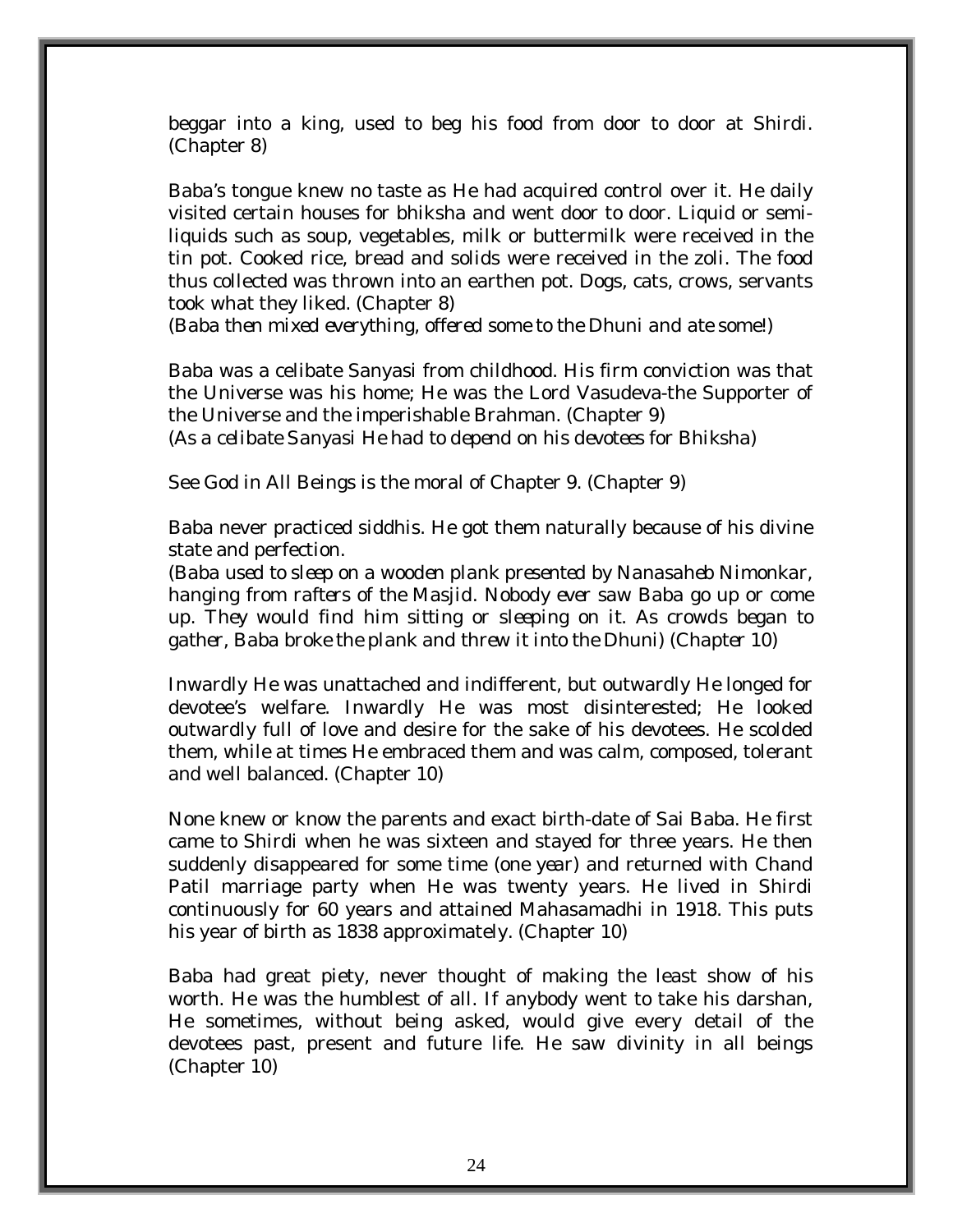Baba had complete control over nature and elements.

- He could stop rains by commanding "Stop, stop your fury and calm down"
- Tell fire to slow down "Get down, Be Calm" by taking his satka and dashing it on a pillar. This made Dhuni-ma flames recede. (Chapter 11)

Baba was extremely forgiving, never irritable, straight, soft, tolerant and content beyond comparison. He was really disembodied, emotionless, unattached and internally free (Chapter 11)

Baba looked liked living in Shirdi but He was living everywhere (Chapter 11)

Baba seemed to shake with anger and his eyes rolled round and round, still He was internally a stream of affection and love for His devotees. He immediately called to His devotees and said that He was never knew that He was ever angry with His devotees; **that if Mothers kicked their children, He would neglect the devotees welfare**; that He was the slave of His devotees, always stood by them and responded to them whenever they called upon Him and that He longed for their love. (Chapter 11)

Baba knew the past, present and future and could identify Himself heart and soul with everybody. (Chapter 14)

*(He identified himself with Mohammedan saint Mouli saheb in the case of Ruttonji Shapurji Wadia)* 

The all-knowing nature of Baba is shown when He predicts the reunion of two lizard sisters (Chapter 15)

Baba will accept any small thing offered with love and devotion. But if the same is offered with pride, it will be rejected (Chapter 16/17) *(He accepted the simple sugar candy of Cholkar. But rejected many expensive gifts offered by others)* 

Baba, the Sadguru gives the most precious thing; the realization of Reality. Baba was living and moving Brahman incarnate (Chapter 16/17)

Baba "Sitting in this Masjid I will never speak untruth" (Chapter 16/17)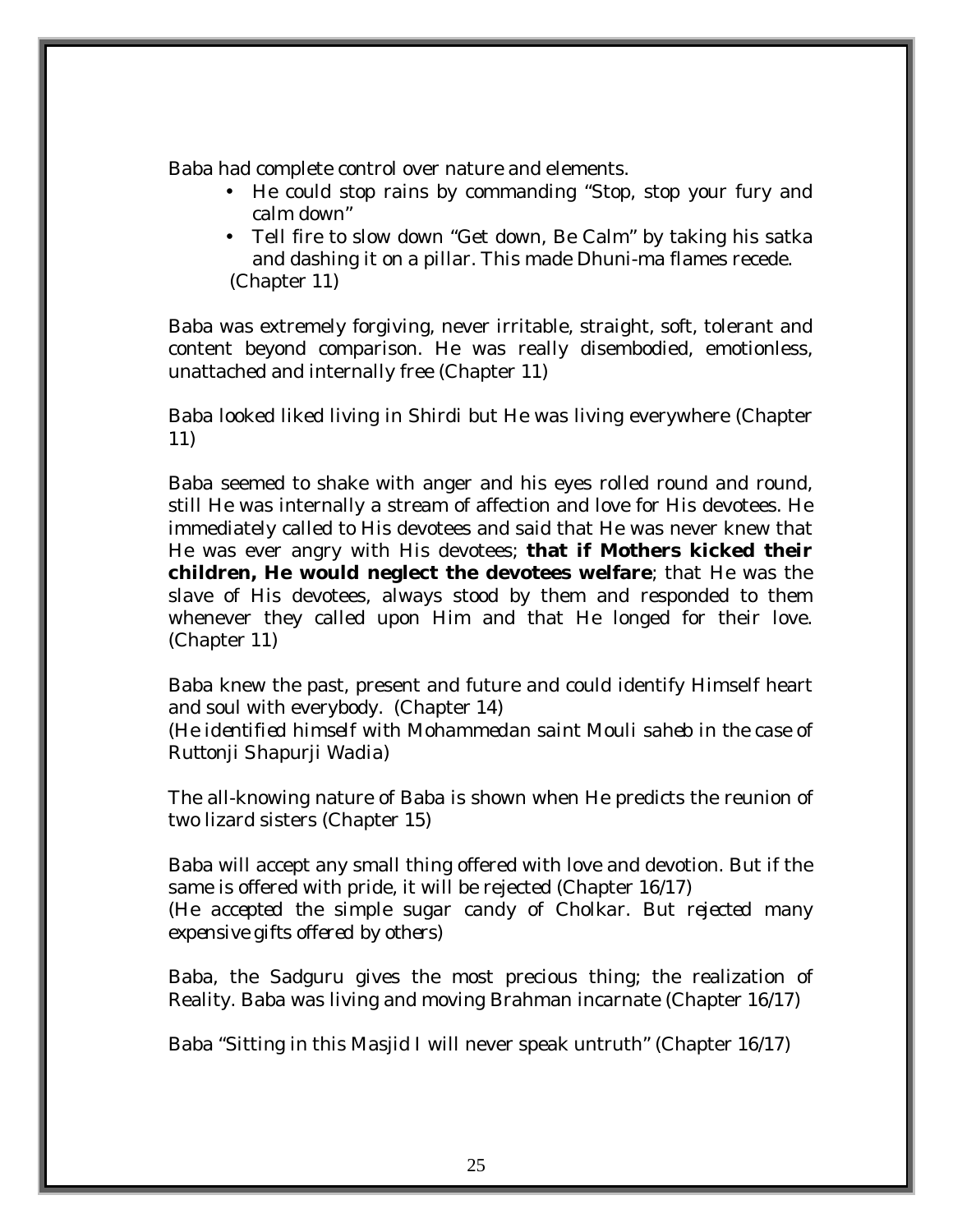**Rare are Saints and Sadguru's who, after attaining God Vision strive for the welfare of the people. Sai Baba was the foremost of these, so, says Hemadpant "Blessed is the country, and blessed is the family, and blessed are the chaste parents where this extraordinary, transcendent, precious and pure jewel Sai Baba was born" (Chapter 16/17)** 

Seeing Baba's form, which is Eternal Brahma, self-luminous, spotless, pure, Sathe's mind lost its restlessness and became calm and composed. He thought that accumulation of merits of his former births that brought him to the holy feet of Baba (Chapter 18/19)

Baba suppressed evil thoughts and encouraged good ones. No sooner the thought passed in Hemadpant's mind that Sathe was fortunate, Baba knew it. It was the experience of the Bhaktas that Baba read their thoughts. Baba sent Hemadpant to Shama to settle his mind. (Chapter 18/19)

Baba said that he is omnipresent, occupying land, air, and country, world, light and heaven and that He is not limited. If any devotee meditated on Him day and night with complete self-surrender, he experienced complete union with Baba like sweetness and sugar. (Chapter 18/19)

Sai Baba was formless. He assumed a form for the sake of His Bhaktas. (Chapter 20)

Whatever Baba spoke, must come true, Baba's word was the decree of the Brahma Almighty. (Chapter 20)

Sometimes Baba observed long silence, which was, in a way, His dissertation on Brahman. At other times He was consciousness-bliss incarnate surrounded by devotees. Many a time He was very plain. He varied His instructions based on devotees needs. (Chapter 22)

Baba never said, "I am God" but was only a humble servant and He always remembered Him and always uttered "Allah Malik" (Chapter 23)

Baba ate simple food, Chapattis and onions. When a Hatha Yogi, who saw this, was wondering mentally on Baba's abilities to guide him, Baba reading his mind simply said, "One who has the power to digest onion should eat it, none else" (Chapter 23)

Sai Baba saw that the Almighty pervaded the whole Universe and so He never bore enmity or ill will to anybody. (Chapter 23)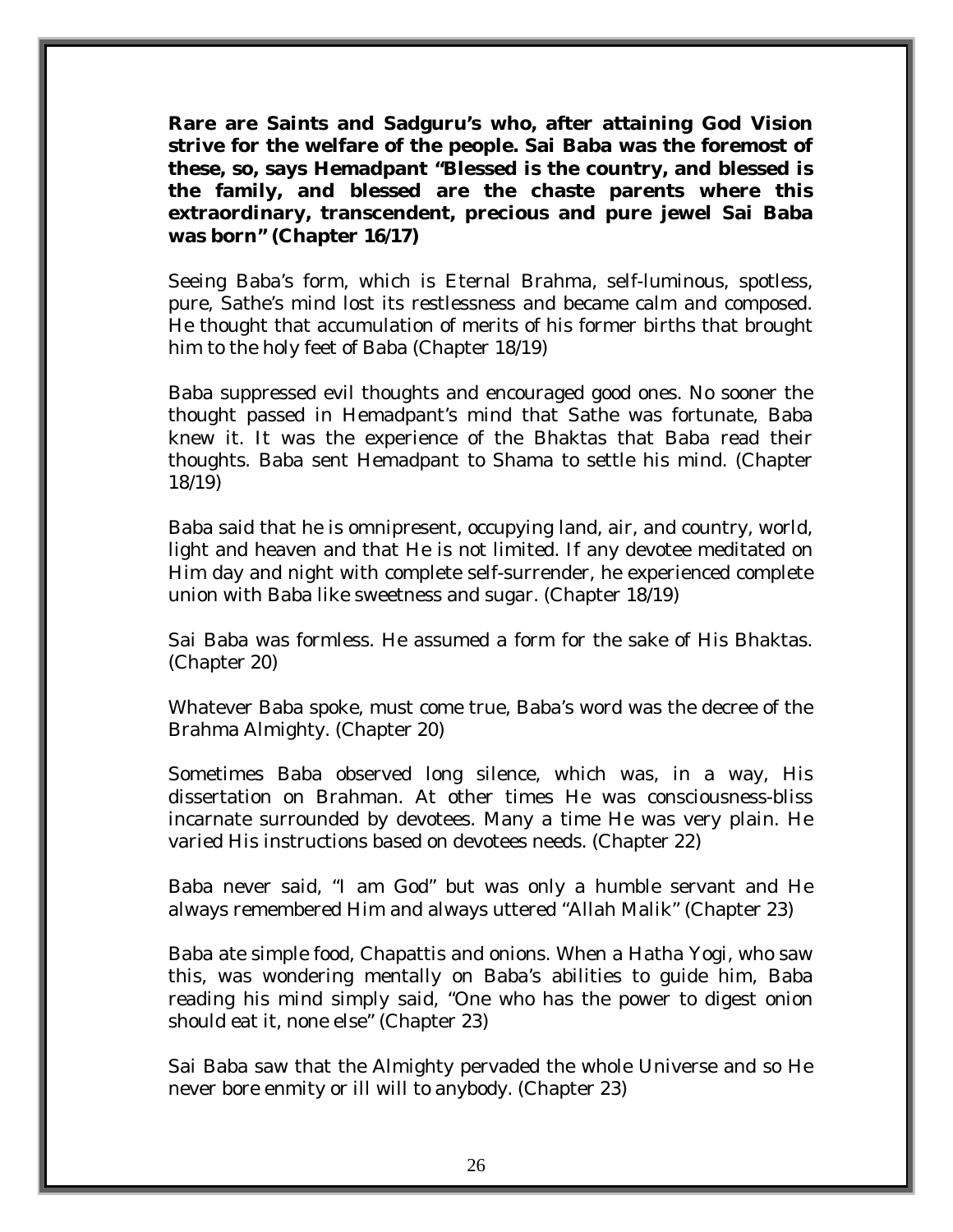Baba by his touch and mere glance cured many incurable diseases. (Chapter 26)

Most people spoke and argued before Sai Baba. Tatya Saheb Noolkar (*a Maha Bhakta…Baba said Tatya had no more Janmas),* Khaparde and Shriman Booty never said a word in front of Baba. (*Kept silent and absorbed and enjoyed Baba's presence though they were great scholars and high achievers in their own right).* (Chapter 27)

Lala Laxmichand had seen a Saint in a dream and later when he saw Baba's picture at a Dasganu kirtan, he recognized Baba. He then came to Shirdi with his friend, Shankar Rao. Lala Laxmichand was extremely moved and happy to see Baba. Then Baba said "Just think for yourself whether your dream is true or not. Where is the necessity of the darshan by taking loan from Marwadi? Is the heart's desire satisfied now?"

*(Baba did not like his devotees run into debt for taking His darshan or celebrating any holiday or making any pilgrimage)* (Chapter 28)

**By Baba's mere darshan, He does away with the fear of the samara and destroys calamities. Baba was first formless, but on account of the devotion of His Bhaktas, He was obliged to take a form. Those who take refuge in His feet have their sins destroyed and their progress is certain. Though all others may leave us, Sai will not forsake us. Those whom He favors get enormous strength. (Chapter 30)** 

Baba said "You see mysterious is the path of action. Though I do nothing, they hold Me responsible for the actions, which take place on account of adrista. I am only the witness. The Lord is the sole doer and Inspirer. He is also most merciful. Neither I am God or Lord. I am the obedient servant and remember Him always. He who casts aside His egoism and thanks Him and he who trusts Him entirely will have his shackles removed and obtain liberation." (Chapter 34)

*(This shows that while Baba was God Incarnate He had the highest humility and set an example for us devotees to follow)* 

Some people went to Shirdi to test Baba and making a promise not to bow to Baba or offer Dakshina. They then ended up bowing and offering Dakshina contrary to their initial thought. (Ex: Kaka Mahajani's friend ended bowing to Baba. Same was the case with Thakkar Dharamsey Jethabai) (Chapter 35)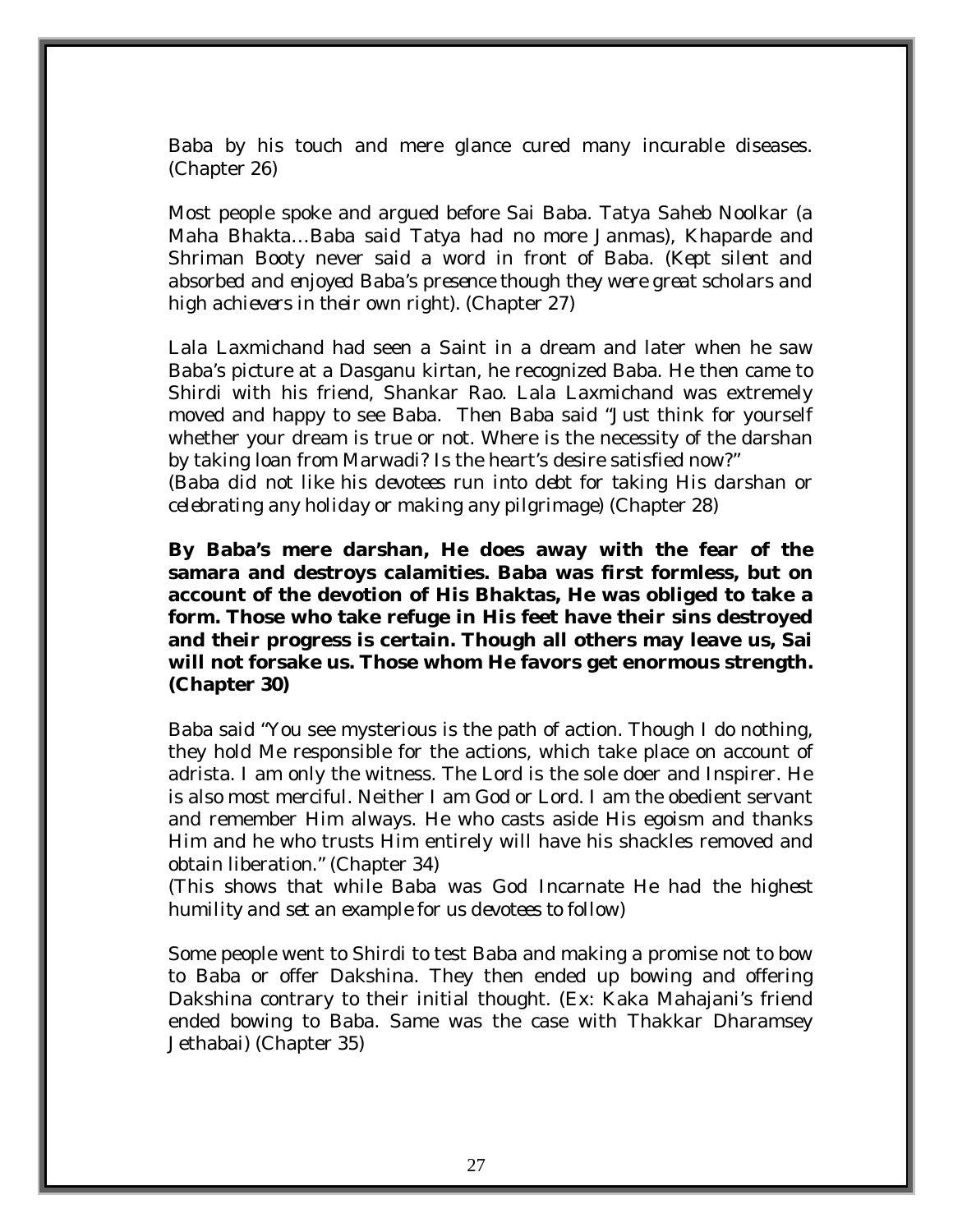Baba could read minds- He knew what people where thinking always. (And ended up making raisins with seeds into seedless variety-See story of Thakkar Dharamsey) (Chapter 35)

Baba had no pleasure because He was worshipped and no pain because He was disregarded. (Chapter 35)

Baba regarded men as brothers and women as sisters and mothers. Sometimes He was intoxicated in Brahmanand, sometimes unconcerned, sometimes action less-but He was always looking out for His devotees (Chapter 37)

Baba removed he afflictions of the devotees who restored to His feet. Hemadpant says, "The liquid essence of Pure Self was poured into the mould of Brahma and out came of this the crest jewel of all saints-Sai Baba" (Chapter 38)

Sai Baba was an abode of perfect divine bliss. He made His devotees desire less and free. (Chapter 38)

Baba knew Sanskrit (Chapter 39/50)

Baba is Nirguna. He took human form to elevate the mankind and raise the world. (Chapter 39/50)

Baba never talked about things that He wanted to accomplish. He was God and hence everything that needed was just arranged and happened. (Chapter 39/50)

*(Example the building of Samadhi Mandir)* 

**Baba word was never broken, His promises were always kept and there is no exception to this. Baba said to Jog who read BV Deo's invitation to Baba to come to Dahanu for a Udyapan "I always think of him who remembers Me, I require no conveyance, carriage. I run and manifest myself to him who lovingly calls me. I will go there with two others, please inform him" (Chapter 40)**  *(Baba did attend the Udyapan as a Sanyasi, said that he was coming with 2 others and needed no conveyance to attend) (Baba can come to us in any form- Beware-He came like a Bengali Sadhu and approached Deo a month before on some other pretext. Then He came as promised to Deo for the Udyapan)* 

Baba pervaded all creatures. He is omnipresent, deathless and immortal (Chapter 42)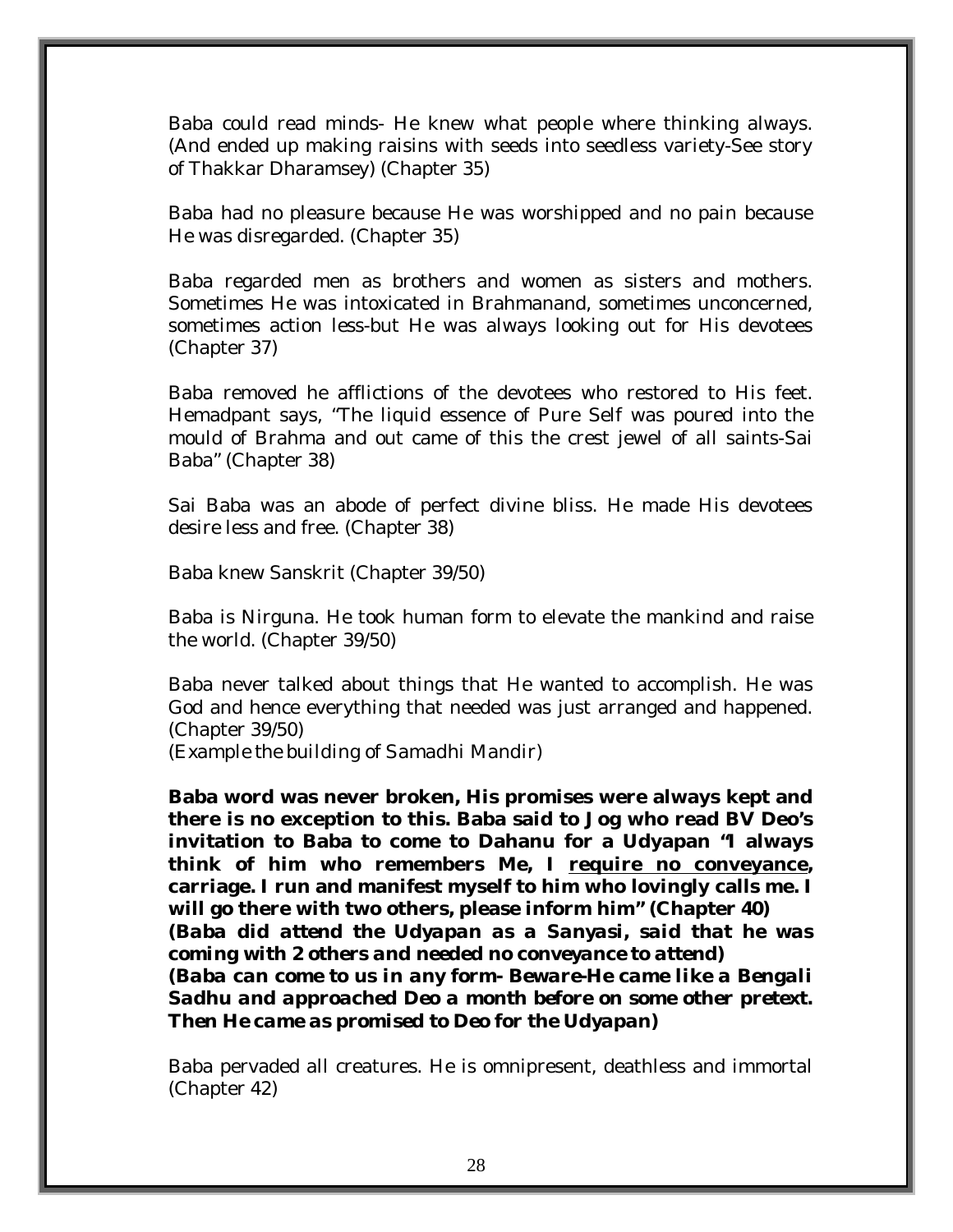At the age of 18, Sai Baba was in control of mind, perfect and extraordinary (Chapter 48)

#### **Baba's words were never untrue and unfulfilled, but turned literally true.**

We are ignorant people who cannot describe Baba. It is better to stay quite on the subject. However, the nectar of Sai Leelas is better when partaken with friends. Baba Himself inspires us to write about His life. (Chapter 49)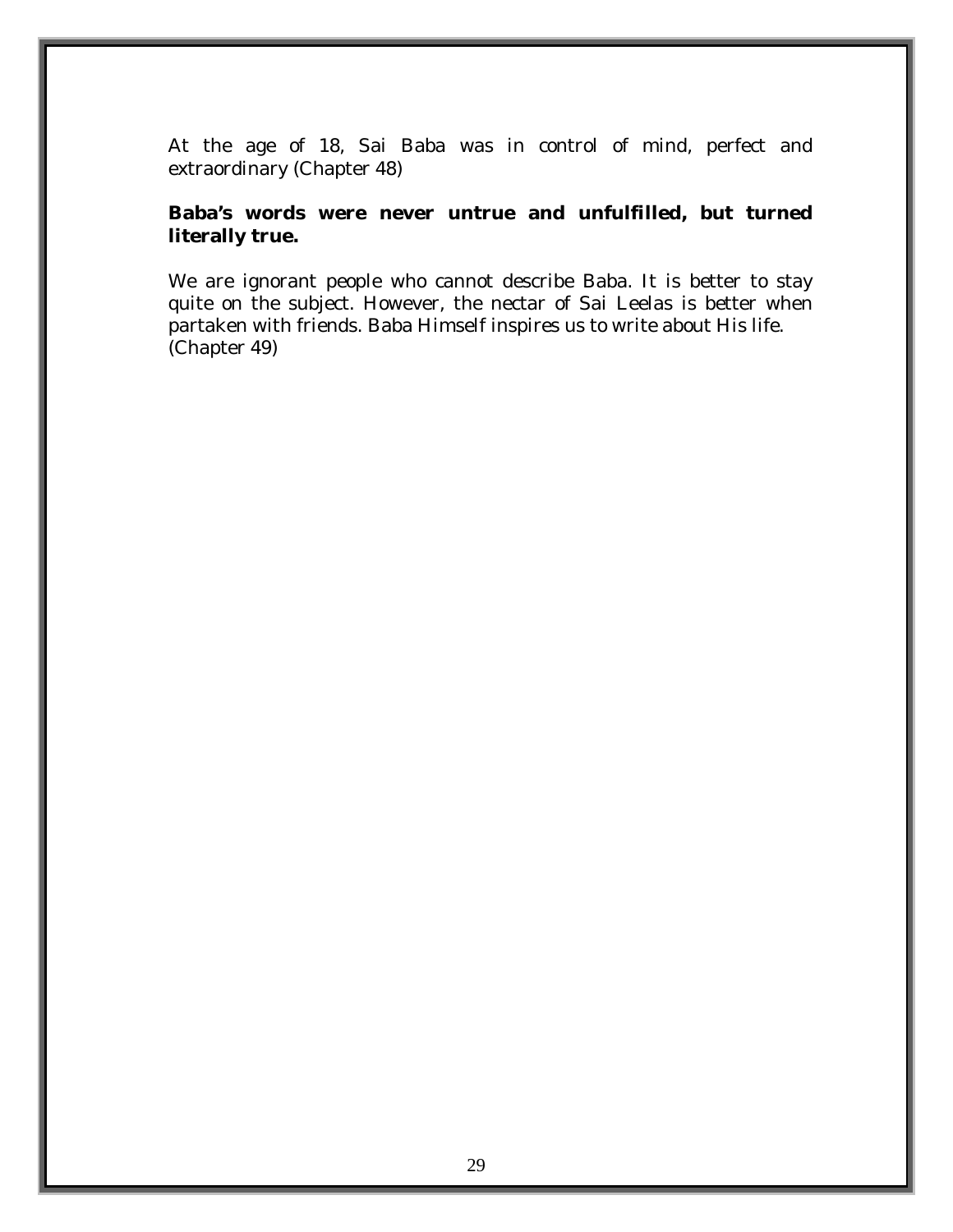# Sai Philosophy

#### **Sai Baba to Kaka Saheb Dixit "You need a guide or Guru(in spiritual life). Otherwise you fall into ditches or become prey to wild animals" (Chapter 2)**

*(Sai Baba is our guide and Guru)* 

Only virtues necessary for Spiritual progress are faith and patience. (Chapter 2)

**Chapter 18/19 teaches us the basic Sai Philosophy and way of leaving. Baba wanted his devotees to give him two things:** 

- **1. Firm Faith or Nishta**
- **2. Patience (Perseverance) or Saburi (Chapter 18/19)**

Sai Baba's stories destroy our sins. As a devotee is more determined, so is Baba's immediate response. Sometimes Baba puts the devotees to severe test and then gives them upadesh. (Chapter 18/19)

**Baba said, " I had a Guru. He was a great saint and most merciful. I served him long; still he would not blow any mantra into my ears. I had a keen desire, never to leave him, but to stay with and serve him and at all costs receive some instructions from him. But he had his own way. He first shaved my head and asked me two paisa as Dakshina. His two paisa were (1) Firm Faith (2) Patience. I gave him those things and he was pleased" (Chapter 18/19)** 

**Baba said "I resorted to my Guru for 12 years. He loved me the most. Rare is a Guru like him. When I looked at him, he seemed as if he was in deep meditation and then we would both be filled with bliss. Day and night I gazed at him with no thought of hunger or thirst. I have no other object to meditate, nor any other thing than Guru to attend. He was my sole refuge. My mind was always fixed on him. This is one paisa, faith. The other paisa is patience; I waited patiently and very long on my Guru and served him. Saburi is manliness; it removes all sins and afflictions, gets rid of calamities in various ways and casts aside fear, and ultimately gives you success. Faith and Patience are twin sisters, loving each other intimately" (Chapter 18/19)**

Baba said, "My Guru never expected anything from me. He never neglected me and protected me at all times. I lived with him and sometimes away from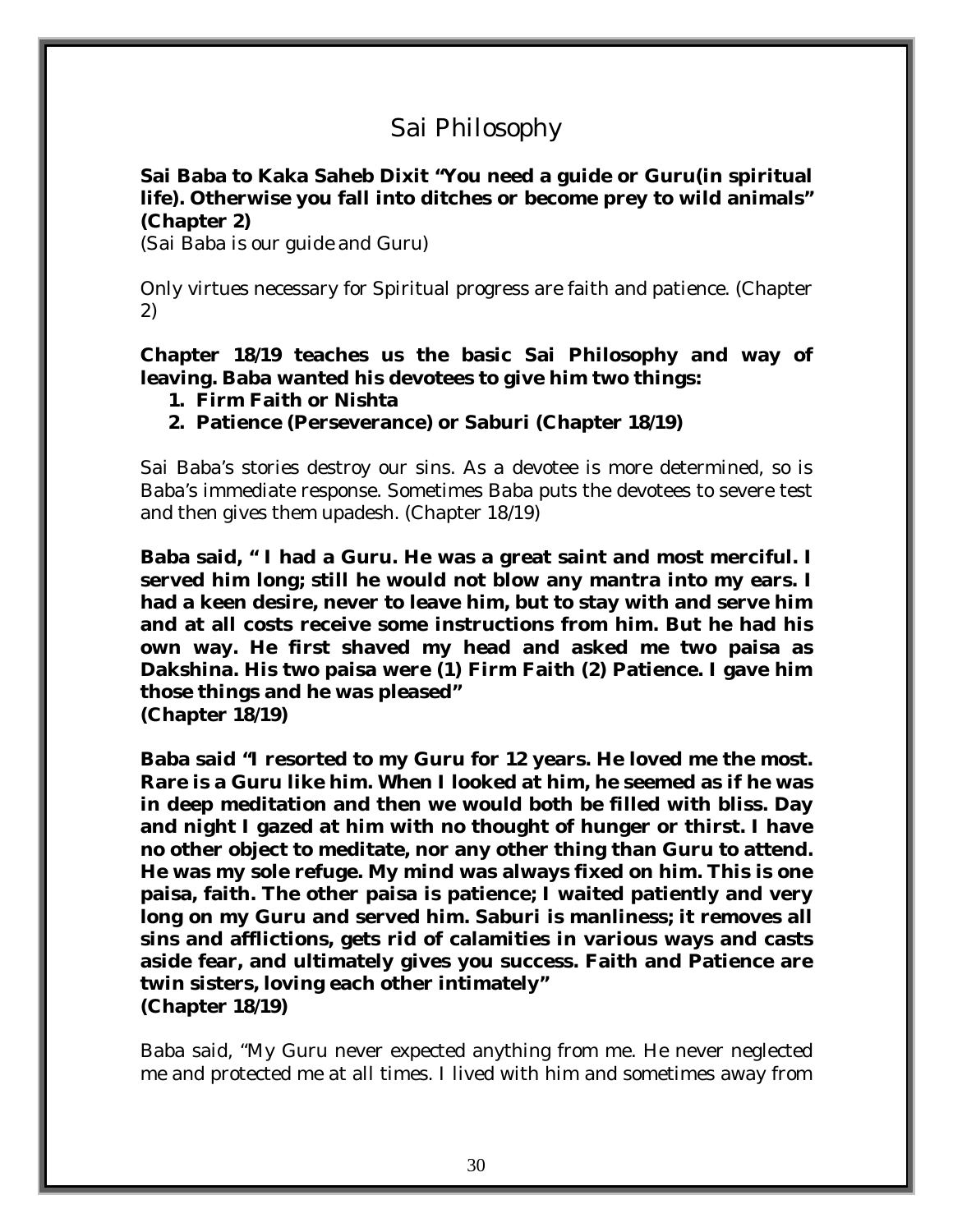him, but I never felt the want or absence of his love. Just remember that Guru's loving glances gives us Happiness" (Chapter 18/19)

Baba said "Do not try to get any mantra or upadesh from anybody. Make me the sole object of your thoughts and actions and you will attain Paramartha. Look at me whole-heartedly and I in turn look at you similarly. Sitting in this Masjid, I speak truth, nothing but truth. Have faith and confidence in your Guru. Believe fully that Guru is the sole actor and doer" (Chapter 18/19)

Baba " Meditate always on my formless nature which is knowledge incarnate, consciousness and bliss. If you cannot do this, meditate on my form from top to toe as you see here day and night"(Chapter 18/19)

Baba said, "Hear this story (Mrs. Durgabhai Deshmukh episode), meditate on it and assimilate the spirit. Then you will always remember and meditate on the Lord who will manifest himself to you" (Chapter 18/19)

In the teaching of Ishavasya Upanishad "All our feelings of pain and pleasure depend upon the attitude of the mind. Man ought to enjoy whatever God has bestowed on him in the firm conviction that He besets everything and whatever God bestows on him must be for his good". (Chapter 20)

Contentment with one's lot with the belief whatever happens is ultimately good for us. God pervades everything. Enjoy whatever God bestows as He pervades everything and everybody. (Chapter 20)

Baba said, "We should mean well and do well. Whatever is destined to happen, will happen" (Chapter 22)

*(Baba told Shama to accompany Mirikar as He foresaw danger. Mirikar was reluctant. Then Baba said the above words to Shama. Finally Shama went with Mirikar and Mirikar was saved from a possible snake bite)* 

Sai Baba said to Hemadpant "God lives in all creatures, whether serpents or scorpions. Unless He wills nobody can harm others. The world is alldependent on Him and no one is independent. So we should take pity and love all creatures, leave adventurous fights and be patient. The Lord is the Protector of all" (Chapter 22)

Baba to Mrs. and Mr. Harischandra Pitale "Are all your thoughts, doubts and apprehensions cleared now? Hari will protect him, who has faith and patience" (Chapter 26)

*(Their son has epileptic attack in the presence of Baba. Then he became okay. Baba is telling us about faith and saburi again!)*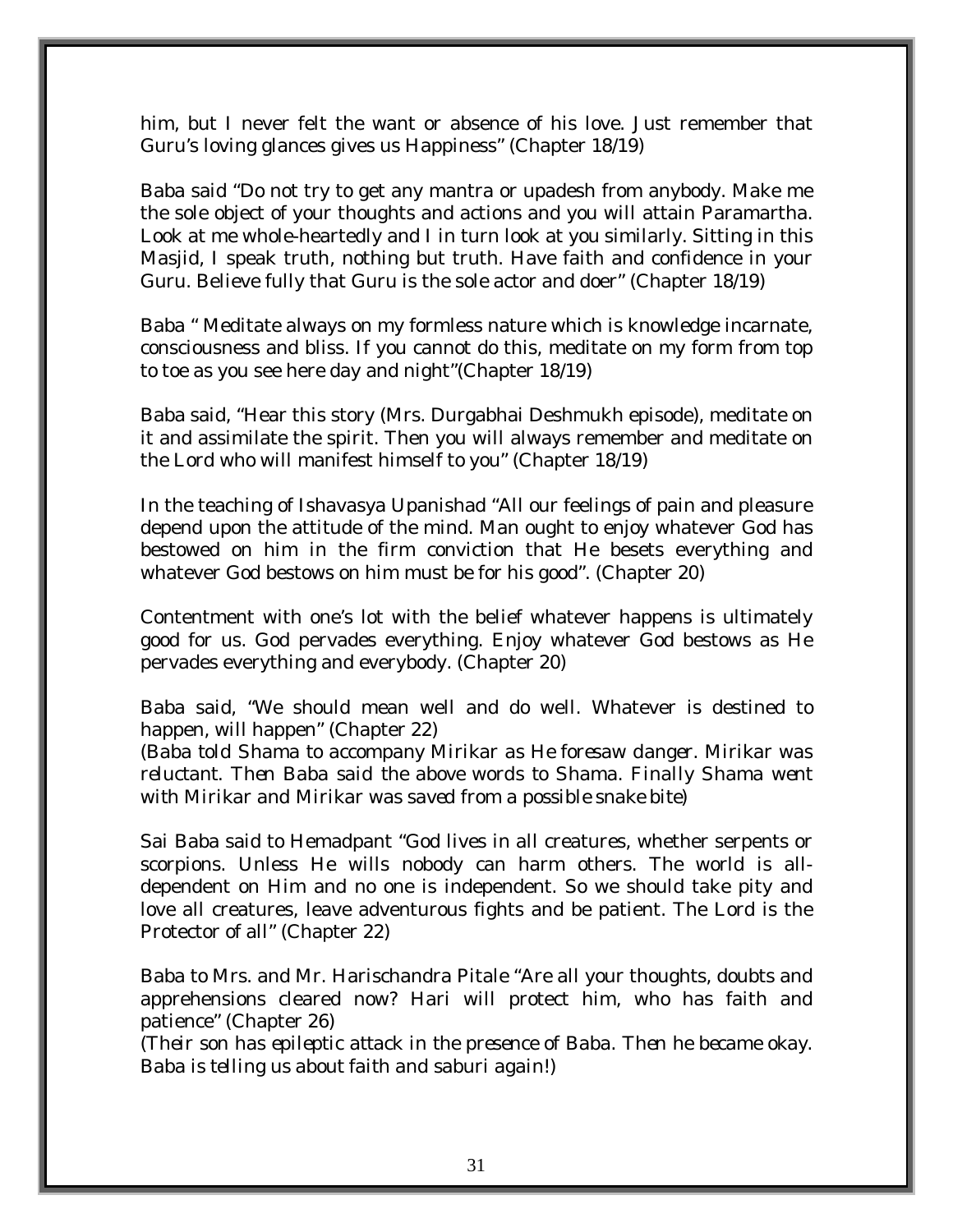Akkalkote Maharaj to a devotee trying to commit suicide by jumping in a well, after He Himself pulled the devotee out said "You must enjoy the fruitgood or bad-of your past actions; If the enjoyment be incomplete, suicide wont help you. You have to take another birth and suffer again. So instead of killing yourself, why not suffer for some time and finish your store of the fruit of past deeds and be done with it once and for all?"

*(This is a very important part of Sai Philosophy. Mr. Gopal Narayan Ambadekar, after several visits over 7 years to Shirdi, did not see his lot improve. He decided to commit suicide. Then Sagun Meru Naik gave Akkalkote Maharaj Charita. The above-mentioned timely story came up in the book. After this and with Baba's blessings Ambadekar's lot improved. Baba told him that Ambadekar's father was a devotee of Akkalkote Maharaj and he should follow those footsteps)* 

*(Shri Ekkirala Bharadwaja in his writings has also stated a case were he met somebody planning to commit suicide in Shirdi. Bharadwaja talked him out of it as it is against Sai philosophy and tradition. Then this gentlemen, while sitting in Dwaraka Mai, got a divine premonition that then set in a glorious spiritual life)* 

Baba gave the mantra "Rajaram, Rajaram" to Mrs. Khaparde. He told her "If you do this, your object of life will be gained and your mind attain peace and you will be immensely benefited" (Chapter 27)

*(This was not normal in Sai Philosophy and should be treated as an exception. We as devotees have no Mantra expect "Om Shri Sainathaya Namaha")* 

Baba worked on many devotees mentally and internally and made them His devotees. The result was people were changed considerably and benefited greatly by His grace. The best example was Megha. (Chapter 28) *(Megha initially thought Baba was a Muslim. Baba worked on him mentally* 

*and then he realized Baba was Lord Shiva!)* 

*(In Sai Philosophy, we have to believe)* Baba knows the best and most suitable for each of us. (Chapter 29)

Unless Baba wills we will not be able to go and see Him. **Even a leaf will not move without his bidding.** (Chapter 30)

(*This is very important for Sai devotees to remember. We cannot go to Baba unless we are destined and He called us. Also Shri Sivanesan Swami used to say "no leaf moves without Baba's permission!")* 

**Baba appearing in dreams, day or night, will lead to good and whatever stated in the dream is truth. (Chapter 30)**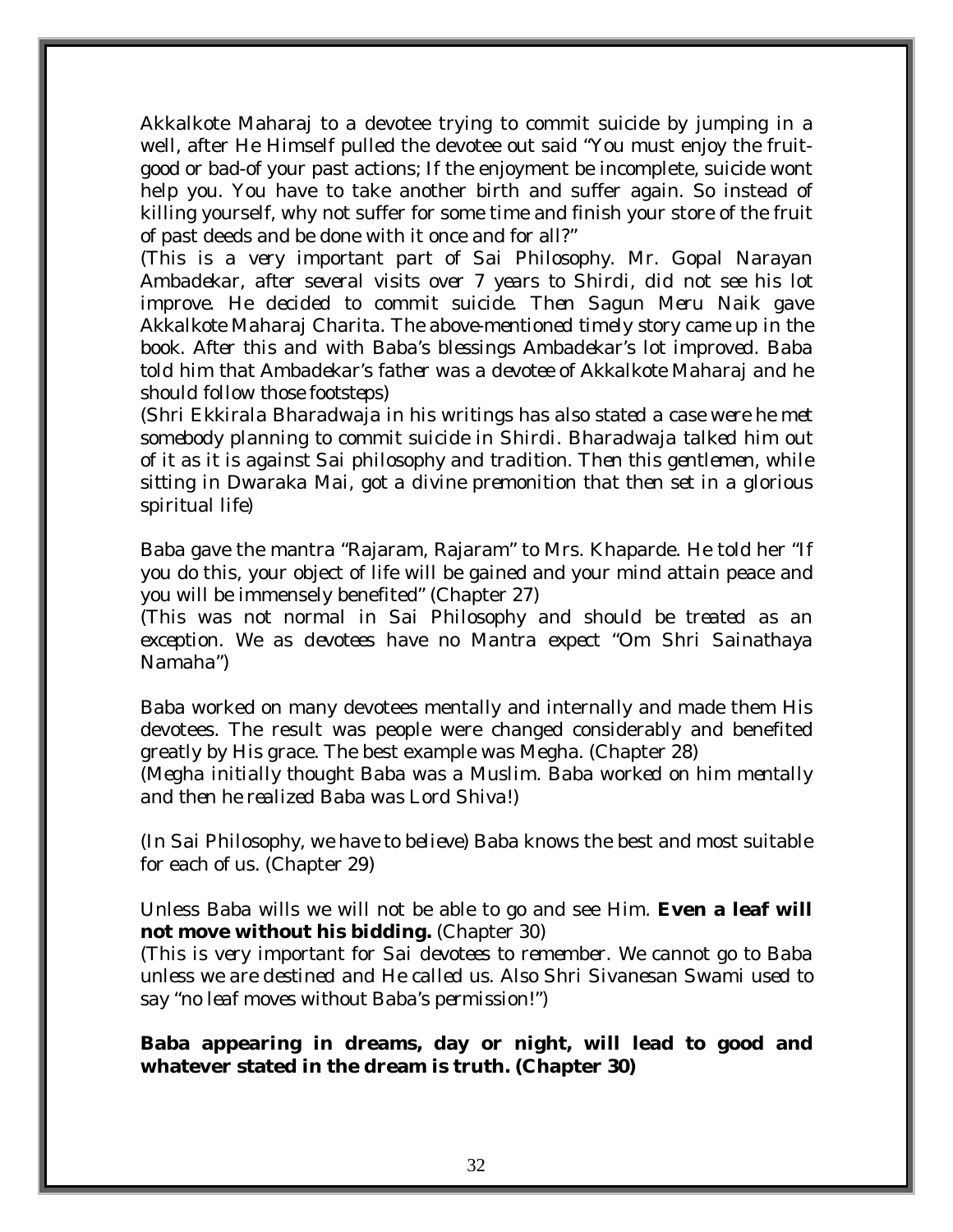*(This is proven again and again to Sai devotees. For example, Baba told Khusalchand to come to Shirdi in a noon dream. Khusalcahand could not travel, as he did not have his horse. All knowing Baba sent Kaka to fetch him!)* 

**Baba pulled a lot of devotees to Shirdi like sparrows. Then Baba's darshan satisfied all the devotees' wants, material and spiritual. (Chapter 30)** 

*(Many cases are documented where Baba pulled devotees like His sparrow analogy to Shirdi: Purandare, Kakaji Vaidya, BV Deo, Tatya Saheb Noolkar, Kakasaheb Dixit etc. Baba then granted all their temporal and spiritual needs)* 

**Baba made devotees read Rama-Vijaya as their end of life approached. He Himself had it read to Him 3 times by Vaze prior to Mahasamadhi. (Chapter 31, 43 and 44)** 

**Baba made Balaram Mankar practice meditation 3 times a day in Macchindragad (Satara district). Then Baba appeared in his presence and said, "In Shirdi many thoughts arise in your mind and I sent you here to rest your unsteady mind. You thought I am in Shirdi, with a body composed of the five elements and 3 ½ cubits in length. Now see and determine for yourself whether the person you see here now is the same you saw in Shirdi" (Chapter 31)** 

Baba says a good Guide, a Sadguru is absolutely necessary to lead us to salvation. (Chapter 32) *(Baba is our Sadguru and Guide)* 

Baba says that He met his Guru when traveling with 4 people in a forest (*This may be symbolic).* Baba said, "Bookish knowledge is worthless. Let us do our prescribed duty and surrender our body, mind and five pranas to Guru's feet. Guru is God, all pervading. To get this conviction, strong unbounded faith is necessary" (Chapter 32)

Baba also said, "Be patient at heart. The thought that we are self contained men and do not need help is not right" (Chapter 32)

Baba said that no quest could be successfully carried out on empty stomach. Do not discard offers of food; served dish should not be thrust away. Offers of bread and food should be considered as auspicious signs of good omen. Be calm and patient. (Chapter 32)

**My Guru was the sole object of My meditation and consciousness. While meditating on him My mind and intellect were stunned and I**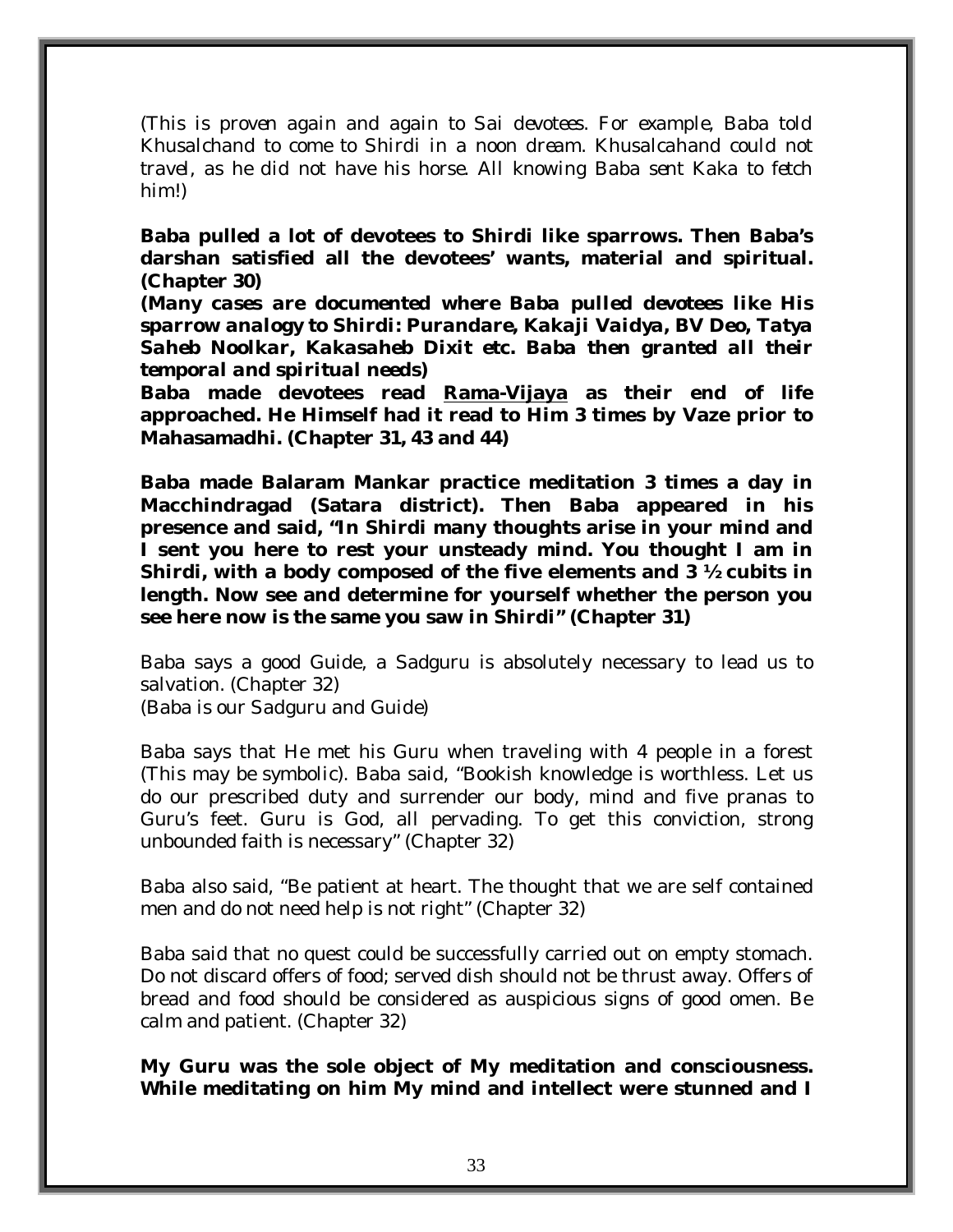#### **had thus to keep quiet and bow to him in silence. By his grace, realization flashed upon me of itself, without effort or study. I had not to seek anything, but everything became clear to me as broad day light" (Chapter 32)**

When the mind has outgoing tendency, it looks for sensual pleasures. If we keep it inward, it will give us spiritual bliss. Neither senses nor mind nor intellect helps us reach self. Grace of Guru is what counts. (Chapter 32)

#### **Baba never fasted Himself, nor did He allow others to fast. (Chapter 32)**

*(There are numerous recorded cases of the same including Kusa Bhav, Mrs. Gokhale, Balasaheb Bhate etc. In fact Baba knew Mrs. Gokhale was coming and planning to fast in His presence. He told Dada Kelkar, her would be host "I will not allow My children to starve during Shimga Holi holidays. If they had to starve, why an I here?)* (Chapter 32)

Baba also said moderation in food is necessary. (Chapter 32)

Baba said "My Sircar (God) says "Take, Take", but everybody comes to Me and says "Give, Give". Nobody attends carefully to the meaning of what I say. My Sircar's treasury (of spiritual wealth) is full and overflowing. I say "Dig out and take away this wealth in cartloads, the blessed son of the true mother should fill himself with this wealth. The skill of My Fakir, the leelas of my Bhagwan, the aptitude of my Sircar is quite unique. What about Me? Earth will mix with earth, breath with air. This time won't come again. I go somewhere, sit somewhere; the hard Maya troubles Me much, still I always feel anxiety for My men. He who does anything (Spiritual) will reap the fruit and he who remembers these words of Mine will get invaluable happiness" (Chapter 32)

Baba's dictum is that God's quest should not be made on an empty stomach. (Chapter 33)

*(Appasaheb Kulkarni tried to search for Baba, who came to his house in his absence and blessed his family. Missing Baba a lot and wanting to see Him, Appa went searching on an empty stomach, but in vain. Then Appa returned and had a meal. Immediately, Baba came to him!)* 

Baba to Kaka Mahajani's friend " You do away, destroy the Teli's wall (sense of difference) between us, so we can see each other and meet each other face to face" (Chapter 35)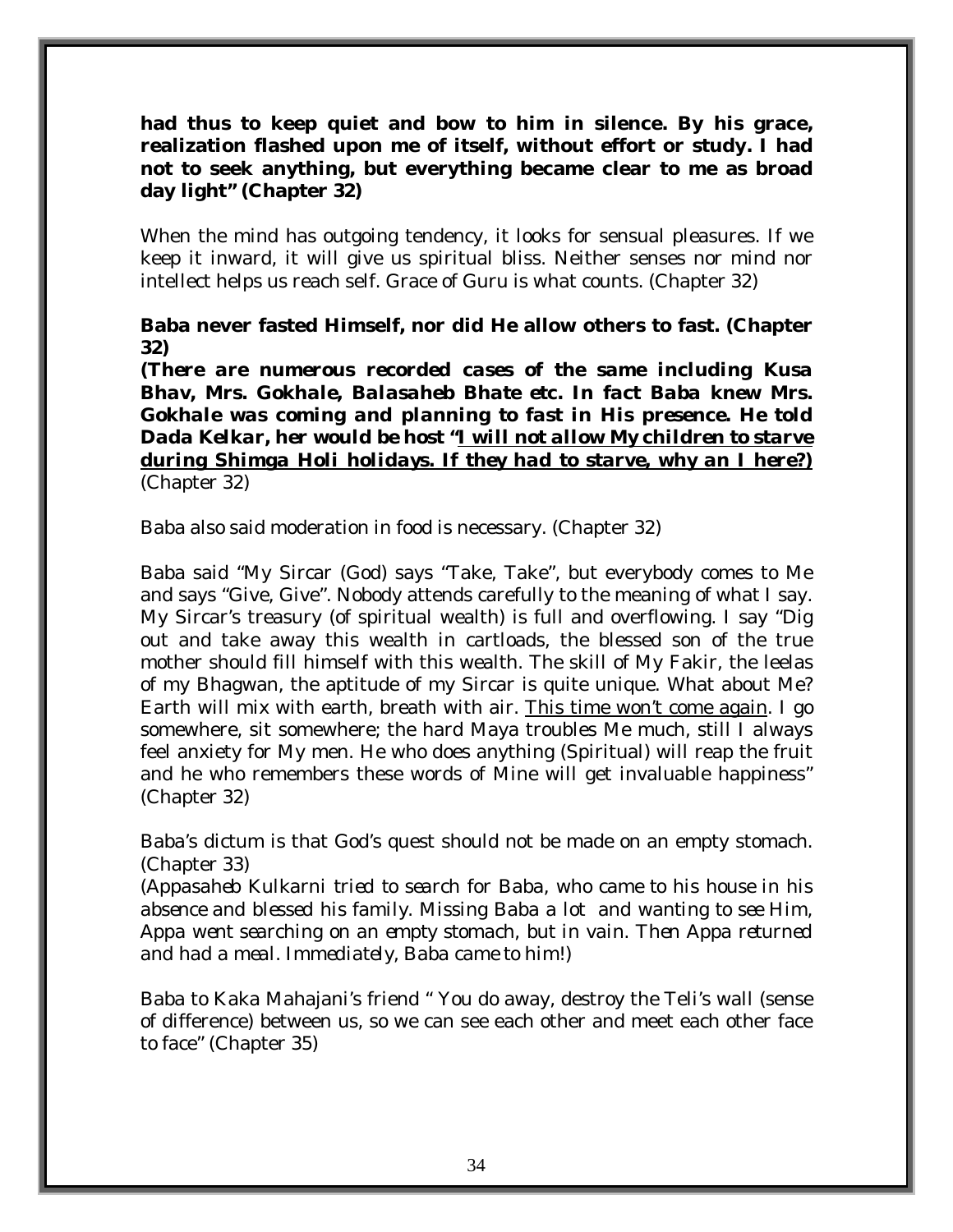**The Guru imparts the teaching, in hundreds of births, to the disciple "You are God, You are mighty". The perpetual delusion that we are the body, the world is different from us, is an error inherited from innumerable past births on account of one's karma. (Chapter 39/50)** 

("*On account of our purva punya we got Baba. We need to surrender to Him and He will lead us to salvation over many Janmas. We do not want karma or connections for next life. Hence we should not take anything that belongs to others. We need to deal with people with equanimity and poise, unbiased with no prejudice. Just do our duty!" Shri Ramachandra Chaitanya Swamy told me in personal conversations)* 

#### **Baba's picture is Baba. (Chapter 41)**

*(It could not be destroyed by Alli Mohammed and ended up in Hemadpant's house. Baba even forewarned Hemadpant the night before that He was coming!)* 

**This incarnation of Sai Baba is for the uplift of His devotees. So, Baba's contact with devotees is not only for 1 generation, but is there for the last 72 generations. (Chapter 43/44)** 

**(***Baba will be with us in all future lives till we are led to salvation. He clearly said "I will not leave anybody halfway")* 

Baba to Bapusaheb Jog(Sakharam Hari Jog) "In due course your bad actions (i.e. Karmas) will be destroyed, your merits and demerits will be reduced to ashes, and I shall consider you blessed when you renounce your worldly attachments, conquer lust and palate and getting rid of all impediments, serve God whole heartedly and resort to the begging bowl" (Chapter 43/44) *(Jog wanted to know when his service to Baba would be fruitful. Baba gave the above answer. Finally, Jog's wife predeceased him and having no children, he took sanyasa and attained salvation. Baba's word is golden!)* 

Baba said many times:

- (1) He who loves Me most always sees Me
- (2) He who tells no stories but Mine, meditates upon Me and chants My name, I am with Him
- (3) I feel indebted to Him who surrenders himself to Me and ever remembers Me
- (4) I shall repay the debt and give salvation to him
- (5) I am dependent on him, who thinks of Me and eats nothing without offering to Me, such a devotee will merge with Me
- (6) Leave pride and ego and surrender to Me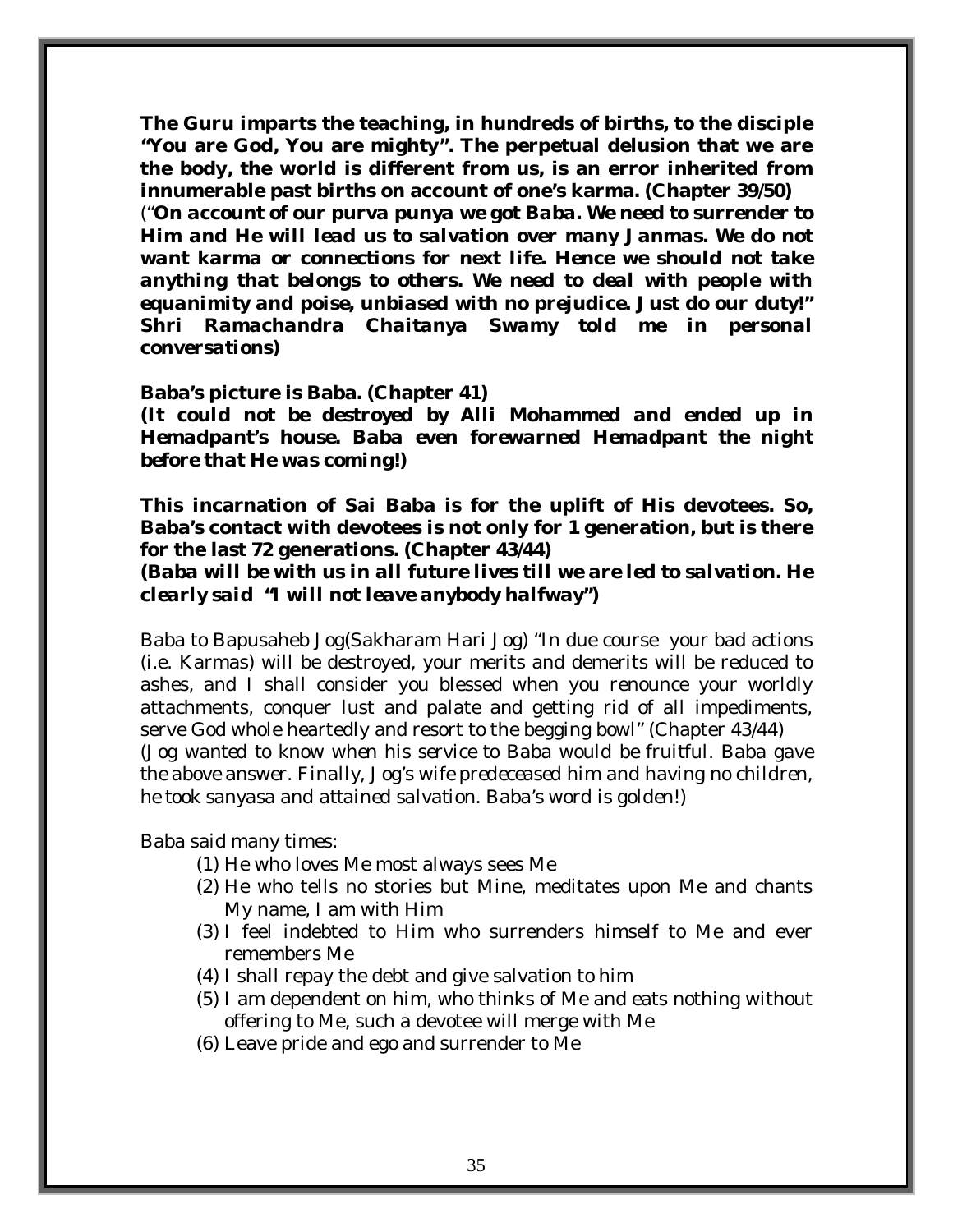**Baba said, "Do not criticize others, that pierces My heart and hurts Me. One who suffers and endures pleases Me" (Chapter 43/44)** 

**For fulfilling His mission of uplifting His devotees, Baba took the body and after it is fulfilled, He threw away the same and assumed His infinite form. He will affect the welfare of the devotees even now as He was doing before when He was embodied. (Chapter 43/44)** 

**Baba said "See Me inside yourself, as well as in all beings. If you practice this, you will realize all pervasiveness and thus attain oneness with Me" (Chapter 43/44)** 

**One who lovingly sings Baba's fame and those who hear the same with devotion, both will become one with Sai Baba (Chapter 43/44)** 

**We should have full faith in ourselves that our Sadguru Baba will lead us to salvation and take care of all our temporal and spiritual needs. We need to give the reins of our life to Him. (Chapter 45)** 

**Baba said "There are innumerable Saints, but our father (Guru) is our father. Never forget our Guru's words. Surrender completely to Him, prostrate reverentially and you will see there is no sea of mundane existence before you to cross. There is no darkness before Sun. (Chapter 45)** 

**Baba said, "What (Whether good or bad) is ours is with us and what is another's is his" (Chapter 45)**  *(So we should not criticize or compare and talk bad about others)* 

**If one does not take Baba's teachings to heart and follow them in actions, we will become like the goats that had the good-luck of Baba's association, but just wasted it away. The goats, as human brothers in the past life, had the good fortune of being Baba's companions and sit by His side. But then they became enemies, killed each other and were born as goats.** (Chapter 46)

*(So we have to listen to Baba and practice what he told us...and not throw away this good fortune)* 

If we cast our glace at Baba, He destroys our sorrow of many births, confers great bliss on us. If He looks at us with grace, our bondage of karma will be snapped away and we will be led to Happiness. (Chapter 47)

**We have to reap the fruit of what we sow in our past life. So no point crying about it. (See the story of Veerabhadrappa and Chenabassappa)** (Chapter 47)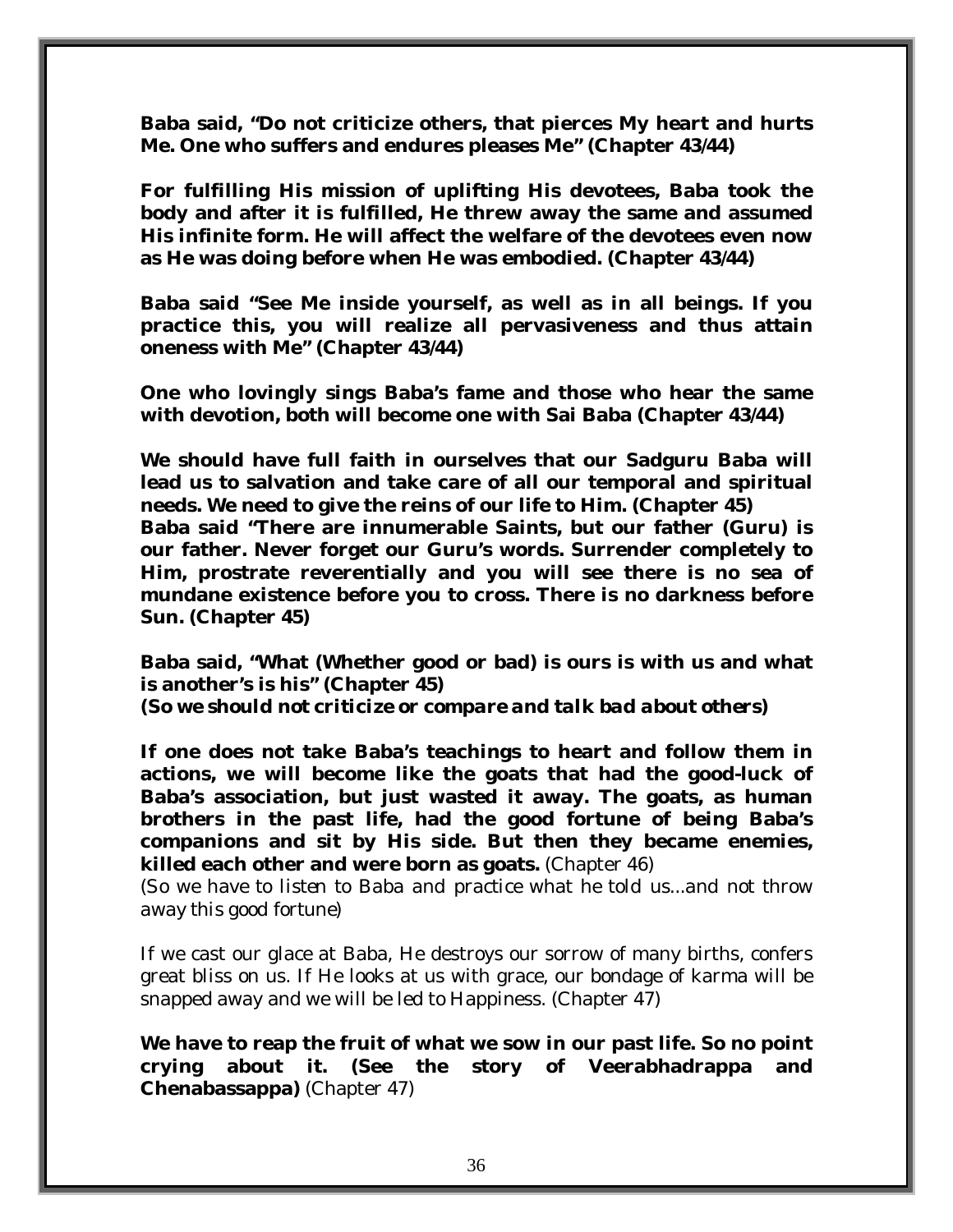### **Core Sai Philosophy as ordained in Chapter 48 is that, by His grace, we devotees should not be anxious and leave all our worries to Him.**  (Chapter 48)

*(Just like a child leaves his or her related worries to their parents)* 

We need a Sadguru who has both the theoretical as well as the practical experience of Brahma Jnana. He should have realized Brahman. Sai is such a Sadguru. (Chapter 48)

Hemadpant thinks, on account of past store of merits, he had the good fortune of meeting and being blessed by Baba. (Chapter 48)

*(Same is the case with us, today's devotees. We have to be very careful not to flounder away this opportunity of being his bhaktas)* 

### **See Sapatnekar's patience (Saburi). He waited for 1 full year after Baba first told him "get away" when he came to see Him in Dwarakamai. Patience is needed for Baba's grace.** (Chapter 48)

Pundalika Rao ate the coconut that was supposed to be delivered to Sai Baba by mistake. This was not an ordinary coconut, but one sent by Shri Vasudevananda Saraswathi, a veritable incarnation of Dattatreya. Pundalika Rao realized his mistake, held Baba's feet, confessed his guilt and negligence, repented and asked for pardon" (Chapter 50)

(*We should do the same in case of a mistake, Hold His feet, confess guilt, repent and ask for pardon)* 

Baba to Pundalika Rao (Das Ganu Maharaj) "Now you need not worry yourself. It was on account of My wish that the coconut was entrusted to you, ultimately broken on the way. Why should you take the doer ship of the actions? Do not entertain doer ship of doing good as well as evil deeds. Your spiritual progress will be rapid" (Chapter 50)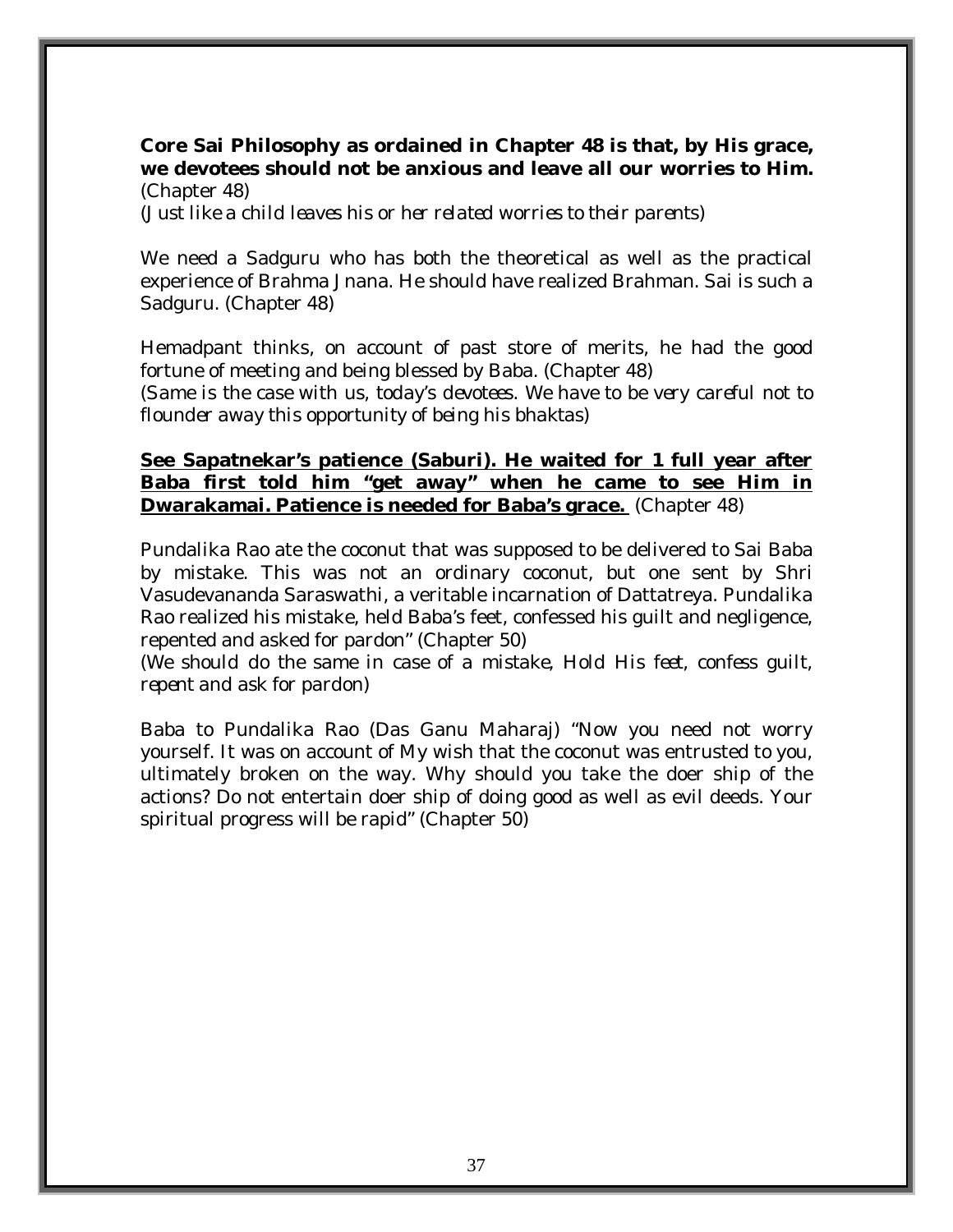## The Greatness attained by Shirdi in Baba's presence

Blessed are the blades of grass at Shirdi. They could kiss the holy feet of Baba and take the dust on their heads (Chapter 4)

Baba "One need not go far out to see Dwaraka or Pandhari. Will Vittal come here from some outside place? HE IS HERE. Only when the devotee is bursting with devotion, he will manifest Himself in Shirdi" (Chapter 4) *(Baba to Dasganu)* 

Baba "It is not necessary to go so long. Prayag is here, believe me" (Chapter 4) *(Baba to Dasganu)* 

Baba came with Chand Patil's wedding troupe and stayed back in Shirdi forever. (Chapter 5)

Baba sometimes sat under the Neem Tree, sometimes under the shade of a branch of Babul tree near the Lendi stream in the outskirts.

Blessed are the people of Shirdi, who worshipped Sai as their God. While eating, drinking, working in their backyards and fields and doing daily household works, they always remembered Sai and sang his glory. They knew no other God but Sai. What to speak of the love, the sweetness of the love of the women folk of Shirdi had in Sai Baba? Their pure love inspired them to compose poems and songs in simple rural language in Marathi. (Chapter 10)

*(We should be always thinking and singing his Leelas inside our hearts)* 

Nobody could go to Shirdi of his or her own accord; nobody could stay long if he so wished. They could stay there so long as Baba permitted them to stay and had to leave the place when asked to do so by Baba; so everything depended on Baba's will (Chapter 12)

(*Kaka Mahajani wanted to stay, Baba told him to leave. Dhumal wanted to leave, Baba made him stay. Baba literature is full of instances where we cannot stay longer or shorter than commanded by Baba in Shirdi. We have to remember even today we cannot go to Shirdi without His grace and should not leave without His permission at Dwarakamai)* 

By store of merits, past and present, we get the desire to listen to His stories and Leelas. (Chapter 23)

*(Reading Sai Leelas in Shirdi is very efficacious in gaining Sai blessings)*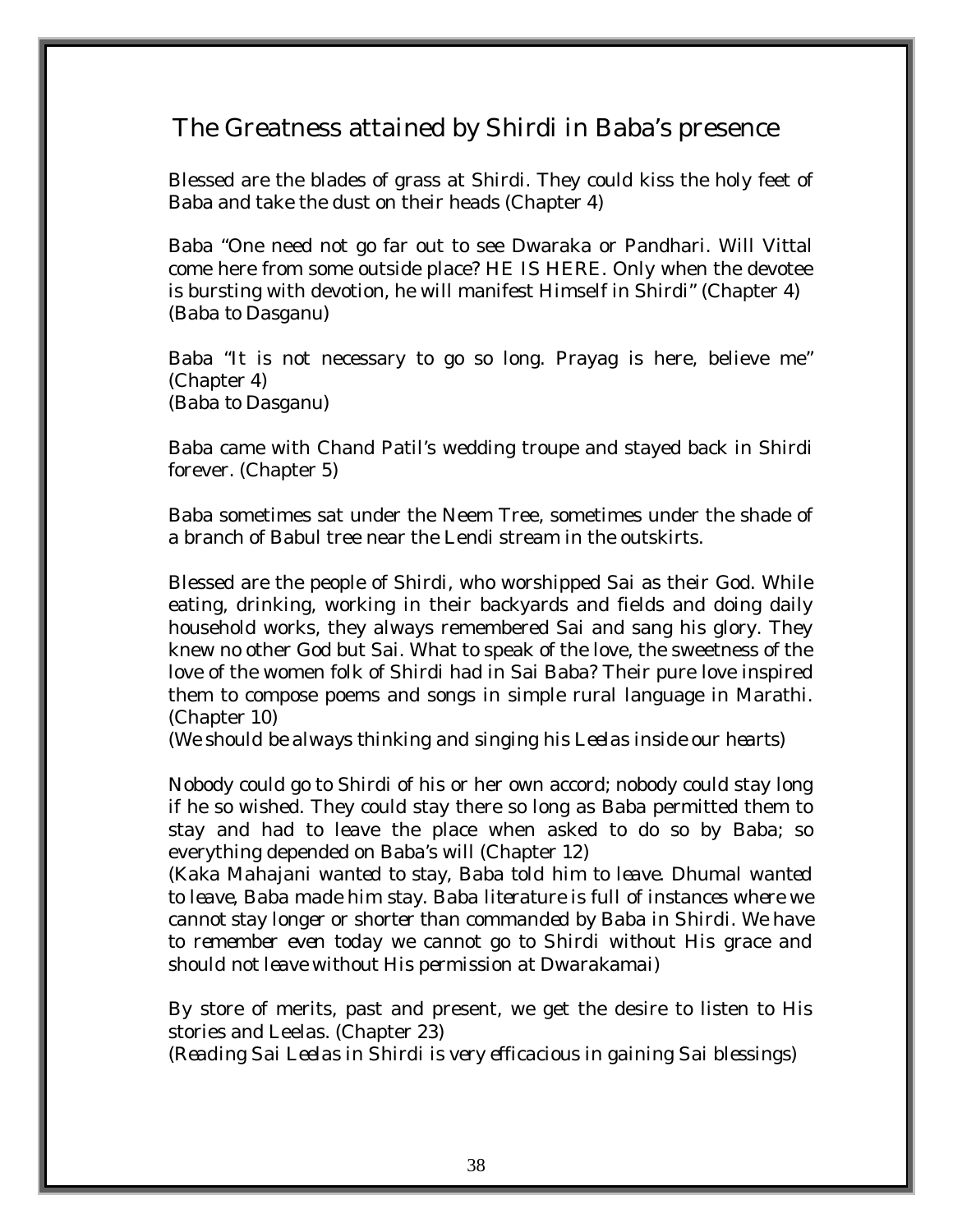Passing away in Shirdi and in Baba's presence is a sure way to gain sadgati. The last wish of a man determines the future course. We cannot be certain that we can entertain good thoughts at the last moment. More likely we will be frightened. Hence constant practice of remembering Sai Nam is necessary enabling us to fix our minds on Baba at the last minute. (Chapter 31)

Baba to Vijayanand Swami "Lord runs and helps him who remembers and meditates on Him with love and affection. Your store of past merits is considerable, so you are here (i.e. in Shirdi and in Baba's presence). Now attend to what I say and realize the end of your life" (Chapter 31) *(It is extremely fortunate for a Sai devotee to leave his mortal coil in Shirdi)* 

Death in Shirdi gave sadgati even to a Tiger (Chapter 31)

Shirdi folks are infinitely superior for they have and had Baba's company always. Baba played, laughed, talked and lived with them for so many years. (Chapter 36)

Baba's darbar in Shirdi was always open to anybody. Anybody could come and ask Him for anything they liked or wanted. (Chapter 36)

Blessed is Shirdi and blessed is Dwarakamai where Shri Sai lived and moved until He took Mahasamadhi. Blessed are the people of Shirdi, whom He obliged and for whom He came such a long distance. Shirdi was a small village first, but it attained great importance on account of His contact and became a Tirth, holy place of pilgrimage. Equally blessed are the womenfolk of Shirdi, blessed is their whole and undivided faith to Him. They sang the glories of Baba while bathing, grinding, pounding corn and doing their household work. Blessed is their love, for they sang sweet songs, which calm and pacify minds of singers and listeners. (Chapter 39/50)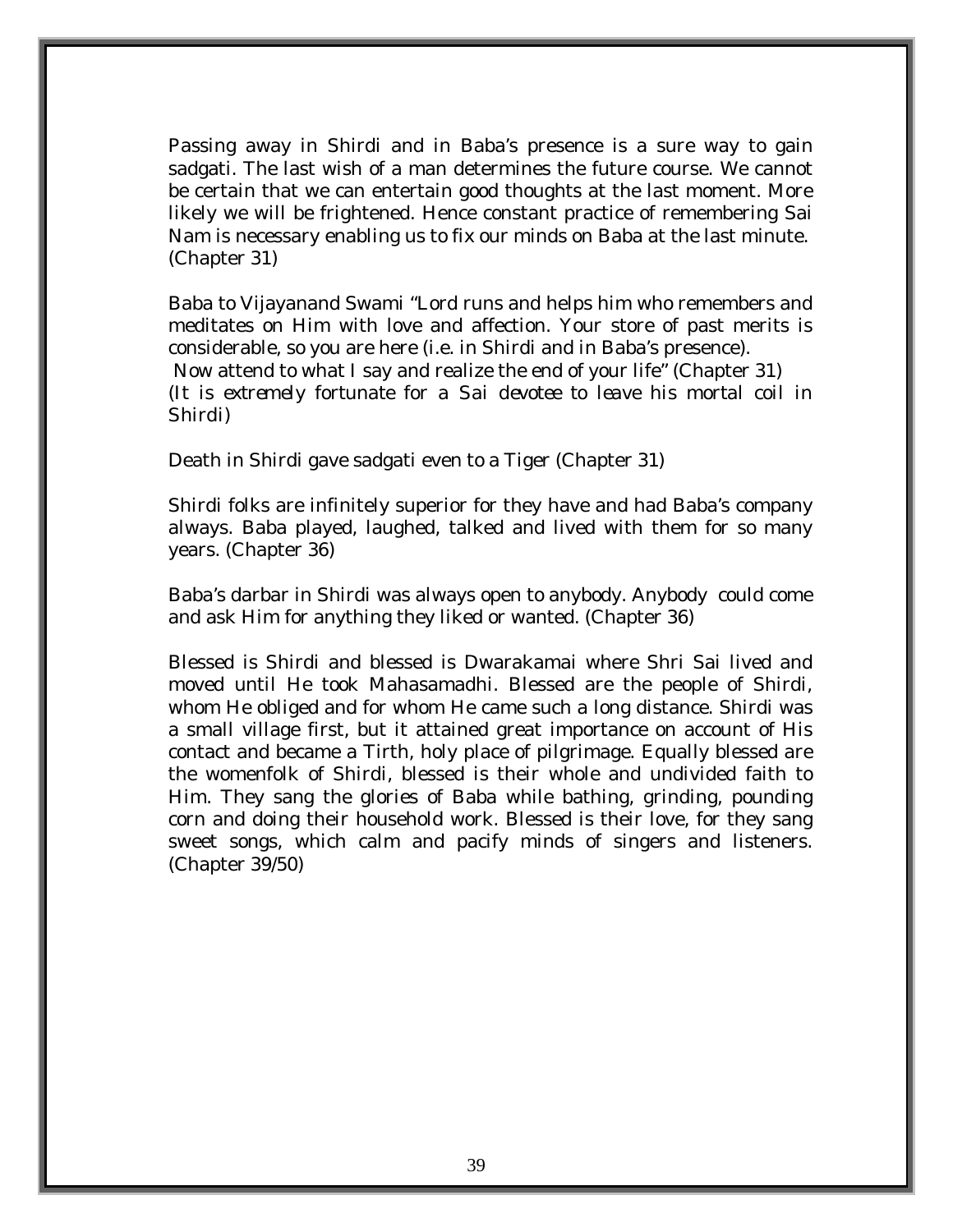### Dwarakamai

Baba to Balasaheb Mirikar "This is our Dwarkamai, where you are sitting. She wards off all dangers and anxieties of the children, who sit in her lap. This Masjidmai is very merciful; she is the mother of the simple devotees, whom she will save from calamities. Once a person sits on her lap, all his troubles are over. He who rests in her shade gets bliss". Then Baba gave udhi and placed His protecting hand on Mirikar's head. (Chapter 22) *(No wonder Mirikar was saved from a possible snakebite)* 

**Baba said, "Those who resort to this Masjid shall never suffer anything in this life and to the end of time. Be now carefree. Apply Udhi on the abscess and with in 1 week he will recover. Believe in God. This is no Masjid, but Dwarawati. He who steps here will soon get health and happiness and his sufferings will come to an end". Baba then moved his hands on the affected part and cast loving glances. With the application of Udhi the boy recovered. (Chapter 34) (***A boy with tubercular bone abscess. With Udhi he was cured)* 

*(The fact that Dwarakamai is the greatest place on the Universe is recorded again and again in Sai literature. Baba said that the walls of Dwarakamai are gold!. When Shama was bitten by a snake and Shama came for relief, Baba ordered the poison "stop, do not rise!" and said the Masjidmai will save him)*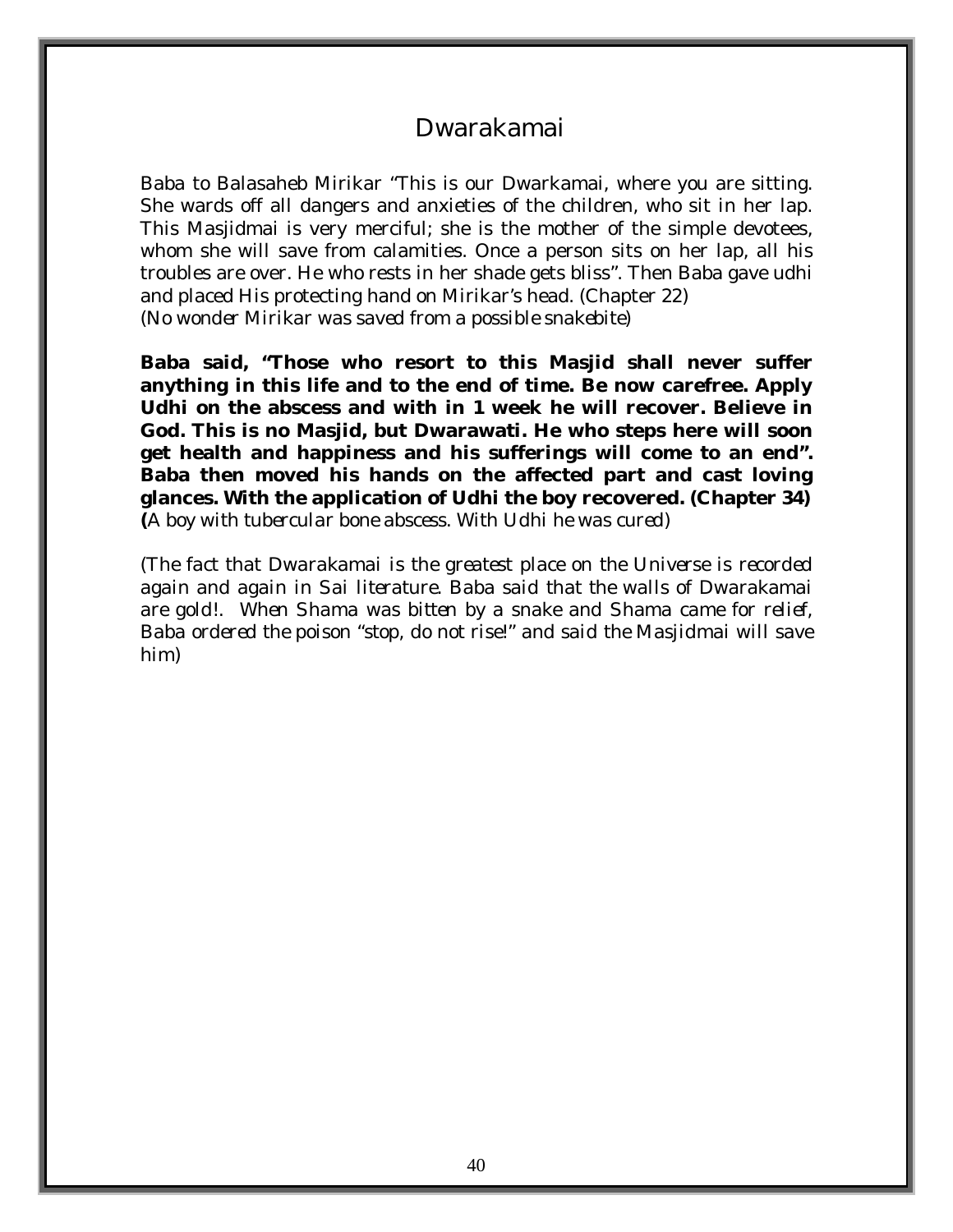# The Greatness of Udhi

Wearing Udhi and eating the same or taking it with water is all purifying (Chapter 4)

*Shri Sainathuni Sarat Babuji says that Udhi is so precious as it is our connection to Baba today. He touched it and lit the Dhuni. When we take it we should think of it as a direct link to Baba.* 

Baba by His Udhi taught us that all visible phenomenons in the Universe is transient. (Chapter 33)

**Sainathuni Sarat Babuji says that Baba's Udhi today is our direct connection to Baba. The Dhuni was lit by Baba, so the Udhi we use is touched by Baba's graceful hand.** 

**It was found out and is even now found out that Udhi cured many physical and mental maladies. While devotees took leave, Baba gave Udhi as Prasad, besmeared some on the Bhakta's foreheads himself and placed His boon-conferring hand on their heads. (Chapter 33)**  *(Several recorded cases include Jamner miracle, Scorpion sting in Chapter 33 etc.)* 

Baba sometimes used to sing in a playful mood "Oh, playful Rama, come, come, and bring with you sacks of Udhi" (Chapter 33)

Udhi should be applied after bath on the forehead and some little of it taken with water in the mouth as holy tirth. (Chapter 33)

Dr. Pillay was cured of guinea worms by application of Udhi (Chapter 34)

#### **By keeping Udhi packet under his pillow, a Bandra man got rid of insomnia. He then kept a Baba picture near his bed. (Chapter 35)**

At Balaji Patil Newaskar's anniversary, the food was less. By sprinkling Udhi on a cloth covering the cooked dishes, and by serving the food without removing the cloth, the food was found to be ample. (Chapter 35)

*(Several such instances are noted in Sai Literature. They are also indicated in Guru Charita. Also Baba loved Newaskar and used to give clothes to Newaskar family when they visited Him in Shirdi)*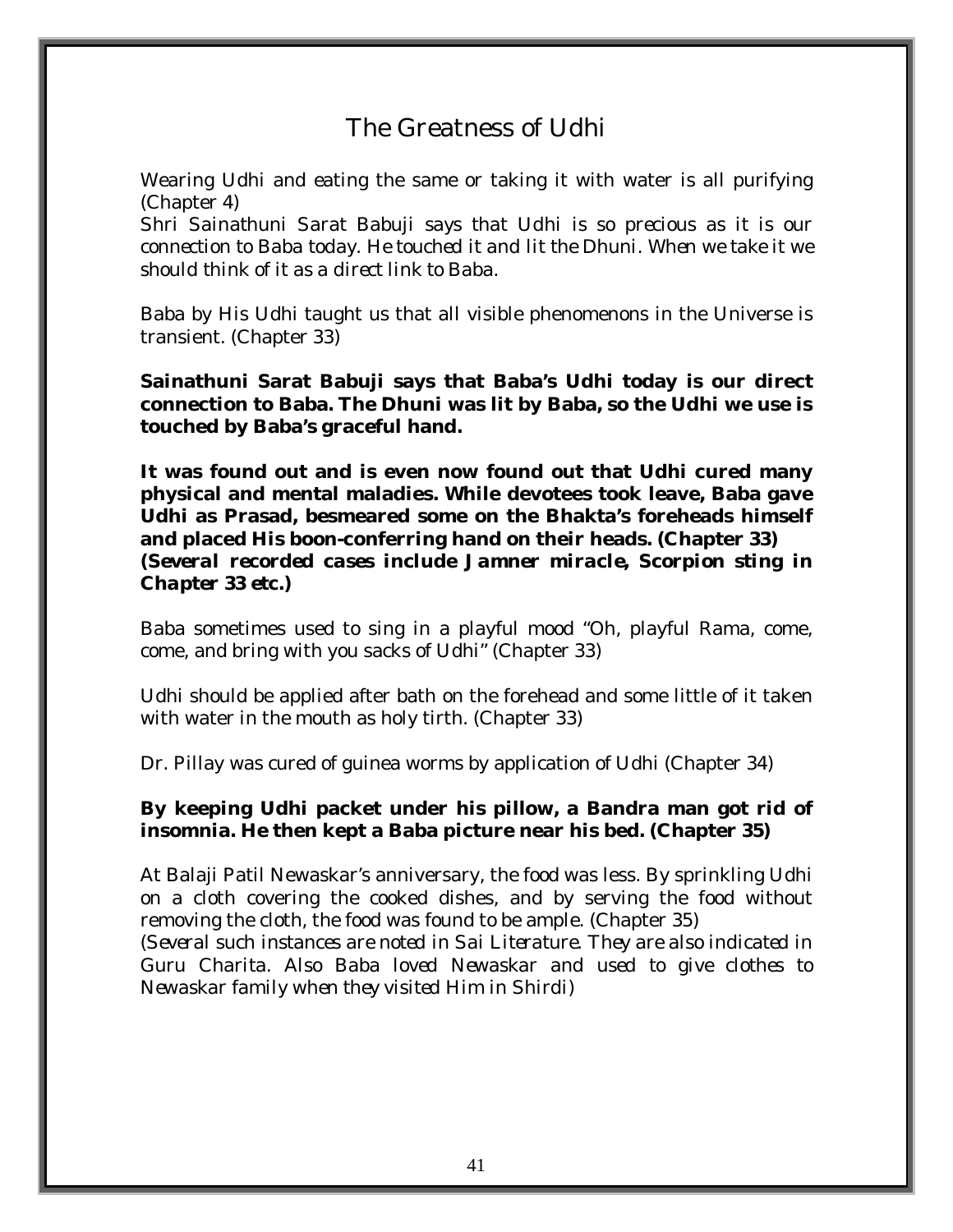### Spiritual Practices approved by Baba  **How to worship Baba?**

Lord loves those who write about Saints, said Jnaneshwar Maharaj. If we deep dive deep into Sai Leelas, we get Precious Gems and it is the best upasana. (Chapter 2)

Writing about Sai Baba is our best upasana. The collection in Sai Satcharita is delightful to simple souls who are not blessed by Sai Baba's darshan.(Chapter 2)

Baba made others perform Namsaptaha (repeating Lord's name for 7 days and nights continuously) in his presence (Chapter 4) *Dasganu did this in Baba's presence* 

"Fix your mind always remembering Me. So it will not wander elsewhere. Then it will be calm, peaceful and carefree. This is the sign of mind being well engaged in good company. If the mind is vagrant, it cannot be well merged" Sai Baba (Chapter 6)

Feeding the poor, which was so dear to Baba, was a great item at Rama-Navami time. For this purpose, cooking on a grand scale and preparing sweet dishes was done at Radhakrishna Ayi's house. *(We as devotees have to do the same, more especially on Rama-Navami)* (Chapter 6)

Baba sang some bhajan with Mhalasapati, Appa Shinde and Kashiram. He said "Let us all four do some bhajan, the doors of Pandhari are open, let us sing merrily". Baba sang and the devotees followed (chapter 6)

To remember Baba always is to solve the riddle of life and death. A little exertion here brings great rewards (Chapter 10)

If you believe in Baba's feet, He will change our fortune for better. Baba likes intense feeling and devotion in his devotees, endows them with knowledge and eternal bliss. (Chapter 10)

Bring to your mind the form of Sai, the best worship. Baba is God Incarnate. Though he looked like living in Shirdi, he is everywhere. (Chapter 10)

Let us bring to our mind the form of Sai, who is non-attachment incarnate, who is the resting place of his wholehearted devotees. Our faith in His words is our asan for him and our sankalpa (to start and finish puja) is the abandonment of all our desires. (Chapter 11)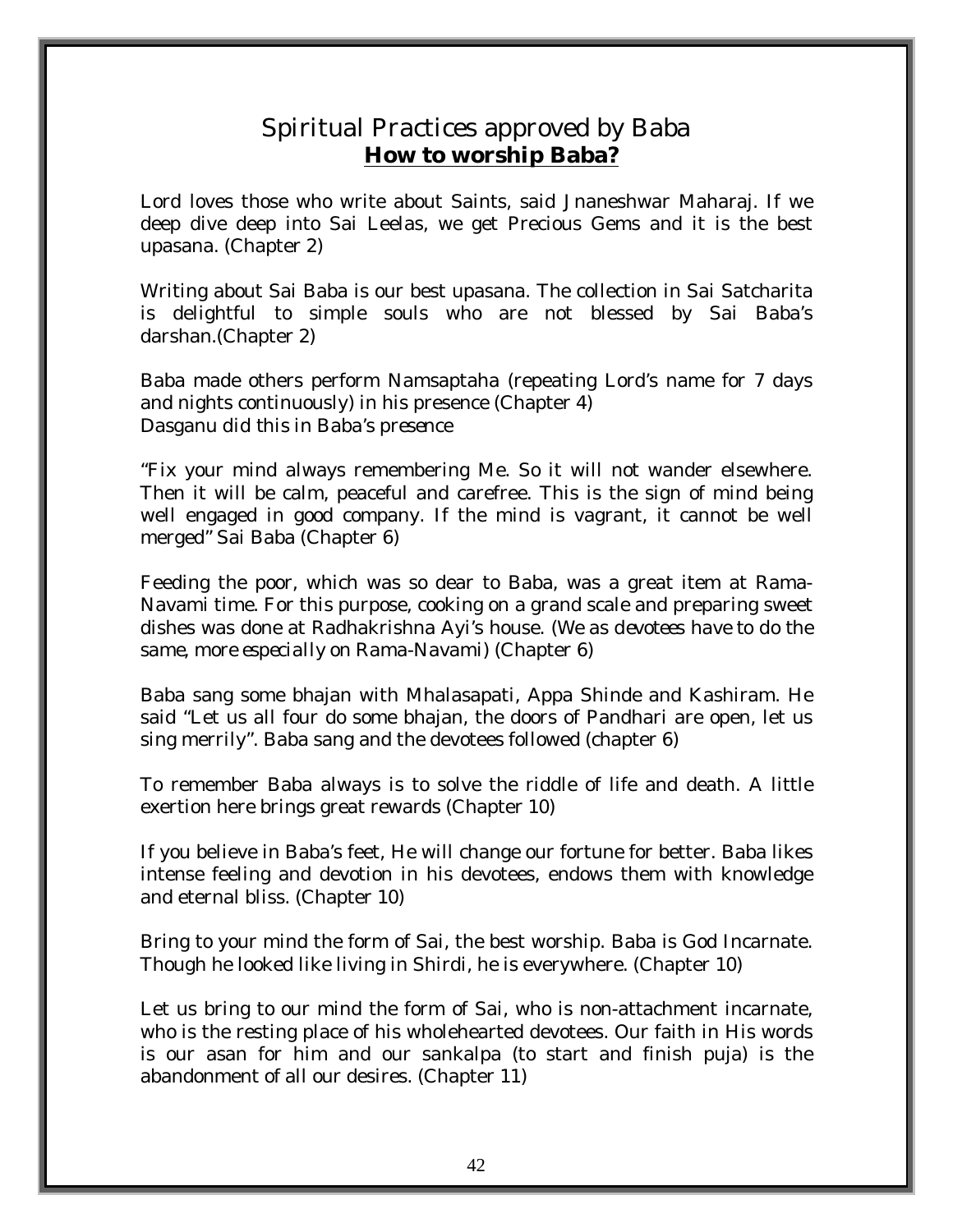Baba's leelas and stories, if heard everyday you will see Him always. Day and night you will remember Baba in mind. When one assimilates Sai, mind will lose fickleness and will be merged with pure consciousness. (Chapter 14)

Ruttonji Shapurji Wadia of Nanded, got a child with Baba's blessings. Ruttonji said to Baba "Many people who find themselves in difficult situations come to You and You relieve them immediately. Hearing this I have sought Your feet, therefore please do not disappoint me" (Chapter 14)

By Baba's words to Jog, he meant to tell us " If you spread your palms with devotion before Me, I am immediately with you day and night. I know what you do beyond the seven seas. Go wherever you will, over the wide world, I am with you. My abode is in your heart and I am within you. Worship Me always, who am seated in your heart, as well as in the hearts of other beings. Blessed and fortunate indeed is he who knows Me thus" (Chapter 15)

Unless a man has turned away his wickedness and stopped from doing wrong and has entirely composed himself, and until his mind is at rest, he cannot gain self-realization. If mind is restrained, senses being under control, it will lead to self-realization. (Chapter 16/17)

Without Guru we cannot get self-realization, said Baba. Hence Lord's grace is needed for getting us a Guru and setting us in the path of self-realization. (Chapter 16/17)

Baba to the rich man who wanted Brahma Jnana "Better take only what we can digest and assimilate" (Chapter 16/17)

Baba used several methods to instruct devotees. They include

- 1) Remembering His name and complete surrender to Him
- 2) Shravana (study of Eknath Bhagwath, Guru Charita etc)
- 3) Manana (meditation of His form)
- 4) Sitting near His feet
- 5) Sending some to Khandoba
- 6) Vishnu Sahasranama
- 7) Direct instructions
- 8) Instructions in vision and dreams (Chapter 18/19)
- 9) Some to Macchindragad, some to Kolhapur or Sholapur for sadhana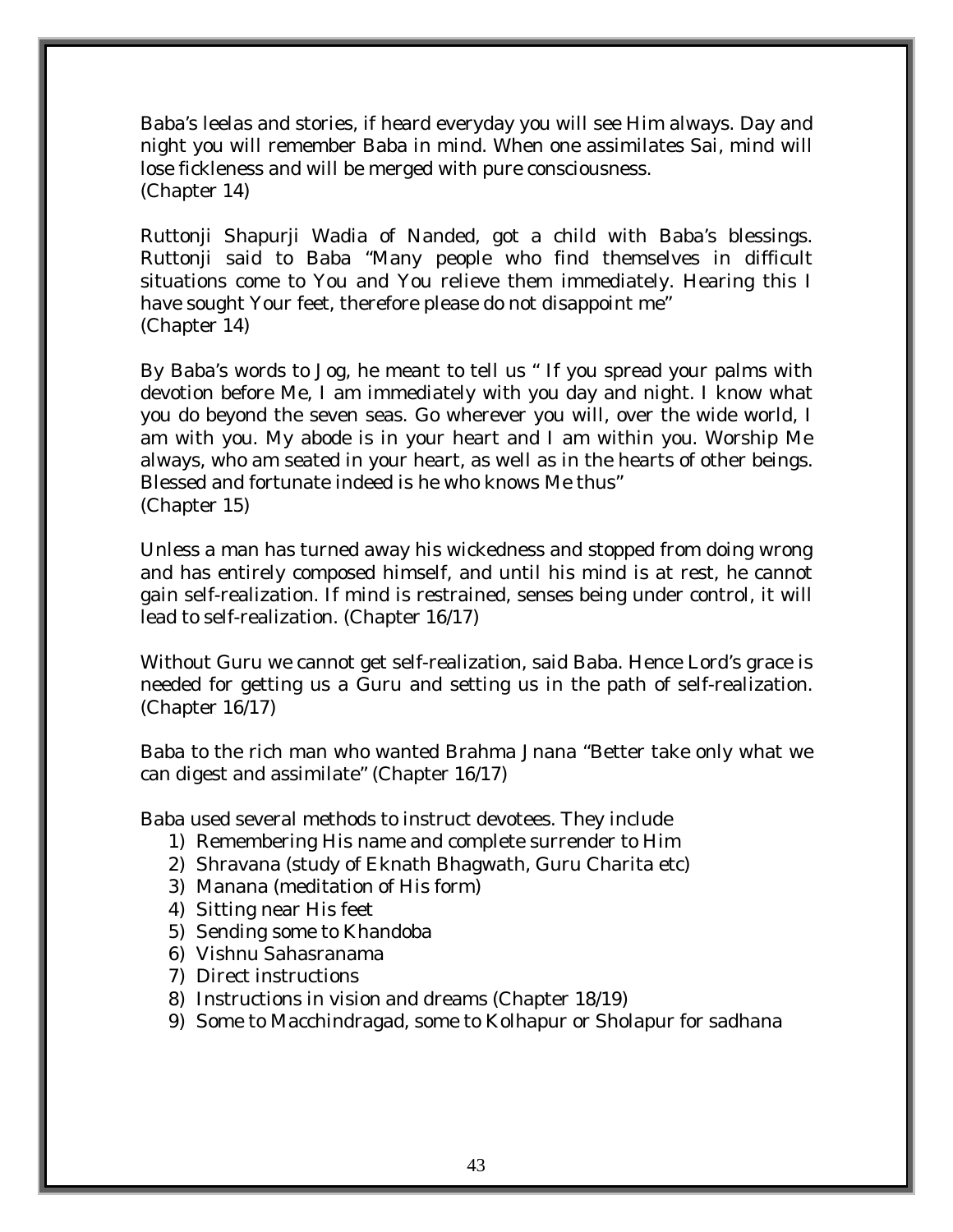Bringing Sai before our mental vision, let us meditate on Him, from His feet to His face, and prostrating before Him humbly, lovingly and respectfully (Chapter 20)

Baba to V.H. Thakur " What Appa told you (read Vichar Sagar of Nischaldas) was all right. But these things have to be practices and lived; mere reading is of no use. You have to think and carry out what you read. Mere book learning without the grace of guru and self realization is no avail" (Chapter 21)

Anantrao Patankar to Baba "I have read a lot of books, Vedas etc but still I have no peace of mind. You easily give peace of mind to so many people by your mere glace and playful word; so I have come here. Please take pity and bless me" Baba then told him to gather nava vidha Bhakti and blessed him (Chapter 21)

The nava vidha Bhakti are

- 1. Shravana (hearing about Sai Baba)
- 2. Kirtana (praying to Sai Baba)
- 3. Smarana (remembering Sai Baba)
- 4. Padasevana (resorting to Sai Baba's feet)
- 5. Archana (Worship of Sai Baba's feet)
- 6. Namaskara (Boeing to Sai Baba)
- 7. Dasya (Service to Sai Baba)
- 8. Sakhyatva (Friendship to Sai Baba)
- 9. Atmanivedana (Surrender of self to Sai Baba)
- (Chapter 21)

Sai Baba's feet are the only means of attaining happiness. We should know no other method of attaining the supreme goal of life, except meditating on His feet. Hemadpant says, "Look at Baba's posture, how fine it is. He is sitting with his legs folded, the right leg across the left knee. The fingers of His left hand are spread on the right foot. On the right toe are spread His two fingers-the index and middle ones. By this posture Baba means to say, be most humble and meditate on my toes-you will be able to see My light" (Chapter 22)

Baba had advised Hemadpant that before the senses, mind and intellect enjoy their objects, He should be first remembered. We should offer whatever we enjoy to Baba. Then the object that is not fit to be enjoyed will be shunned and in this way our vicious habits or vices will disappear and our character will improve. (Chapter 24)

By worshipping Sai Baba, we attain both the objects, worldly and spiritual, and are fixed in our true nature, and get peace and happiness. Those who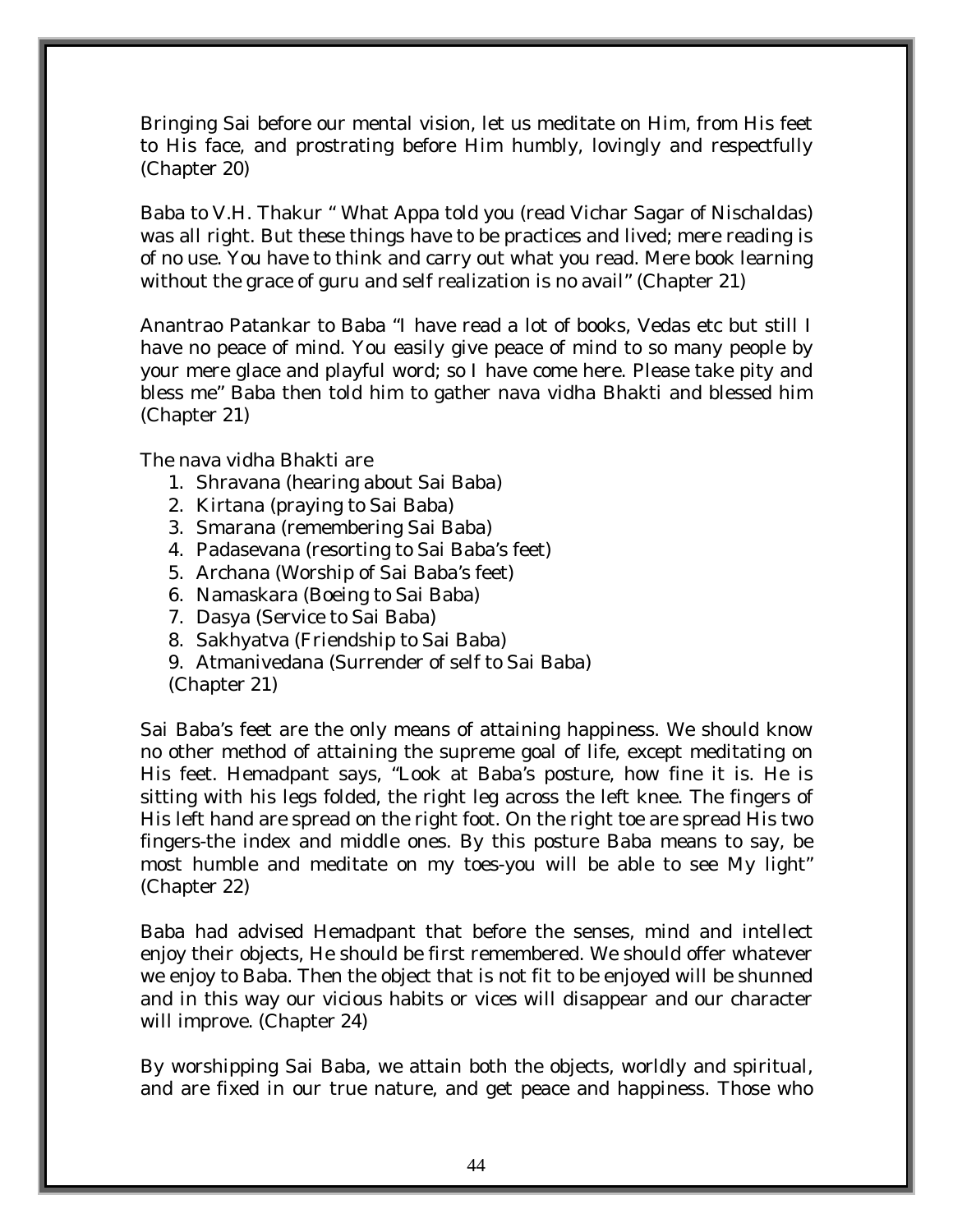want to gain their welfare should respectfully hear Sai Baba's Leelas and meditate on them (Chapter 24)

Our vrittis, (thoughts) regarding desire, anger, (fear) and avarice should be offered to Baba- He would help us eradicate all the vrittis. (Chapter 24)

When Baba's form is fixed before our mental vision, we forget hunger, thirst and this samara. The consciousness of worldly pleasures will disappear and our mind will attain peace and happiness. (Chapter 24)

Baba allowed His devotees to serve Him in their own way and did not like any other persons interfering in this. He did not like any other Bhakta meddling with a Bhakta's service. He is capable to gauge the merits and worth of the service rendered to Him. (Chapter 24)

Sai Baba is an ocean of mercy, God Incarnate who is Para-Brahma and the great Yogeshwara. What is wanted on our part is whole-hearted devotion to Him. When a devotee has got firm faith and devotion, his wishes will soon be fulfilled. (Chapter 25)

Whenever a devotee had complete and whole-hearted devotion to Sai Baba, all his calamities and dangers were warded off and his welfare attended to by Baba. (Chapter 25)

**Hemadpant says "oh Sai, let us never forget and lose sight of Your feet; Neither son, nor wife nor friend will be of any use in the end. It is only You who will give us salvation. Remove the restlessness of our mind and make it steady and calm. It is You that makes us drink the nectar of Your Leelas and awakened us from our slumber due to your grace" (Chapter 25)** 

*(It is the nectar of Sai Leelas that will awaken us. This is again Sai's grace on us. We have to wait patiently for the same)* 

We should pray to Baba "Make our eyes Yours, so that we should never feel pleasure or pain. Control our body and mind as You will and wish. Let our mind get rest at Your feet" (Chapter 26)

Baba to Pant "Come what may, leave not, but stick to your bolster (Support or Guru) and ever remain steady, always in union with him" (Chapter 26) *(We should always remain with our chosen Guru and do not waver)* 

We have to pray to Baba "Oh Sai, create in us regard for your stories, while listening to Your stories let sattvik tendencies and emotions arise in us. Let Your grace dawn on us. It is only You who can make us see the Lord in all creatures" (Chapter 27)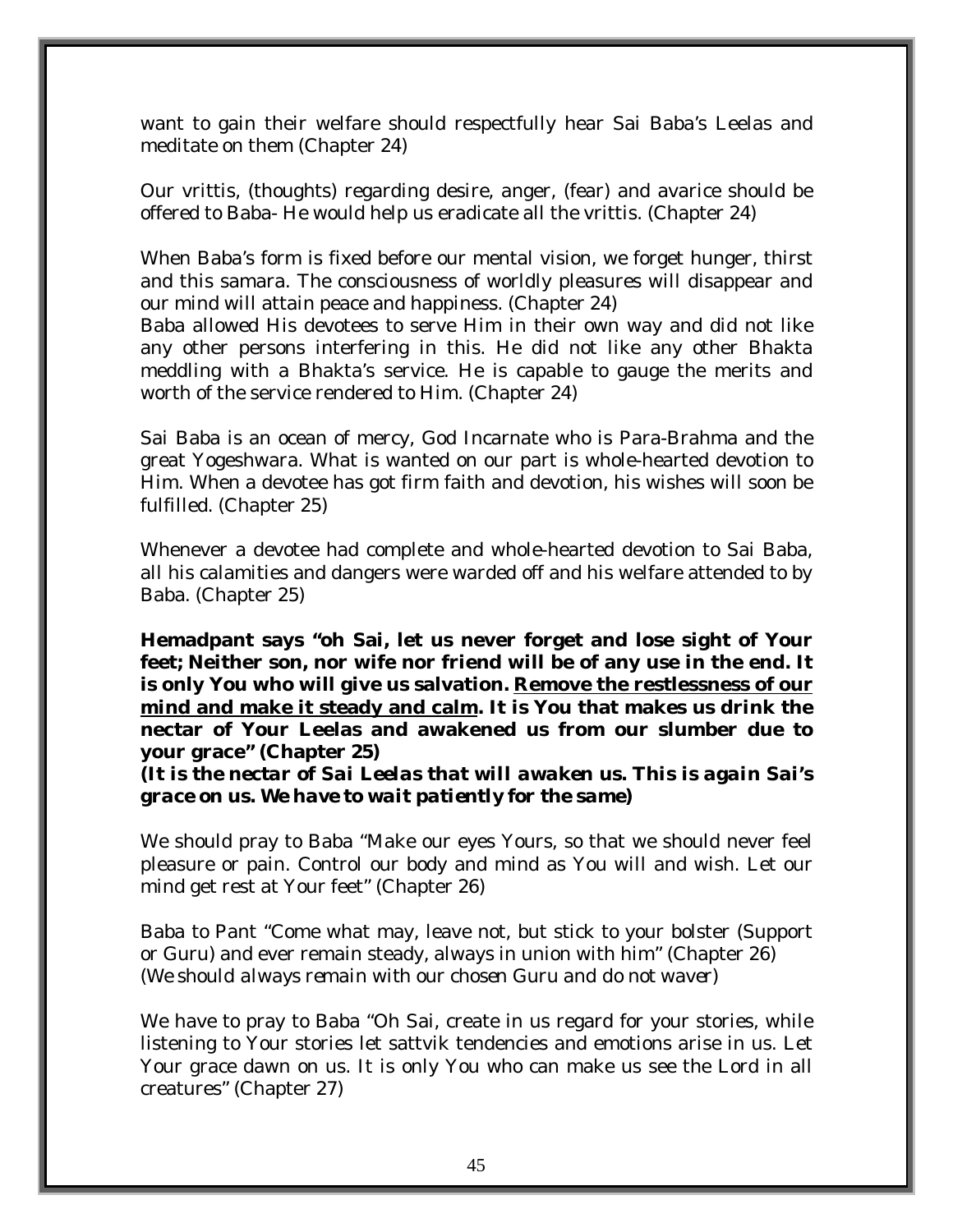Baba to Shama "As I have given you this Eknath Bhagwat, better keep it with you for safe custody; it will be of use to you" (Chapter 27)

Baba's name is the best purifier of mind! (Chapter 27)

Baba resides and dwells in all beings, from ants to insects to the God Brahma. He pervades all. (Chapter 28)

**Lala Laxmichand fell at Baba's feet and said, "I am much pleased with your darshan. Ever be kind and merciful to me and always protect me. There is no other God to me in this world except Your feet. Let my mind be ever rapt in Your bhajan and feet. Let Your grace protect me from the miseries of the world and let me ever chant Your name and be happy"** 

*(This is the prayer we have to make to Baba every day)* 

When Baba appears in a dream it is Baba in person. There are several examples of this all over Sai literature (Chapter 28)

*(Baba asked Burhanpore lady in a dream for kichidi. When she came to Shirdi, He was waiting for the kichidi from her. He has extraordinary love for His devotees!)* 

Baba did not like a change in the schedule of worship. The ritual had to be followed. (Chapter 28) (*Megha missed puja to Khandoba as the temple was closed. Baba sent Megha back and the temple was open)* 

Kakasaheb Dixit used to think of Baba and remember Baba after his bath (Chapter 28)

It is noted that doubts and difficulties surround us just to move us and confirm our faith. We are tested as it were. If we hold on steadily to Baba with full faith and continue our endeavors, our efforts will be ultimately crowned with success. (Chapter 29)

We should always chant and remember Baba so that it comes to us naturally at the last minute. (Chapter 31)

Baba recommended saptahas, repeating God's name day and night and also reading religious books completely in one-week intervals. (Chapter 31) *(Baba had recommended Vijayanand Swami to do 3 saptahas of Bhagwat. He had also asked him to read "Rama-Vijaya". Baba had several devotees read different religious books in his presence as well as in the wada. Radhakrishna Ayi used to organize namasaptahas at Rama Navami time)*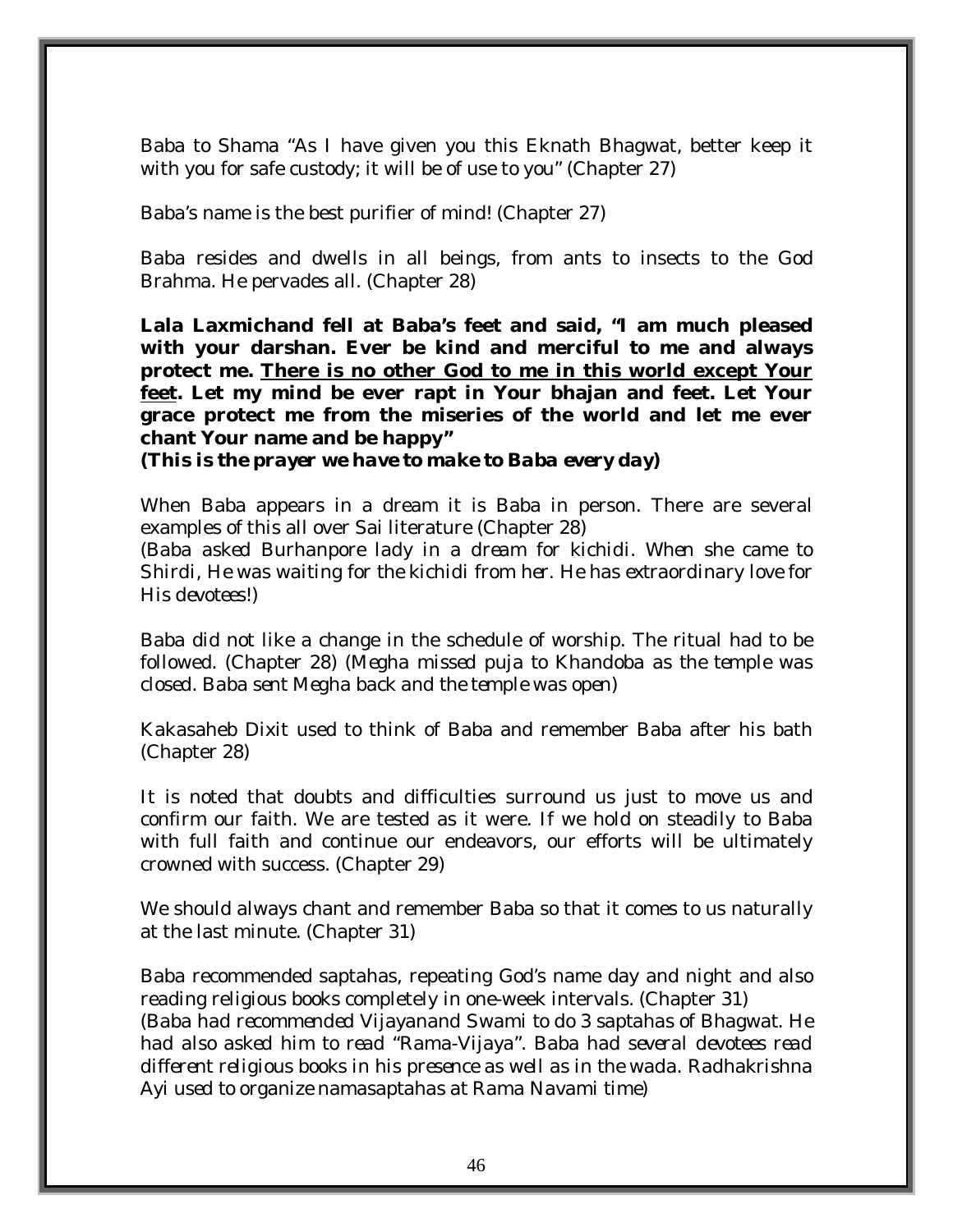Baba said "My Guru drew Me near him and stroking My body and My hand kept Me with him. He took care of Me as tenderly as a mother bird does of her young ones. He put me in his school; how beautiful it was. I thought I should embrace his neck and remain staring at him always" (Chapter 32) *(We should embrace Baba and keep staring at Him)* 

**Baba (talking in third person) about the Goa gentlemen "Go to the Fakir, surrender yourself to Him. He will get back your money; in the meanwhile give up your favorite foods till you recover your money" (Chapter 36)** 

**Then the Goa Gentlemen repeated exactly what happened. "My servant for 35 years stole my money of Rs.30, 000. I sat crying day and night. My enquiries came to nothing. I spent a fortnight in great anxiety. As I sat in the verandah, sad and dejected, a passing Fakir noted my condition and enquired the cause. He then said, "there is a great Avalia by name Sai Baba in Kopergoan Taluka. Make vow to Him and give up any food that you like the best and say to him mentally "I have given up eating that food till I take your darshan". So mentally I prayed to Baba and gave up eating rice. The cook came and returned the money." (Chapter 36)** 

*(This is a great way for getting Baba's benedictions. The life of Shri Bharadwaja master proves that this works with great success by Baba's grace in overcoming all calamities even today.)* 

**Shama to Baba "We want a God that will give us ever kisses and sweets to eat; Let our faith in Your feet be ever wide-awake". Baba then said to Shama "Yes, I have indeed come for that. I have been feeding and nursing you for 72 Janmas and have got love and affection for you!" (Chapter 36)** 

*(Baba loved Shama. This is documented in multiple instances in Sai Charita)* 

**If Baba presented a coconut to a woman who wanted a child, she invariably got the child. (Chapter 36)** 

*(This is a Datta tradition and multiple cases are recorded. In the famous case of Mrs. and Mr. Sakharam Aurangabadkar, Baba blessed the wife at Shama's intervention. She waited with saburi for 2 months awaiting a chance to convey her request to Baba. She then had a son as told by Baba. Mr. Aurangabadkar gave some dakshina that was used for building a shed for Shyamakarana, Baba's horse. Several similar cases are recorded including Mrs. and Mr. Sapatnekar)*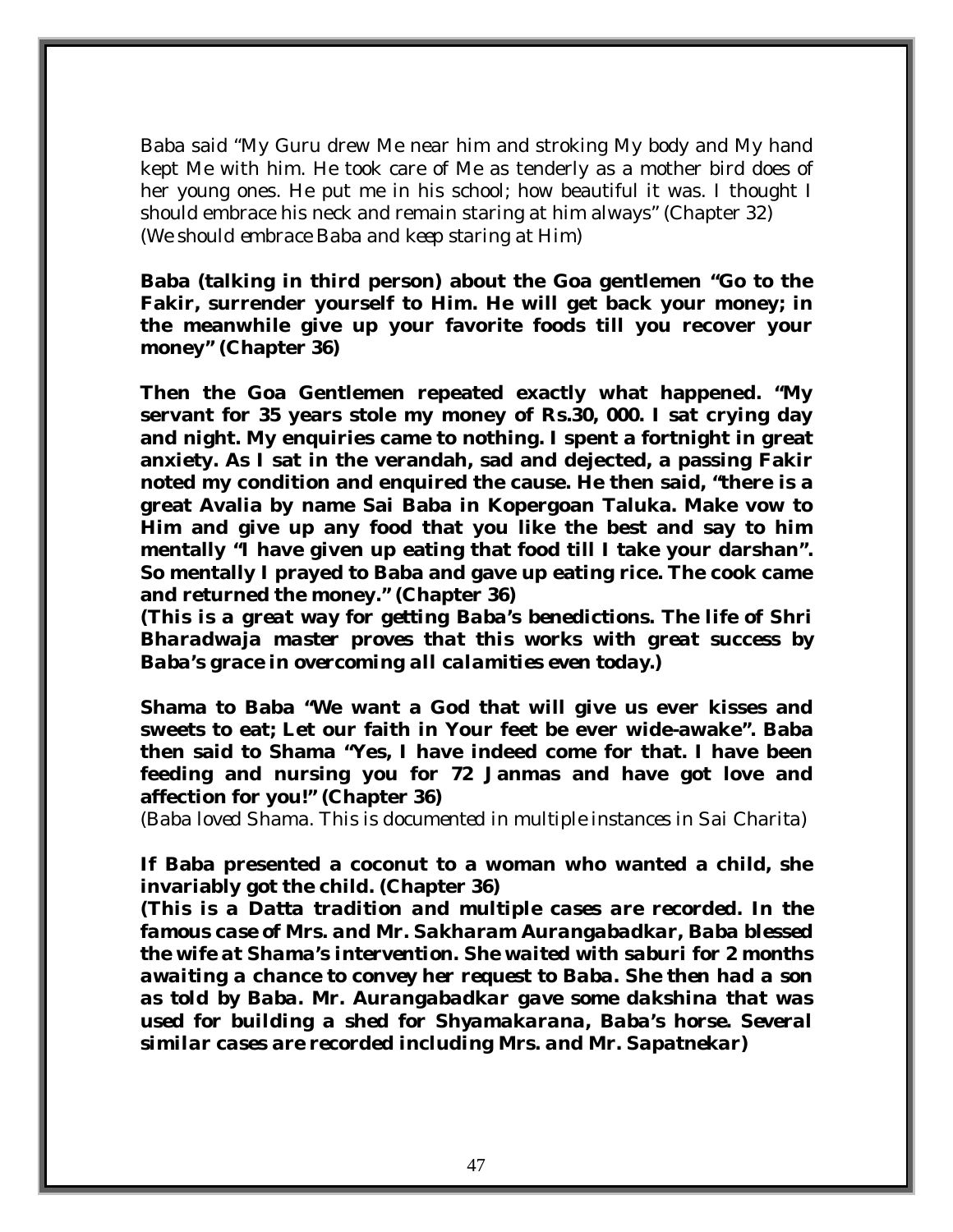Hemadpant says that we should serve Baba with wholehearted devotion to His feet. Let us see Baba in all beings and let us ever love His name. (Chapter 37)

We should remember Sai Baba and the Chavdi procession daily before we retire to bed. (Chapter 37)

B.V. Deo had difficulties crop up while reading Jnaneshwari, a commentary on Bhagwath Geeta by Jnaneshwar Maharaj. Deo decided that he would not read it till Baba asked him to read the same. Baba after testing Dev did the give instruction to Dev to read Pothi (Jnaneshwari) daily. (Chapter 41)

If we always remember the feet of the Sadguru Sai Baba, our troubles will come to an end, death loses its sting. Therefore we should carefully listen to the stories of Sai Samarth and purify our minds (Chapter 42)

Baba said to Laxmibhai Shinde "The appeasement of dog's hunger is the same as Mine. The dog has got a soul; the creatures may be different, but the hunger of all is the same, though some speak and others cannot. Know for certain that he, who feeds the hungry, really serves Me with food. Regard this as axiomatic truth" (Chapter 42)

*(This was also seen in the case of Mrs. Tarkad feeding a dog and Baba being appeased)* 

Before death mind should be withdrawn from worldly things, fixed on matters spiritual so that future progress is easy and natural. So set an example for us, Baba had Mr. Vaze read "Rama Vijayam" 3 times. The 1st reading was done in 1 week,  $2<sup>nd</sup>$  in 3 days. Then again  $3<sup>rd</sup>$  reading was done in 3 days. (Chapter 43/44)

Baba is ever helping His devotees. People who contacted Baba when He had his body are lucky-but luckier are those whose heart belongs to Baba. What is now wanted is wholehearted devotion to Sai Baba. All our organs, senses and mind should cooperate and worship Baba. It is no sense engaging some while others are deflected. (Chapter 45)

*(See the case of Justice Rege, who loved Baba and believed that Baba is in him always. Rege had no requests or desires for Baba and his heart belonged to Baba)* 

**Always chanting Sai Baba's names "Om Shri Sainathaya Namaha" and meditating on Him enables us to see Him in all beings. This is the goal of life. (Chapter 45)**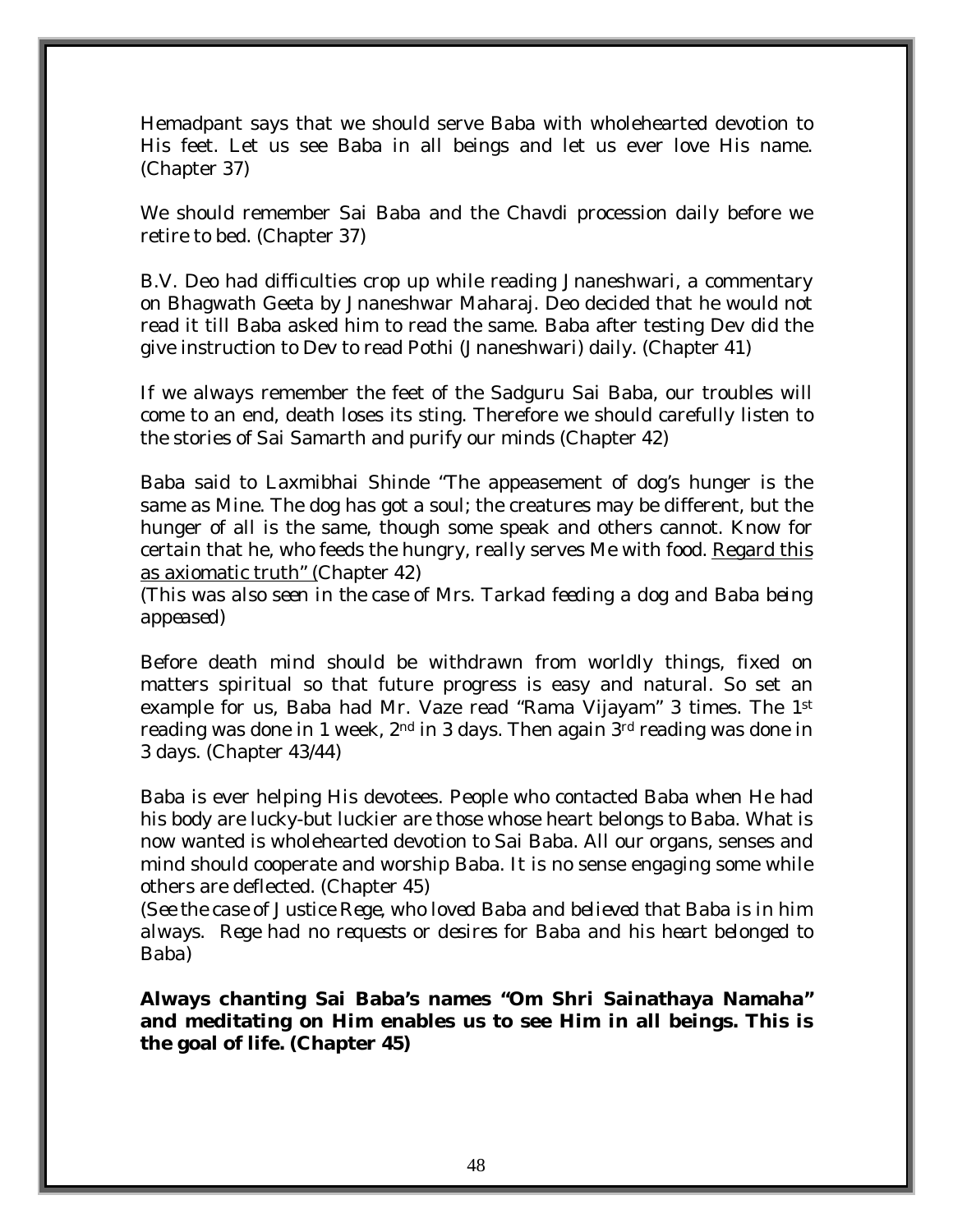**Anandrao Pakhade's vision proves that worship of Guru's feet is sufficient. This is an exceptional story of Anandrao's vision. Anandrao saw in his dream, Baba sitting on a throne, in the ocean with His feet under water. Shama, who was nearby said "Oh Deva, take out your feet so that Anandrao can pray". Baba immediately took His feet out of water; Anandrao caught them and bowed to them. Then Baba blessed Anandrao saying, "Go now, you will attain your welfare, there is no cause for fear or anxiety". "Also give a silk bordered dotar to MY Shama, you will profit thereby"** (Chapter 45)

**The best course for us devotees is to surrender body, speech and mind to Baba's feet and always chant His name for destroying our sins. Baba fulfills the wishes of His devotees and for people with no desire, He gives bliss supreme.** (Chapter 46)

#### **Chanting Baba's name is the easiest sadhana**. (Chapter 46)

When one is completely surrendered to Baba, mind becomes calm and peaceful (and this is the sure sign) (Chapter 46)

**Sapatnekar realized that Baba's displeasure was because of his past deeds and resolved to make amends. He resolved to ask Baba for pardon for his past actions. (Chapter 48)** 

*(And that was all was needed. Baba immediately accepted Sapatnekar so lovingly, blessed him, placed His hand on his head. He retold the history of Sapatnekar's loss of child in 3rd person to a shepherdess and also blessed him with a new baby! Baba is omniscient and knew the hearts of all the people. He could read Sapatnekar's heart, his state of mind and promised to make amends and especially recognized his patience of waiting for 1 year for Baba's grace)* 

#### **Baba to Sapatnekar "Why do you prostrate now and then. One namaskara offered with love and humility is enough (**Chapter 48)

"Oh Sainath, we do not know how to redeem Your obligations, therefore, we prostrate ourselves before You. Bless us poor helpless. Henceforth let Your holy feet be our sole refuge. Many thoughts and ideas trouble us in waking and dream, so turn away our minds from them to Your bhajan, and bless us" Sapatnekar's when the returned to Shirdi for Baba's blessings with their newborn child, Muralidhar. (Chapter 48)

Meditation on Sadguru Sai Baba is the best worship. We should:

Chant Baba's name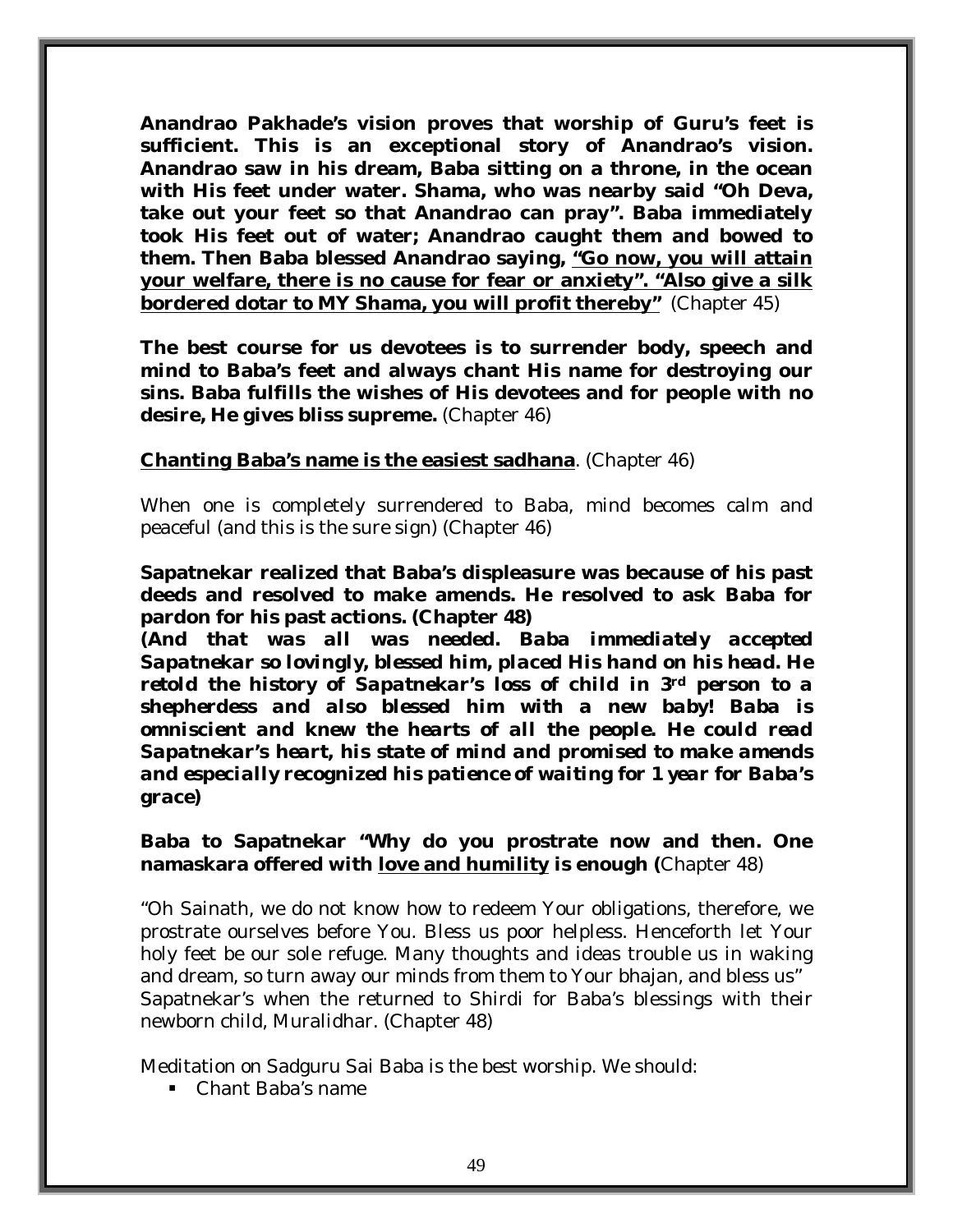- Think over His sayings in our mind
- **Meditate on His form**
- Feel real love for Him
- Do all our actions for His sake.

This is the best way to align ourself to Sai Baba and be liberated. (Chapter 49)

Oh Sai, look favorably at us. You are our Sadguru. (Chapter 50)

Those who tell the stories of Sai Baba and those who hear them are blessed and holy. (As also the mouths of the former and the ears of the latter). (Chapter 50)

### **Baba blesses us by His grace.** (Chapter 50)

Hemadpant says in the end of Satcharita that Baba is all-pervasive, besets all animate and inanimate universe. (Chapter 52) *(By the end of the completion of writing Satcharita, Hemadpant had realized the Brahman!)* 

If we surrender to Baba, He fulfills our desires and makes us attain the goal of life. (Chapter 52)

**The ocean of existence is difficult to cross. We need the boat, Baba, to help us cross the ocean. (Jealousy, hate, anger etc. bother us in this ocean of existence. Sai Baba will help us get the equanimity and poise to cross this ocean and reach Him)** (Chapter 52)

We have to fall flat at Baba, hold His feet and pray, "Let not my mind wander for anything but thee" (Chapter 52)

When singing "Arati Sai Baba" we should utter our name (When the name Madhav Adkar is mentioned, the original composer)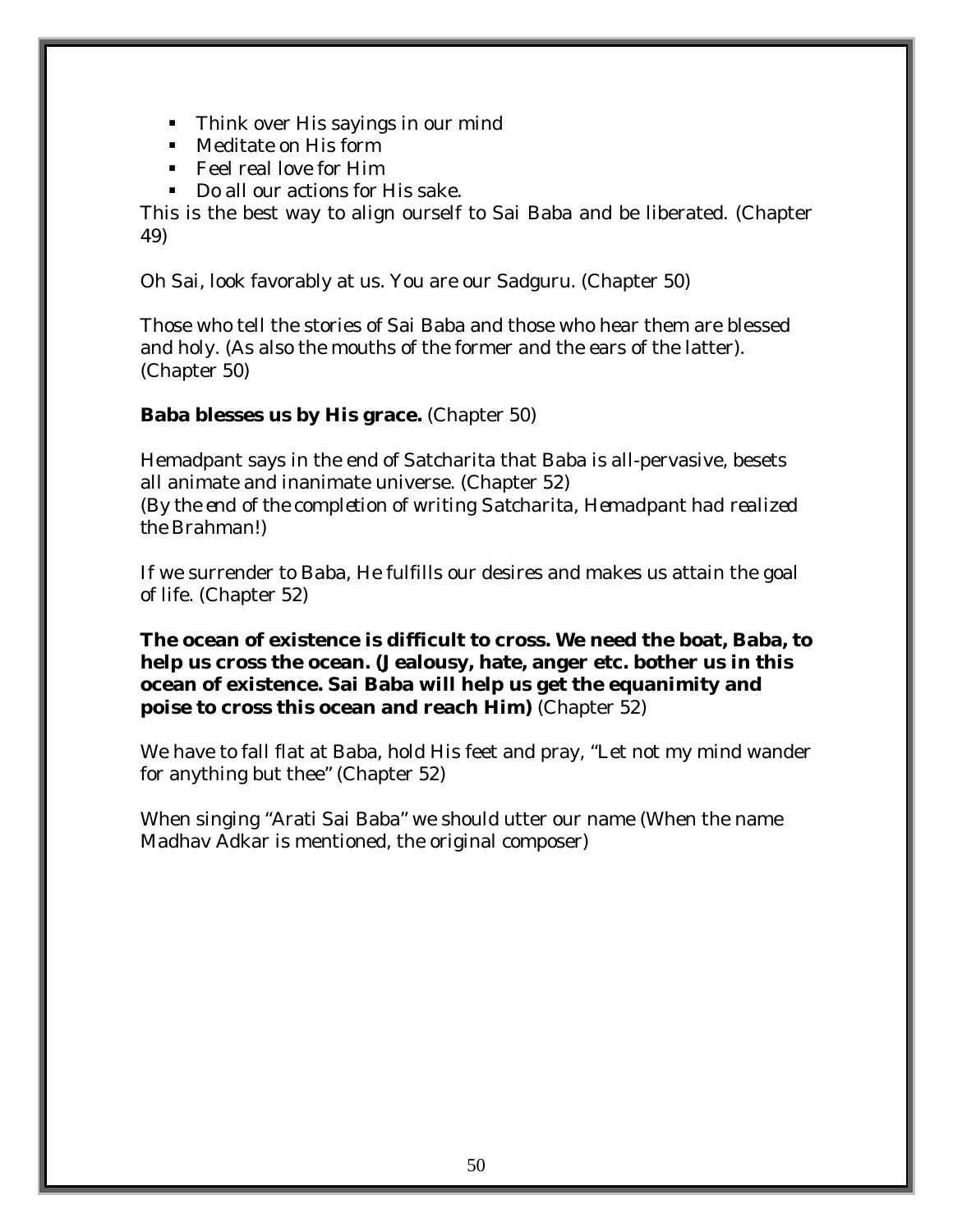# Baba is Sarva Devata Swarupa (Baba is All Gods)

Hemadpant says that Baba is Ganesh, Baba is Saraswathi and starts Satcharita by praying to Sai Baba. He says that Sai Baba is the Great Teacher. (Chapter 1)

Hemadpant salutes Sai Baba, the incarnation of Dattatreya, who is our sole refuge and who will help him (and us) realize Brahman is reality and the world is an illusion. (Chapter 1)

Baba to Kakasaheb 'Did Vittal Patil come? Catch him firmly-otherwise he will escape if you are a little inattentive' (Chapter 4) *(Baba promised Vittal would appear to Dasganu if Namsaptaha is done sincerely)* 

Goulibuva, a 95-year-old Vittal Varkari "This is Pandharinath Vittal incarnate, the merciful Lord of the poor and helpless" (Chapter 4)

Baba appeared as Shri Ram, his beloved deity to a Doctor. Then the Doctor was also blessed by Baba in dream and had experienced bliss supreme (Chapter 4) *(Name not recorded)* 

Baba appeared as Shri Ram to the Madrasi Bhajan Mela lady. (Chapter 29)

Satpa Shringi devi to Kakaji Vaidya, in a dream "You go to Baba and then your mind will become calm and composed" (Chapter 30)

*(Kakaji Vaidya, the priest at the Sapta Shringi temple was overwhelmed by adverse circumstances and calamities and lost peace of mind and was quite restless. A visit to Baba solved all his problems. Baba again dragged Kakaji like a sparrow)* 

Balaram Dhurandhar saw Vittal in Baba's face in the Arati function in the Chavdi on Thursday and also the next morning at Kakad Arati. (Chapter 50)

*(Several cases are recorded where devotees saw their 'Ishta' devata instead of Baba for some time only to see Sainath later blessing them)*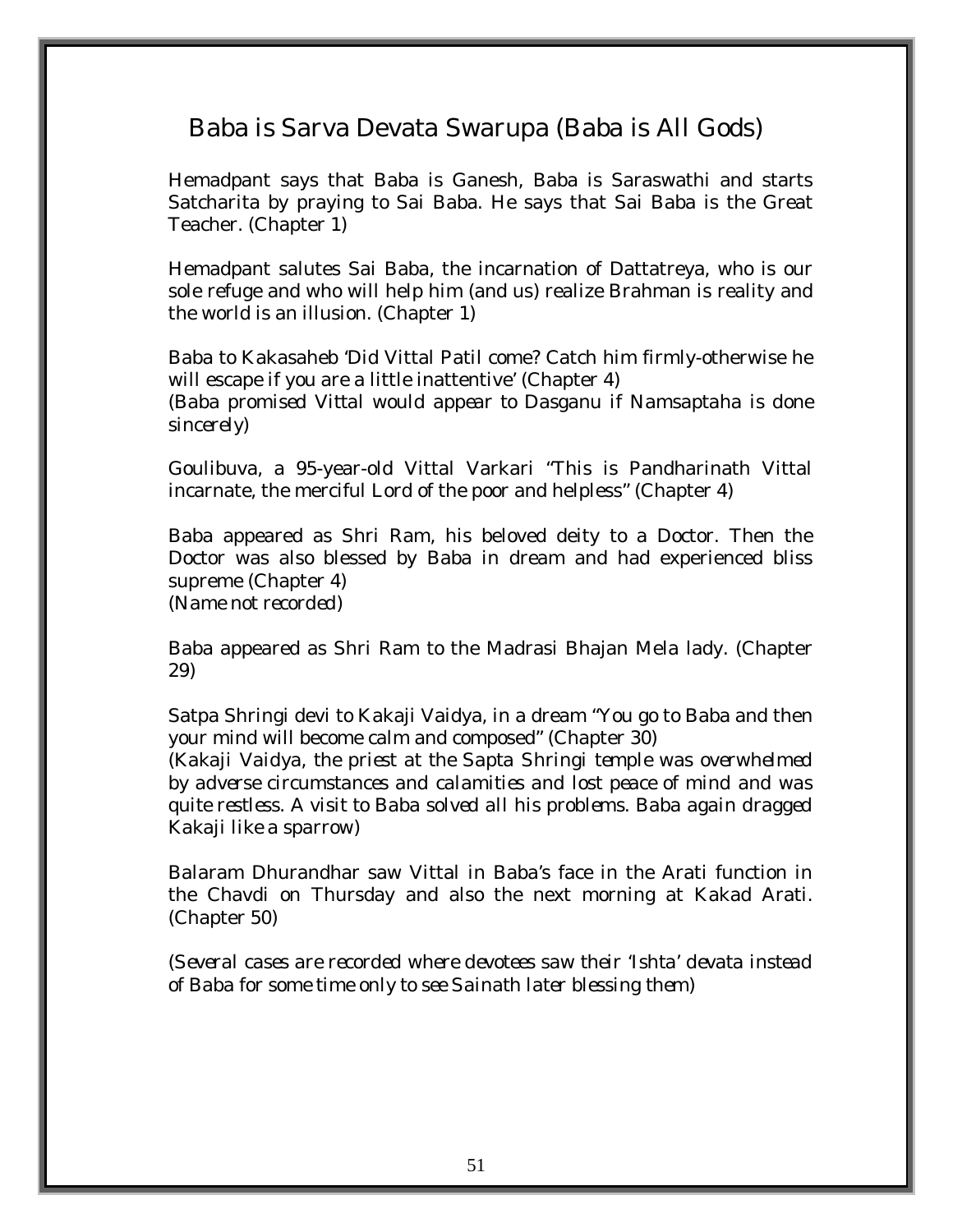# Allah Achha Karage: Curing All Diseases

Baba's word Allah Achha Karage (God will do good) cured all ailments and maladies (Chapter 13)

**Bhimaji Patil of Narayanagaon, Junnar Taluka, Poona was cured of Tuberculosis. Baba pointed out that the disease was due to previous evil karma and was not at first disposed to interfere. Then Bhimaji cried in despair. Baba said "Stay, cast of your anxiety, your sufferings have come to an end. However oppressed and troubled one may be, as soon as he steps in the Masjid, he is on the pathway to happiness. The Fakir here is very kind and He will cure the disease and protect all with love and kindness"** 

**(Chapter 13)**  *(Bhimaji Patil started the Sai Satyavrata Puja. All of us Sai Devotees have to perform this puja regularly)* 

Baba told Bala Ganpat Shimpi to feed black dog yogurt rice to rid himself of Malaria (Chapter 13)

Baba ordered Bapusaheb Booty's diarrhea and vomiting to stop. "Stop. Now take care and you should not purge anymore" waving His index finger. That cured Booty. (Chapter 13)

**When Booty had Cholera, Baba told him to eat milk kheer with almonds, pista and walnuts. This stopped cholera. Similarly Kaka Mahajani's diarrhea was fixed by eating groundnuts with Baba. (Chapter 13)** 

**(***This a Datta tradition of curing ailments with diet considered inappropriate by medical establishment. This is seen in Gurucharitra and also Sai Satcharita repeatedly)* 

Alandi Swami had earache. Baba gave blessings "Allah Accha Karage" and he became healthy. (Chapter 13)

Baba cured Gangadharpant's chronic stomachache, (brother of Kaka Mahajani) by just saying "Allah Achha Karage" (Chapter 13)

Baba gave Senna (Sonamukhi) concoction to Shama for piles. Shama was cured. (Chapter 13)

*(Senna is used as a natural stool softener recommended by western medicine today)*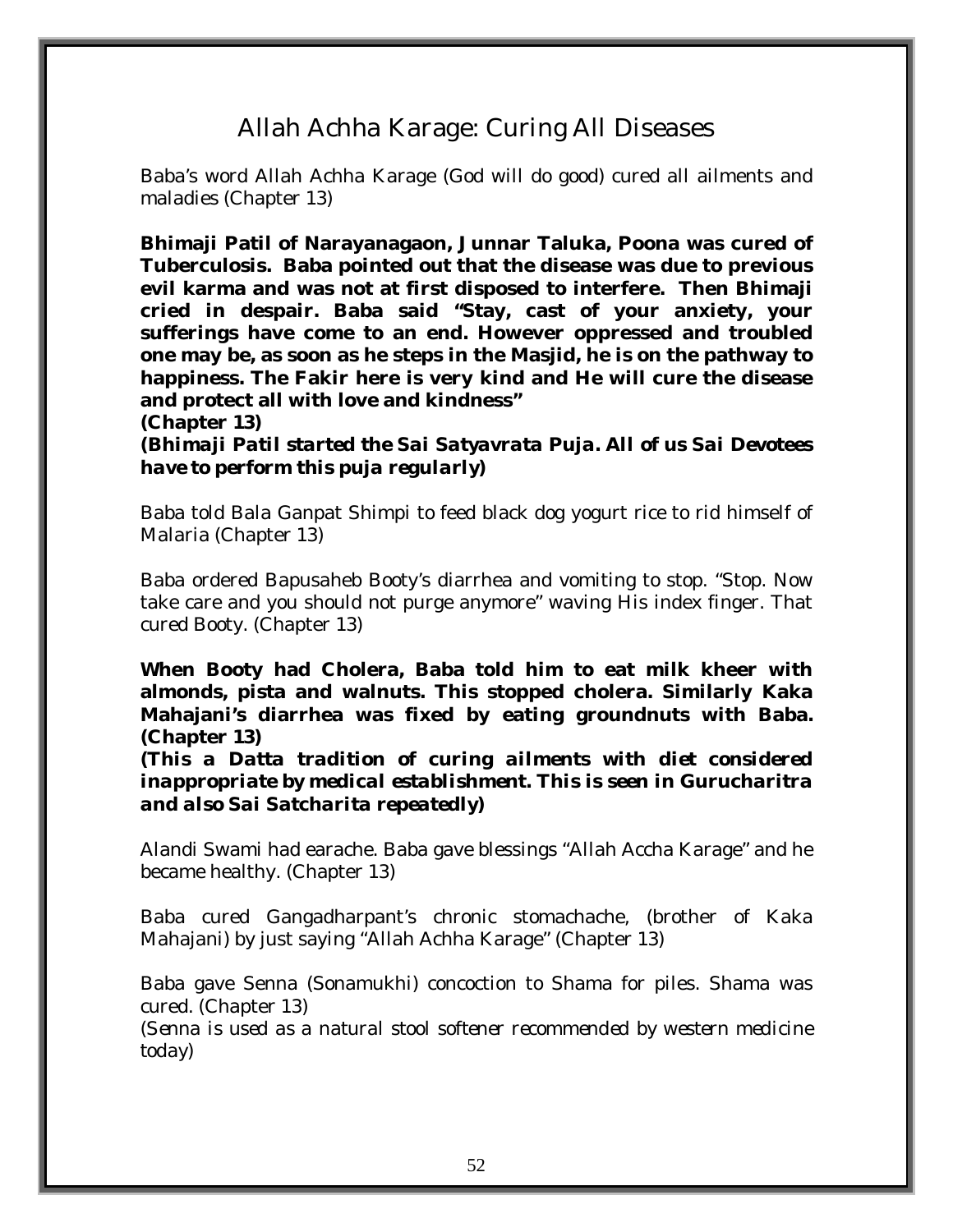Diseases were permanently cured by Baba's word and grace and not any medicines or drugs is the moral of Chapter 13.

**Nanasaheb Chandorkar to Kakasaheb Dixit "If you wish to get rid of the pain and lameness of your leg, you should go and see Sai Baba. Also remember Baba said "I draw my devotees across the seven seas, like a sparrow with a string fastened to its toes". Also if you are not a Baba's man you will not be attached to Him and given Darshan"** 

(Chapter 50) *(We have to remember that we are Baba's people as he is pulling us to Him...Sparrow anology!)* 

**Kakasaheb wanted the lameness of his mind fixed rather than his leg! Kakasaheb was pure gold. When He saw Baba, his heart melted, eyes were full of tears and he was overflowing with joy. Baba then told Kaka that He was waiting for him and had sent Shama ahead to receive him.** (Chapter 50)

*(See the pure love of Baba. He sent Shama and also His picture was there in Ahmednagar Balasaheb Mirikar's house to welcome Kaka. Shama brought Kaka to Shirdi from Ahmednagar. And then Baba tells Kaka that He was waiting for him? What love!)*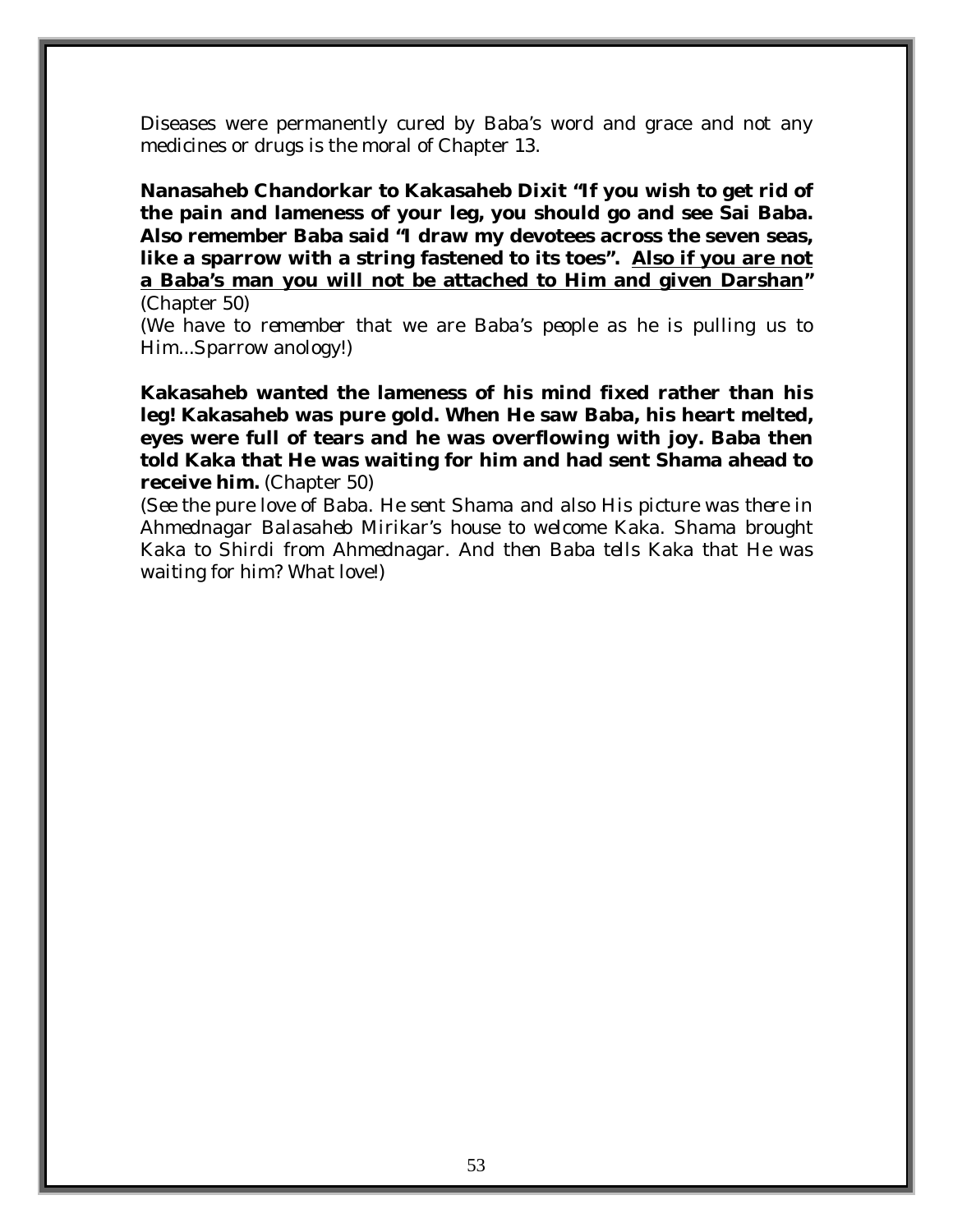# Baba is Sakala Sadhu Swarupa (Baba is All Siants)

Baba appeared as Late Guru Gholap Swami in ochre robes, his own guru to Moolay Shastri, an orthodox Agnihotri who came to meet with Bapusaheb Booty. Gholap Maharaj had passed away some years before. (Chapter 12) *(Baba had stated He was going to wear ochre that day!)* 

Baba asked Ruttonji Shapurji Wadia Rs. 5 as dakshina. He then told Ruttonji that he has already received Rs 3-14 annas and He should be paid the rest. (Chapter 14)

*(Ruttonji spent Rs 3-14 on Mouli Saheb, a saint in Nanded. Baba identified himself with Mouli Saheb)* 

When V.H.Thakur saw Sai Baba, he was overjoyed. His eyes were full of tears of joy and his hair stood on end. Then Baba said, "The path of this place is not as easy as the teachings of kanarese saint Appa or even the buffalo ride on Nhane ghat. In this spiritual path you have to put in your best exertion as it is very difficult" (Chapter 21)

*(Kanarese Saint Appa told Thakur many years before that he will meet his Guru when he goes north. Baba was repeating Appa's statements and telling Thakur that He is the Guru. He also identifies with Appa)* 

Baba is Akkalkote Maharaj. Baba gave Harischandra Pitale blessings, Udhi and Rs.3/-. He called him close by and said "Bapu I had given you before Rs.2 and now I give you Rs. 3; keep these in your shrine for worship and you will be benefited." (Chapter 26).

*(Pitale's mother then told him that his father took their family to Akkalkote Maharaj when Pitale was a child. The Maharaj then gave them Rs 2/-)* 

Rama Maruthi Maharaj of Kalyan, a Sad Guru himself, considered himself a devotee of Baba. Chapter 34 shows Rama Maruthi Maharaj sending people to Baba for blessings.

Shri Vasudevananda Saraswathi, also known as Tembye Swami was considered an incarnation of Datta. He wrote "Gurucharitra" in Sanskrit from the original Marathi, under the name 'Samhitayana Gurudwi Sahasri'. He was camped in Rajamundry, by Godavari river in Andhra Pradesh. He had come there to visit, Pithapuram, the birthplace of Shripad Shreevallabh. Pundalika Rao (Dasganu Maharaj) of Nanded visited Tembye Swami. When the heard that Pundalika Rao was going to Shirdi, the Swami bowed, gave a coconut to Pundalika Rao and said "Offer this to my brother Sai with my pranam and request Him not to forget me, but ever love me"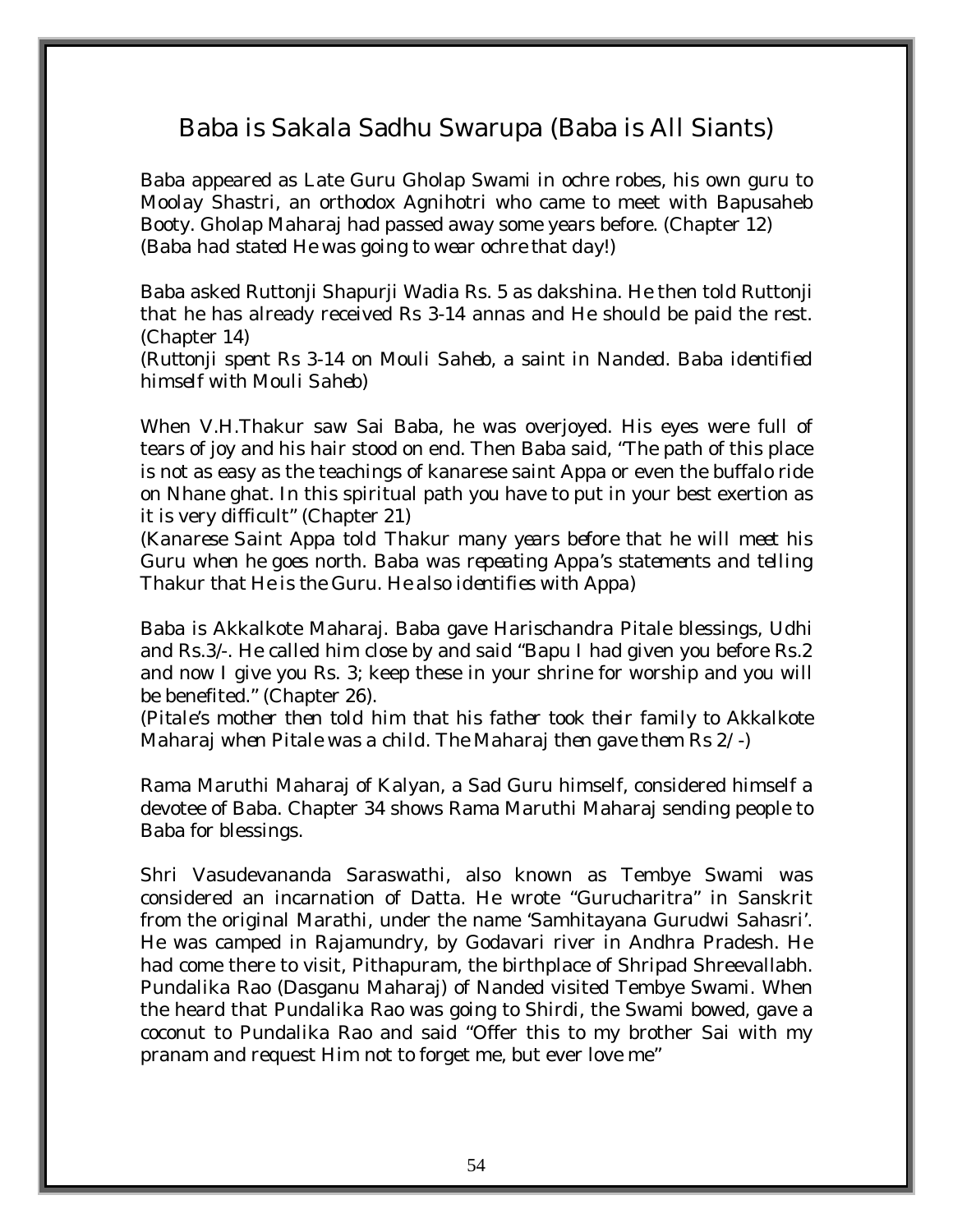### Gurusthan

As Ashwattha and Audumbar are held sacred, Baba regarded the Neem Tree as sacred and loved it. People sit on the Neem Tree platform-facing north. It is believed that he who burns incense there on Thursdays and Fridays evenings, by Lord's grace, be Happy (Chapter 4)

*(Mhalasapati and other great devotees regard this site as the resting place of Baba's guru and prostrate before it.)* 

Baba "This is my Guru's place, his holy Watan. Please guard it well" (Chapter 4)

In 1912 AD, under the Neem Tree, with padukas of Baba were installed on Shravan Poornima by Dada Kelkar and Upasani. Sai Baba advised the date. Dr. Rama Rao Kothare paid for the padukas at the request of his compounder and Bhai Krishnaji Alibagkar. Sagun Meru Naik and Govind Kamlakar Dixit were also involved. Upasani made improvements drew lotuses, flowers, disc, conch etc. Then had the poem inscribed

> Sada nimbavrikshasya mooladhivasat Sudhasravinam tiktamapi-apriyam tam Tarum Kalpavrikshadhikam sadhayantam Namameeshwaram Sadgurum Sai Nadham

*(I bow to the Lord Sai Baba, who by His constant stay at the foot of the Neem Tree made it, which though bitter and unpleasant, yet to ooze nectar. (The oozing of this tree is called Amrit, nectar, on account of its healing properties) better than Kalpa-vriksha (the wish fulfilling Tree))*  (Chapter 5)

A Parsi devotee Pastha Shet sent Rs. 25/- to Baba by money order. Baba gave the amount for installation of Padukas.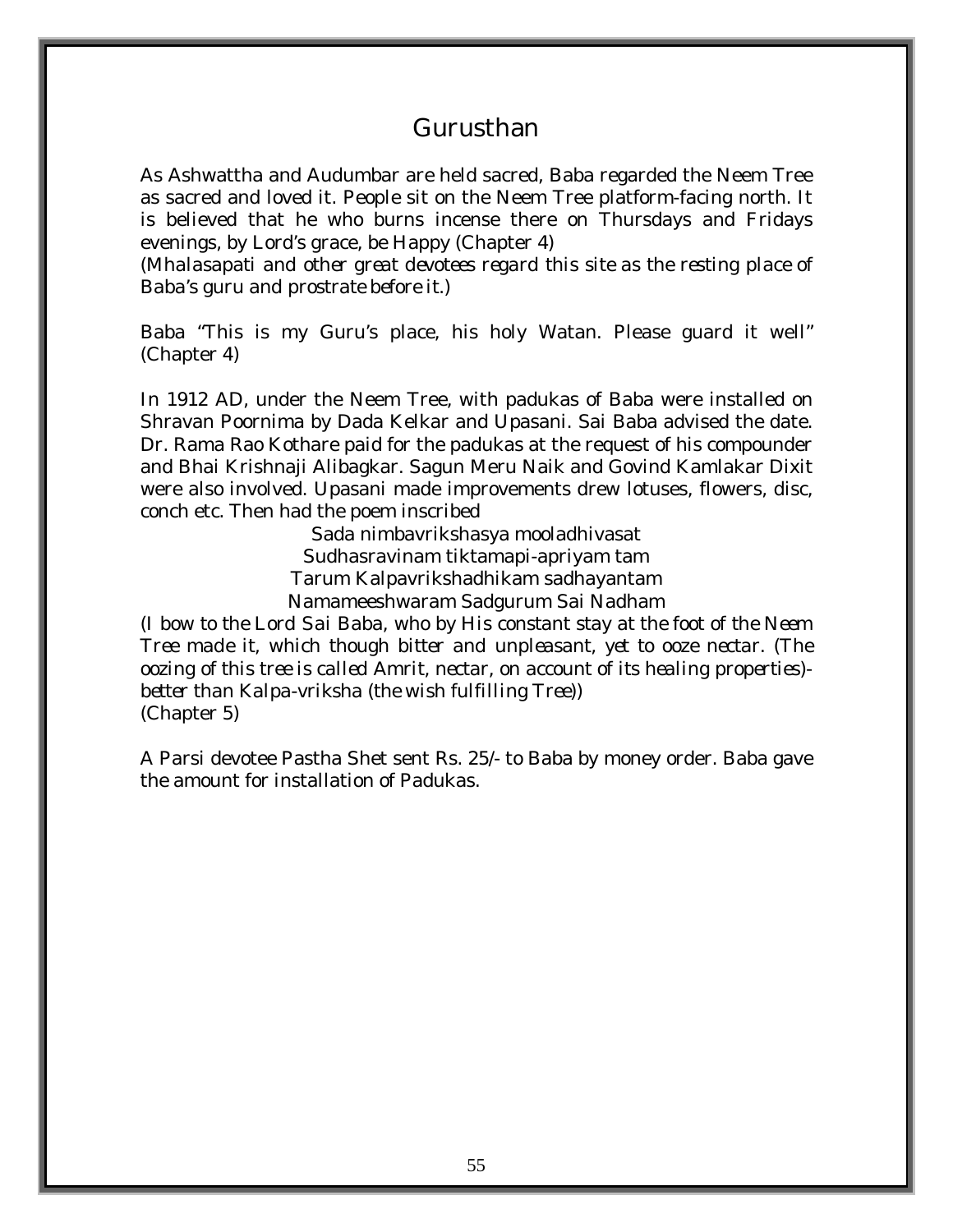# Samadhi Mandir

Samadhi Mandir had formerly been a garden, which was watered and looked after by Baba (Chapter 4)

For 3 years, with toil and labor, Baba grew a flower garden. Vaman Tatya gave unbaked earthen pots to Baba to carry water. On this site stands the big mansion-Samadhi Mandir of Baba, which is now our most sacred place (Chapter 5)

**When Baba came in a dream, it is like Him coming to us in person. Baba told Buti "Build a wada with temple". Baba also appeared in Shama's dream at the same time and said, "Build a wada with the temple. I shall fulfill the desires of all" (Chapter 39/50)** 

**Baba said to Shama "After the temple is complete, I will come and stay" and staring at the wada, He added "After the wada is complete, we shall use it ourselves, we shall live, move and play there, embrace each other and be very happy" (Chapter 39/50)** 

*(Buti wanted to build a pedestal for Shri Krishna as Muralidhar. This location became the Samadhisthan. Baba is our Muralidhar!) (We should embrace Baba and love Him very much in the Samadhi Mandir. Remember He promised to do the same to us.)* 

**Baba when taking Mahasamadhi, told the devotees, "Place Me in the Wada". Blessed and fortunate is Bapusaheb Buti in whose wada lays the holy and pure body of Baba. (Chapter 39/50)** 

**Baba took Mahasamadhi on Tuesday, 15th October 1918 at about 2:30 pm. (Chapter 42)** 

**Baba appeared in the dreams of Dasganu Maharaj and told him "The Masjid collapsed, the oilmen and grocers of Shirdi teased me a lot, so I left the place. I have come to inform you. Please come quickly and cover me with ample flowers" (Chapter 42)** 

**Dasganu Maharaj, himself weaved a beautiful garland of flowers studded with Lord Hari's name and he placed it on Baba's Samadhi and gave mass feeding in Baba's name. (Chapter 42)**  *(We should try to do both covering the Samadhi with ample flowers and poor feeding in Shirdi)*

**Baba sent away all devotees like Buti, Dixit to wada for lunch, against their wishes. Then He gave Rs.5 and then Rs. 4 to Mrs.**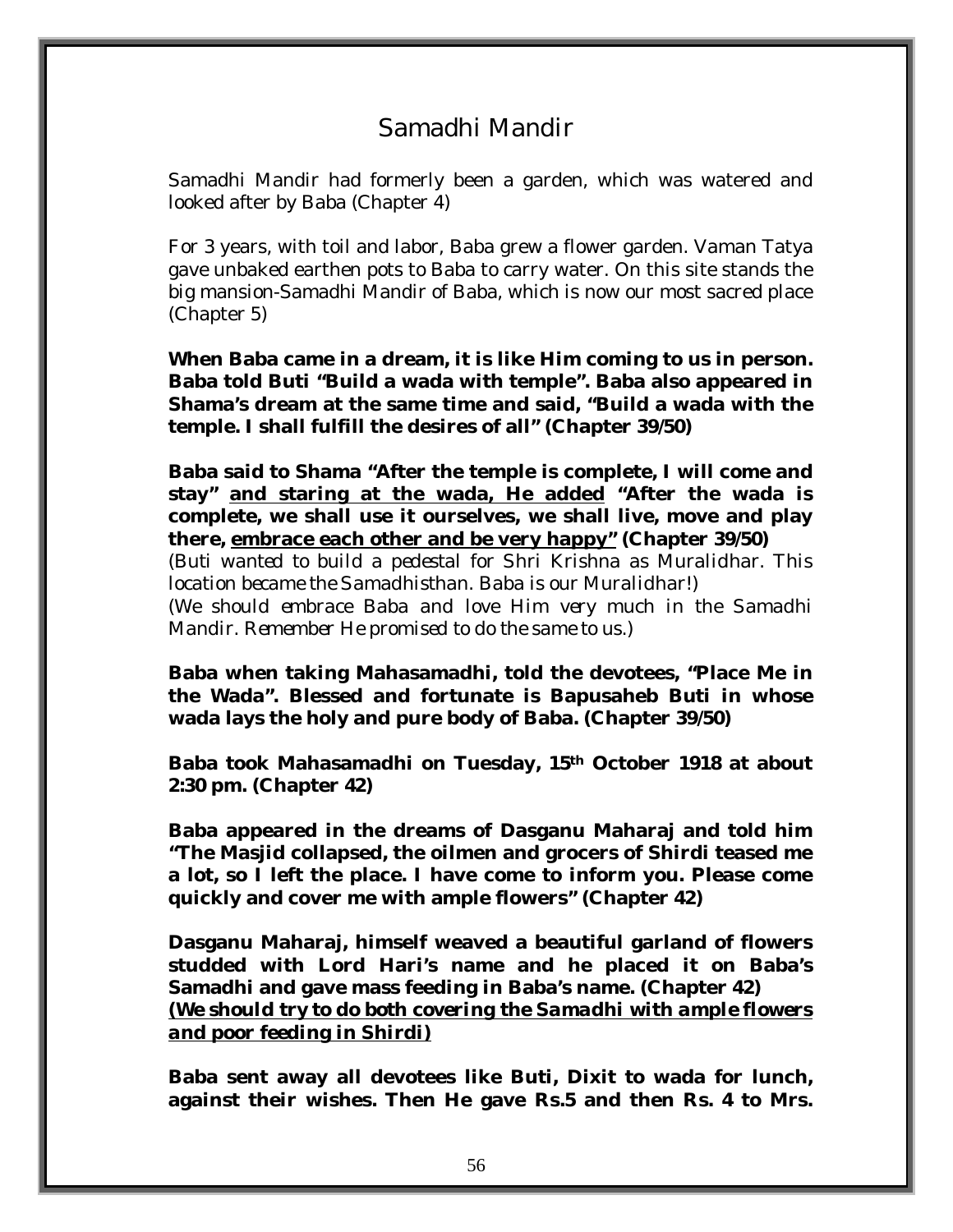**Laxmibhai Shinde. He then left His mortal coil sitting quietly in His seat. He left as easily as He came. When devotees returned, Baba's head was in Bayaji's lap. (Chapter 42)** 

**Laxmibhai Shinde, Bhagoji Shinde, Bayaji, Laxman Bala Shimpi and Nanasaheb Nimonkar were with Baba when He took Samadhi. Shama was sitting on the steps of the Masjid. After giving Rs.9/- to Mrs. Shinde, Baba said, "I am not feeling well in the Masjid. Take me to Dagadi (Stone) wada of Buti, I will be alright". Saying these last words, He leaned on Bayaji's body and breathed His last (Chapter 43/44)** 

**Balasaheb Bhate and Upasani Maharaj performed most of the final obsequies to Sai Baba. (Chapter 43/44)**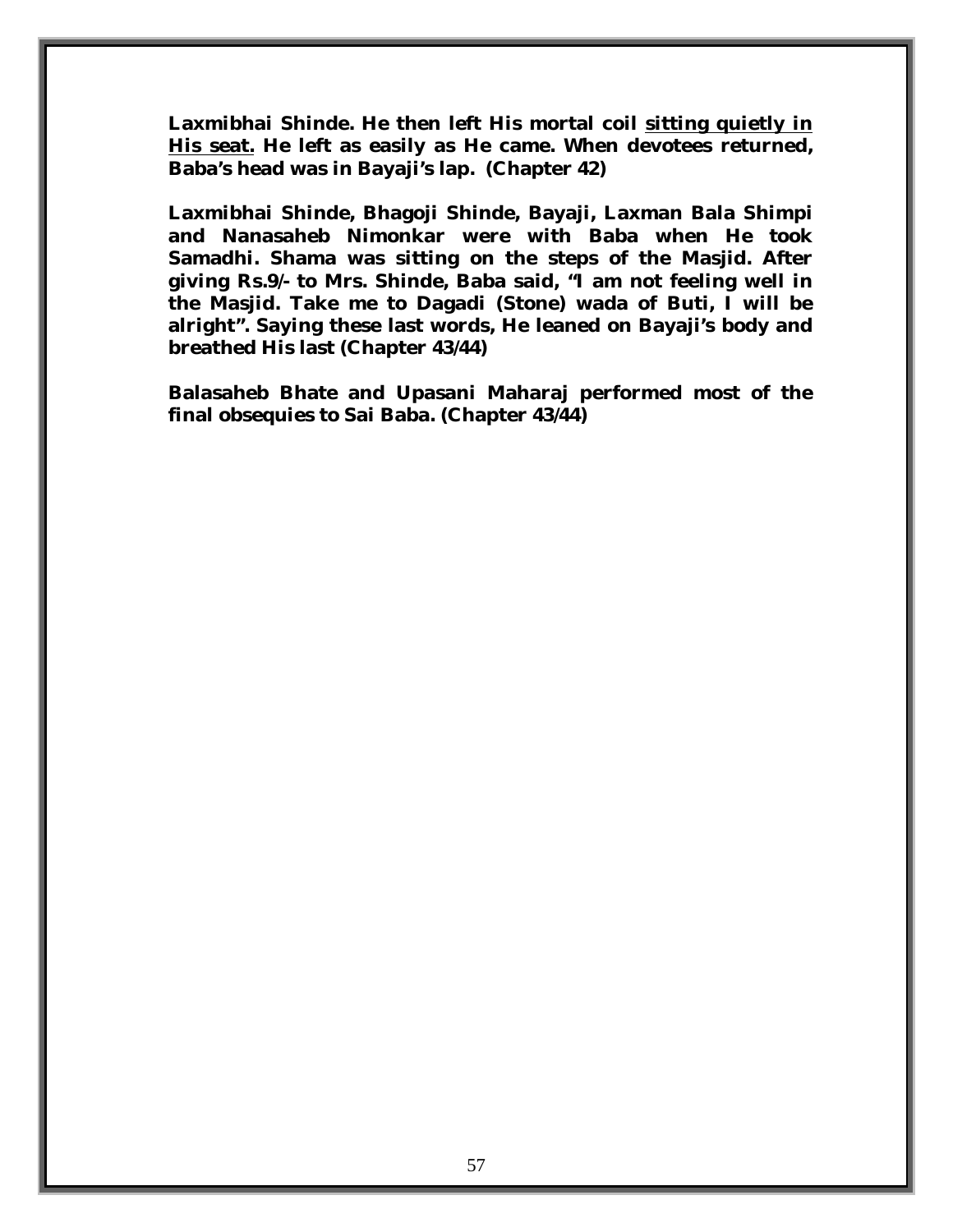# Baba's promises and counsel to his devotees

Baba to Oil Mongers "Be truthful in the future" (Chapter 5) *(After they told Baba that they cannot give oil for lighting lamps)* 

"There will be no dearth of food or clothing in My devotees home. It is My special characteristic that I look always to and provide for the welfare of those devotees who worship Me whole-heartedly and their minds ever fixed in Me. If you want anything, beg of the Lord, leave worldly honor" Sai Baba (Chapter 6)

"Fix your mind always remembering Me. So it will not wander elsewhere. Then it will be calm, peaceful and carefree. This is the sign of mind being well engaged in good company. If the mind is vagrant, it cannot be well merged" Sai Baba (Chapter 6)

Baba saved the blacksmith's baby by putting his hand into fire for protecting the child. "I do not mind my arm being burnt, but I am glad that the life of the child is saved" Sai Baba (Chapter 7) *(Then for many years, till Baba's mahasamadhi, Bhagoji used to dress Baba's hand and bandage it, though it had healed)* 

**Mrs. Khaparde informed Baba in a trembling voice that her young son had plague. Baba spoke kindly and softly to her, saying that the sky is beset with clouds but they would melt and pass away. So saying, Baba lifted his kafni, showed the plague buboes on his waist and said to Mrs. Khaparde " See how I suffer for My devotees. Their difficulties are mine" (Chapter 7)** 

"On account of the merits of my past birth, I had the good fortune to sit at His feet and enjoy Sai Baba's blessed company" Hemadpant (Chapter 7)

People benefited immensely by having a darshan of Baba. Some became hale and hearty, wicked people were changed in to good ones. Leprosy was cured, blind got their eyes and the lame got legs back. Nobody could see an end to his extraordinary greatness (Chapter 7)

"It is great luck to have a human body, better luck to be a Brahmin and best is opportunity to take recourse in Baba's feet" Hemadpant (Chapter 8)

*(This means that we should be thankful for this human body where we have intelligence to realize God, read and think of Baba at all times and spend time in the company of worthy souls!)*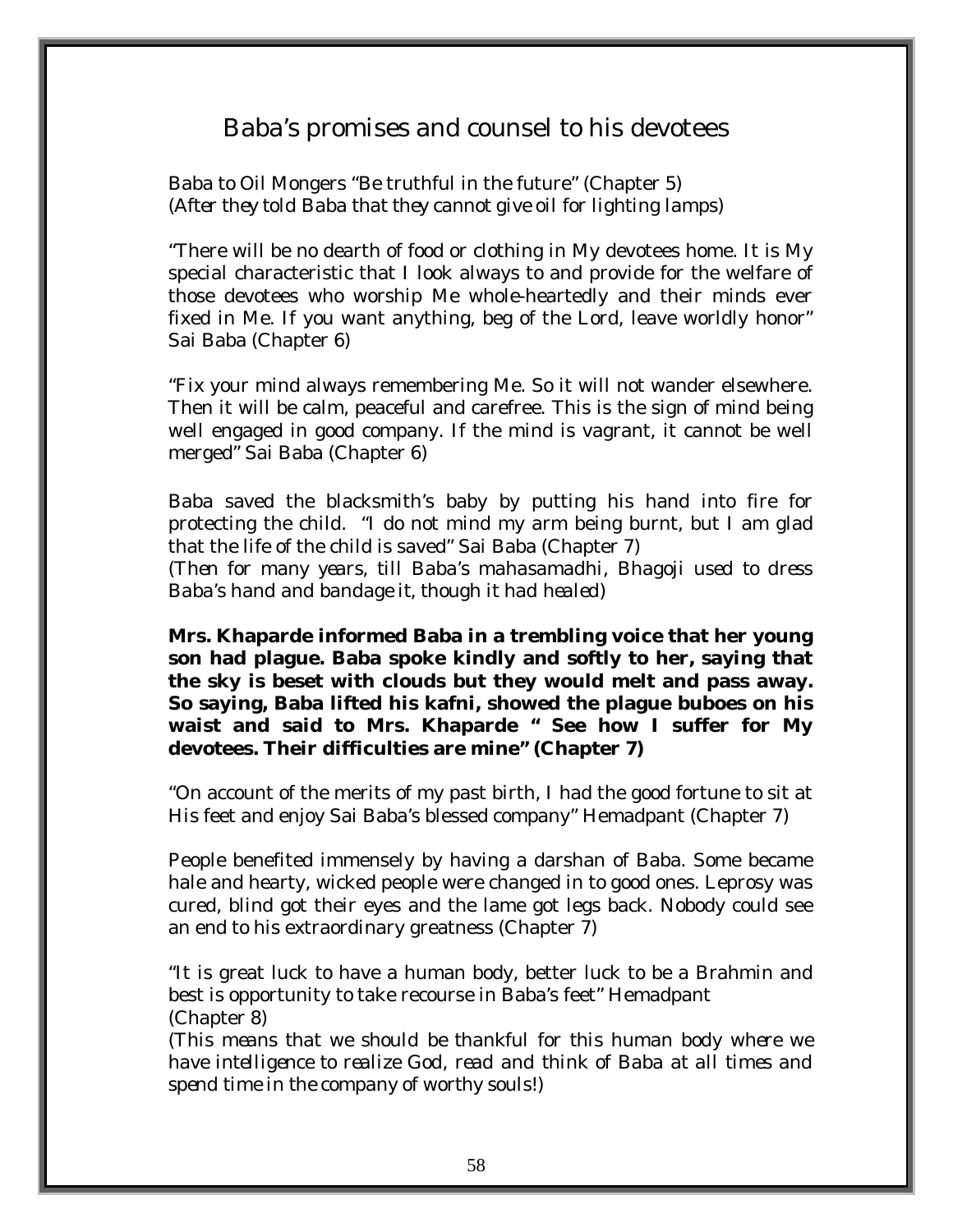The Human body should neither be neglected nor pampered, but should be properly cared for, just a traveler takes care of his horse so that he reaches his destination and returns home! (Chapter 8)

So casting aside sloth and laziness, warding off drowsiness, we should day and night, meditate on self (Chapter 8)*(And think of Baba always!)* 

Baba used to draw his devotees to Him, or how else none could come to Him (Chapter 10)

*(Baba used to give an analogy of a child pulling a sparrow with a string tied to its feet! He said that He pulled His devotees like the sparrows)* 

Baba never prescribed any asan, regulation of breathing or any rites to His Bhaktas, nor did He blow mantra in to their ears. Baba said "Leave off all your cleverness and always remember SAI SAI. If you do that, all your shackles will be removed and you will be free" (Chapter 10)

Mind cannot remain without thinking for one minute. If you give it a sense object, it will think about it. If you give it to SAI, it will think of SAI (Chapter 10)

(*So we need to give our mind to Baba, think, listen, meditate and assimilate Sai's life and leelas)* 

We must attend to our worldly duties, but give our mind to Sai Baba. He is sure to bless us (Chapter 10)

It is on account of store of merit of past births we have attained Sai's feet. (Chapter 10)

*(We should not forget this and become the flowers that wither out before fruition! An analogy used by Baba himself)* 

#### *How to pray to Baba?*

The meditation of Sai's form, He, the beautiful and handsome Sai, standing on the edge of the Masjid and distributing Udhi to each and every Bhakta for his welfare. He who thinks the world as a naught and who is ever engrossed in Supreme Bliss- before Him, our Lord Sai, we humbly prostrate.

(Chapter 10)

Baba said "I am never angry with my devotees" He always stood by them and responded to them whenever they called upon him for help. He longed for devotees love! (Chapter 11)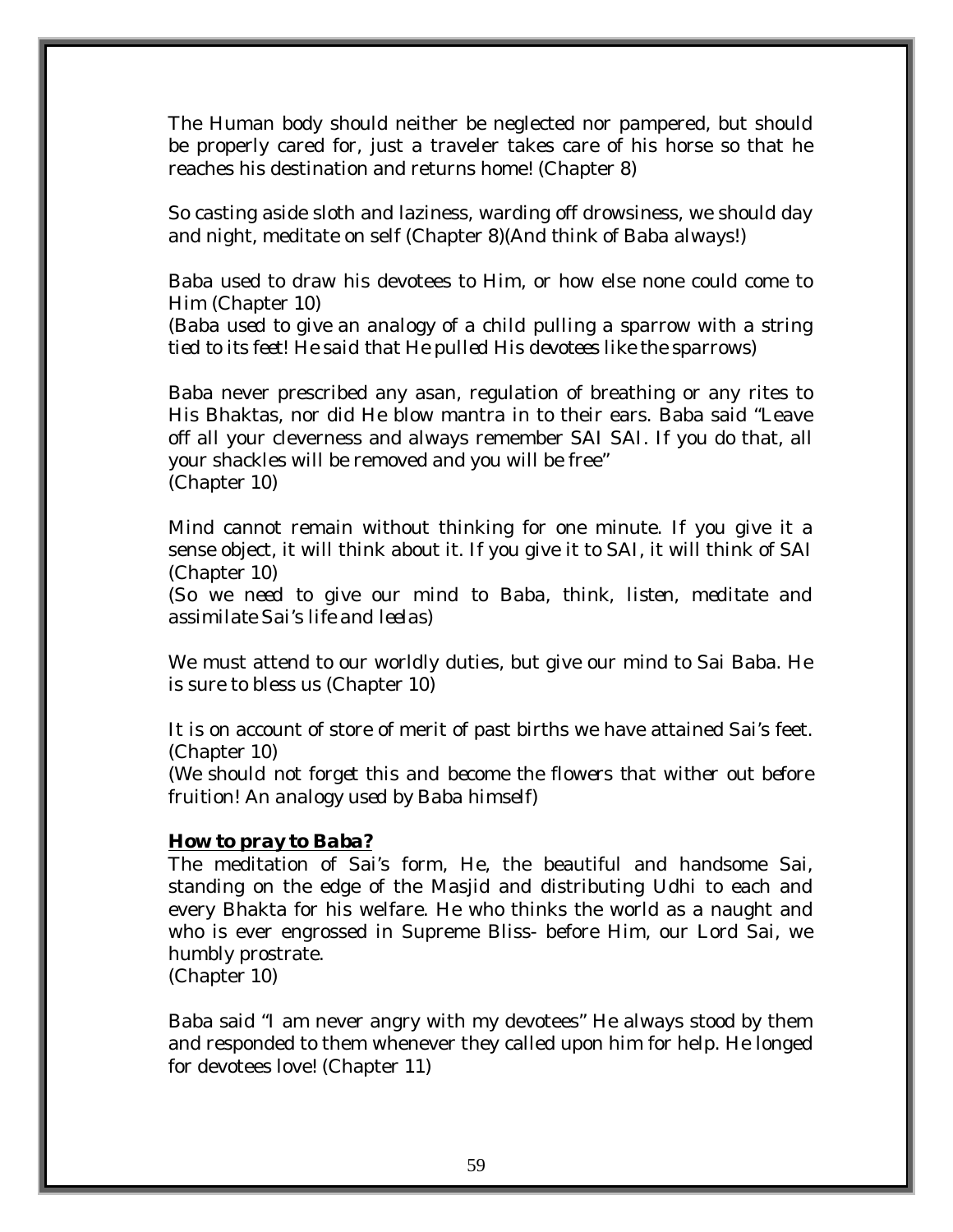Baba accepted devotees at His own sweet will. *(Haji Siddque Falke was accepted after 9 months, Mrs.Aurangabadkar after 3 months at the request of Shama and Sapatnekar after 1 year: Saburi is needed)*  (Chapter 11)

Baba respected the feelings of His devotees and allowed them to worship Him as they liked. (Chapter 11) *(This is how several Shirdi customs and festivals started)* 

Baba said, "Unless there is some relationship or connection, nobody comes to you. It is on account of rinanubandh that we come together" (Chapter 18/19)

*(Hence we need to treat everybody coming to us with care, love and respect)* 

"Let anybody speak hundreds of things against us, do not resent by giving any bitter reply. If you always tolerate such things, you will certainly be happy. Let the world go topsy-turvy, look on calmly. Remove the differentiation, thou and I. Allah Malik" (Chapter 18/19).

Baba condemned talking bad about others, especially behind their backs. This is not accepted in Sai philosophy. (Chapter 18/19)

Do not take any labor for free and in vain (Chapter 18/19)

Baba encouraged good thoughts and suppressed evil ones (Chapter 18/19) *(We should go to bed thinking about Baba and wake up thinking about Him. We should start our day with good Sai thoughts)* 

Baba did not like devotees indulging in reviling or scandalizing others. (Chapter 21)

*(This evil tendency needs to be completely rid of by Sai Baba's devotees. We have to take this to heart and not unnecessarily criticize others or interfere unnecessarily in others affairs. Baba took great exception to this)* 

Baba to Hemadpant "Do you remember Me before eating? Am I not always with you? Then do you offer me anything before you eat? (Chapter 24) *(We should always offer whatever we are about to eat or enjoy to Baba. If it is inappropriate, this will make us not fall prey to bad habits)* 

Baba about Damu Anna (Damodar Rasane) "The Shet should know that there is nothing wanting in his house. Let him be content with the half a loaf of bread he has now and let him not bother about lakhs" (Chapter 25) *(Baba was against Damu Anna getting into cotton and grain speculation)*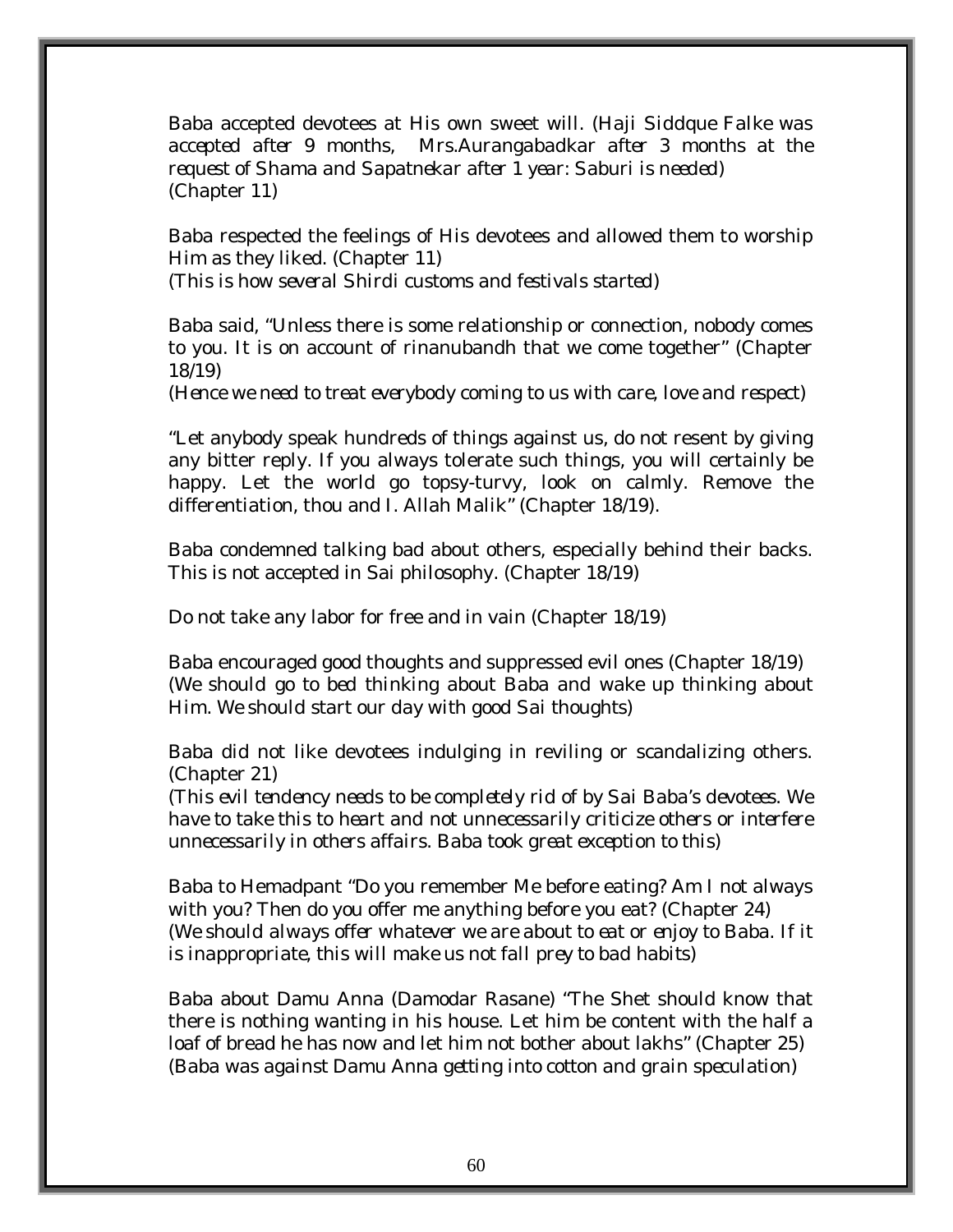Damu Anna was thinking secretly in his mind that if Baba were to help him in the above transaction, he would surrender some profits to Him. Nothing was veiled from Baba; everything past, present and future was clear to Him. A child might want candy but the mother gives bitter pills good for health. Then Baba spoke out "Bapu, I do not want to be entangled in any such worldly affairs" (Chapter 25)

**Baba said, "Believe Me, though I pass away, My bones in My tomb will give you hope and confidence. Not only Myself but My tomb would be speaking, moving, communicating with those who would surrender themselves whole heartedly to Me. Do not be anxious that I would be absent from you. You will hear My bones speaking, discussing your welfare. But always remember Me, believe Me heart and soul and then you will be most benefited" (Chapter 25)** 

*(Baba said this to Damu Anna. What a good fortune!)* 

Baba promised Damu Anna "I will be with you whenever you think of ME" (Chapter 25)

*(Damu Anna says that this true when Baba was physically with us and later as well. Please see B.V. Narasimhaswami's Devotees Experiences where he explains when his sister passed away, Baba took care of him, fed him Pooran Polis and calmed his upset mind. Again Baba took care of Damu Anna when they lost auspicious jewellery. Then Baba took care of his sons, especially well documented is the case of Nanasaheb Rasane, his 1st son)* 

**To Damu Anna's secret thought in his mind "There are so many crowding to Sai Baba. Do they all get benefit from Baba?' Baba answered, "Look at the mango tree in bloom. If all the flowers become fruit, what a splendid crop it will be? But do they? Most fall off as unripe fruit or wither as flowers. Very few remain" (Chapter 25)** 

*(We have to take a serious note of this. Let us not become the flowers that fall off before becoming fruits! His grace is again needed for achieving this fruition. We should not leave Him)* 

Balaram Mankar was very fortunate to leave the world in the presence of Baba, with His blessings (Chapter 31)

*(Baba had sent Balaram to Macchindragad, advised him on how to do meditation. Also appeared in person in Macchindragad)*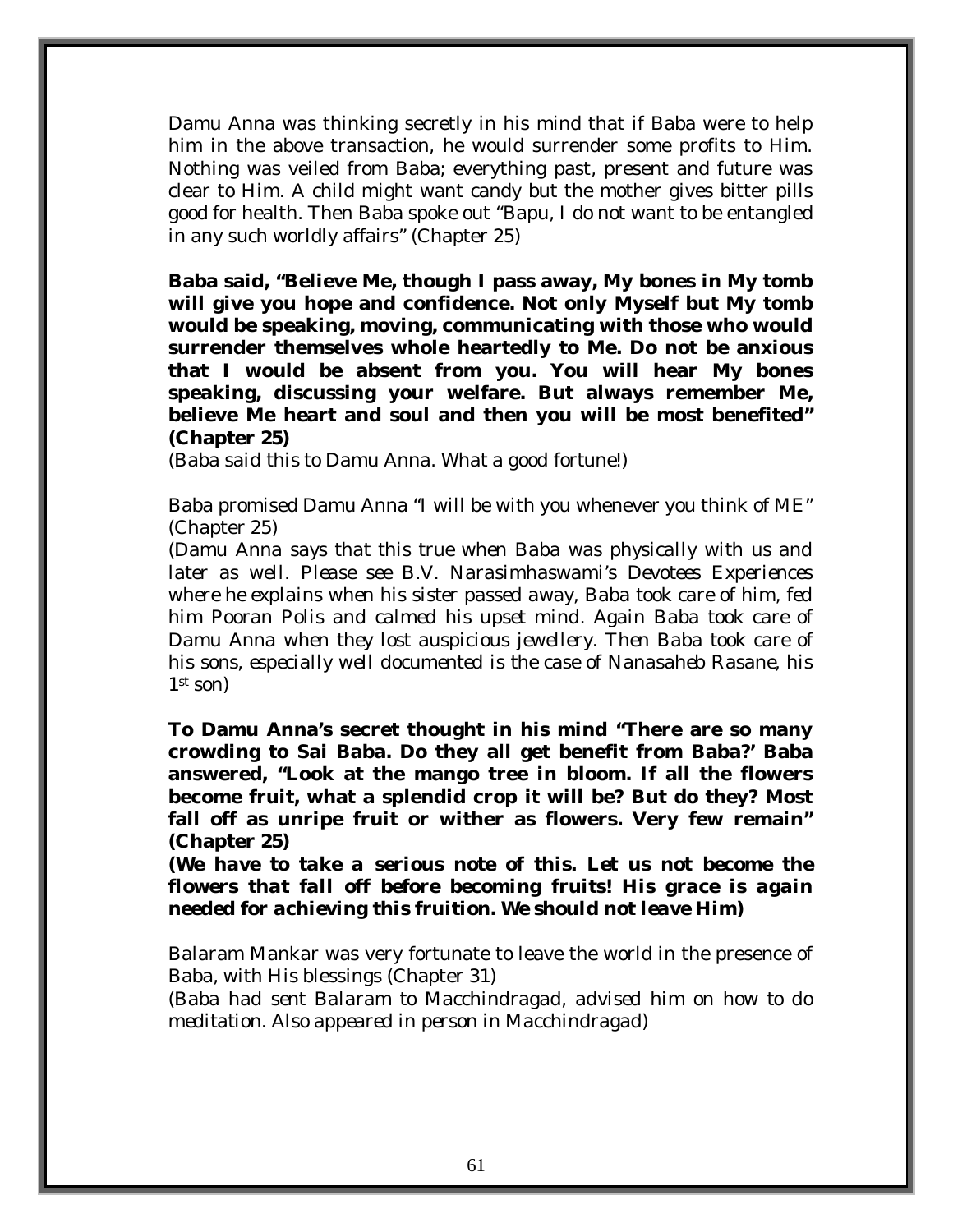Tatyasaheb Noolkar passed away in the presence of Baba. As his end was approaching, Baba's pada-tirth was given to him. Baba on hearing of the death said "Oh, Tatya went ahead of us, he won't be reborn" (Chapter 31)

Baba cried when Megha passed away like any ordinary mortal and said "He is my real Bhakta" (Chapter 31)

Baba is ever alive and He transcends life and death. He who loved Baba once wholeheartedly gets response from Him at any time and at any place. He is always by our side and will take any form and appear before the devout Bhakta and satisfy him. (Chapter 33)

### **Baba's picture is Baba. Seeing Baba's picture earnestly is equivalent to seeing Him in person**. (Chapter 33)

**(***This is documented in Sai Literature again and again before and after Mahasamadhi. Great devotees like Noolkar, Megha used to pray to Baba's picture in their quarters as well as in person. Baba reminded people like Balabuva Sutar that He met Balabuva 4 years ago, when Balabuva actually prayed to Baba's picture 4 years before!)* 

Baba did not allow His devotees to beg or accept money from rich devotees. (Chapter 36)

Baba said that complete surrender to the Sadguru is needed. Body, mind and wealth should be surrendered to the Guru. One must feel that he is not the master of the body, that the body is Guru's and exists merely to render service to Him. (Chapter 39/50)

The Guru imparts in hundreds of births the teaching "You are God, You are mighty and opulent" (Chapter 39/50)

*(So Baba will be with us in many many future lives to lead us to salvation) (We see in the case of Justice Rege, he felt there is no difference between Baba and him and Baba was always in him)* 

Baba said, "To keep my promise I would sacrifice My life. I will never be untrue to my word" (Chapter 40)

*(Telling BV Deo that He did indeed come to Dahanu as He promised!) (Baba also saw to it that religious functions in his devotee's houses are duly executed and complied with necessary formalities)* 

**Baba's word in dream IS Baba's word. Baba told Hemadpant in the form of a Sanyasi in a dream that He was coming the next day for lunch. Then Baba came in the form of His picture. (Chapter 40)**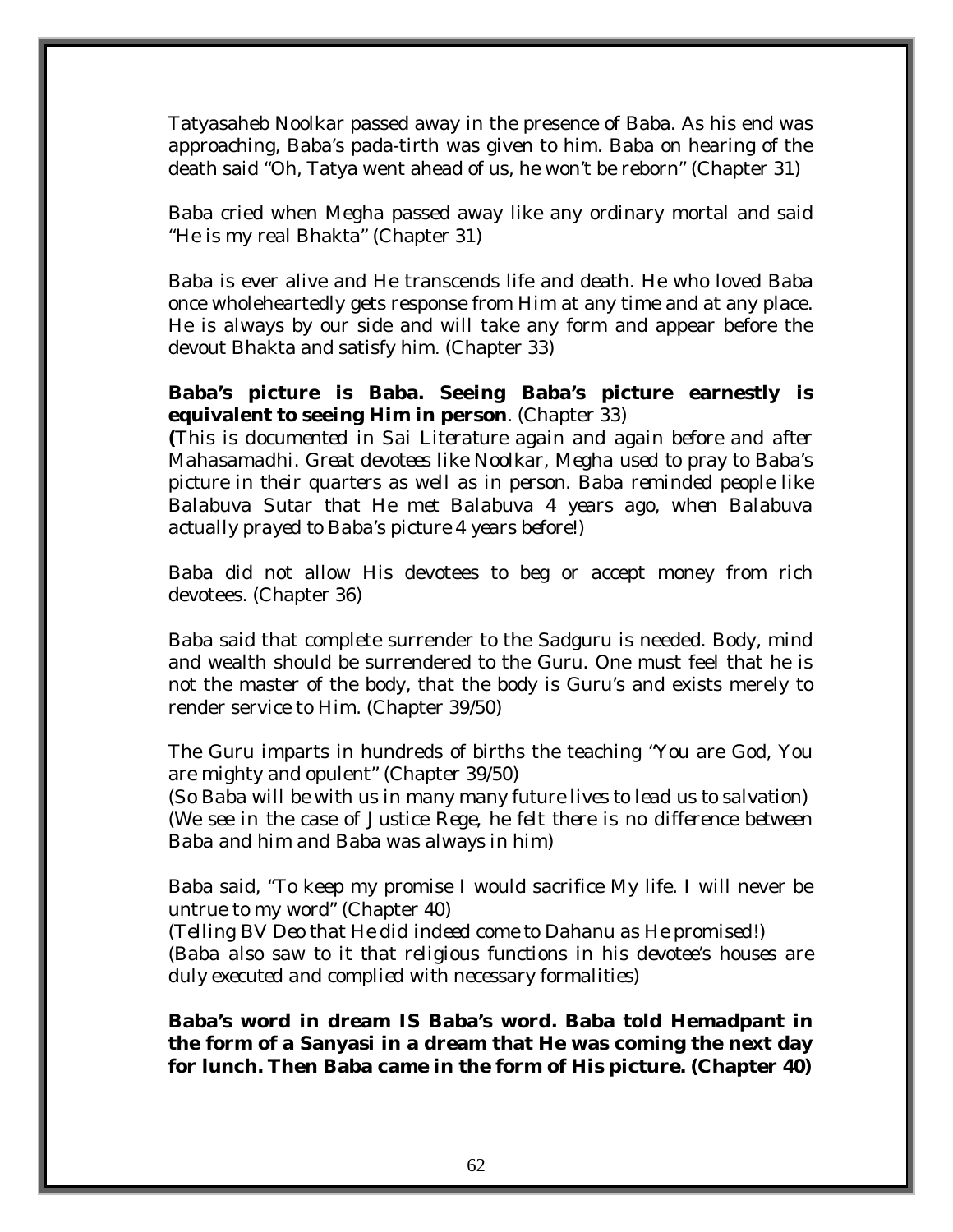Baba is still all pervading and if one surrenders completely to Him and worships Him with whole hearted devotion, He can be experienced (Chapter 43/44)

Baba will affect the care and well being of His devotees even now as He was doing when He was embodied. (Chapter 43/44)

When Veerabhadrappa (in his past janma) blamed Baba and said Baba was controlling Gauri (his wife), Baba said that He "Remembered God and kept quiet" (Chapter 47)

(*So Baba is telling us that if others speak ill of us we should remember God and let it go!)* 

**However, Gauri recognized Baba's divinity and "requested Baba not to mind the words of others (her husband) and not to discard her as she is My daughter". Baba then promised her "I would cross 7 seas to help her"**

*(See the love of Baba. He promised Gauri that she is still His child and took care of her, in spite of abuses by her husband. Baba finally did take care of Veerabhadrappa also)* 

Chenabassappa caught Baba's feet when Veerabhadrappa threatened to kill him. Baba said, "Chenabassappa caught My feet as he was timid. I pledged that I will save him from the wrath". In the next life, when Veerabhadrappa was born as a snake and Chenabassappa as a frog, Baba came to protect the frog as per His promise. "Remembering My words to him in the past, I came to help him and kept my word. God runs to help devotees in danger" (Chapter 47)

**Important moral: Do not fight. One has to reap what one sows and there is no escape, unless one suffers and squares up one's old debts and dealings with others. The greed for money changes a greedy man to the lowest level and ultimately brings destruction to him and others.** 

**(Chapter 47)** 

**(***Shri Ekkirala Bharadwaja says that this proves not only our behaviors, but also our feelings of like, dislike and contempt etc for others follow us to the next life. Hence we have to be very careful. He also says that is the reason we cannot even kid to the other person as a "Useless fellow!)* 

**Baba to Nana, who was smitten by the face of a beautiful woman (and was feeling guilty about it as he was in Baba's presence) "Why are you getting agitated in vain. Let the senses do their**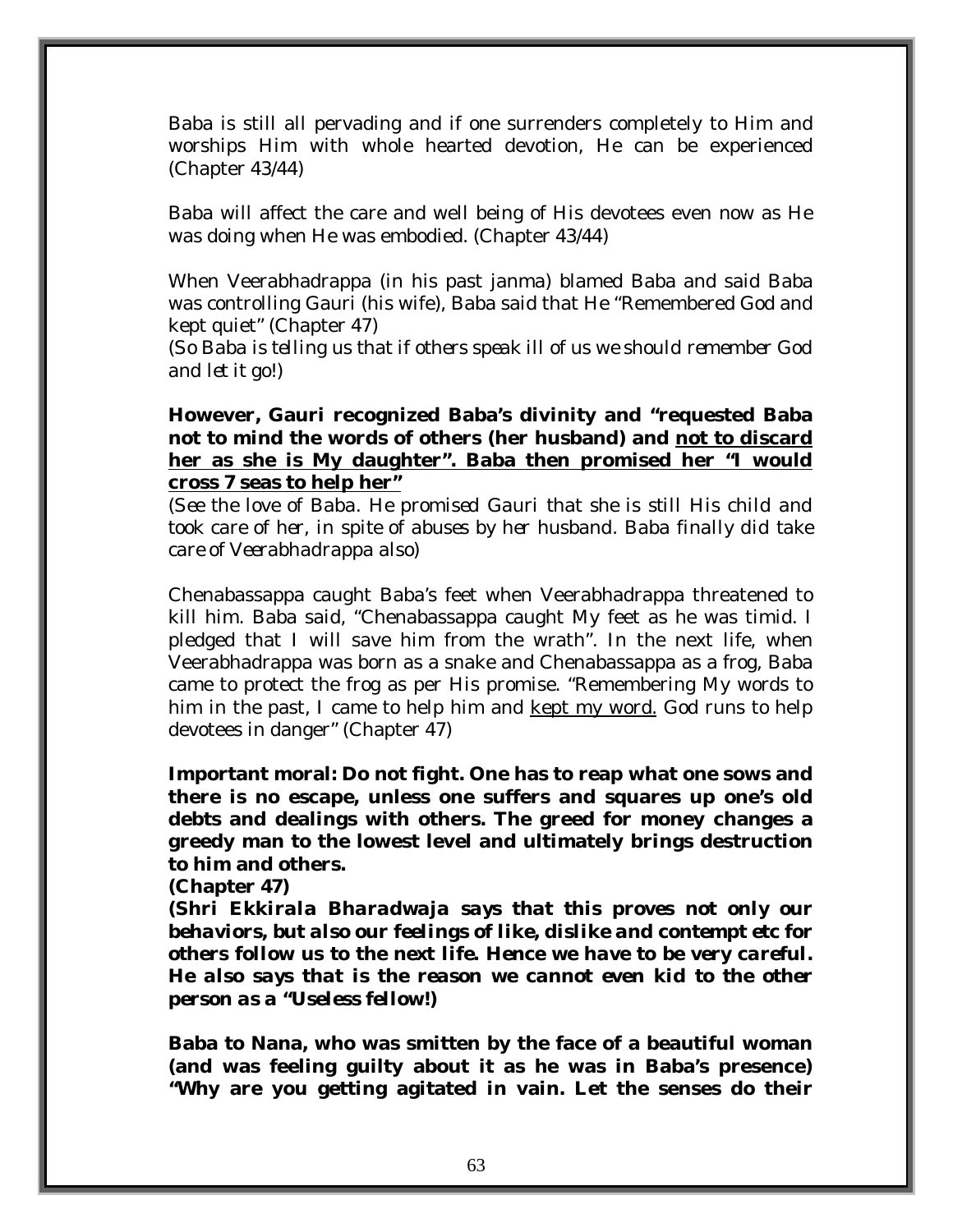**allotted work; we should not meddle in their duty. The mind will get steady and calm gradually. When the heart is pure, there is no difficulty whatsoever. Why should we be afraid of anyone if there are no evil thoughts" (Chapter 49)** 

*(We should see the beauty of God's creation, but not crave for the same. By slow and gradual practice restlessness can be conquered)*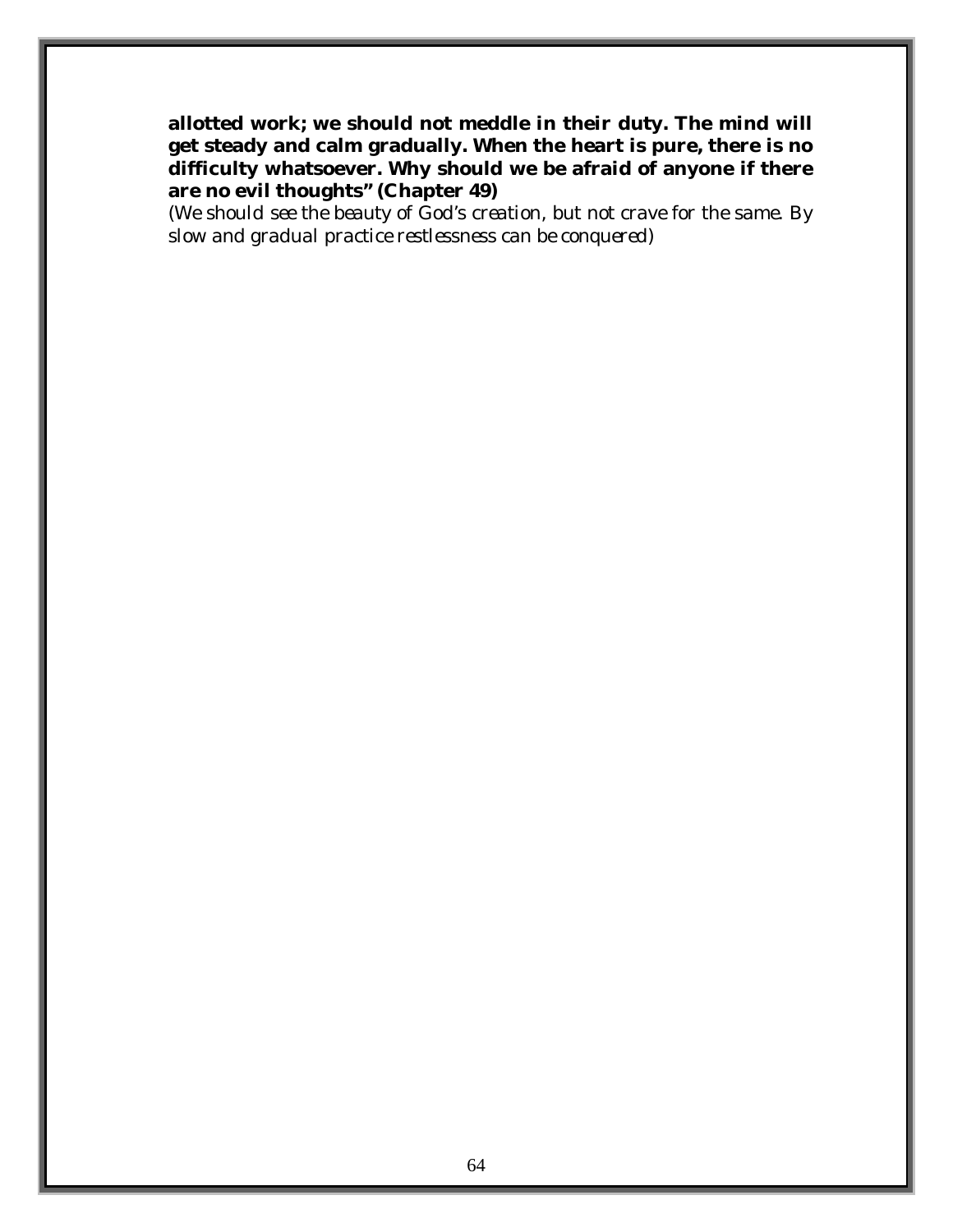# What other Saints say of Baba

The Vaishya Householder saint of Puntambe, Gangagir always came to Shirdi. When he saw Sai Baba carrying pitchers of water in both hands to water the garden, he said openly "Blessed is Shirdi, that it got a precious jewel. This man is carrying water today but he is not an ordinary fellow. As this land Shirdi is lucky, it secured this Jewel" (Chapter 5)

The famous saint Anandnath of Yewala Math, a disciple of Akkalkote Maharaj came to Shirdi. When he saw Baba, he said "This is a precious diamond in reality. Though he looks like an ordinary man, he is no ordinary stone. You will realize this in the future" (Chapter 5)

Akkalkote Maharaj appeared in the dream of Bhai Krishnaji and said "Now Shirdi is my resting place. Go there and offer the worship" (Chapter 5)

Sai Baba to Bhai Krishnaji " Oh, what is there in Akkalkote? Why do you go there? The incumbent Maharaj of that place is here, Myself" (Chapter 5)

"When you go to north in the discharge of duties, you will come across a great saint by your good luck and then He will show you the future path and give rest to your mind and make you happy" Kanarese Saint Appa to V.H. Thakur. (Chapter 21)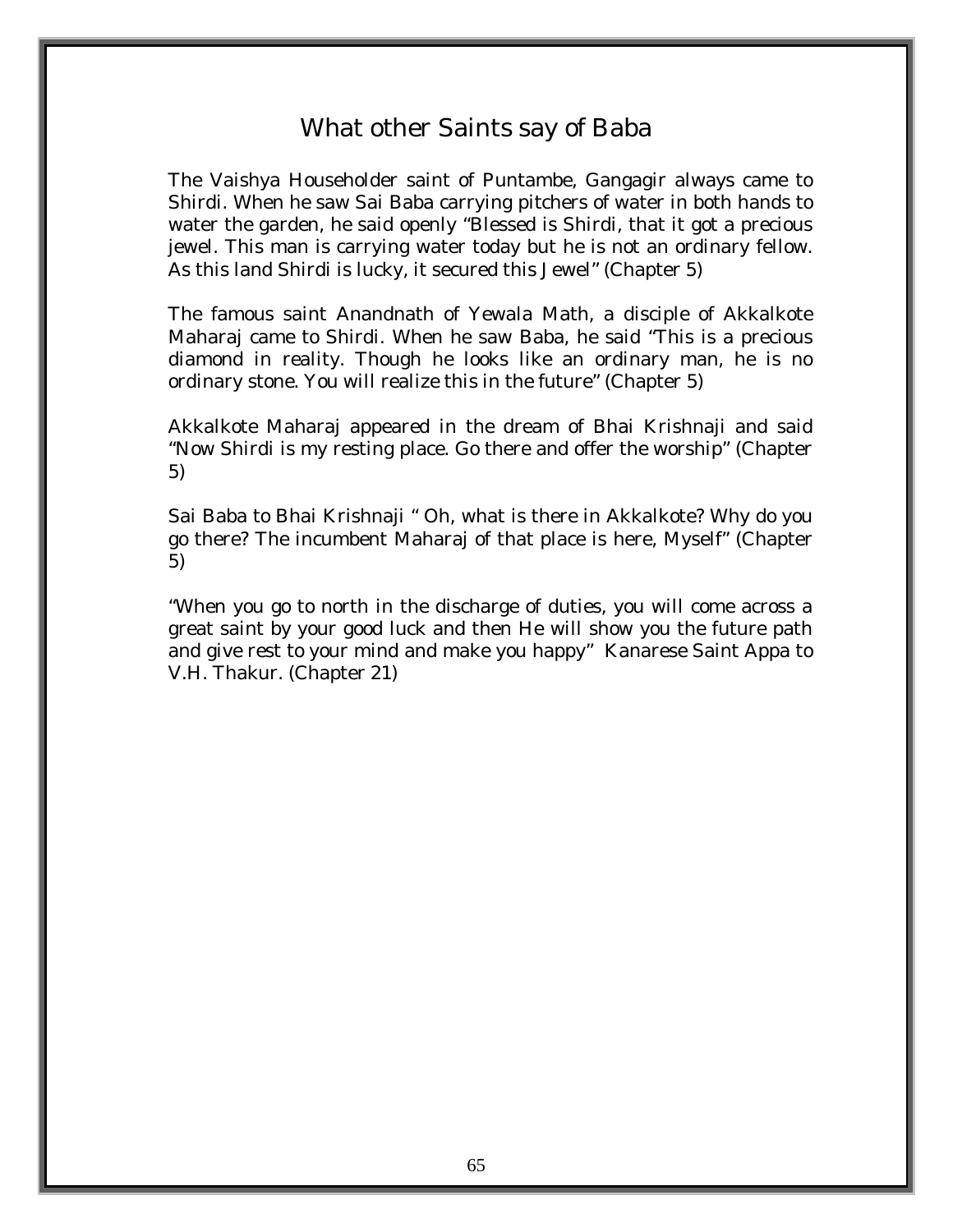## Hindu – Muslim Unity

Baba decided Urus celebrations would be on Rama-Navami day, in 1897 (at the request of Gopalrao Gund). He had some end in view, i.e. the unification of Hindus and Muslims. (By 1912 this become a full Rama-Navami festival) (Chapter 6)

On Rama-Navami day, the Flags procession by Hindus and Sandal procession by Muslims went on side by side and are still going on. (Chapter 6)

Nobody knew if Baba was a Hindu or a Muslim. He celebrated Hindu festival of Rama-Navami and at the same time permitted 'sandal' procession of Mohammedans. When Gokul-Ashtami came, He got Gopal-Kala ceremony duly performed and on Id festivals, He allowed Mohammedans to chant Namaz in His Masjid. (Chapter 7)

His ears were pierced like a Hindu and He advocated the practice of circumcision. He lived in the Masjid, He always had the Dhuni. **So none can definitely decide if Sai Baba was a Hindu or a Muslim.** He took meat

and fish with fakirs, but did not grumble when dogs touched the dishes with their mouths (Chapter 7)

Baba always said "Allah Malik" (Chapter 7)

Baba got all the Hindu temples of Shirdi repaired at His expense. Through Tatya Patil the temples of Shani, Ganapati, Shankar-Parvati, Village deity (*Khandoba?)* and Maruti put in order. (Chapter 7)

Baba's constant advise to all was to this effect. "Rama and Rahim were one and the same; there was not the slightest difference between them; then why should devotees quarrel among themselves? You ignorant children, join hands and bring both communities together, act sanely and thus you will gain your object of national unity. It is not good to dispute or argue. So don't argue, don't emulate others. Always consider your interest and welfare. The Lord will protect you. If anybody does evil unto you, do not retaliate. If you can do anything, so some good unto others" (Chapter 10)

Baba's words were always short, pithy, deep, full of meaning and well balanced. He said, " I am a Fakir. Yet the inevitable Maya teases me. This Maya teases God Brahma and others; what to speak of a poor Fakir like Me" (Chapter 13)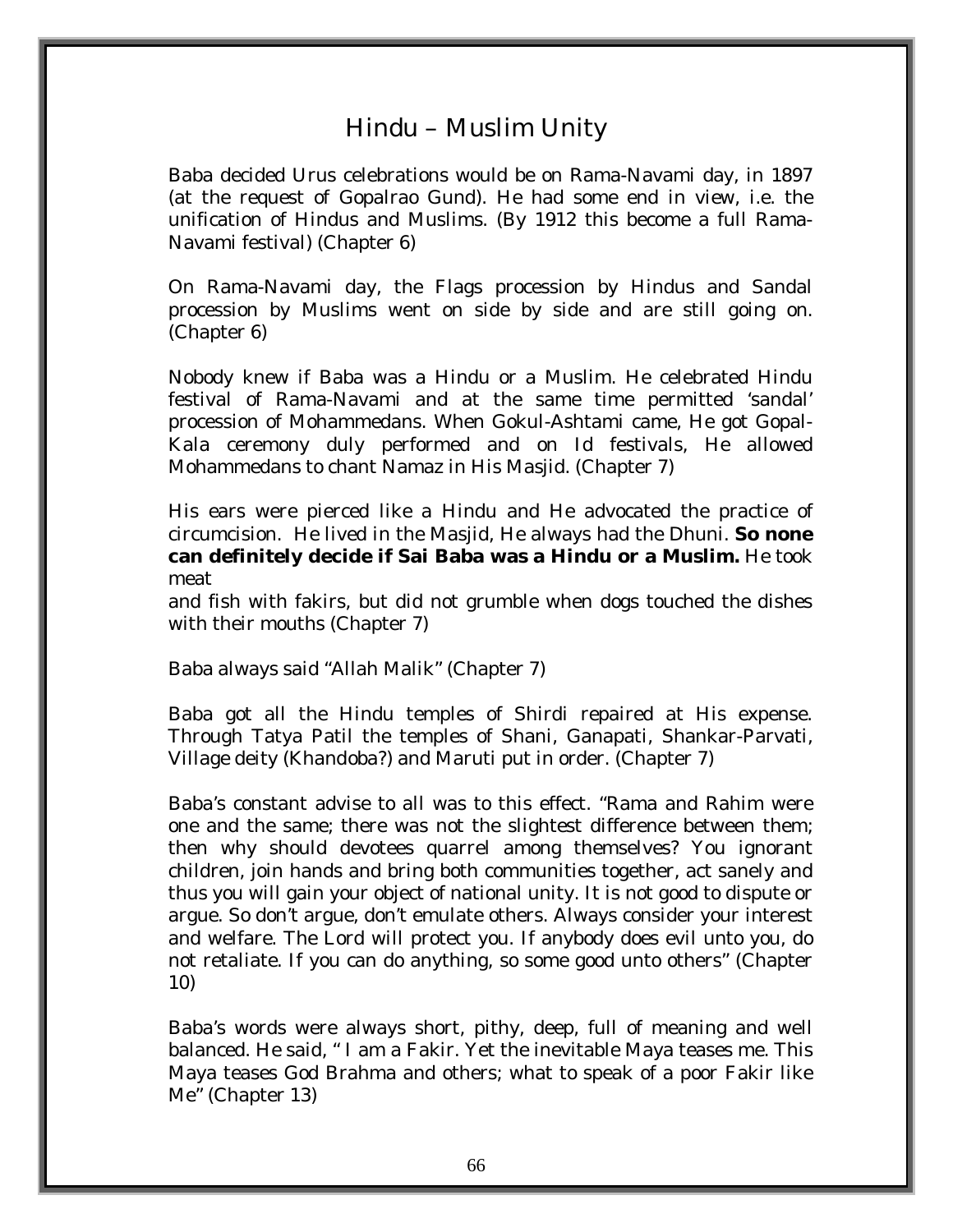**Baba to Shama "This book Vishnu Sahasranama is very valuable and efficacious, so I present it to you, you read it. Once I suffered intensely, My heart began to palpitate and my life was in danger. At that critical time, I hugged this book to my heart and then Shama, what a relief it gave me. I thought Allah Himself came down and saved Me. So I give this to you, read it slowly, little by little, read daily one name at least and it will do you good" (Chapter 27)** 

*(With Baba's grace, Shama, considered to be simple and rustic in nature, had later mastered Vishnu Sahasranama!)* 

Hemadpant says, " Baba really belonged to no caste. Drawing inferences people were always guessing He was a Hindu or a Muslim. No one knew definitely when He was born and in what community and who His parents were" (Chapter 38)

Baba to Dussehra day in 1916, threw his clothes in the Dhuni. Then standing stark naked shouted "You fellows, now look and decide finally whether I am a Moslem or a Hindu" (Chapter 42)

*(Hence we longer argue and discuss if Baba was a Moslem or a Hindu. He is pure Brahman incarnated to help lead us to salvation. We need to focus on this aspect of Baba and on his irrelevant caste or religion)*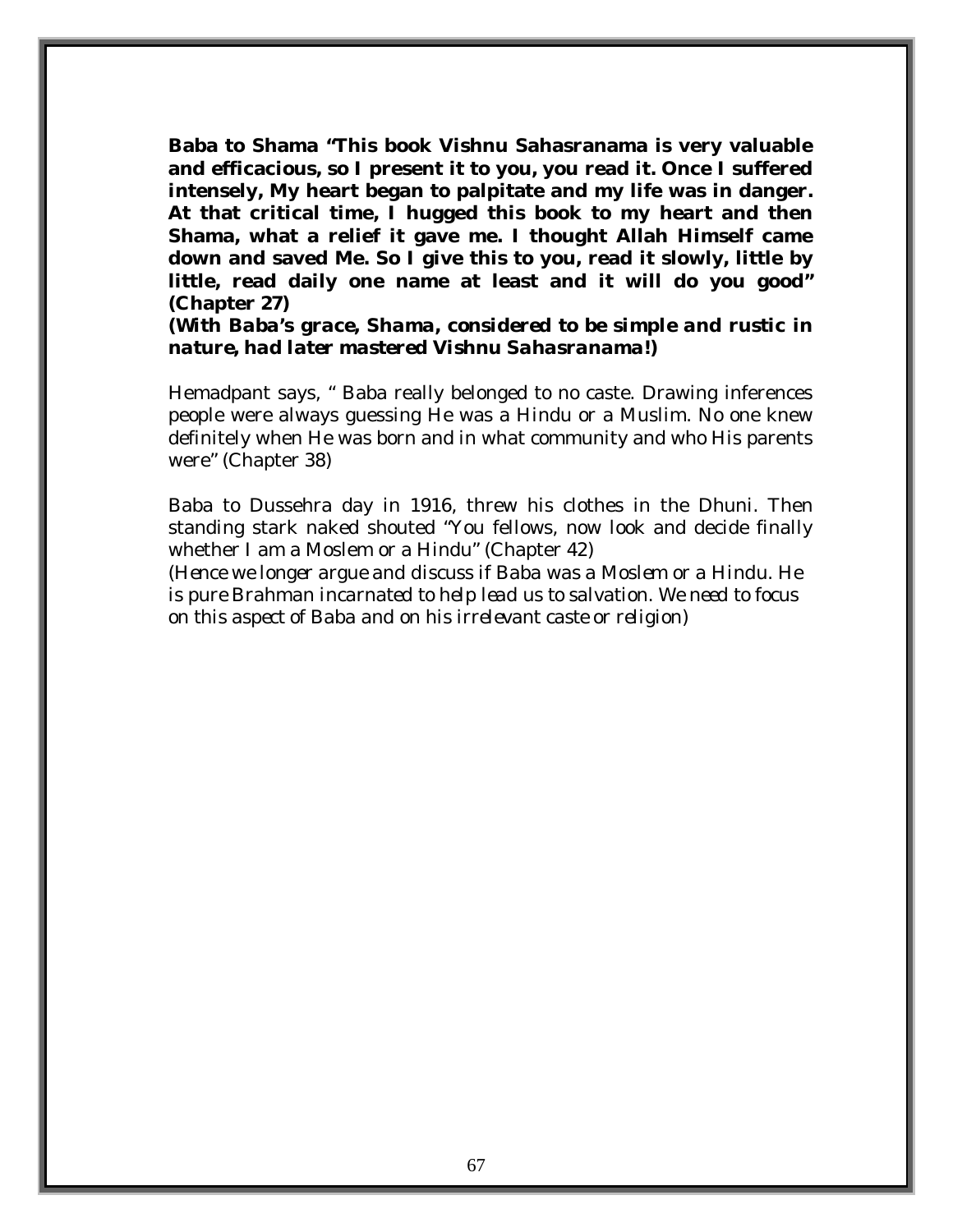## Ankita Bhaktas Services for posterity

Hemadpant saw Sai Baba around 1910. Baba ground wheat to destroy cholera. This inspired Hemadpant to write and sing Baba's stories (Chapter 1)

*(And this turned out to be our greatest good luck!)* 

Radhakrishna Ayi used to clean and whitewash the entire Masjid. She had to take out all things including Dhuni and after thorough cleaning, replace them as they were before. This was done when Baba went to sleep in the Chavdi on alternate nights. (Chapter 6)

Gopalrao Gund convinced his friend Damu Anna Kasar of Ahmednagar (Damodar Rasane) to supply one simple flag for the procession of fair. Similarly he induced Nanasaheb Nimonkar to supply another embroidered flag. After these flags were taken in procession through the village, they were fixed at the two ends of the Dwarakamai Masjid (Chapter 6)

The Sandal Procession started a few years later by Amir Shakkar Dalal, a muslim devotee (*year unknown) (Chapter 6)* 

Though Gopalrao Gund wanted the Masjid to be repaired by him, this service was granted to Nanasaheb Chandorkar (*Gopalrao even got stones and had them chiselled). (Chapter 6)* 

Kakasaheb Dixit was granted the service of pavement-work. First Baba was unwilling to allow this work, but at the intervention of Mhalasapati, permission was granted. In 1911 the Sabha-mantap courtyard was put in order. (Chapter 6)

Bhagoji Shinde, from 1910 to 1918,treated Baba's hand. (*After Baba saved the Blacksmith's child from fire by putting His hand in Dhuni and retrieving and rescuing the child)*. Even after Baba's hand healed, every morning Bhagoji went through the routine of loosening the pattis, massing the arm with ghee and tightly bandaging the same. **Out of love for his devotee He allowed this Upasana** (Chapter 7)

Mhalasapati always slept with Baba in the Masjid and Chavdi. (Chapter 7)

Baba loved Mhalasapati and Tatya Patil equally. These three people slept in the Masjid with their heads towards east, west and north and with their feet touching in the center. They lay chitchatting and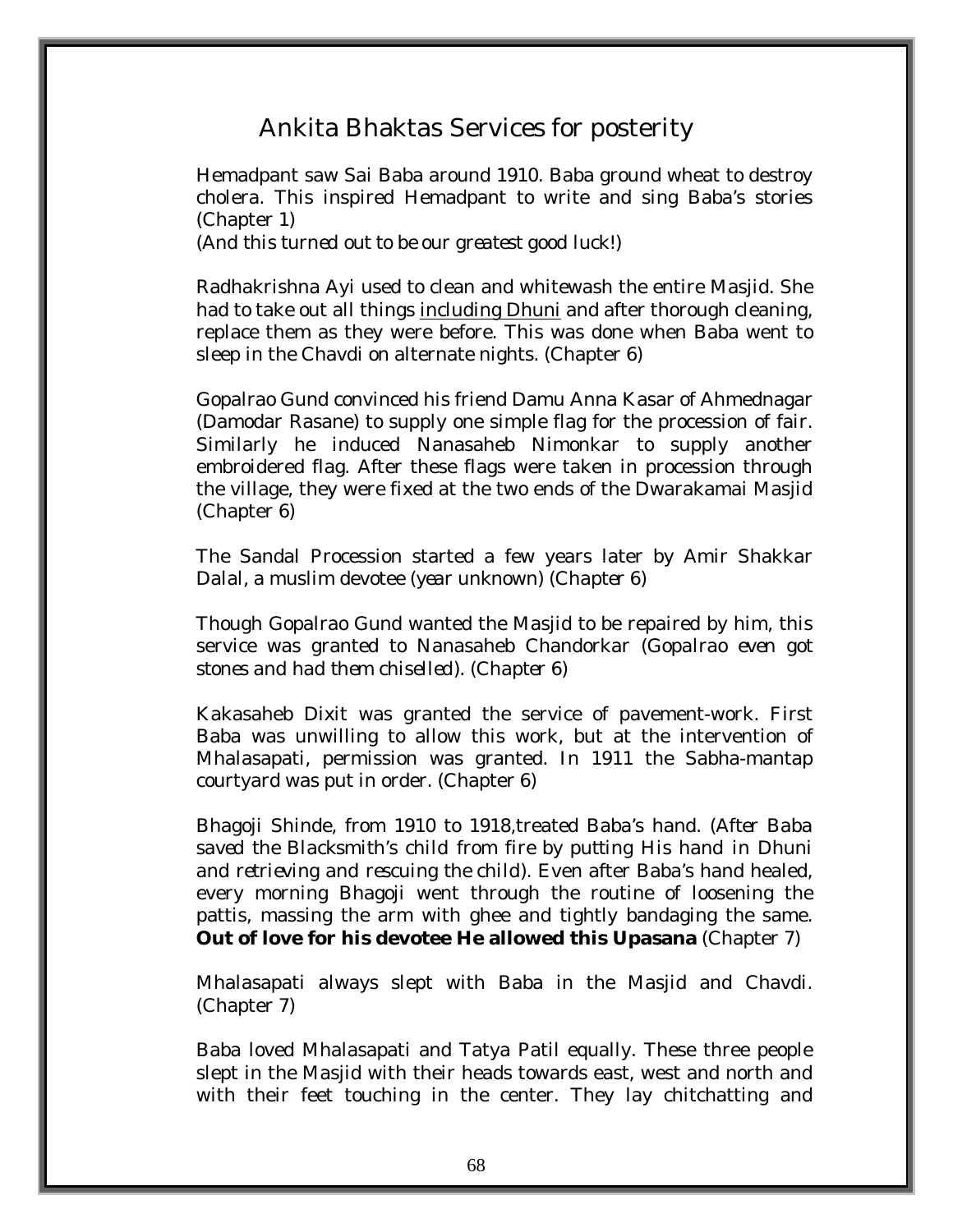gossiping about many things till late at mid-night. If anyone of them showed signs of sleep, others wake him up. For instance if Tatya began to snore, Baba at once got up and shook him from side to side and pressed his head. Or with Mhalasapati hugged him close, stroke his legs and kneaded his back. In this way Tatya for full 14 years, leaving his parents slept in the Masjid on account of his love for Baba. After the passing away of his father Tatya took charge of household affairs and began to sleep at home. (Chapter 8)

*(According to Shri Bharadwaja, Mhalasapati always slept with Baba. Baba forced him to sleep at home at some time, as he wanted Mhalasapati to have a child. With in a year Mhalasapati has Martand Maharaj, his son born. After that Mhalasapati returned to his old course of spending nights with Baba at Masjid initially and then Masjid and Chavdi on alternate days. Mhalasapati slept in the Masjid after Baba's Mahasamadhi as well)*

Bayajabai (Tatya's mother) used to go to the woods every noon with a basket on her head with bread and vegetables. After hunting him down she used to fall at His feet. Baba sat motionless in meditation, while she placed a leaf in front of Him and forcibly fed him! Her Upasana was never forgotten by Baba till His Mahasamadi (Chapter 8)

*(In fact Baba treated Tatya like a nephew and he Baba as an Uncle. Their lifelong relationship was just lovely!)* 

Sometimes in a bullock cart at other times on a Tonga, along with some intimate friends Baba went to Rahata. (Chapter 8)

Dr.Pandit, a friend of Tatya Saheb Noolkar was the 1<sup>st</sup> to apply sandal paste to Baba's forehead (Chapter 11)

Bade Baba was much respected by Sai Baba. Bade Baba always sat on the right side of Sai Baba. After he first smoked chillum, it was offered to Sai Baba and others. At lunchtime, after food was served, Sai Baba respectfully called Bade Baba and made him sit on his left side and then all took food. Baba paid him Rs. 50 daily out of dakshina collected. Baba accompanied him hundred paces when he was going away. (Chapter 23)

*(Baba also sent Bade Baba's son Kasim and Imam Bhai Chotta Khan to Banne Mia and Shamsuddin fakir with specific instructions prior to His Mahasamadhi)*

**Kakasaheb Dixit to Sai Baba, "Your nectar like words are law unto us. We know of no other ordinances. We remember You always, meditate on Your form and obey You day and night. We**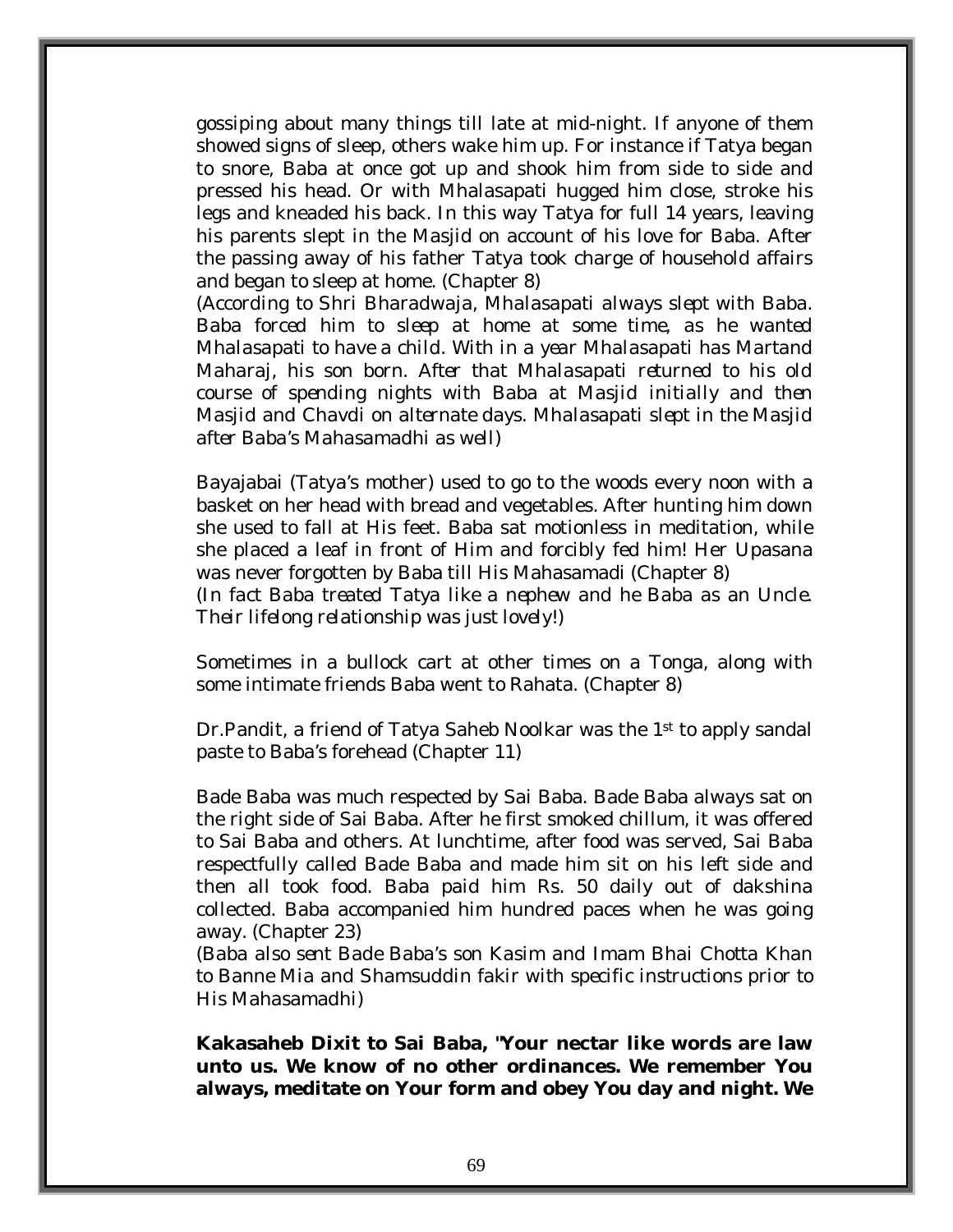**do not consider it right or wrong to kill, we do not want to reason or discuss things. Implicit and prompt compliance with Your orders is our duty and dharma" (Chapter 23)** 

*(As Hemadpant says Kaka was pure gold. He is the greatest of Sai Bhaktas as seen in the recorded history. Kaka also built a wada in Shirdi for the devotees, Dixit wada. He allowed several people to stay for free and also took care of their food. Upasani Baba stayed there initially, so did Shama after Sai's Mahasamadhi for several years. Also, after Baba's samadhi, everybody, including Nanasaheb had an issue with Bade Baba staying in Dixit wada. But Kaka stood on his principles and epitomized Sai philosophy. He passed away, in a local train in Bombay in 1927, talking about Baba, his dearest love with his dear friend Hemadpant. Baba had promised Kaka that he will take him in a Viman with Him and He did!)* 

Hemadpant used to sit in front of Baba and shampoo his feet (i.e. press them and massage them). Similarly Mavsibai used to press and knead his stomach. (Chapter 24)

The Rasane family has been providing the flag for Urus/Rama Navami since 1895(Chapter 25)

Baba gave and entrusted several books to Shama. (Chapter 27) *(He gave Eknath Bhagwat (brought in by Kaka Mahajani), Vishnu Sahasranama (belonging to a Ramdasi))* 

Megha (a Gujarathi Brahmin initially in the service of Harivinayak Sathe) did continuous service to Baba for many years, doing regular worship and Aarti every noon and evening. Megha passed away in 1912. Baba passed His hands over the corpse and said, "This is a true devotee of Mine". Baba also ordered at His expense the usual funeral dinner to be given to Brahmins, an order carried out by Kaka. (Chapter 28)

Megha used to shampoo Baba's feet, drink pada tirth. He used to worship all gods in the village and then come to masjid and after saluting Baba's Gadi (asan) used to worship Baba. (Chapter 28)

Mrs. Chadrabai Borkar used to keep a talisman with Baba's tooth. Baba gave it to her.

Appasaheb Kulkarni had Baba's hair in a talisman. (Chapter 33)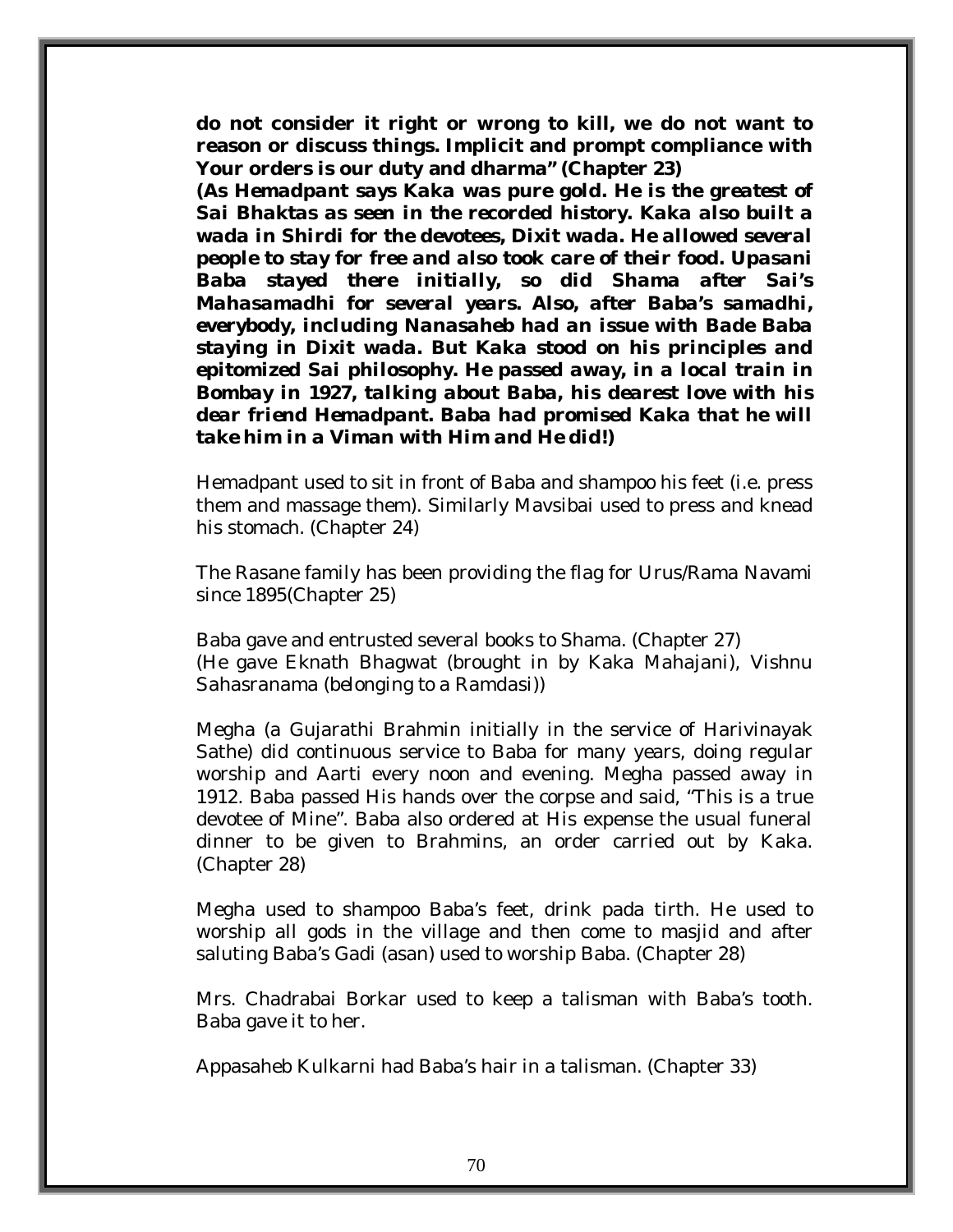Mrs. Pradhan had taken silver padukas after placing them on Baba's feet for worship at home. Baba then said that Nana "Mother is cutting away and taking my feet home!"

Fakir Baba always sat on Baba's right. (Chapter 34) *(Baba used to call him Bade Mia)* 

Baba consulted Dr.Pillay in all matters and wanted him always on His side. (Chapter 34)

Balaji Patil Newaskar used to sweep and clean all passages and streets in Shirdi that Baba passed through in his daily routine. Radhakrishna Ayi and Abdul Baba later did this. Balaji Patil (and later his son) used to take yearly crop to Baba and take home whatever Baba gave him and maintained his family with it. (Baba gave almost all of it back!). Baba also used to present saris and other clothes to Balaji Patil's wife and children when they came to Shirdi to see and visit him (Chapter 35)

Shama used take devotees home and host or feed them on Baba's suggestion. (Chapter 36)

*(This is documented in several times including Shama hosting the Goa visitors)* 

Tatya called Baba as 'Mama". Their relationship was really like a nephew and uncle. (Chapter 37)

When Baba cooked food, He had it duly consecrated by the Moulvi. He first sent some to Mhalasapati and some to Tatya Patil. (Chapter 38)

After Das Ganu spread the fame of Baba by his kirtans far and wide in the Bombay Presidency, people from that part of the county began to flock in Shirdi, which became a place of pilgrimage. (Chapter 38)

Baba's cooking stopped (around 1910) and devotees used to bring a lot of food to Masjid. After noon Aarti Baba sent away all devotees with Udhi and blessings. He went inside and sat with his back to the Nimbar for meals. Two rows of Bhaktas sat on each side with Baba in center. All the dishes were mixed in a hotch- potch and placed before Baba. He offered it all to God and consecrated the same. Then portions of the same were distributed to devotees who brought the dishes and were waiting outside. The rest was served to persons inside and everybody dined to hearts content. Shama and Nanasaheb Nimonkar served the consecrated food. (Chapter 38)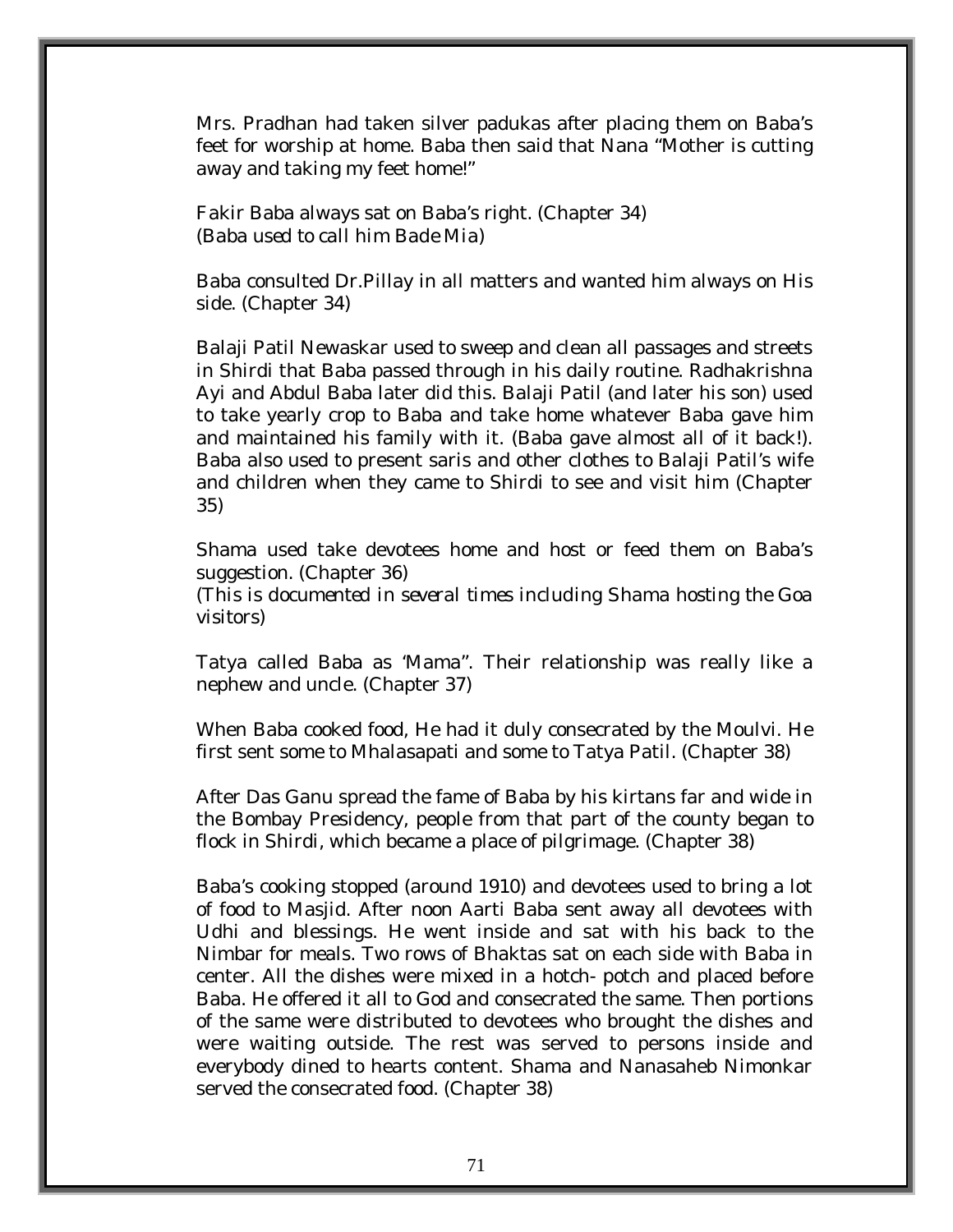*(Such lovely and sweet food and good fortune of the devotees. Baba had prophetically told Hemadpant to enjoy buttermilk once and true to Baba, Baba left mortal coil shortly.)* 

Nanasaheb was one of the first devotees of Baba. He was a powerful civil servant and spread Baba's name through official circles. He used to press Baba's feet. (Chapter 39)

Shama oversaw the construction work of ground floor, the cellar and the well of Samadhi Mandir. Bapusaheb Jog managed further work of the Mandir. (Chapter 39/50)

Laxmibhai Shinde daily gave Baba bread and milk. He took part of it and sent the reminder with Laxmibhai to Radhakrishna Ayi, who relished and ate Baba's remnant Prasad. (Chapter 42)

**Baba to Mhalasapati at bedtime "Sit by My side, place your hand on My heart and watch the chanting of Lord's name there. If you find Me sleepy, wake Me up". But Mhalasapati used to sometimes sleep off. Baba then used to cry out "Oh Bhagat" and wake him up. (Chapter 45)** 

Annasaheb Dabholkar left for heavenly abode before finishing the epilogue of Sai Satcharita. Satcharita was published as found. However, B.V.Deo completed the index. (Chapter 52)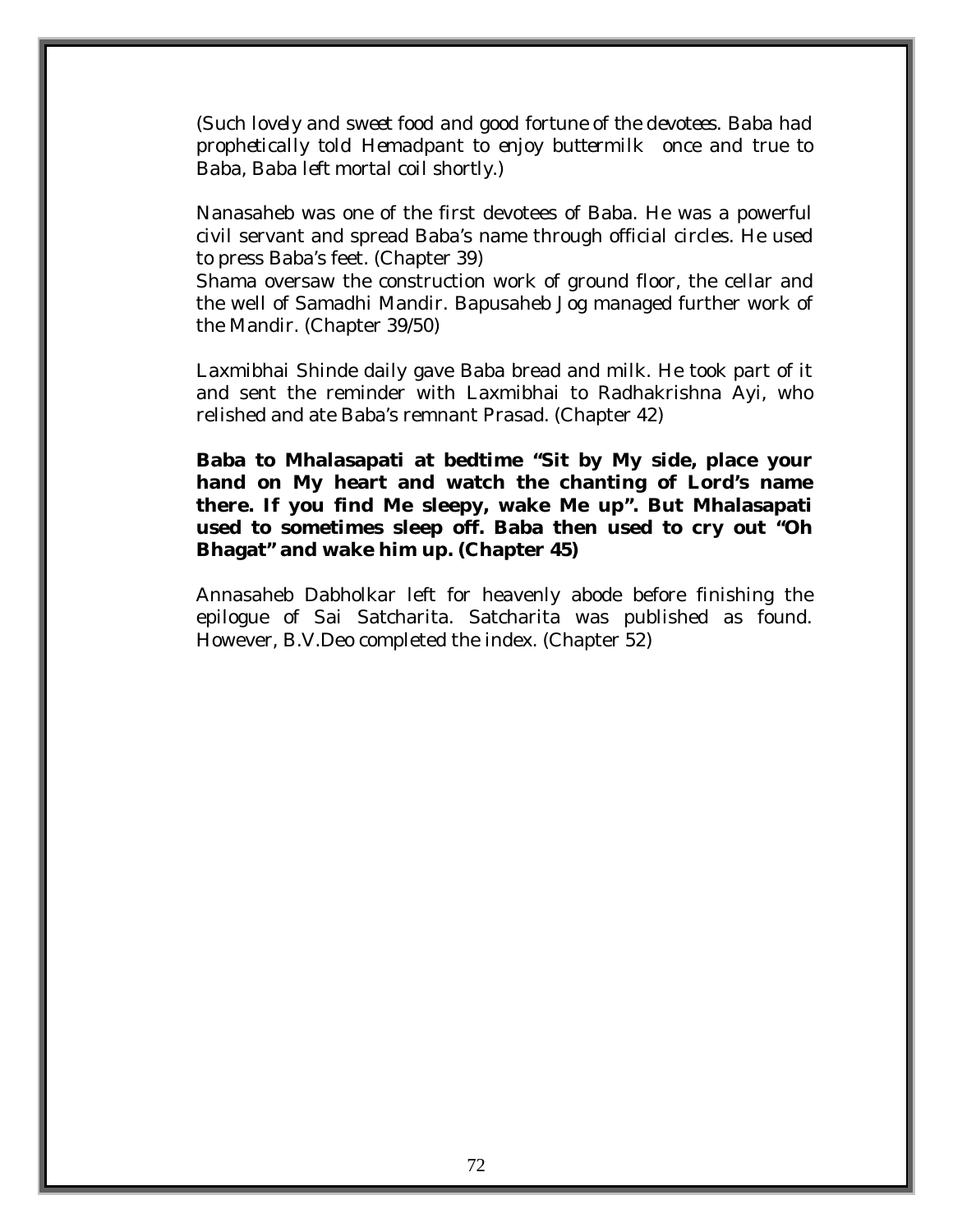# Shirdi Festivals, Customs and History

Gopalrao Gund started urus of Sai Baba in 1897(*generally performed on the death anniversaries of Great Muslim Saints only)*. This become Rama-navmi in 1912 (Chapter 6)

Rama-Navami is the greatest festival celebrated in Shirdi. Gopal-Kala ceremony started in 1912 on the day after Rama-Navami (Chapter 6)

Nama-Saptah started on the 1st day of Chaitra and in this programme devotees took part by turns. (Chapter6)

Dasganu was entrusted the Haridas job for the Rama-Navami festival by Sai Baba in 1915. (In 1912, 1913, 1914 it was performed by Bhisma, Balabuva Mali and Balabuva Satarkar performed respectively) (Chapter 6)

It is a Shirdi custom to take Baba's permission before leaving Shirdi. None could leave Shirdi without Baba's permission and if they did, it invited untold sufferings; If any were asked to quit Shirdi, they could stay no longer. Baba gave suggestions to Bhaktas when they went to bid good-bye and to take leave. These suggestions had to be followed. If they were not followed or were departed from, accidents were sure to befall them, who acted contrary to Baba's direction. (Chapter 9)

*(We have to take go to Dwarakamai and take Baba's leave at the time of leaving Shirdi. All devotees should follow this)* 

 *(There are enough instances of this documented in Sai history such as the case of Tatya Patil etc.)* 

After Baba criticized Dasganu Maharaj for dressing like a bridegroom for performing a kirtan, Dasganu stopped wearing gala clothes. He performed with a garland on his neck, bare from waist upward, a pair of 'chiplis' in his hand. (Chapter 15)

Only people wanted or invited by Sai Baba can come to Shirdi. This is proven in the case of Hemadpant, Dixit etc. (or any other Sai Devotee). When their turn came, Baba called and were permanently enlisted in Sai Baba's durbar. (Chapter 21)

**Megha used to worship a large portrait of Baba given by Nanasaheb. Baba told Megha in an early morning direct vision to draw a trident on the wall in his room. Then Baba gave him a Shiva Lingam (presented to Baba by a Poona Ramdasi Bhakta. Baba himself installed the Shiva Lingam in Megha's room near the picture. (Chapter 28)**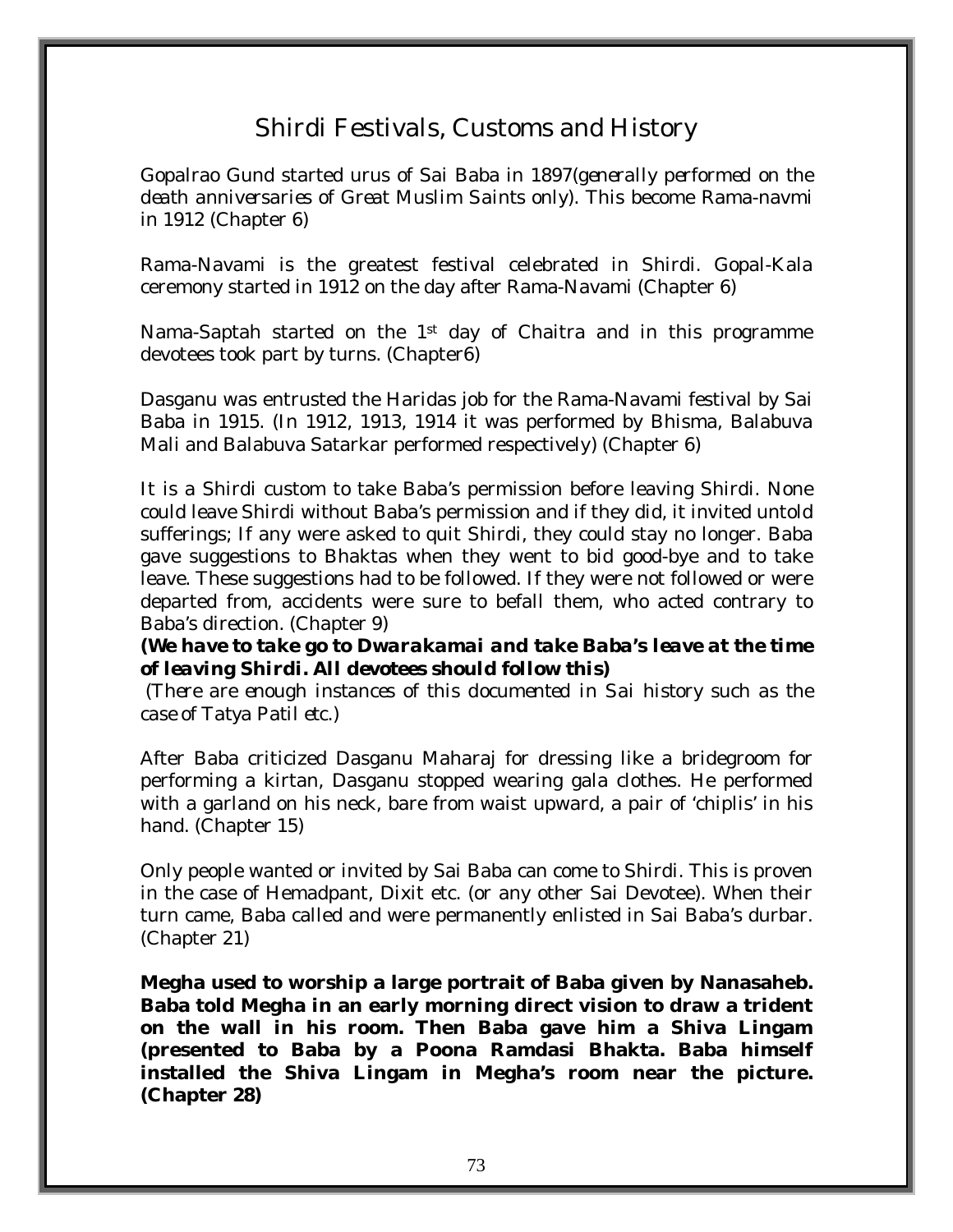#### *(This Shiva Ling is today at the Gurusthan. This precious pindi was touched and consecrated by Baba for humble devotees like Megha.)*

When traveling Shama prostrated before Baba, invoked His aid and requested help and asked permission to travel. (Chapter 34) *(Shama requested Baba to cure his sister in law who had plague. Udhi cured the same in one night)* 

Hemadpant says, "The scene of Chavdi Procession is done and gone. Nobody can see it now or in the future; still remembering and visualizing the scene and sight, we can get solace and comfort to our mind" (Chapter 37)

Some people put crowns on Baba's head; they marked His forehead with namam etc. Baba submitted to these and looked very beautiful and lovely. (Chapter 37)

Baba smoked Chillum. This Chillum first had to undergo ordeals of penance, such as being treaded by pot makers, dried in open sum, and burnt in fire. Then came the good fortune of contact of Baba's hand and kiss of His lips. (Chapter 37)

While going to Chavdi, Tatya came and helped Baba get up by putting hand under His armpit. Tatya held the left hand and Mhalasapati the right and Jog held the chhatra over His head. (Chapter 37)

**The day after His Mahasamadhi, Baba woke up Laxman Mama Joshi (Shama's maternal uncle) and said, "Get up; Bapusaheb (Jog) thinks I am dead and he won't come; you do the worship and the Kakad Aarti"** 

**(Chapter 43/44)** 

*(This tradition that started with Tatyasaheb Noolkar around 1909 thus continued after Baba's Mahasamadi)*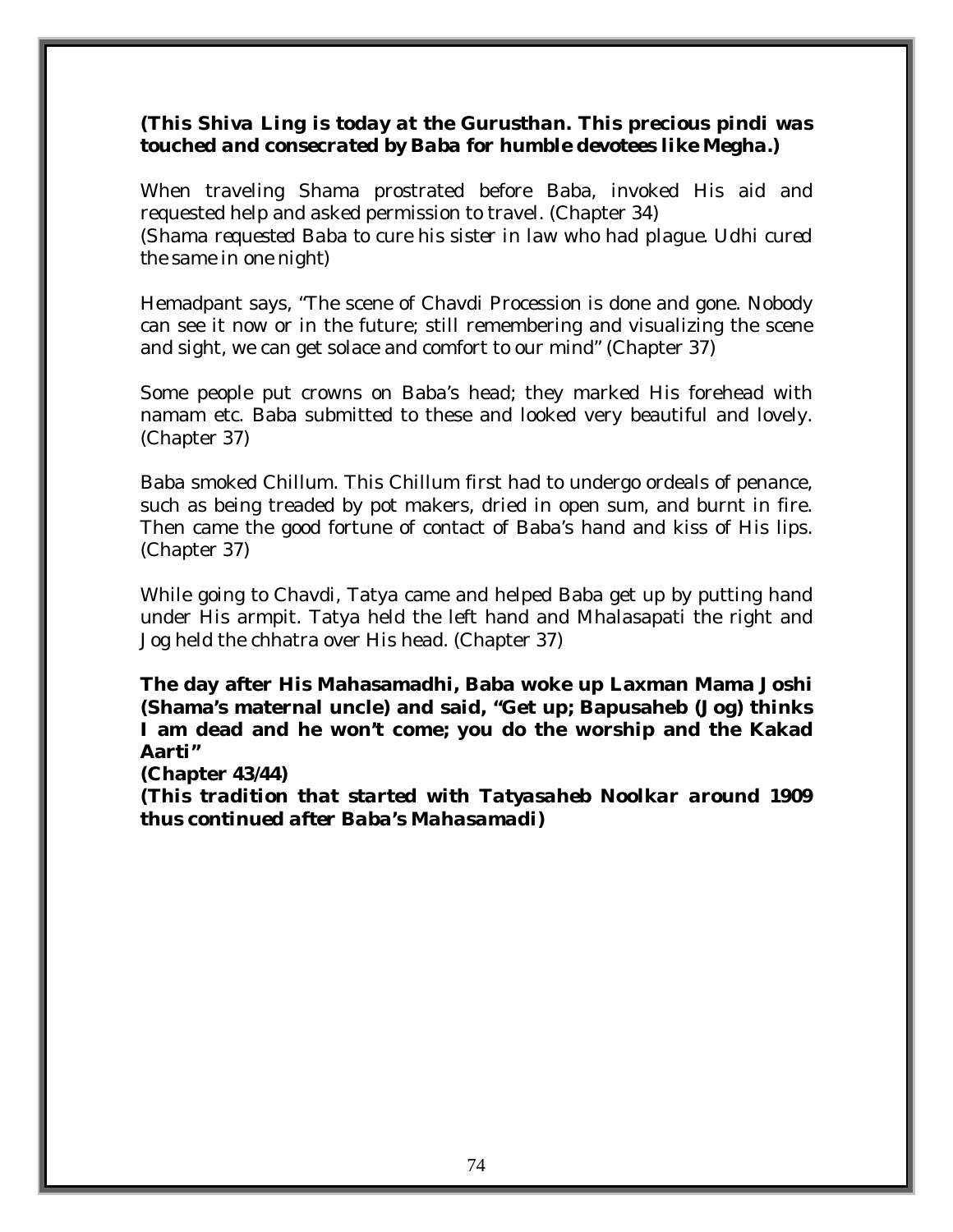## Dakshina

Baba freely distributed all the dakshina received at the end of the day. *(Documented all over Satcharita and other sources)* 

Ganpatrao Bodas, a Marathi stage actor, says in his Marathi autobiography that on Baba's pressing him often for Dakshina, he emptied his moneybag before Baba. The result of this was, as Mr. Bodas says, that in his later life he had never lacked money as it came abundantly. (Chapter 14)

#### **Baba said that He had to give back hundred times more of what has been received. (Chapter 14)**

*(I myself have seen the truth of this statement of Baba- Compiler)* 

Baba collected a lot of money as dakshina. He would distribute the whole amount the same day and the next morning He would be again a poor Fakir as usual. When Baba took His Mahasamadhi, He had just a few rupees in His procession. (Chapter 14)

*(Just before taking Samadhi, he gave Rs. 9/- in last act of charity to Mrs. Laxmibhai Shinde)* 

On some occasions Baba used to return some sum from the amount tendered as Dakshina and ask the donor to guard it or keep it in his shrine of worship. This procedure benefited the donor immensely. (Chapter 14)

Baba daily gave Rs.1 to Amani, daughter of Bhakta Kondaji, Rs.2 to Rs 5 to Kondaji and Rs.6 to Jamalo, the mother of Amani. He gave Rs.10 or Rs 20 or Rs.50 to other devotees as he pleased (Chapter 29)

*(Baba also gave Rs 1 to each of the newly married bride and grooms that visited him)* 

Giving Dakshina to Baba taught us non-attachment. (Chapter 33) *(Baba said He has to pay us one hundred times back for every penny received)* 

**Baba "If I take one rupee as dakshina from anybody, I have to return it tenfold to him. I never take anything gratis. I never ask any one indiscriminately. I only ask and take from him whom the Fakir (My Guru) points out. The donor gives only to reap a rich harvest in the future. Wealth should be the means to work out Dharma. If it is used for personal enjoyment, it is wasted. Unless you have given it before, you will not get it now. So the best way to receive is to give. The giving of dakshina advances vairagya and thereby Bhakti and Jnana. Give one and receive tenfold" (Chapter 35)**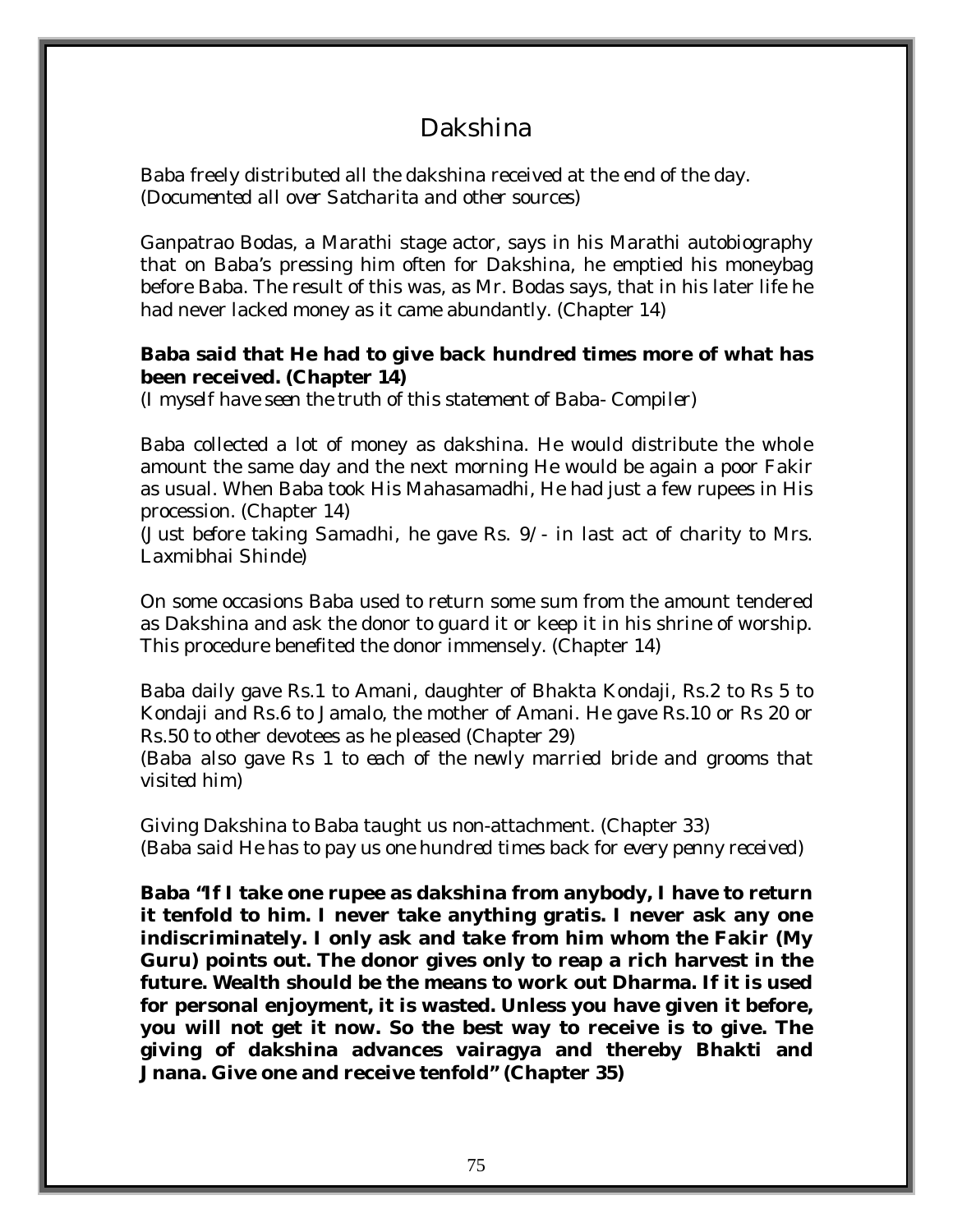**Baba accepted Dakshina from some people. Others though paid voluntarily, He refused. Baba said "Shama, I take nothing from anybody. The Masjidmai calls for debt, the donor pays it and becomes free. Have I any home, property or family to look after. I require nothing. I am ever free. Debt, enmity and murder have to be atoned for. There is no escape" (Chapter 36)** 

*(Even Shri Bharadwaja master used to say and repeat that we have to pay for our karmas of debt, enmity and murder. There is no escape)* 

If somebody forgot their vow, Baba made them pay it by reminding. (Chapter 36)

*(The case of Goa Gentlemen vow of paying his 1st salary of Rs.15 to Datta and then accepted by Baba proves the point)* 

Baba said, "God does not like huge donations against wishes. He likes even small amount given with love, devotion and appreciation" (Chapter 47)

Mahadev to Gauri (in her past life as the merchant's wife) in dream "You should get up and build a dome to the temple. I will give you a hundred fold of what you spend" (It did come true. Gauri told the land for Rs. 1 lakh, exactly one hundred times her donation to Mahadev) (Chapter 47)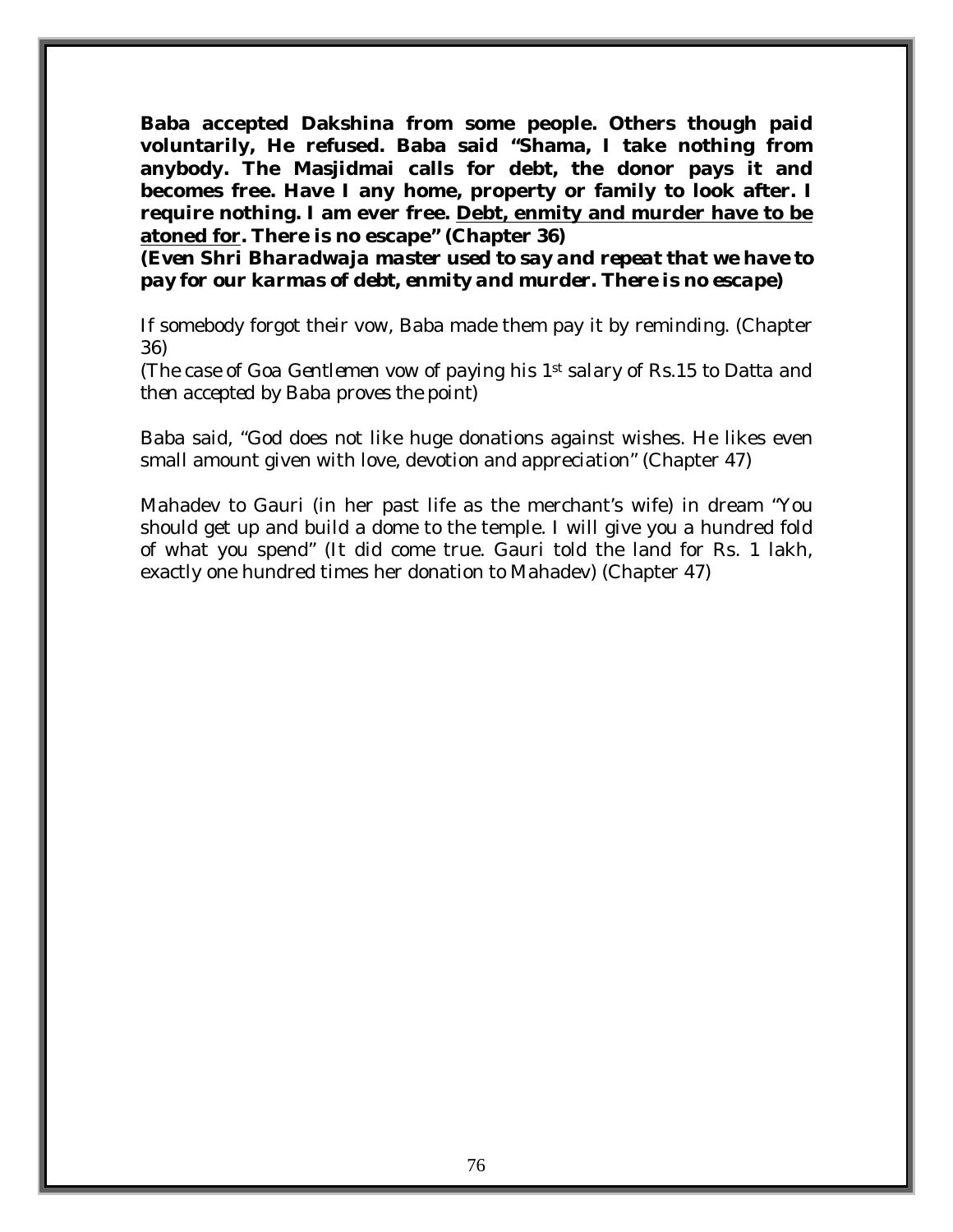# Golden Chapters in Satcharita

"Anybody reads this Chapter daily will soon be free from all calamities; not only this, but being attached and devoted to Sai will very soon attain God Vision. All his desires will be fulfilled and untimely desireless, will attain Supreme" Hemadpant (Chapter 11)

He who respectfully reads this chapter or studies it daily, will get his miseries removed by the grace of the Sadguru Sai Baba (Chapter 15) *(This is also a very important chapter as Baba tells us all that He knows the vows of devotees and grants them for us)* 

Hemadpant says that he was not qualified to write this Satcharita. But the gracious blessings of Baba enabled him to complete this undertaking; and thus you have this Satcharita, which is a Somakant jewel from which nectar in the form of Sai Leelas oozes out for readers. (Chapter 25) *(Baba himself had the Satcharita written. It is His word, the holiest of holy)*

Baba is Akkalkote Maharaj. This is proven in Chapter 26 with the stories of Harischandra Pitale and Mr. Gopal Narayan Ambadekar.

Sai Baba and His devotee are the same is the moral of Chapter 27.

Chapter 28 shows how Baba draws His sparrows to Shirdi. Baba said "Let My man be at any distance, one thousand koss away from me, he will be drawn to Shirdi like a sparrow with a thread tied to its feet"

Chapter 30 shows that Baba's instructions in dreams are exactly same as instructions given in person. This chapter covers the story of Kakaji Vaidya, a case of pure nectar of Sai's love.

(*This one episode helps us understand Sai Baba's greatness, love and all pervasiveness)* 

Chapter 33 covers Jamner miracle. In Jamner, Maina, daughter of Nanasaheb Chandorkar was pregnant and had labor pains for several days. Nanasaheb prayed to Baba. Then Baba sent through Ramgirbua, Udhi and Aarti (?) written by Madhav Adhar to Nanasaheb. When Ramgirbua reached the train station Jalgaon, a Tonga and peon showed up who drove him to Jamner. Later it was found out that Nanasaheb did not know of any visitor coming for Shirdi and did not send the Tonga. All this was Baba's miracle.

Chapter 33, 34, 35 show the greatness of Udhi.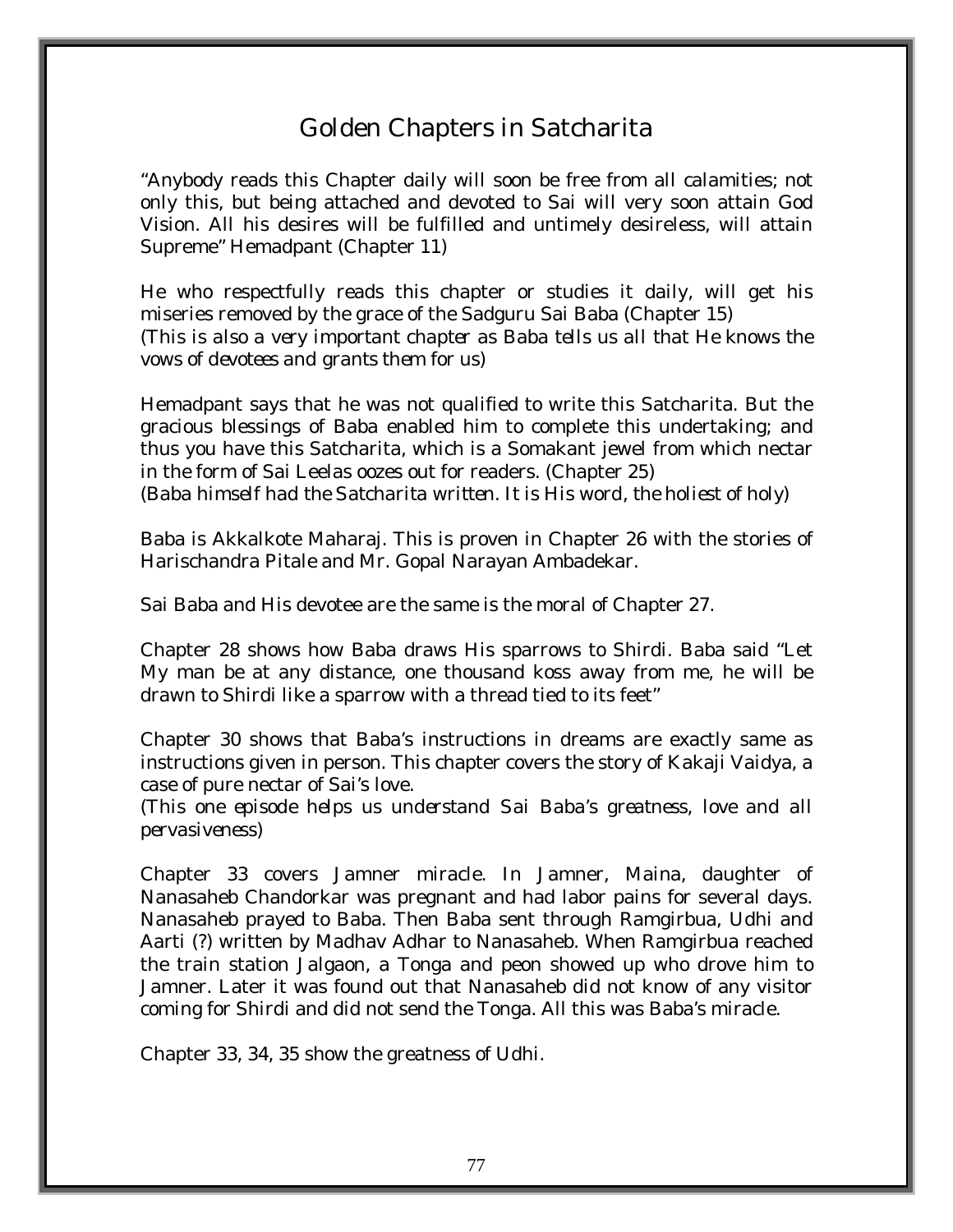Chapter 48 is an exceptional chapter covering the story of Sapatnekar's. This chapter teaches us two things (a) Patience is needed for Sai's grace (b) We should not be anxious and leave everything to Baba. His words are never unfulfilled or untrue, rather they are literally true.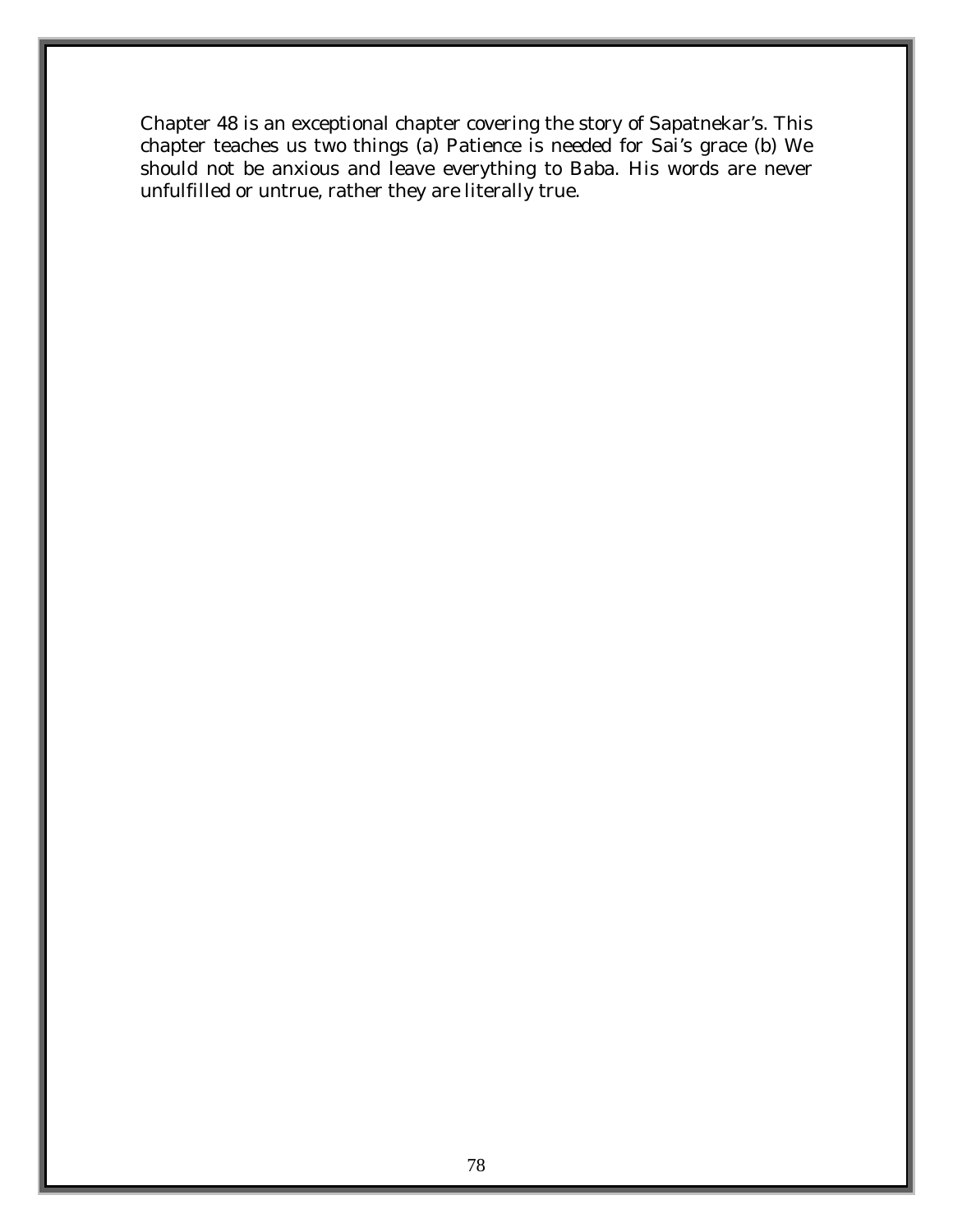### The Greatness of Sai Satcharita

Chapter 52 gives us the benefits of reading Sai Satcharita:

**If Satcharita is kept in our house and studied daily, our calamities will be warded off by Baba.** 

**We should read Satcharita after taking darshan of Sai Baba in the Mandir.** 

**If we wish to rid the cycle of births and deaths, we should read Satcharita.** 

**If we meditate on Baba's form, it will in course of time disappear and lead us to self-realization.** 

**If we are merged with Baba in any of the three states (i.e.) Waking, dream of sleep, He will rid the bond of samsara.** 

**If we read Satcharita in 1-week (Saptaha), calamities will disappear. Reading one chapter everyday will ward off danger and give us unbounded happiness.** 

**If the sick read Satcharita, they will get health, mind will get rid of ideas and attain steadiness.** 

**"May the form of Sai Baba be ever fixed in our eyes and may we See Baba in all beings"** 

**Satcharita should be read or heard on Rama Navami, Dussehra (Baba's Samadhi day), Gokul Ashtami and Guru Poornima.**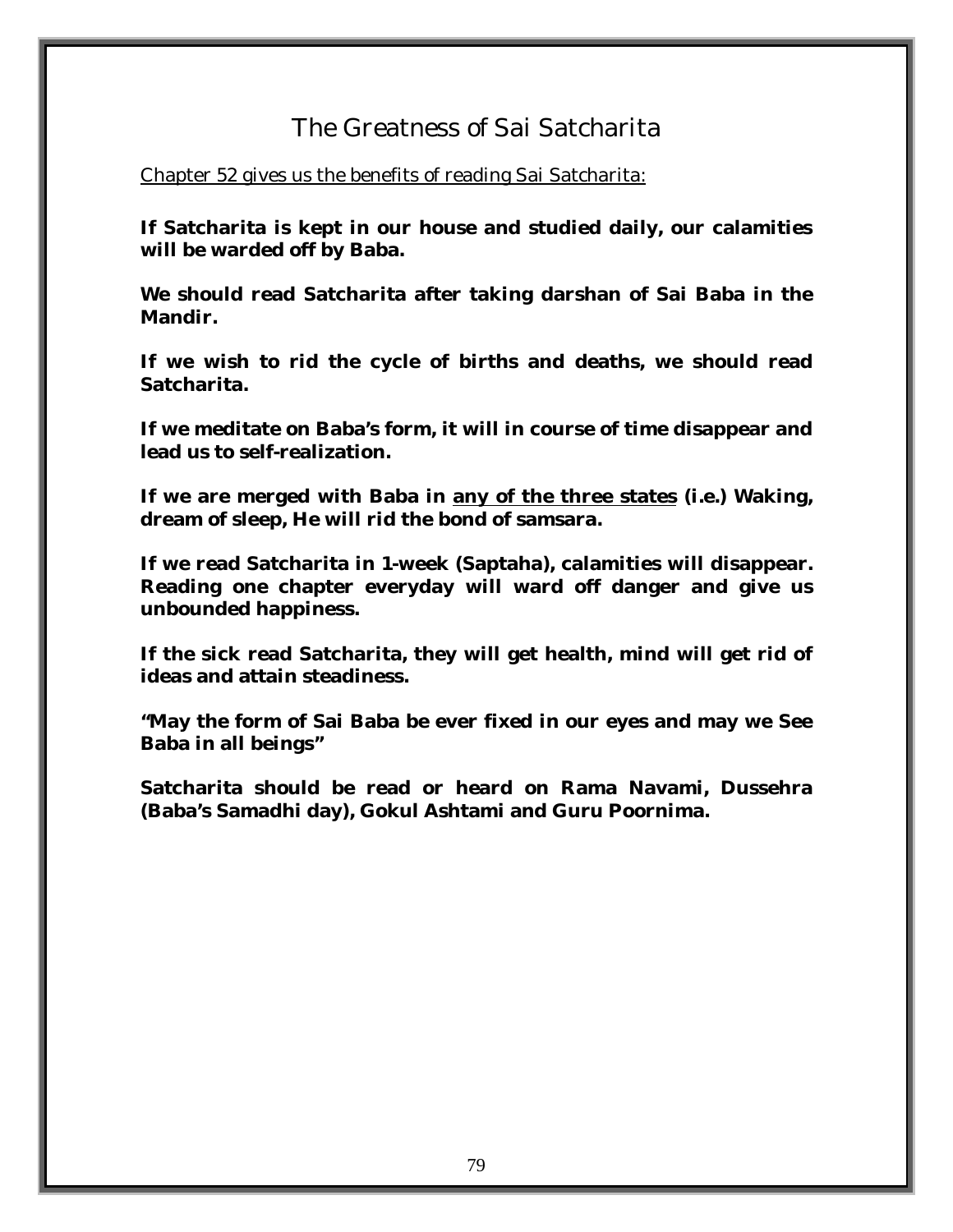#### Apostles of Sai Baba

Baba was well known in Poona and Ahmednagar. It was Nanasaheb Chandorkar by his personal talks and Dasganu by his splendid kirtans spread the fame of Sai Baba in Konkan and Bombay Presidency. (Chapter 15)

*(Nanasaheb sent many many people to Baba for solving their problems and for blessings. He sent Kakasaheb Dixit and Annasaheb Dabholkar to Baba. Similarly Dasganu's kirtans sent hundreds of devotees to Baba including Cholkar (of sugarless tea case), Ruttonji Shapurji Wadia etc)* 

.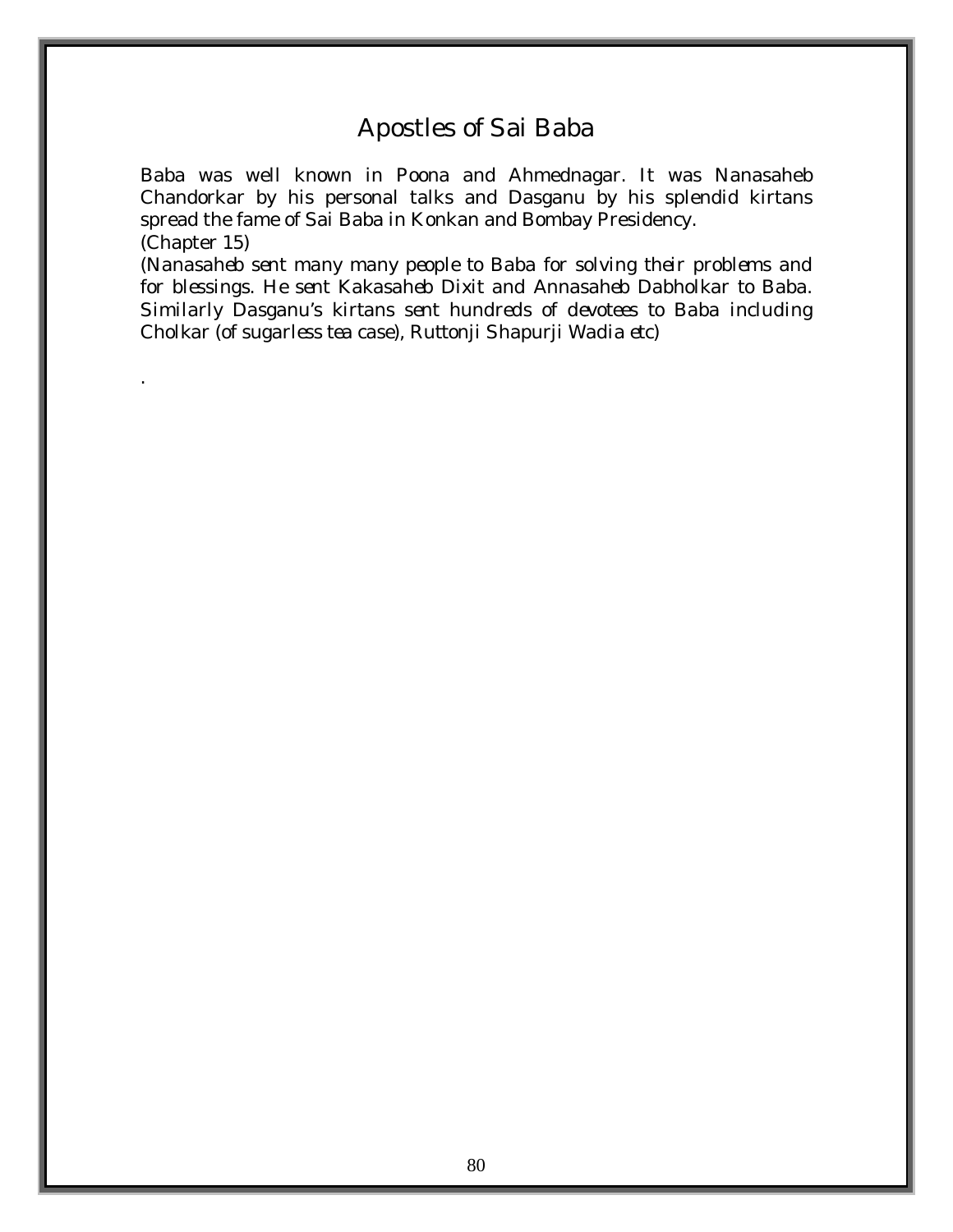### List of Baba Devotees mentioned in Satcharita

Keshav Chidambar (1st devotees) Nanasaheb Chandorkar Babasaheb Dengale Nanasaheb Dengale Sagun Meru Naik Bhai Krishna Alibagkar Govind Kamlakar Dixit Dr. Rama Rao Kothare B.V. Deo Chand Patil of Dhoop Kashiram Tatya Kote Patil Gopalrao Gund Krishnarao Jageshwar Bhisma Laxmanrao(Kaka) Mahajani Radhakrishna Ayi Damodar Rasane Nanasaheb Nimonkar Madhavrao Deshpande Dasganu Maharaj Amir Shakkar Dalal Kakasaheb Dixit (Hari Sitaram Dixit) Mhalasapati Mrs, Mr. Dadasaheb Khaparde Appa Shinde Bayajabai Ganapat Kote Patil (Appa Kote Patil? Tatya's father?) Chandrabhanshet Marwadi Khushalchand Marwadi. Ramachandra Atmaram (alias Babasaheb Tarkad) Raghuvir Bhaskar Purandare (Baba loved Purandare!) Govind Balaram Mankar Ruttonji Shapurji Wadia Ganpatrao Bodas Vinayak Harischandra Thakur Anantrao Patankar Damodar Rasane (Damu Anna Kasar, first met Baba in 1895) Harischandra Pitale Gopal Narayan Ambadekar Bapusaheb Jog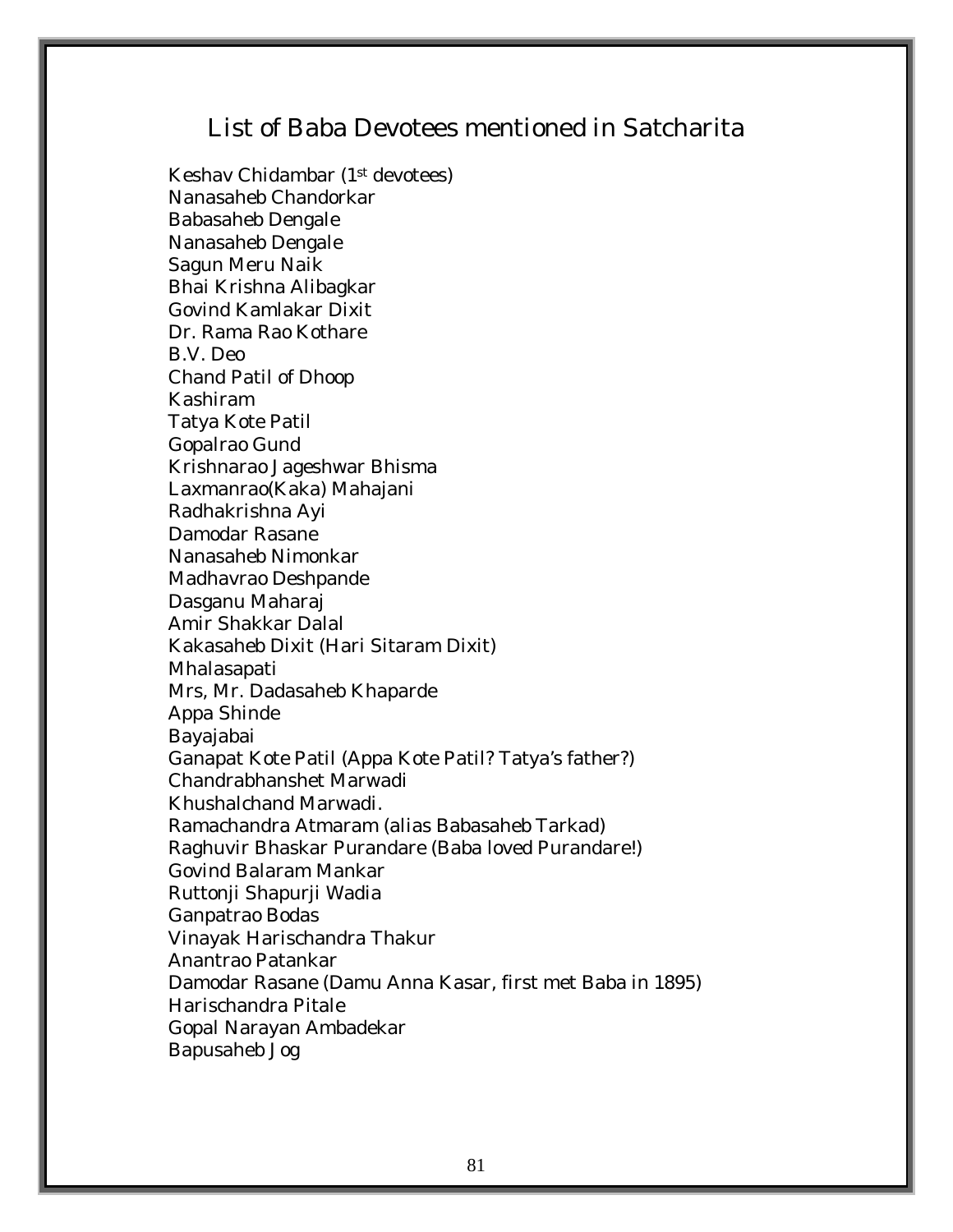Mr. Raghunathrao, Baba Tendulkar(son) and Mrs. Savirtibai Tendulkar (Mrs. Tendulkar composed "Shri Sainath Bhajan Mala, containing 800 abhangs and padas on Sai Leelas in Marathi) Captain Hate (loved Baba and Baba loved him) Waman Narvekar (Loved Baba) Megha (Gujarathi Brahmin, cook with Harivinayak Sathe)(A true Devotee as Baba called him) Lala Laxmichand Dattatreya Manjunath Bijur (Dasganu performed Kirtan in his house in Bombay where Lala Laxmichand saw Baba's picture. Baba has appeared in Lala's dream before, though Lala did not know Baba) Haribhau Karnik Appasaheb Kulkarni Balabuva Sutar Ramgirbua (alias Bapugirbua) Narayan Motiram Jani (Started Anandasram restaurant as predicated by Baba) Ramachandra Vaman Modak Mrs. Kashibai Kanitkar Mrs. Gokhale Rama Maruthi Maharaj Shama's brother Bapaji Mrs. and Mr. Sakharam Aurangabadkar Alli Mohammed Moulana Ismu Mujavar Nawalkar (Of Nawalkar Wada, which was Sathe Wada before) Laxmibhai Shinde Bayaji Patil Sapatnekar (Parvathibhai and Mahadeo Waman) Shevade Balaram, Babulji and Vamanarao Dhurandhar Shri Vasudevananda Saraswathi, alias Tembye Swami Punalika Rao Sirdar Kakasaheb Mirikar Balasaheb Mirikar Nanasaheb Panshe Appasehab Gadre Hari Kanoba Somadeva Swami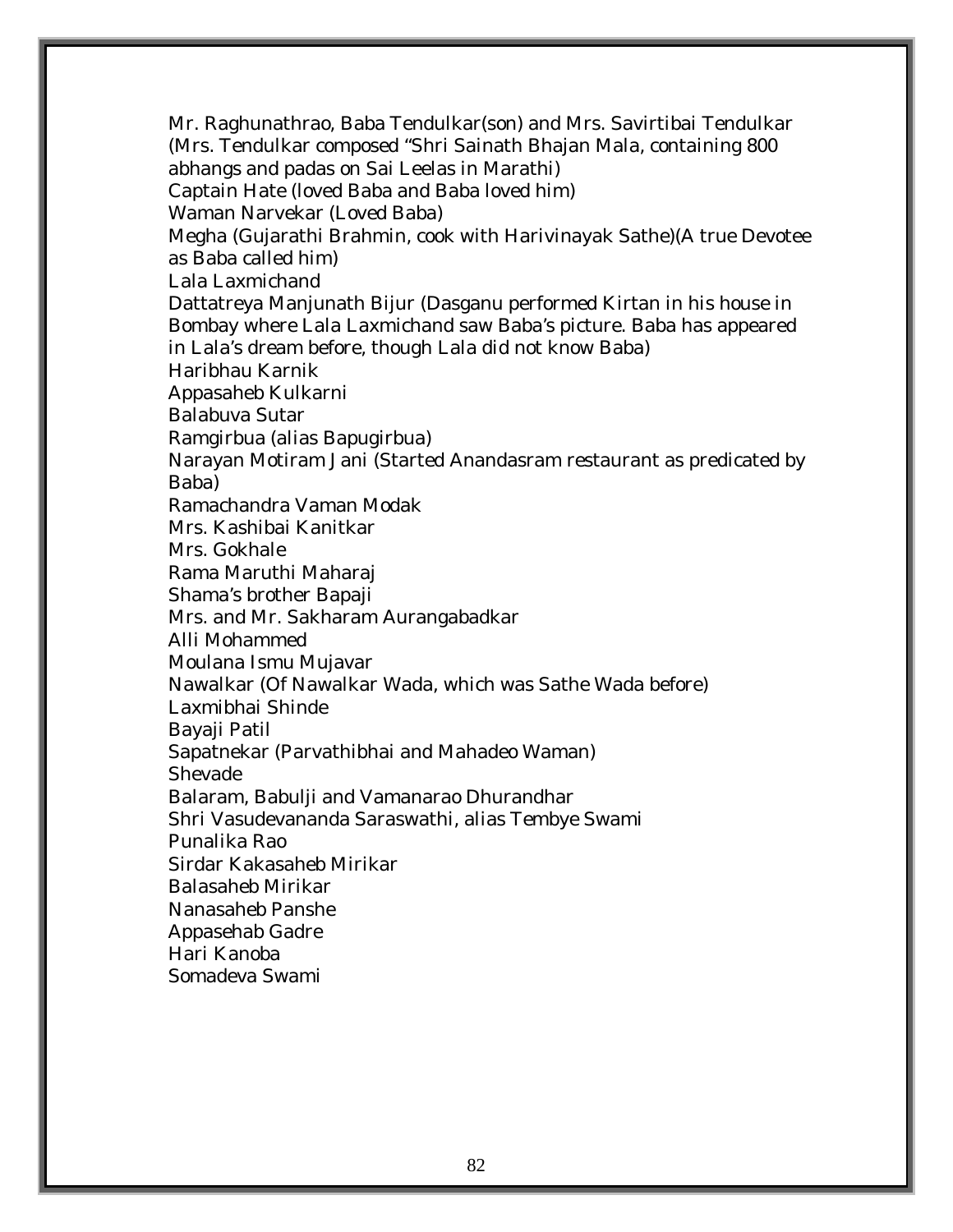

Acharya Ekkirala Bharadwaja (Left) with Shri Sivanesan Swami of Shirdi (Right)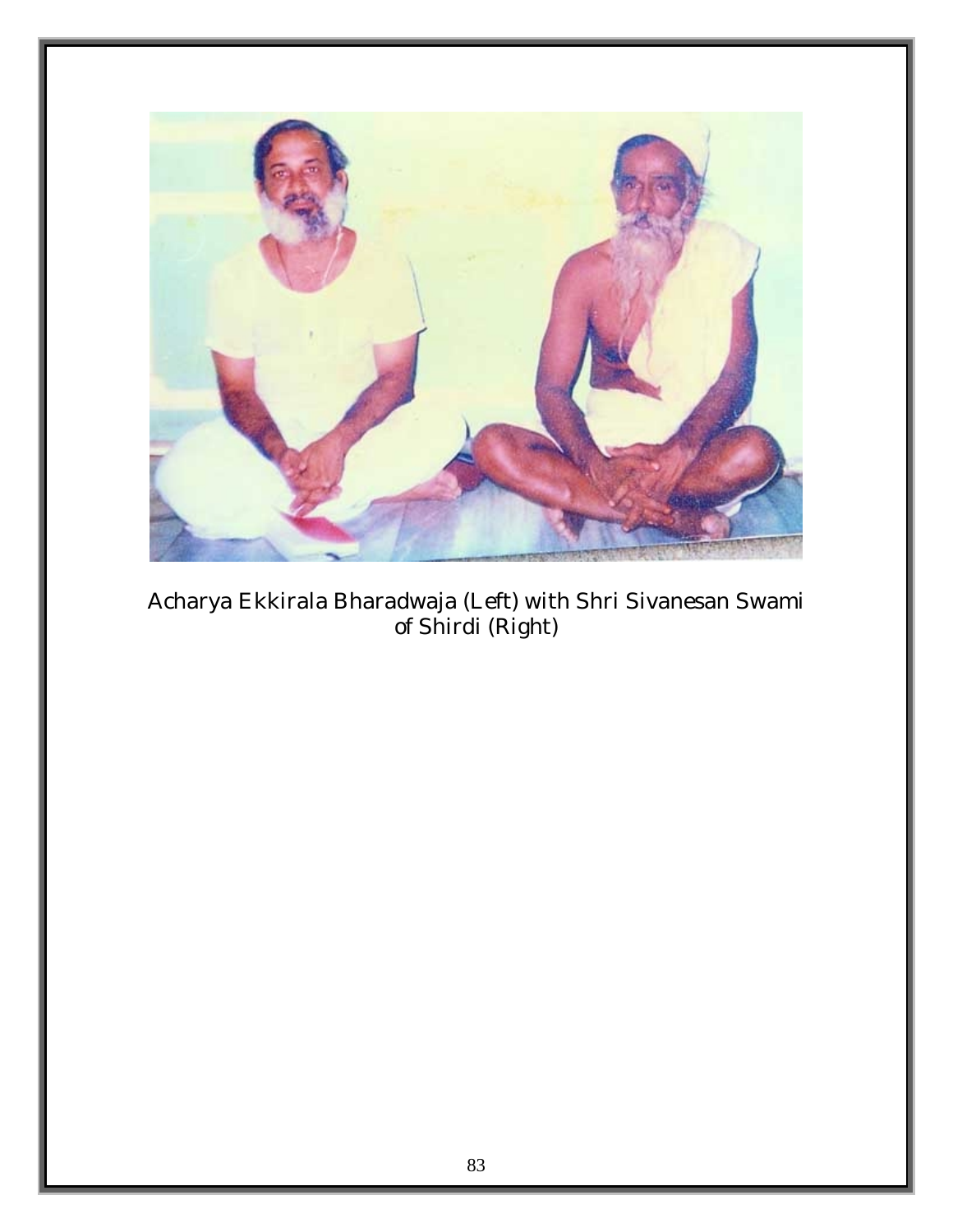## Appendix A: Association with Acharya Ekkirala Bharadwaja

In 1978 I was introduced to Shri Ekkirala Bharadwaja (Whom I address as my Master). He came to visit Sai Baba temple near Stella Maris College in Vijayawada. It was in the evening around 7:00 PM. He was blessing all the Baba devotees, applying Udhi on their forehead. He blessed my family and me. Late Shri NBKV Prasad of Automotive Manufacturers, Vijayawada was also in the temple at that time. Mr. Prasad was my father's manager at Automotive and we knew him and his family well. Mr. Prasad told us that he knows Shri Bharadwaja and introduced us to him. Mr. Prasad was a disciple of Shri Ekkirala Krishnamacharya, the older brother of Bharadwaja Master. Mr. Prasad knew we were devotees of Sai Baba and hence invited Bharadwaja Master to our home. Master visited our home in Labbipet, Vijayawada. We even got a copy of his Sai Leelamritam in Telugu, one of the 1st editions. (I do not remember if he gave us, but we got it at that time).

I read that book and was very moved and impressed. My devotion for Baba and my respect for Bharadwaja Master grew tremendously after reading Sai Leelamritam. I was in my Intermediate II year (10+2). I was preparing for my engineering entrance exams. I wrote a letter to Shri Bharadwaja Master asking for his and Baba's grace and blessings. Bharadwaja Master wrote back to me an inland letter that I have with me.

I joined undergraduate studies in Engineering at Andhra University Visakhapatnam in 1979. I did not keep in touch with him, but always carried the book he wrote and was very devoted to Baba. In 1982 I had a bad year and used to get severe attacks of asthma. My lungs were congested with green phlegm and I was wheezing. I again wrote to him asking for advise and help. He wrote back to me a detailed loving letter, asking me to try homeopathic and yogic practices that he wanted me to keep secret.

Sometime in 1979-80, he and Shri Krishnamachari garu came to Vijayawada and stayed with some devotees in Railway Quarters. Myself and my older sister visited him and took blessings and guidance

In 1984 I joined IIT Madras for my Masters in Engineering. I was staying in Alakananda hostel and there was an unfortunate incident that perturbed me. I again wrote to him and Master loving wrote a long letter with advise and help.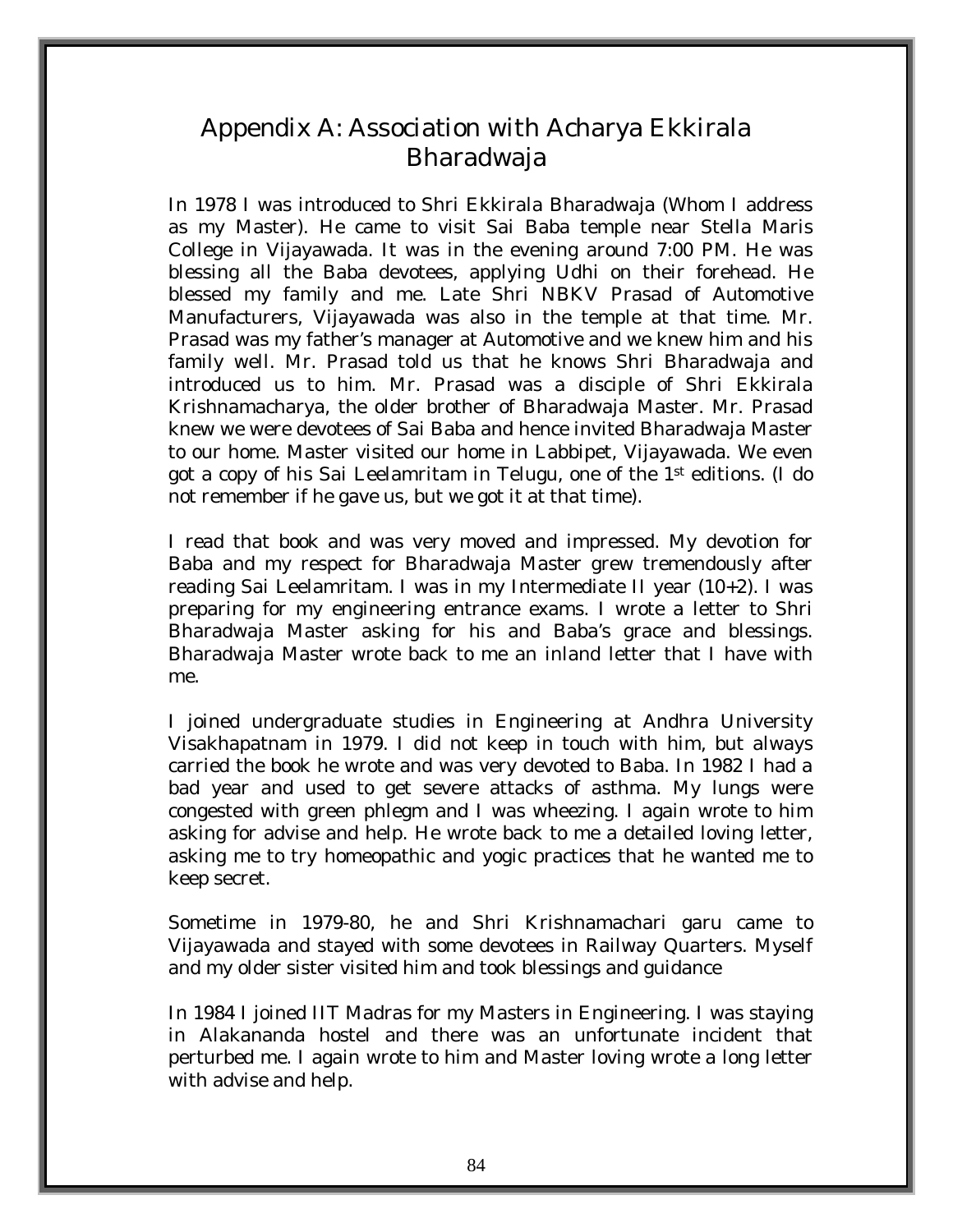I left India in 1987 and did not stay in touch with him. I learnt only in 1991 that he passed away and was very shocked and unhappy. I visited his Samadhi and then the Sai Baba temple in Ongole in 1997. I also met and got the blessings of Mrs. E. Mangathayaru, his spouse at the same time.

Bharadwaja Master spread Sai philosophy and bhakti all over Andhra Pradesh, wrote multiple books and treated every single person as very 'special'. He was a very embodiment of love.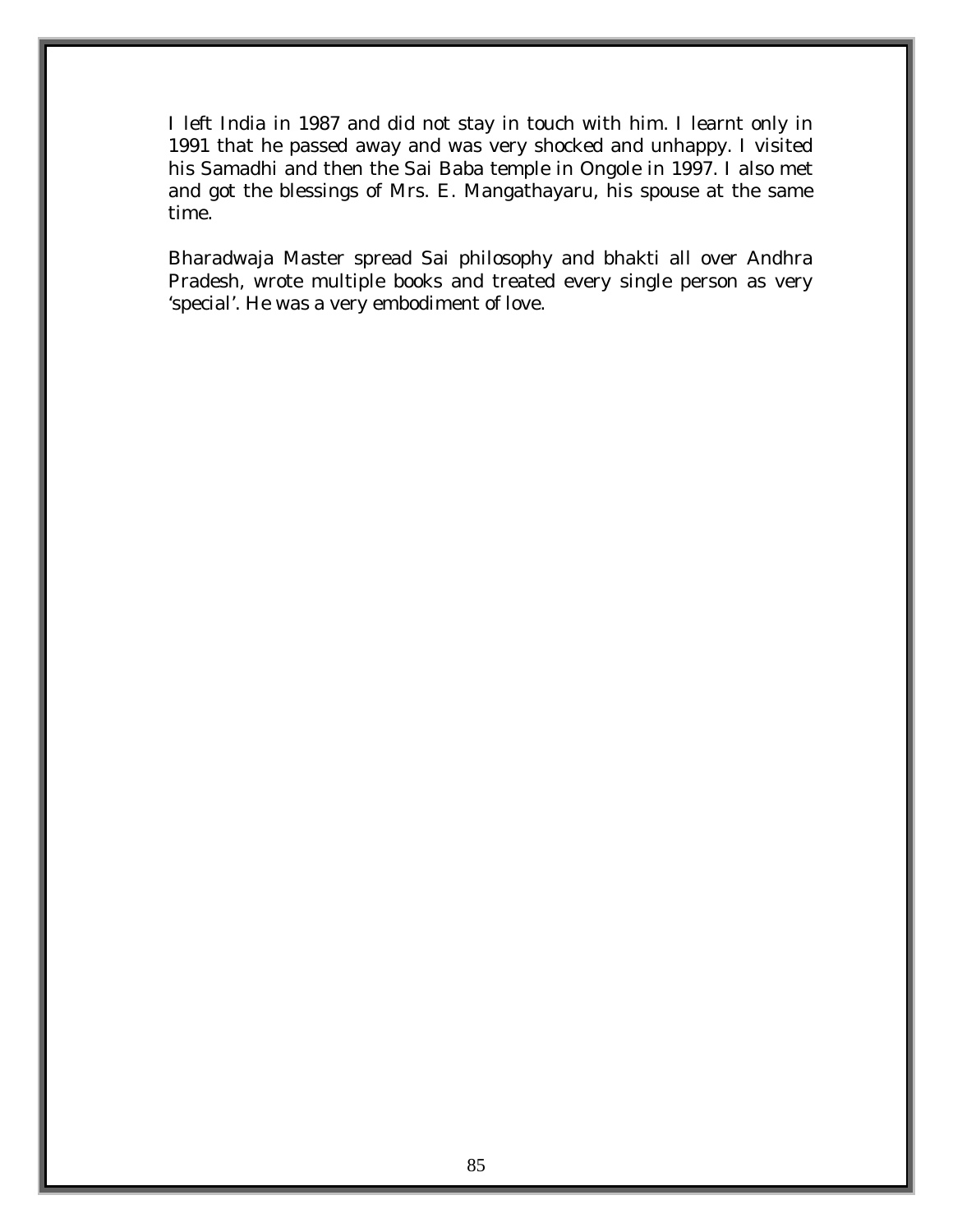### Appendix B: Shri Sivanesan Swami of Shirdi

In 1986 I visited Shirdi for the 1<sup>st</sup> time. I have read about Shri Sivanesan Swami from Shri Bharadwaja Master's books. I arrived in Shirdi from Bombay via bus. It will be around September/ October. I arrived in Shirdi at 4:30 AM. I went to a hotel and took a room. After shower, I visited Gurupadukasthan, Samadhi Mandir and went to Dwarakamai. I was asking for Shri Sivanesan Swami. I was told that Swami is doing Pradakshan to Gurupaduka and he will come some time later. In those days, he used to live in Dwarakamai, in a small room attached to the courtyard. He used to personally take care of (a) Dhuni and the maintenance of the Dhuni including taking out the Udhi from the Dhuni (b) Upkeep and cleaning of the Dwarakamai and (c) Abhishek to Sai Baba in the morning, getting water etc.

When I arrived at Dwarakamai, I met Shri Ayodhya. He was also inspired by Shri Bharadwaja Master, came to Shirdi, and was assisting Sivanesan Swami in the upkeep and maintenance of Dwarakamai while pursuing a religious life. I made acquaintance with Ayodhya and we met Shri Sivanesan swami when he returned from his Gurusthan Pradakshan. I made my introduction and Sivanesan swami told Ayodhya to host me while I was in Shirdi. So Ayodhya would take me for breakfast, lunch and dinner, take my help in the cleaning for Dwarakamai (only one or two times, I cleaned the floor with cloth). I stayed in Shirdi for 4 or 5 days.

I wanted a cloth worn by Baba for my nephew. Shri Ayodhya and myself bought the cloth (head dress), took it to Samadhi Mandir, got it blessed and brought it back. I was initially planning to be in Shirdi for (2) days and go to Ajantha and Ellora. But Sivanesan Swami advised me to stay back. He also advised me to perform Dhuni Puja (put coconut with prayers in Dhuni). I also wanted a lot of Udhi to take back. As Sivanesan swami was the one clearing Dhuni, Shri Ayodhya said that he would get me Udhi in large quantity. This he did and I still use the same Udhi.

The day before I left I spent 20 minutes one on one with Sivanesan swami. We were sitting on the pedestal in the courtyard of the Samadhi Mandir, directly across from Baba. Swami was facing Baba and I was sitting at his feet. To the left of Swami was the entry in to Dwarakamai. I discussed some personal issues with swami including my asthma. He advised me to eat pomegranates, believe in Baba. He told me that Baba is the Creator of the Universe "Anantha Koti